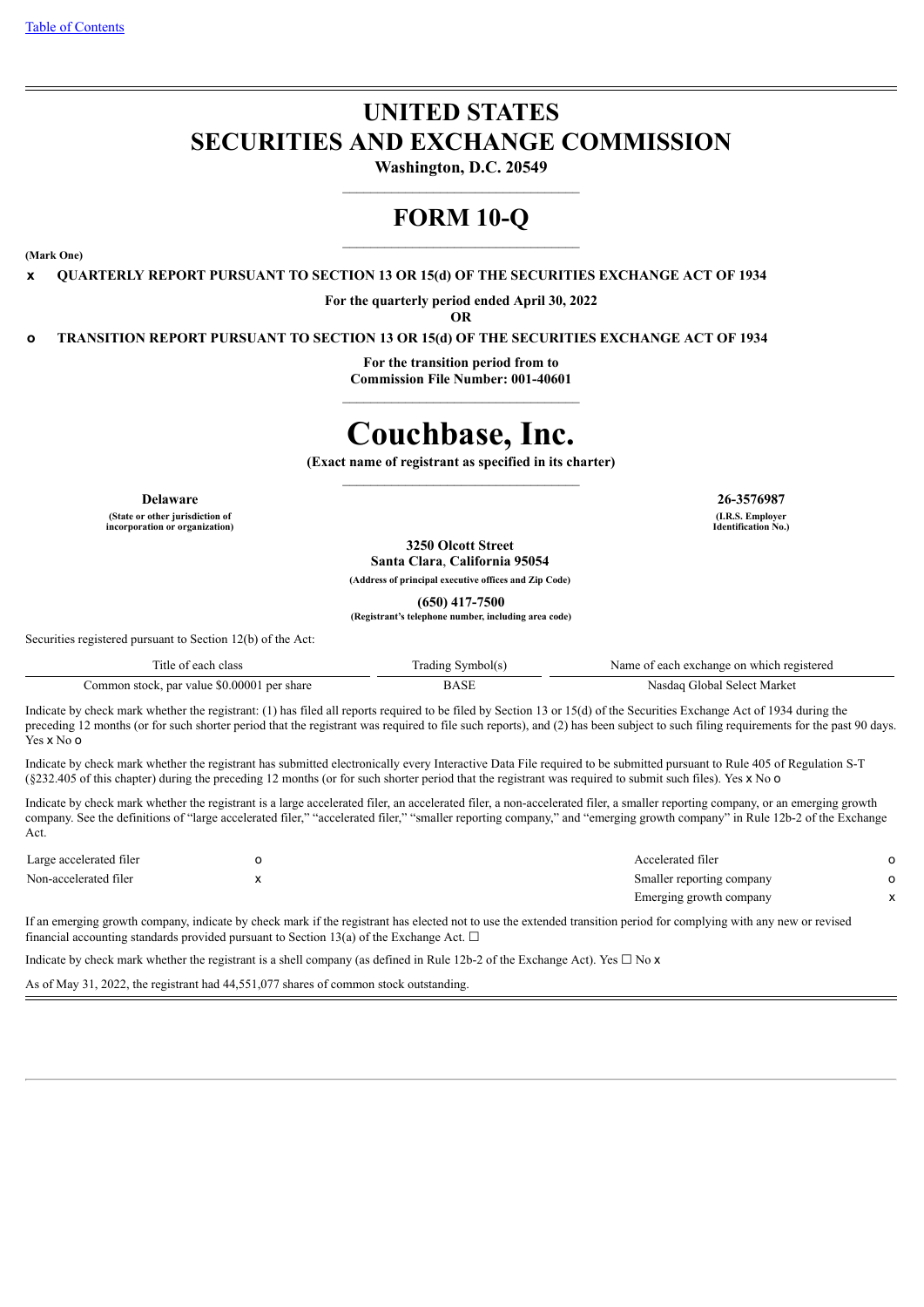# **Table of Contents**

|                      |                                                                                                                | Page |
|----------------------|----------------------------------------------------------------------------------------------------------------|------|
| Part I.              | <b>Financial Information</b>                                                                                   |      |
| Item 1.              | <b>Financial Statements (unaudited)</b>                                                                        | 6    |
|                      | <b>Condensed Consolidated Balance Sheets</b>                                                                   | 6    |
|                      | <b>Condensed Consolidated Statements of Operations</b>                                                         |      |
|                      | <b>Condensed Consolidated Statements of Comprehensive Loss</b>                                                 | 8    |
|                      | Condensed Consolidated Statements of Redeemable Convertible Preferred Stock and Stockholders' Equity (Deficit) | 9    |
|                      | <b>Condensed Consolidated Statements of Cash Flows</b>                                                         | 10   |
|                      | Notes to Condensed Consolidated Financial Statements                                                           | 11   |
| Item 2.              | <b>Management's Discussion and Analysis of Financial Condition and Results of Operations</b>                   | 26   |
| Item 3.              | <b>Ouantitative and Qualitative Disclosures About Market Risk</b>                                              | 41   |
| Item 4.              | <b>Controls and Procedures</b>                                                                                 | 42   |
| Part II.             | <b>Other Information</b>                                                                                       | 44   |
| Item 1.              | <b>Legal Proceedings</b>                                                                                       | 44   |
| Item 1A.             | <b>Risk Factors</b>                                                                                            | 44   |
| Item 2.              | <b>Unregistered Sales of Equity Securities and Use of Proceeds</b>                                             | 80   |
| Item 3.              | <b>Defaults Upon Senior Securities</b>                                                                         | 81   |
| Item 4.              | <b>Mine Safety Disclosures</b>                                                                                 | 81   |
| Item 5.              | <b>Other Information</b>                                                                                       | 81   |
| Item 6.              | <b>Exhibits</b>                                                                                                | 81   |
| <b>Signatures</b>    |                                                                                                                | 83   |
| <b>Exhibit Index</b> |                                                                                                                |      |
|                      |                                                                                                                |      |

# i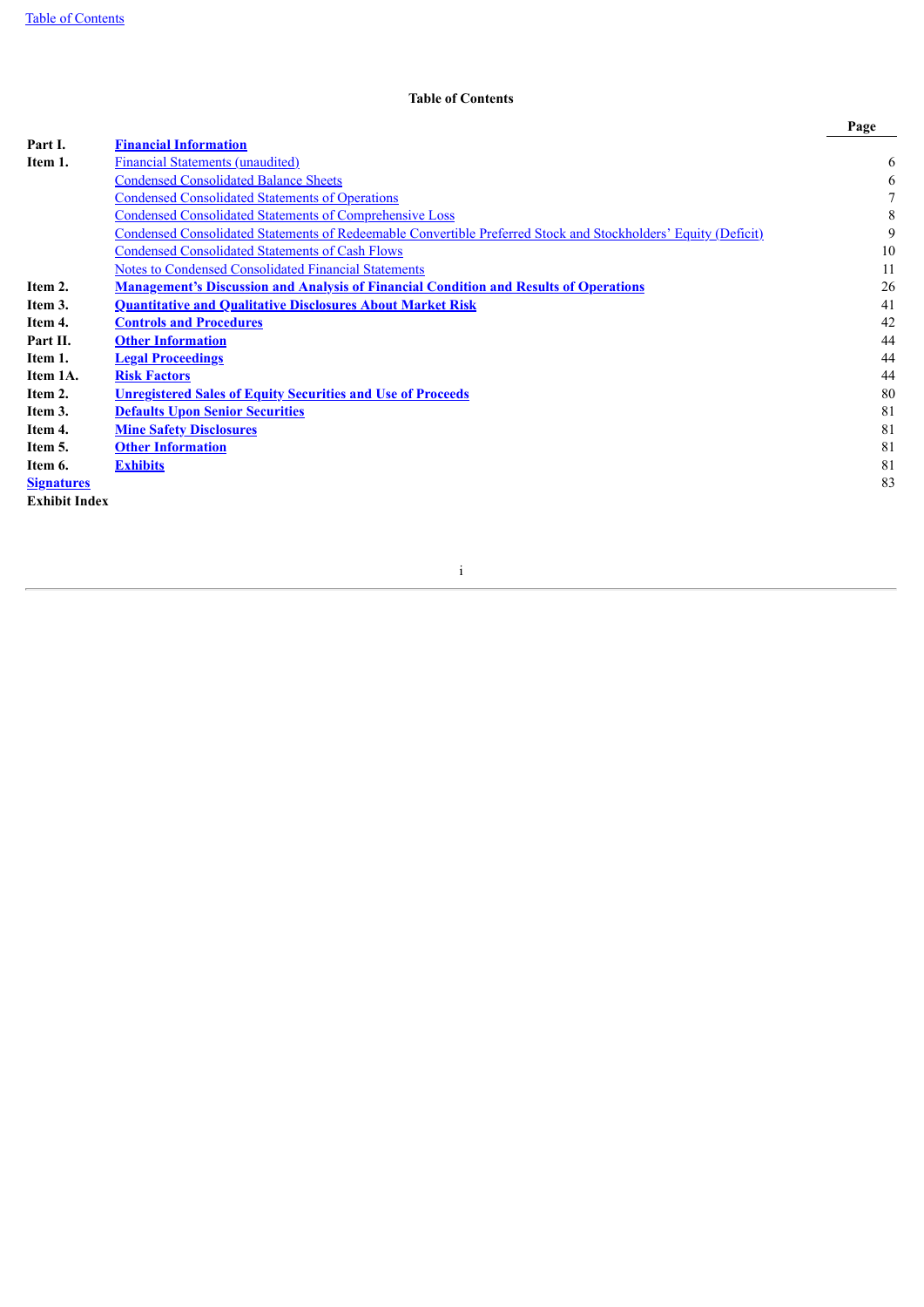## **Special Note Regarding Forward-Looking Statements**

This Quarterly Report on Form 10-Q contains forward-looking statements within the meaning of the federal securities laws, which statements involve substantial risks and uncertainties. Forward-looking statements generally relate to future events or our future financial or operating performance. In some cases, you can identify forward-looking statements because they contain words such as "may," "will," "should," "expect," "plan," "anticipate," "could," "would," "intend," "target," "project," "contemplate," "believe," "estimate," "predict," "potential" or "continue" or the negative of these words or other similar terms or expressions that concern our expectations, strategy, plans or intentions. Forward-looking statements contained in this Quarterly Report on Form 10-Q include, but are not limited to, statements about our expectations regarding:

- our future financial performance, including our expectations regarding our revenue, cost of revenue, operating expenses, our ability to determine reserves and our ability to achieve and maintain future profitability;
- the sufficiency of our cash, cash equivalents and short-term investments to meet our liquidity needs;
- the demand for our products and services or for data management solutions in general;
- our ability to attract and retain customers and partners;
- our ability to develop new products and features and bring them to market in a timely manner and make enhancements to our offerings, as well as market acceptance of new products and features;
- our expectations regarding future developments with respect to Couchbase Capella, our fully-managed database-as-a-service, or DBaaS, offering;
- our ability to compete with existing and new competitors in existing and new markets and offerings;
- the impact of the COVID-19 pandemic and associated economic downturn on our business and results of operations;
- our expectations regarding the effects of existing and developing laws, rules, regulations and other legal obligations, including with respect to taxation and data privacy and security;
- our ability to manage risk associated with our business;
- our expectations regarding new and evolving markets;
- our ability to maintain, develop and protect our brand;
- our ability, and our customers' and our third-party service providers' ability, to maintain the security and availability to each of our technological and physical infrastructures;
- our expectations and management of future growth;
- our expectations concerning relationships with third parties;
- our ability to obtain, maintain, defend and enforce our intellectual property;
- our use of third-party open source software in our solutions and the availability of portions of our source code on an open source basis;
- our ability to successfully acquire and integrate companies and assets; and
- the increased expenses associated with being a public company.

We caution you that the foregoing list may not contain all of the forward-looking statements made in this Quarterly Report on Form 10-Q. You should not rely upon forward-looking statements as predictions of future events.

We have based the forward-looking statements contained in this Quarterly Report on Form 10-Q primarily on our current expectations and projections about future events and trends that we believe may affect our business, financial condition, results of operations and prospects. The outcome of the events described in these forward-looking statements is subject to risks, uncertainties and other factors, including those described in the section titled "Risk Factors" and elsewhere in this Quarterly Report on Form 10-Q. Moreover, we operate in a very competitive and rapidly changing environment.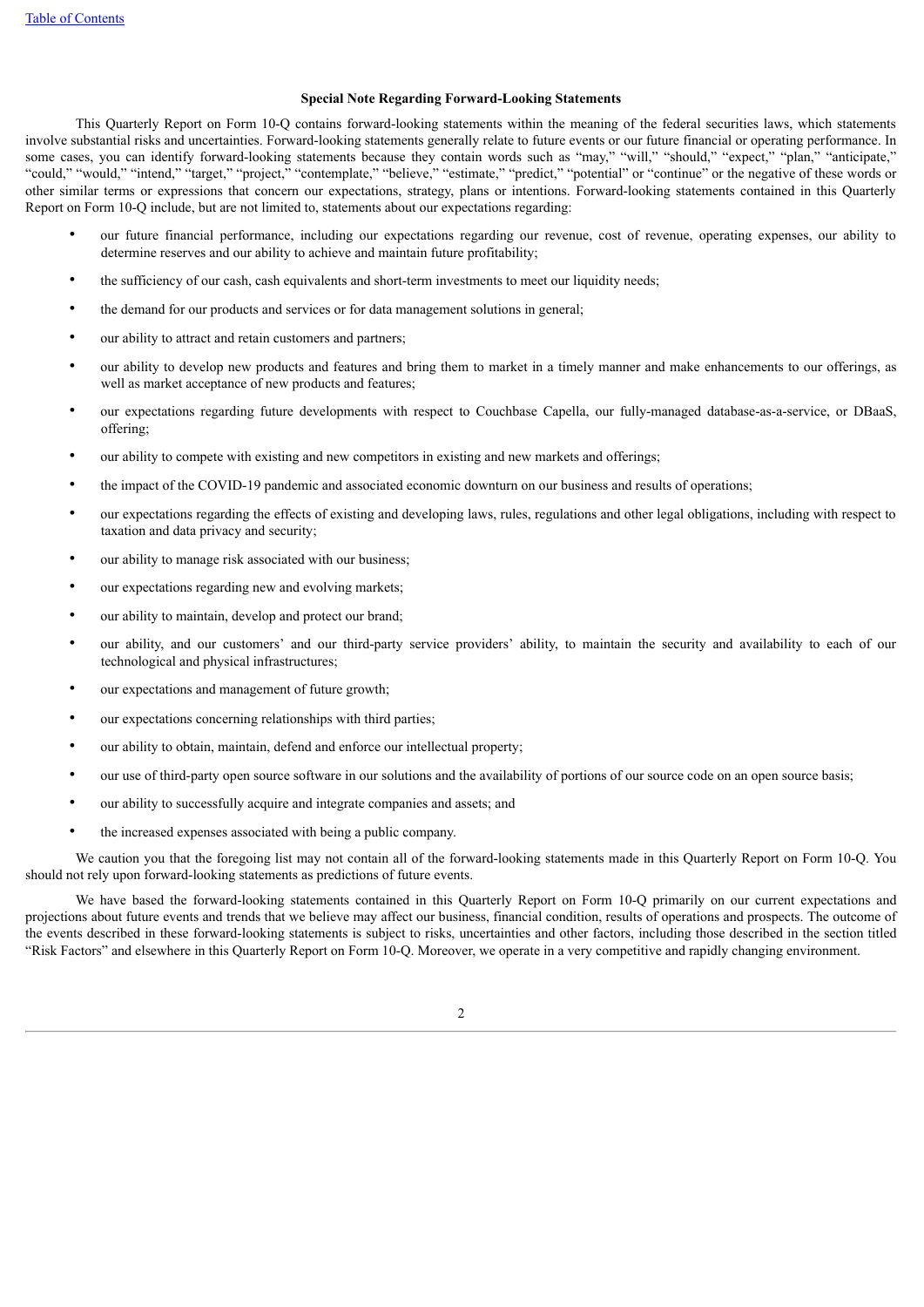New risks and uncertainties emerge from time to time and it is not possible for us to predict all risks and uncertainties that could have an impact on the forward-looking statements contained in this Quarterly Report on Form 10-Q. We cannot assure you that the results, events and circumstances reflected in the forward-looking statements will be achieved or occur, and actual results, events or circumstances could differ materially from those described in the forward-looking statements.

The forward-looking statements made in this Quarterly Report on Form 10-Q relate only to events as of the date on which the statements are made. We undertake no obligation to update any forward-looking statements made in this Quarterly Report on Form 10-Q to reflect events or circumstances after the date of this report or to reflect new information or the occurrence of unanticipated events, except as required by law. We may not actually achieve the plans, intentions or expectations disclosed in our forward-looking statements and you should not place undue reliance on our forwardlooking statements. Our forward-looking statements do not reflect the potential impact of any future acquisitions, mergers, dispositions, joint ventures or investments we may make.

In addition, statements that "we believe" and similar statements reflect our beliefs and opinions on the relevant subject. These statements are based upon information available to us as of the date of this Quarterly Report on Form 10-Q, and while we believe such information forms a reasonable basis for such statements, such information may be limited or incomplete, and our statements should not be read to indicate that we have conducted an exhaustive inquiry into, or review of, all potentially available relevant information. These statements are inherently uncertain, and you are cautioned not to unduly rely upon these statements.

You should read this Quarterly Report on Form 10-Q and the documents that we reference in this Quarterly Report on Form 10-Q and have filed as exhibits to this Quarterly Report on Form 10-Q with the understanding that our actual future results, levels of activity, performance and achievements may be different from what we expect. We qualify all of our forward-looking statements by these cautionary statements.

### **Risk Factor Summary**

Our business is subject to significant risks and uncertainties that make an investment in us speculative and risky. Below we summarize what we believe are the principal risk factors but these risks are not the only ones we face. You should carefully review and consider the full discussion of our risk factors below this summary, together with the other information in this Quarterly Report on Form 10-Q. If any of the following risks or if any of those listed elsewhere in this Quarterly Report on Form 10-Q actually occur, our business, reputation, financial condition, results of operations, revenue and future prospects could be seriously harmed. Additional risks and uncertainties that we are unaware of, or that we currently believe are not material, may also become important factors that adversely affect our business.

- We have a history of net losses, may not achieve or maintain profitability in the future and may not continue to grow on pace with historical rates.
- We face intense competition and if we are unable to compete effectively, our business, financial condition and results of operations would be adversely affected.
- We may fail to cost-effectively acquire new customers or obtain renewals, upgrades or expansions from our existing customers, which would adversely affect our business, financial condition and results of operations.
- The market for our products and services is relatively new and evolving, and our future success depends on the growth and expansion of this market.
- If we fail to innovate in response to changing customer needs, new technologies or other market requirements, our business, financial condition and results of operations could be harmed.
- We have a limited operating history, which makes it difficult to predict our future results of operations.
- Our future results of operations may fluctuate significantly, and if we fail to meet the expectations of analysts or investors, our stock price and the value of your investment could decline substantially.
- We recognize a significant portion of revenue from subscriptions over the term of the relevant subscription period, and as a result, downturns or upturns in sales are not immediately reflected in full in our results of operations.
- We depend on our sales force, and we may fail to attract, retain, motivate or train our sales force, which could adversely affect our business, financial condition and results of operations.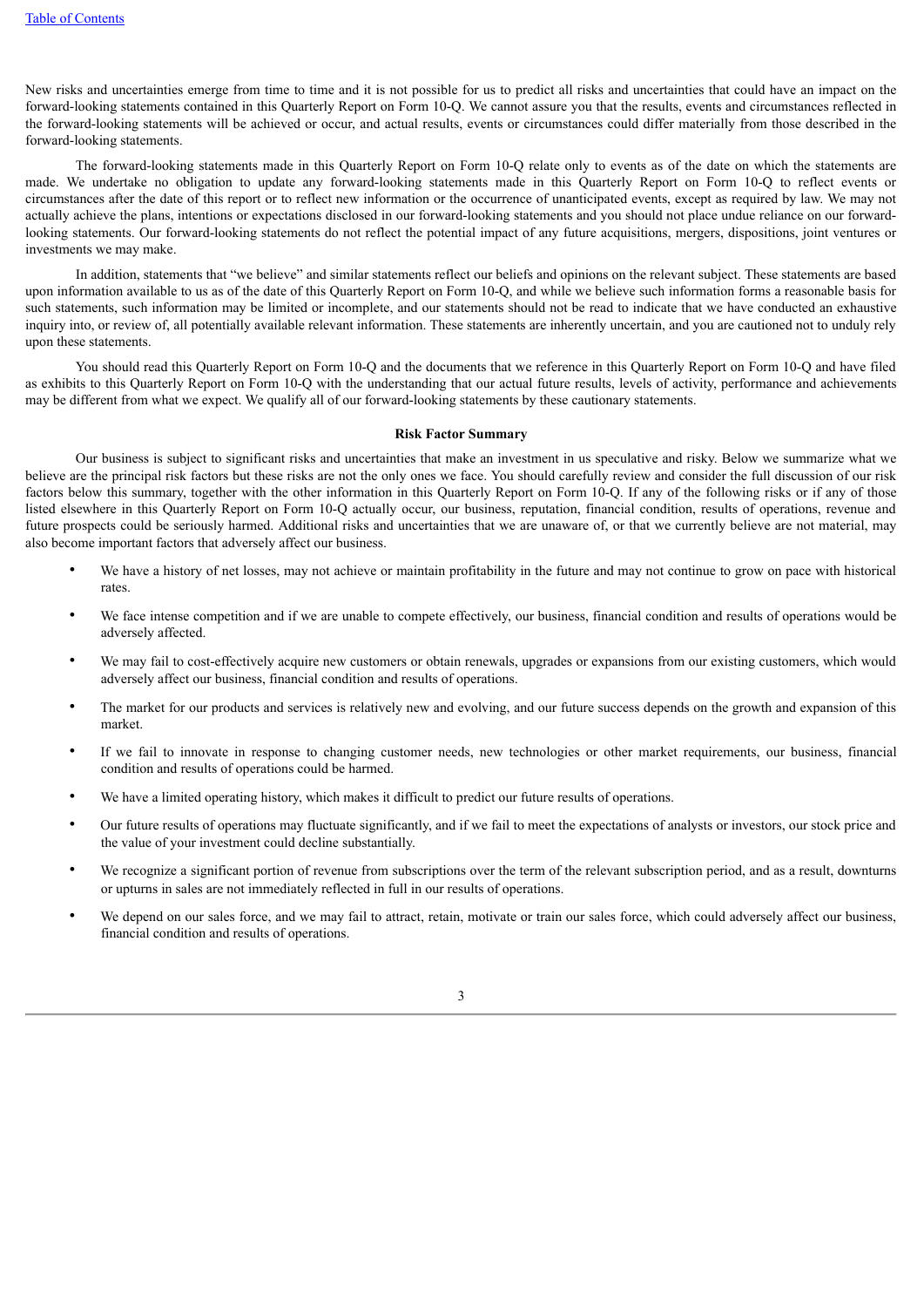- Our sales strategy to target larger enterprises involves risks that may not be present or that are present to a lesser extent with respect to smaller enterprises, such as long and unpredictable sales cycles and sales efforts that require considerable time and expense.
- If we are not able to maintain and enhance our brand, especially among enterprise architects, application developers and other key functions that support them, our business and results of operations may be adversely affected.
- The global COVID-19 pandemic has harmed and could continue to harm our business and results of operations, as could other pandemics, natural disasters, political crises or other unexpected events.
- Our business could be adversely affected by economic downturns.
- Real or perceived errors, failures or bugs in our products or interruptions or performance problems associated with our technology and infrastructure could adversely affect our growth prospects, business, financial condition and results of operations.
- Our ability to maintain and increase sales with our existing customers depends, in part, on the quality of our customer support, and our failure to offer high-quality support would harm our reputation and adversely affect our business and results of operations.
- We track certain operational metrics with internal systems and tools and do not independently verify such metrics. Certain of our operational metrics are subject to inherent challenges in measurement, and any real or perceived inaccuracies in such metrics may adversely affect our business and reputation.
- Our company culture has contributed to our success and if we cannot maintain this culture as we grow, our business could be harmed.
- We may be unable to make acquisitions and investments or successfully integrate acquired companies into our business, and our acquisitions and investments may not meet our expectations, any of which could adversely affect our business, financial condition and results of operations.
- If we are unable to maintain successful relationships with our partners, our business, financial condition and results of operations could be harmed.
- Certain estimates and information we refer to publicly are based on information from third-party sources and we do not independently verify the accuracy or completeness of the data contained in such sources or the methodologies for collecting such data, and any real or perceived inaccuracies in such estimates and information may harm our reputation and adversely affect our business.
- Our use of third-party open source software in our solutions, the availability of core portions of our source code on an open source basis and contributions to our open source projects could negatively affect our ability to sell our products and provide our services, subject us to possible litigation and allow third parties to access and use software and technology that we use in our business, all of which could adversely affect our business and results of operations.
- Our distribution and licensing model could negatively affect our ability to monetize and protect our intellectual property rights.
- Because of the rights accorded to third parties under open source licenses, there may be fewer technology barriers to entry in the markets in which we compete and it may be relatively easy for new and existing competitors, some of whom may have greater resources than we have. to compete with us.
- Our decision to license certain source code under a source-available license, the Business Source License version 1.1, or BSL 1.1, may harm the adoption of our source code.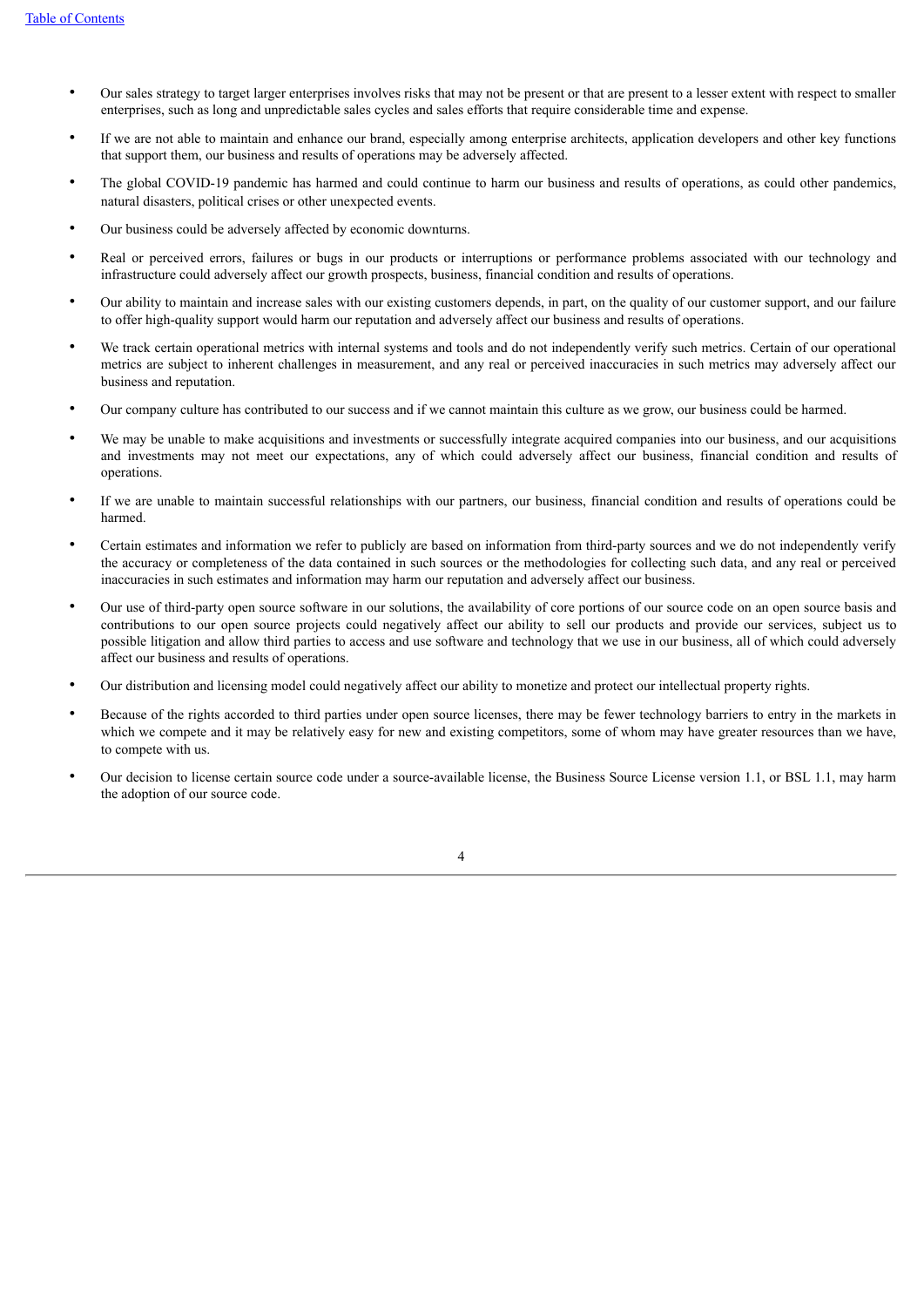- We could incur substantial costs in obtaining, maintaining, protecting, defending and enforcing our intellectual property rights and any failure to obtain, maintain, protect, defend or enforce our intellectual property rights could reduce the value of our software and brand.
- We have been and may in the future become subject to intellectual property disputes which may be costly to defend, subject us to significant liability, require us to pay significant damages and limit our ability to use certain technologies.
- If our security measures, or those of our service providers or customers, are breached or unauthorized parties otherwise obtain access to our or our customers' data or software, our products and services may be perceived as not being secure, customers may reduce or terminate their use of our products and services and we may face claims, litigation, regulatory investigations, significant liability and reputational damage.
- A portion of our revenue is generated by sales to heavily regulated organizations, which are subject to a number of challenges and risks.
- <span id="page-5-0"></span>• Our executive officers, directors and holders of 5% or more of our common stock continue to have substantial control over us, which will limit your ability to influence the outcome of important transactions, including a change in control.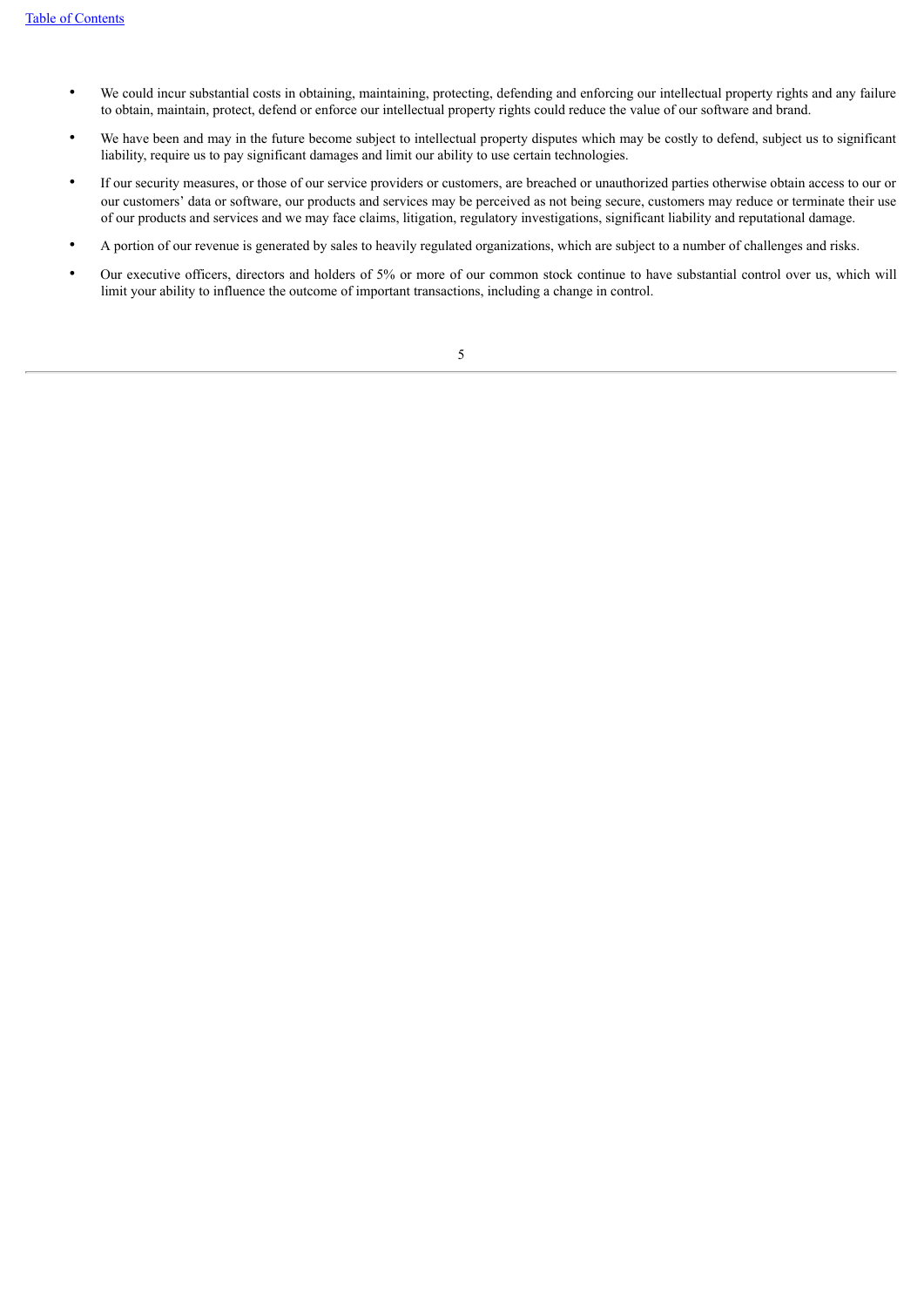# **Part I – Financial Information**

# <span id="page-6-1"></span><span id="page-6-0"></span>**Item 1. Financial Statements (unaudited)**

# **COUCHBASE, INC. CONDENSED CONSOLIDATED BALANCE SHEETS** *(unaudited) (in thousands, except share and per share amounts)*

|                                                                                                                                                                                                                                  |             | As of April 30, |              | As of January 31, |
|----------------------------------------------------------------------------------------------------------------------------------------------------------------------------------------------------------------------------------|-------------|-----------------|--------------|-------------------|
|                                                                                                                                                                                                                                  |             | 2022            |              | 2022              |
| <b>Assets</b>                                                                                                                                                                                                                    |             |                 |              |                   |
| Current assets                                                                                                                                                                                                                   |             |                 |              |                   |
| Cash and cash equivalents                                                                                                                                                                                                        | $\mathbf S$ | 47,672 \$       |              | 95.688            |
| Short-term investments                                                                                                                                                                                                           |             | 153,409         |              | 110,266           |
| Accounts receivable, net                                                                                                                                                                                                         |             | 24,622          |              | 36,696            |
| Deferred commissions                                                                                                                                                                                                             |             | 11,548          |              | 11,783            |
| Prepaid expenses and other current assets                                                                                                                                                                                        |             | 8,014           |              | 8,559             |
| Total current assets                                                                                                                                                                                                             |             | 245,265         |              | 262,992           |
| Property and equipment, net                                                                                                                                                                                                      |             | 4,341           |              | 4,288             |
| Operating lease right-of-use assets                                                                                                                                                                                              |             | 7,668           |              |                   |
| Deferred commissions, noncurrent                                                                                                                                                                                                 |             | 8,267           |              | 8,243             |
| Other assets                                                                                                                                                                                                                     |             | 1,453           |              | 1,219             |
| <b>Total assets</b>                                                                                                                                                                                                              | $\mathbf S$ | 266,994         | $\mathbb{S}$ | 276,742           |
| <b>Liabilities and Stockholders' Equity (Deficit)</b>                                                                                                                                                                            |             |                 |              |                   |
| <b>Current liabilities</b>                                                                                                                                                                                                       |             |                 |              |                   |
| Accounts payable                                                                                                                                                                                                                 | \$          | 2,640           | -S           | 1,923             |
| Accrued compensation and benefits                                                                                                                                                                                                |             | 8,025           |              | 16,143            |
| Other accrued expenses                                                                                                                                                                                                           |             | 2,946           |              | 3,231             |
| Operating lease liabilities                                                                                                                                                                                                      |             | 2,717           |              |                   |
| Deferred revenue                                                                                                                                                                                                                 |             | 68,466          |              | 69,010            |
| Total current liabilities                                                                                                                                                                                                        |             | 84,794          |              | 90,307            |
| Operating lease liabilities, noncurrent                                                                                                                                                                                          |             | 5,627           |              |                   |
| Deferred revenue, noncurrent                                                                                                                                                                                                     |             | 2,289           |              | 2,713             |
| Other liabilities                                                                                                                                                                                                                |             |                 |              | 507               |
| <b>Total liabilities</b>                                                                                                                                                                                                         |             | 92,710          |              | 93,527            |
| Commitments and contingencies (Note 9)                                                                                                                                                                                           |             |                 |              |                   |
| Stockholders' equity                                                                                                                                                                                                             |             |                 |              |                   |
| Preferred stock, \$0.00001 par value; 200,000,000 shares authorized as of April 30, 2022 and January 31, 2022;<br>zero shares issued outstanding as of April 30, 2022 and January 31, 2022                                       |             |                 |              |                   |
| Common stock, \$0.00001 par value; 1,000,000,000 shares authorized as of April 30, 2022 and January 31, 2022;<br>44,537,296 and 43,847,484 shares issued and outstanding as of April 30, 2022 and January 31, 2022, respectively |             |                 |              |                   |
| Additional paid-in capital                                                                                                                                                                                                       |             | 536,981         |              | 525,392           |
| Accumulated other comprehensive loss                                                                                                                                                                                             |             | (881)           |              | (195)             |
| Accumulated deficit                                                                                                                                                                                                              |             | (361, 816)      |              | (341,982)         |
| Total stockholders' equity                                                                                                                                                                                                       |             | 174,284         |              | 183,215           |
| Total liabilities and stockholders' equity                                                                                                                                                                                       | \$          | 266,994 \$      |              | 276,742           |

<span id="page-6-2"></span>*The accompanying notes are an integral part of these condensed consolidated financial statements.*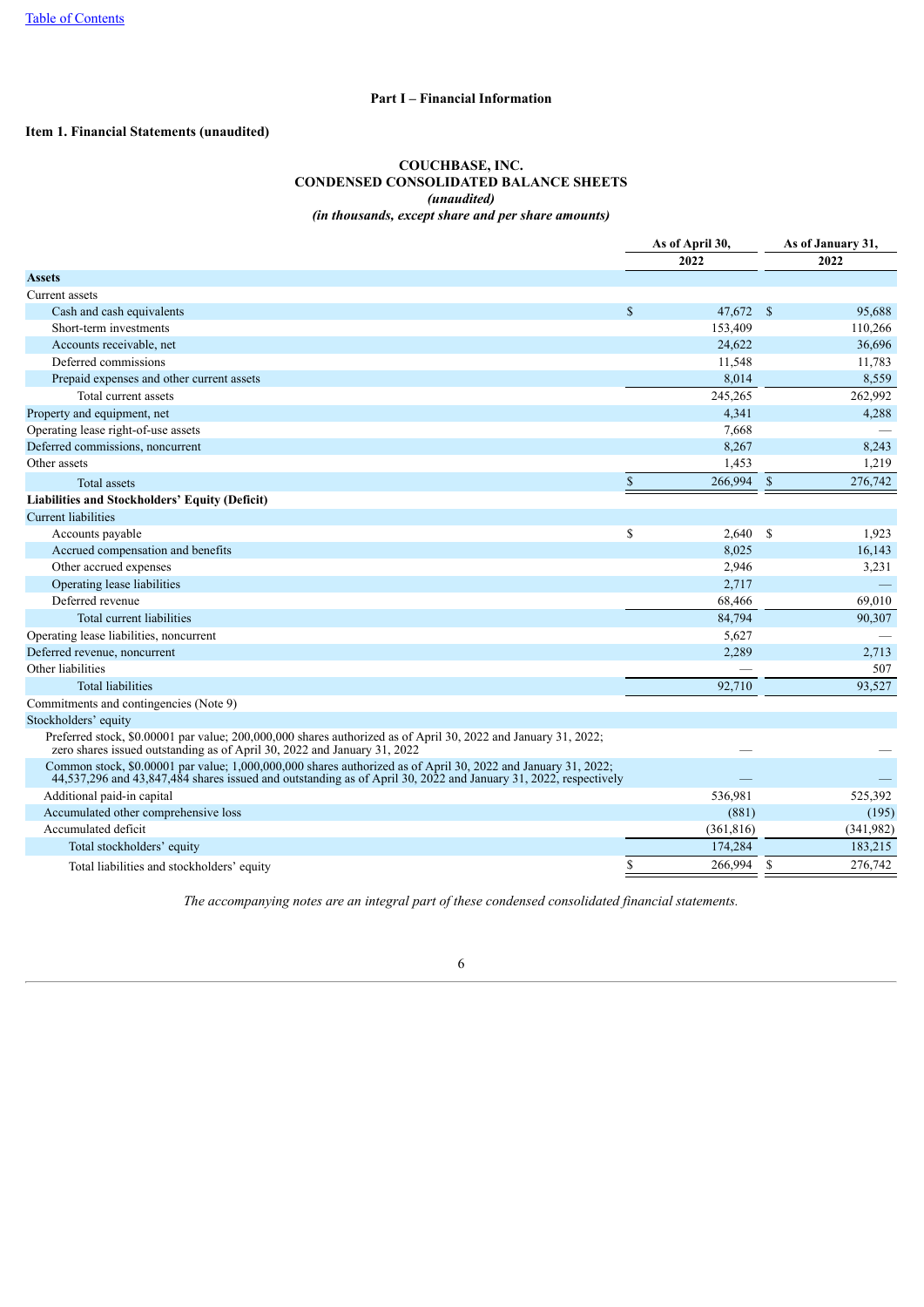# **COUCHBASE, INC. CONDENSED CONSOLIDATED STATEMENTS OF OPERATIONS** *(unaudited) (in thousands, except per share amounts)*

|                                                                                                                        | Three Months Ended April 30, |           |               |           |  |
|------------------------------------------------------------------------------------------------------------------------|------------------------------|-----------|---------------|-----------|--|
|                                                                                                                        |                              | 2022      |               | 2021      |  |
| <b>Revenue:</b>                                                                                                        |                              |           |               |           |  |
| License                                                                                                                | \$                           | 5,007     | - \$          | 4,278     |  |
| Support and other                                                                                                      |                              | 26,974    |               | 22,187    |  |
| Total subscription revenue                                                                                             |                              | 31,981    |               | 26,465    |  |
| <b>Services</b>                                                                                                        |                              | 2,872     |               | 1,490     |  |
| Total revenue                                                                                                          |                              | 34,853    |               | 27,955    |  |
| <b>Cost of revenue:</b>                                                                                                |                              |           |               |           |  |
| Subscription                                                                                                           |                              | 2,396     |               | 2,052     |  |
| <b>Services</b>                                                                                                        |                              | 2,255     |               | 1,340     |  |
| Total cost of revenue                                                                                                  |                              | 4,651     |               | 3,392     |  |
| Gross profit                                                                                                           |                              | 30,202    |               | 24,563    |  |
| <b>Operating expenses:</b>                                                                                             |                              |           |               |           |  |
| Research and development                                                                                               |                              | 14,421    |               | 12,541    |  |
| Sales and marketing                                                                                                    |                              | 26,843    |               | 20,634    |  |
| General and administrative                                                                                             |                              | 7,926     |               | 5,497     |  |
| Total operating expenses                                                                                               |                              | 49,190    |               | 38,672    |  |
| Loss from operations                                                                                                   |                              | (18,988)  |               | (14,109)  |  |
| Interest expense                                                                                                       |                              | (25)      |               | (245)     |  |
| Other income (expense), net                                                                                            |                              | (556)     |               | 84        |  |
| Loss before income taxes                                                                                               |                              | (19, 569) |               | (14,270)  |  |
| Provision for income taxes                                                                                             |                              | 265       |               | 329       |  |
| Net loss                                                                                                               |                              | (19, 834) | <sup>\$</sup> | (14, 599) |  |
| Cumulative dividends on Series G redeemable convertible preferred stock                                                |                              |           |               | (1, 479)  |  |
| Net loss attributable to common stockholders                                                                           | \$                           | (19, 834) | \$            | (16,078)  |  |
| Net loss per share attributable to common stockholders, basic and diluted                                              | \$                           | (0.45)    | <sup>\$</sup> | (2.55)    |  |
| Weighted-average shares used in computing net loss per share attributable to common stockholders, basic and<br>diluted |                              | 44,265    |               | 6,302     |  |
|                                                                                                                        |                              |           |               |           |  |

<span id="page-7-0"></span>*The accompanying notes are an integral part of these condensed consolidated financial statements.*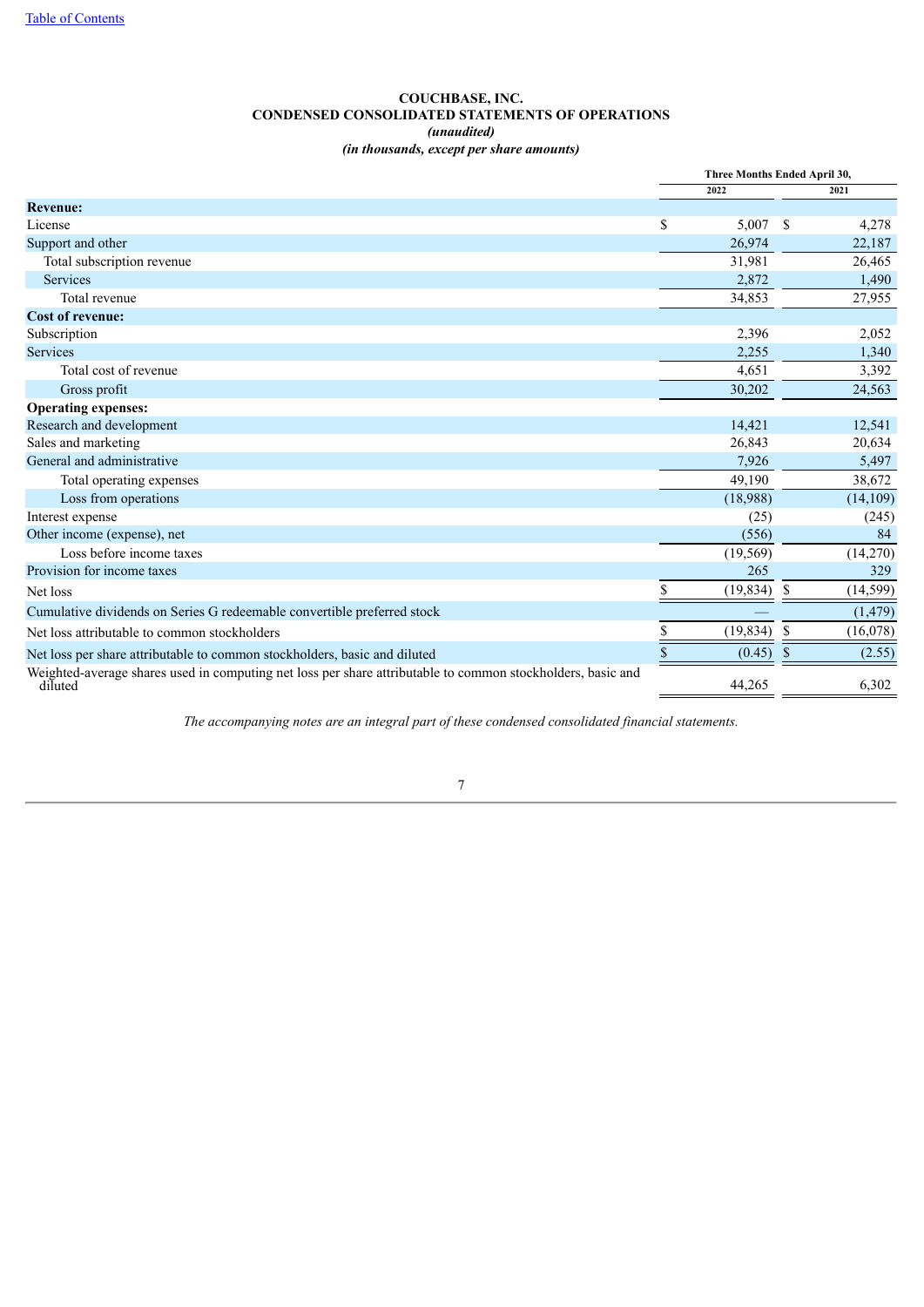# **COUCHBASE, INC. CONDENSED CONSOLIDATED STATEMENTS OF COMPREHENSIVE LOSS** *(unaudited) (in thousands)*

|                                                          | Three Months Ended April 30, |  |           |  |  |
|----------------------------------------------------------|------------------------------|--|-----------|--|--|
|                                                          | 2022                         |  | 2021      |  |  |
| Net loss                                                 | (19.834)                     |  | (14, 599) |  |  |
| Other comprehensive income (loss):                       |                              |  |           |  |  |
| Net unrealized gains (losses) on investments, net of tax | (686)                        |  |           |  |  |
| Total comprehensive loss                                 | (20.520)                     |  | (14,601)  |  |  |

<span id="page-8-0"></span>*The accompanying notes are an integral part of these condensed consolidated financial statements.*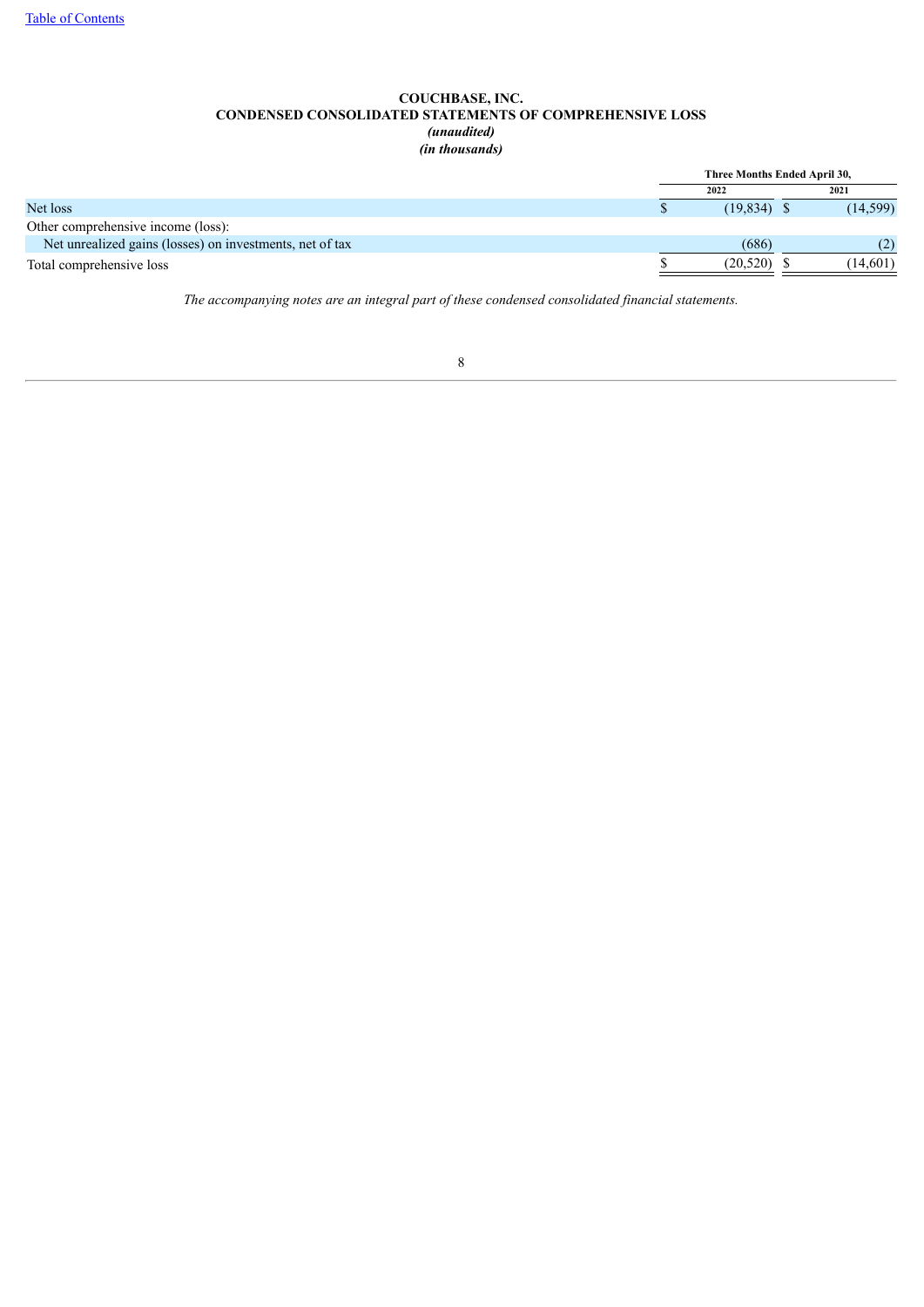# **COUCHBASE, INC. CONDENSED CONSOLIDATED STATEMENTS OF REDEEMABLE CONVERTIBLE PREFERRED STOCK AND STOCKHOLDERS' EQUITY (DEFICIT)** *(unaudited)*

# *(in thousands, except shares)*

|                                                                             |                          | Redeemable<br>Convertible<br><b>Preferred Stock</b> | <b>Common Stock</b> |                          |  | Accumulated<br>Other<br><b>Additional</b><br>Comprehensive<br>Paid-In<br>Income |  |                               |     | Accumulated    |           | Total<br>Stockholders'<br><b>Equity</b> |
|-----------------------------------------------------------------------------|--------------------------|-----------------------------------------------------|---------------------|--------------------------|--|---------------------------------------------------------------------------------|--|-------------------------------|-----|----------------|-----------|-----------------------------------------|
|                                                                             | <b>Shares</b>            | Amount                                              | <b>Shares</b>       | Amount                   |  | Capital                                                                         |  | (Loss)                        |     | Deficit        | (Deficit) |                                         |
| <b>Balance as of January 31, 2022</b>                                       | $\overline{\phantom{0}}$ |                                                     | 43,847,484          | $\overline{\phantom{m}}$ |  | 525,392                                                                         |  | (195)                         | - 5 | $(341,982)$ \$ |           | 183,215                                 |
| Issuance of common stock upon exercise of stock<br>options                  |                          |                                                     | 452,313             |                          |  | 2,614                                                                           |  |                               |     |                |           | 2,614                                   |
| Issuance of common stock in connection with<br>employee stock purchase plan |                          |                                                     | 237,499             |                          |  | 3,525                                                                           |  |                               |     |                |           | 3,525                                   |
| Stock-based compensation                                                    |                          | $\overline{\phantom{a}}$                            |                     |                          |  | 5,450                                                                           |  |                               |     |                |           | 5,450                                   |
| Net unrealized gains (losses) on investments                                |                          | __                                                  |                     |                          |  | $\sim$                                                                          |  | (686)                         |     |                |           | (686)                                   |
| Net loss                                                                    |                          |                                                     |                     |                          |  |                                                                                 |  | $\overbrace{\phantom{12332}}$ |     | (19, 834)      |           | (19, 834)                               |
| Balance as of April 30, 2022                                                | $-$                      | --                                                  | 44.537.296          | $\overline{\phantom{0}}$ |  | 536.981                                                                         |  | (881)                         |     | $(361,816)$ \$ |           | 174.284                                 |

|                                                            | Redeemable<br>Convertible<br><b>Preferred Stock</b> |          |         | Accumulated<br>Other<br><b>Additional</b><br>Comprehensive<br><b>Common Stock</b><br>Paid-In<br>Accumulated<br>Income |  |                          |  |         |  |        |    |                | Total<br>Stockholders'<br>Equity |            |
|------------------------------------------------------------|-----------------------------------------------------|----------|---------|-----------------------------------------------------------------------------------------------------------------------|--|--------------------------|--|---------|--|--------|----|----------------|----------------------------------|------------|
|                                                            | <b>Shares</b>                                       |          | Amount  | <b>Shares</b>                                                                                                         |  | Amount                   |  | Capital |  | (Loss) |    | Deficit        | (Deficit)                        |            |
| <b>Balance as of January 31, 2021</b>                      | 26,070,213                                          | <b>S</b> | 259,822 | 6,199,305                                                                                                             |  |                          |  | 37.410  |  |        | .b | $(283,753)$ \$ |                                  | (246, 342) |
| Issuance of common stock upon exercise of stock<br>options |                                                     |          | –       | 261,563                                                                                                               |  |                          |  | 1,447   |  |        |    |                |                                  | .447       |
| Stock-based compensation                                   |                                                     |          |         |                                                                                                                       |  |                          |  | 1,829   |  |        |    |                |                                  | 1,829      |
| Net unrealized gains (losses) on investments               |                                                     |          | __      |                                                                                                                       |  |                          |  |         |  | (2)    |    |                |                                  | (2)        |
| Net loss                                                   |                                                     |          |         |                                                                                                                       |  |                          |  |         |  |        |    | (14, 599)      |                                  | (14, 599)  |
| Balance as of April 30, 2021                               | 26,070,213                                          |          | 259,822 | 6,460,868                                                                                                             |  | $\overline{\phantom{m}}$ |  | 40,686  |  | (1)    |    | (298, 352)     |                                  | (257, 667) |

<span id="page-9-0"></span>*The accompanying notes are an integral part of these condensed consolidated financial statements.*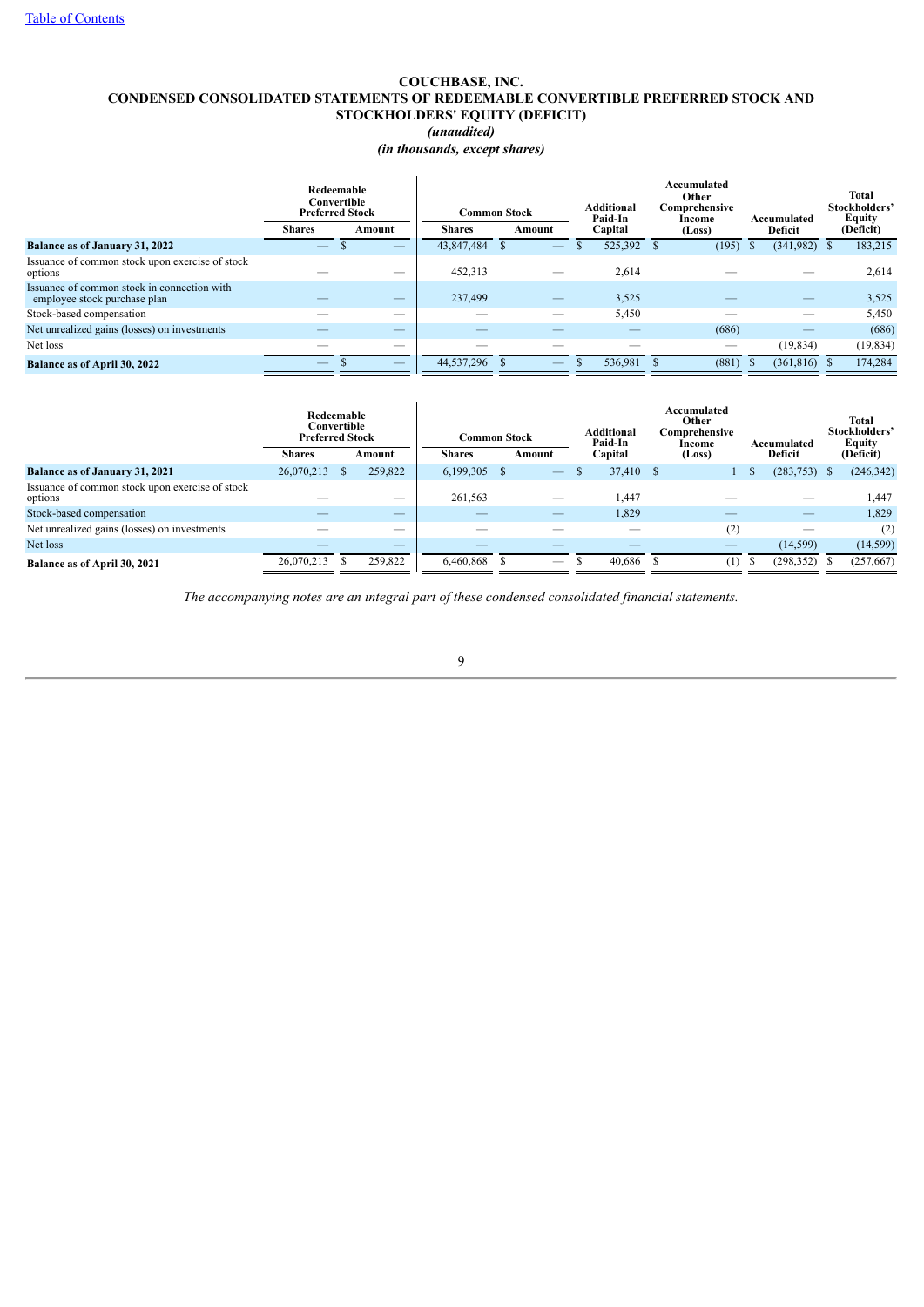# **COUCHBASE, INC. CONDENSED CONSOLIDATED STATEMENTS OF CASH FLOWS** *(unaudited) (in thousands)*

|                                                                                                          | Three Months Ended April 30, |               |                         |                          |
|----------------------------------------------------------------------------------------------------------|------------------------------|---------------|-------------------------|--------------------------|
|                                                                                                          |                              | 2022          |                         | 2021                     |
| <b>Cash flows from operating activities</b>                                                              |                              |               |                         |                          |
| Net loss                                                                                                 | S                            | $(19,834)$ \$ |                         | (14, 599)                |
| Adjustments to reconcile net loss to net cash used in operating activities                               |                              |               |                         |                          |
| Depreciation and amortization                                                                            |                              | 739           |                         | 708                      |
| Stock-based compensation                                                                                 |                              | 5,450         |                         | 1,829                    |
| Amortization of deferred commissions                                                                     |                              | 4,009         |                         | 2,958                    |
| Non-cash lease expense                                                                                   |                              | 648           |                         | $\equiv$                 |
| Foreign currency transaction (gains) losses                                                              |                              | 974           |                         | (75)                     |
| Other                                                                                                    |                              | 198           |                         | 34                       |
| Changes in operating assets and liabilities                                                              |                              |               |                         |                          |
| Accounts receivable                                                                                      |                              | 11,781        |                         | 18,557                   |
| Deferred commissions                                                                                     |                              | (3,798)       |                         | (2,718)                  |
| Prepaid expenses and other assets                                                                        |                              | 312           |                         | (1,898)                  |
| Accounts payable                                                                                         |                              | 731           |                         | 1,021                    |
| Accrued compensation and benefits                                                                        |                              | (8,112)       |                         | (3,274)                  |
| Accrued expenses and other liabilities                                                                   |                              | (71)          |                         | (668)                    |
| Operating lease liabilities                                                                              |                              | (666)         |                         | $\overline{\phantom{a}}$ |
| Deferred revenue                                                                                         |                              | (968)         |                         | (5,064)                  |
| Net cash used in operating activities                                                                    |                              | (8,607)       |                         | (3, 189)                 |
| Cash flows from investing activities                                                                     |                              |               |                         |                          |
| Purchases of short-term investments                                                                      |                              | (53, 630)     |                         | (1,726)                  |
| Maturities of short-term investments                                                                     |                              | 9,600         |                         | 5,190                    |
| Additions to property and equipment                                                                      |                              | (799)         |                         | (230)                    |
| Net cash provided by (used in) investing activities                                                      |                              | (44, 829)     |                         | 3,234                    |
| <b>Cash flows from financing activities</b>                                                              |                              |               |                         |                          |
| Proceeds from exercise of stock options                                                                  |                              | 2,614         |                         | 1,447                    |
| Proceeds from issuance of common stock under ESPP                                                        |                              | 3,525         |                         | $\overline{\phantom{a}}$ |
| Payments of deferred offering costs                                                                      |                              |               |                         | (1, 439)                 |
| Net cash provided by financing activities                                                                |                              | 6,139         |                         | $8\phantom{1}$           |
| Effect of exchange rate changes on cash, cash equivalents and restricted cash                            |                              | (719)         |                         | (6)                      |
| Net increase (decrease) in cash, cash equivalents and restricted cash                                    |                              | (48, 016)     |                         | 47                       |
| Cash, cash equivalents and restricted cash                                                               |                              |               |                         |                          |
| Beginning of period                                                                                      |                              | 96,231        |                         | 37,840                   |
| End of period                                                                                            | \$                           | 48,215        | $\mathbf{s}$            | 37,887                   |
| Cash and cash equivalents                                                                                | $\overline{s}$               | 47,672        | $\overline{\mathsf{s}}$ | 37,344                   |
| Restricted cash included in other assets                                                                 |                              | 543           |                         | 543                      |
| Total cash, cash equivalents and restricted cash                                                         | $\mathbf S$                  | 48,215        | $\mathbf{\hat{s}}$      | 37,887                   |
| Supplemental disclosures of cash activities                                                              |                              |               |                         |                          |
| Cash paid for income taxes                                                                               | $\mathbb S$                  | 275           | $\mathcal{S}$           | 271                      |
| Cash paid for interest                                                                                   | $\mathbb{S}$                 | 25            | \$                      | 246                      |
| Non-cash investing and financing activities:                                                             |                              |               |                         |                          |
| Net change in unrealized gains or losses on available-for-sale debt securities                           | \$                           | (686)         | \$                      | (3)                      |
| Change in deferred offering costs included in accounts payable and other accrued liabilities             | $\mathbb S$                  |               | $\mathbf S$             | 102                      |
| Change in purchases of property and equipment included in accounts payable and other accrued liabilities | $\mathbf S$                  | (9)           | $\mathbf S$             | (227)                    |

<span id="page-10-0"></span>*The accompanying notes are an integral part of these condensed consolidated financial statements*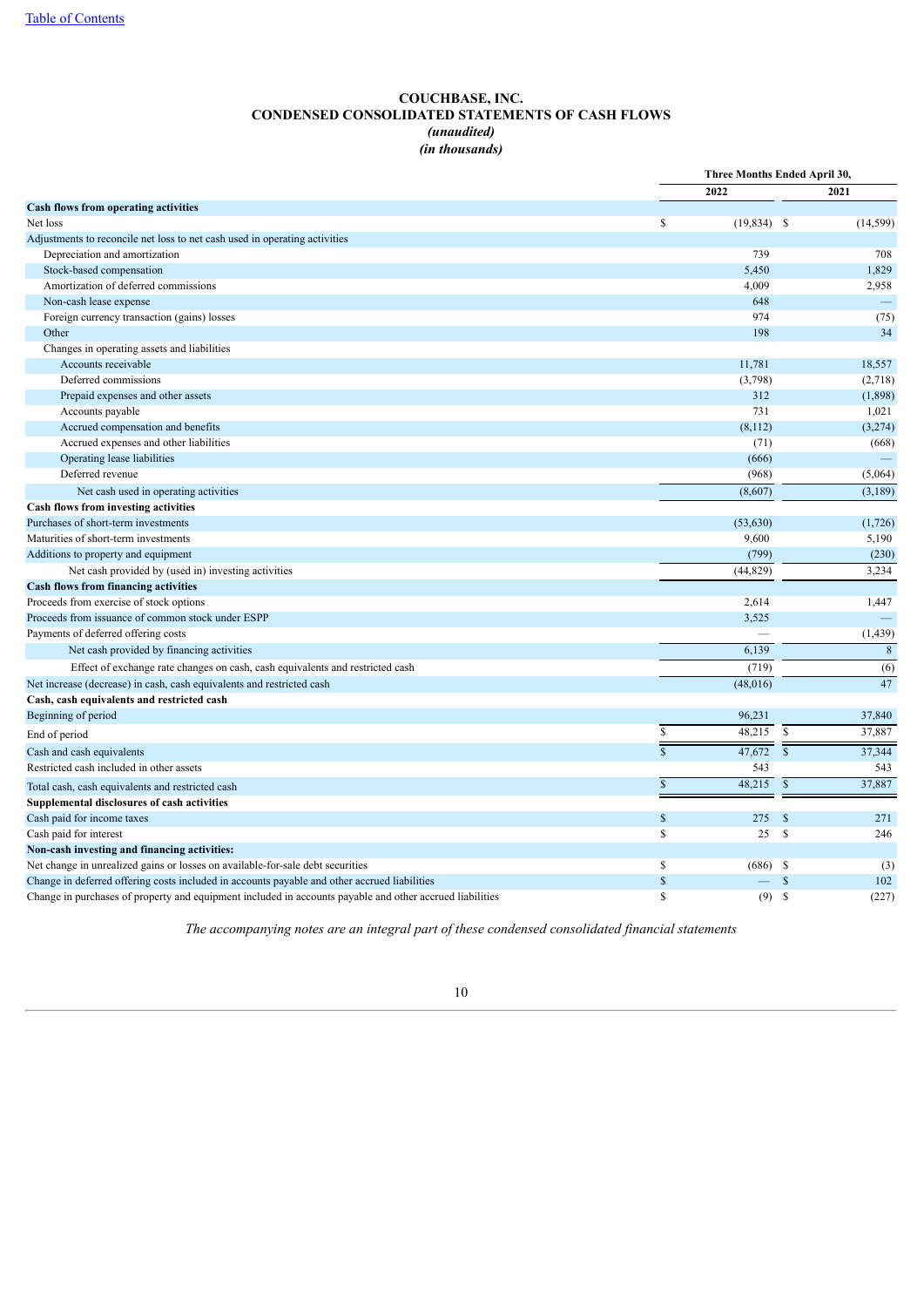## **COUCHBASE, INC.**

# **NOTES TO CONDENSED CONSOLIDATED FINANCIAL STATEMENTS**

## *(unaudited)*

#### **1. Description of Business**

Couchbase, Inc. provides an enterprise-class, multi-cloud NoSQL database architected on top of an open source foundation. Couchbase was incorporated in the State of Delaware in 2008 and is headquartered in Santa Clara, California. In these notes to the unaudited condensed consolidated financial statements, the "Company," "Couchbase," "we," "us" and "our" refers to Couchbase, Inc. and its subsidiaries on a consolidated basis.

# **2. Basis of Presentation and Summary of Significant Accounting Policies**

#### **Basis of Presentation**

The Company's unaudited condensed consolidated financial statements and accompanying notes have been prepared in accordance with accounting principles generally accepted in the United States of America ("GAAP") and applicable rules and regulations of the Securities and Exchange Commission, ("SEC"), regarding interim financial reporting. As permitted under those rules, certain footnotes or other financial information that are normally required by GAAP have been condensed or omitted, and accordingly the balance sheet as of January 31, 2022, and related disclosures, have been derived from the audited consolidated financial statements at that date but do not include all the information required by GAAP for complete consolidated financial statements. These unaudited condensed consolidated financial statements have been prepared on the same basis as the Company's annual consolidated financial statements and, in the opinion of management, reflect all adjustments (consisting of only normal recurring adjustments) that are necessary for the fair statement of the Company's condensed consolidated financial information. The results of operations for the three months ended April 30, 2022, are not necessarily indicative of the results to be expected for the year ending January 31, 2023, or for any other interim period or for any other future year.

The accompanying unaudited condensed consolidated financial statements should be read in conjunction with the audited consolidated financial statements and the related notes contained in the Company's Annual Report on Form 10-K for the year ended January 31, 2022, as filed with the SEC on March 31, 2022.

## **Initial Public Offering**

In July 2021, the Company completed its initial public offering ("IPO"), for the sale and issuance of \$9,589,999 shares of its common stock at \$24.00 per share, which included 1,250,869 shares issued pursuant to the exercise of the underwriters' option to purchase additional shares. The Company received net proceeds of \$214.9 million, after deducting underwriters' discounts and commissions and before consideration of other issuance costs. In connection with the IPO, all 26,710,600 shares of outstanding redeemable convertible preferred stock automatically converted into an equivalent number of shares of common stock, inclusive of 640,387 shares of additional stock issued related to preferred stock conversion and dividend features.

## **Reverse Stock Split**

On June 30, 2021, the Company effected a 2.5 -for-1 reverse stock split of its outstanding common stock, common stock warrants, preferred stock, and stock option awards. All issued and outstanding shares of common stock, common stock warrants, preferred stock, stock option awards and per share data have been adjusted in these condensed consolidated financial statements, on a retrospective basis, to reflect the reverse stock split for all periods presented. The par value of the common stock and preferred stock was not adjusted because of the reverse stock split.

## **Fiscal Year**

The Company's fiscal year ends on January 31. Unless otherwise stated, references to year in these condensed consolidated financial statements relate to fiscal year rather than calendar year.

#### **Principles of Consolidation**

The accompanying condensed consolidated financial statements include the accounts of Couchbase, Inc. and its wholly owned subsidiaries. All intercompany balances and transactions have been eliminated in consolidation.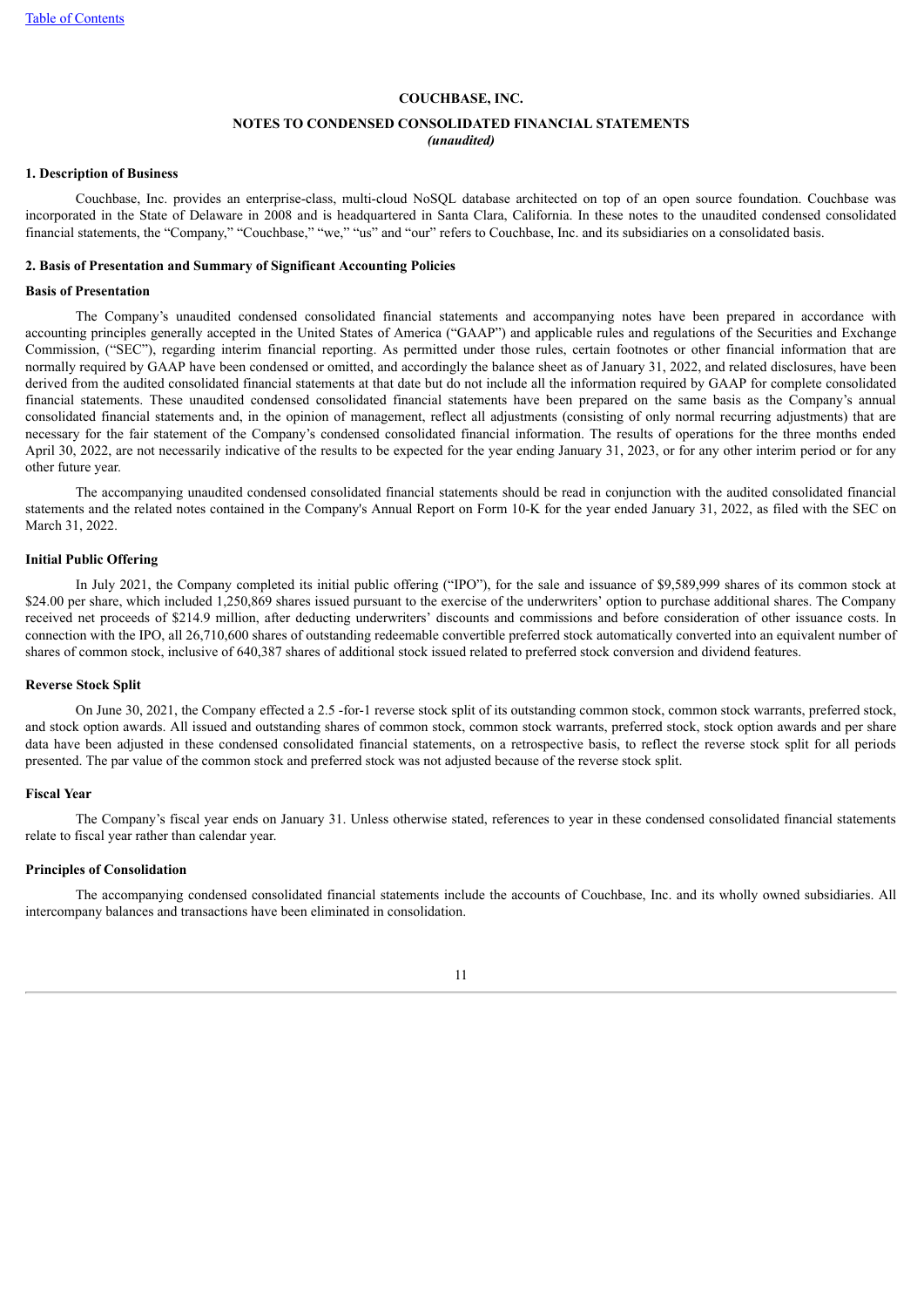#### **Use of Estimates**

The preparation of the condensed consolidated financial statements in conformity with GAAP requires management to make estimates and assumptions that affect the amounts stated in the financial statements and accompanying notes. Such estimates include standalone selling prices ("SSP") for each distinct performance obligation, capitalized internal-use software costs, expected period of benefit for deferred commissions, valuation of the Company's common stock prior to the IPO in July 2021, valuation of stock-based awards, the determination of allowance for doubtful accounts, the incremental borrowing rate used to measure operating liabilities, and accounting for income taxes. The Company bases its estimates on historical experience and assumptions that management considers reasonable.

The Company assesses these estimates on a regular basis; however, actual results could differ from these estimates. Estimates and assumptions about future events and their effects, including the impact of the COVID-19 pandemic, cannot be determined with certainty and therefore require increased judgment. These estimates and assumptions may change in future periods and will be recognized in the condensed consolidated financial statements as new events occur and additional information becomes known. To the extent the Company's actual results differ materially from those estimates and assumptions, the Company's future financial statements could be affected.

## **COVID-19**

While the duration and extent of the COVID-19 pandemic depends on future developments that cannot be accurately predicted at this time, such as the extent and effectiveness of containment actions, it has already had an adverse effect on the global economy and the lasting effects of the pandemic continue to be unknown. The Company may experience customer losses, including due to bankruptcy or customers ceasing operations, which may result in delays in collections or an inability to collect accounts receivable from these customers. The impact of COVID-19 on the Company's financial condition, results of operations, or liquidity continues to remain uncertain, and as of the date of issuance of these financial statements, the Company is not aware of any specific event or circumstance that would require an update to its estimates or judgments or an adjustment to the carrying value of the Company's assets or liabilities. These estimates may change, as new events occur and additional information is obtained, which will be recognized in the condensed consolidated financial statements as soon as they become known. Actual results could differ from those estimates, and any such differences may be material to the Company's financial statements.

#### **Significant Accounting Policies**

Except for the accounting policy for leases, which was updated as a result of adopting a new accounting standard, there have been no material changes to the significant accounting policies that were disclosed in the Company's Annual Report on Form 10-K for the fiscal year ended January 31, 2022.

See "Recently Adopted Accounting Pronouncements" below for additional information on the impact of the adoption of the new accounting standard for leases on the Company's consolidated financial statements.

#### **Recent Accounting Pronouncements**

## *Recently Adopted Accounting Pronouncements*

In August 2018, the Financial Accounting Standards Board ("FASB") issued ASU No. 2018-15, *Intangibles—Goodwill and Other— Internal-Use Software,* which aligns the requirements for capitalizing implementation costs incurred in a hosting arrangement that is a service contract with the requirements for capitalizing implementation costs incurred to develop or obtain internal-use software (and hosting arrangements that include an internal use software license). The accounting for the service element of a hosting arrangement that is a service contract is not affected by the amendments in this ASU. The Company adopted this guidance on February 1, 2022 prospectively for implementation costs incurred after the date of adoption, and the adoption did not have a material impact on its consolidated financial statements.

In December 2019, the FASB issued ASU No. 2019-12, *Income Taxes (Topic 740): Simplifying the Accounting for Income Taxes*, which simplifies the accounting for income taxes by amending and clarifying existing guidance in ASC 740, as well as removing certain exceptions within ASC 740. The Company adopted this guidance on February 1, 2022, and the adoption did not have a material impact on its consolidated financial statements.

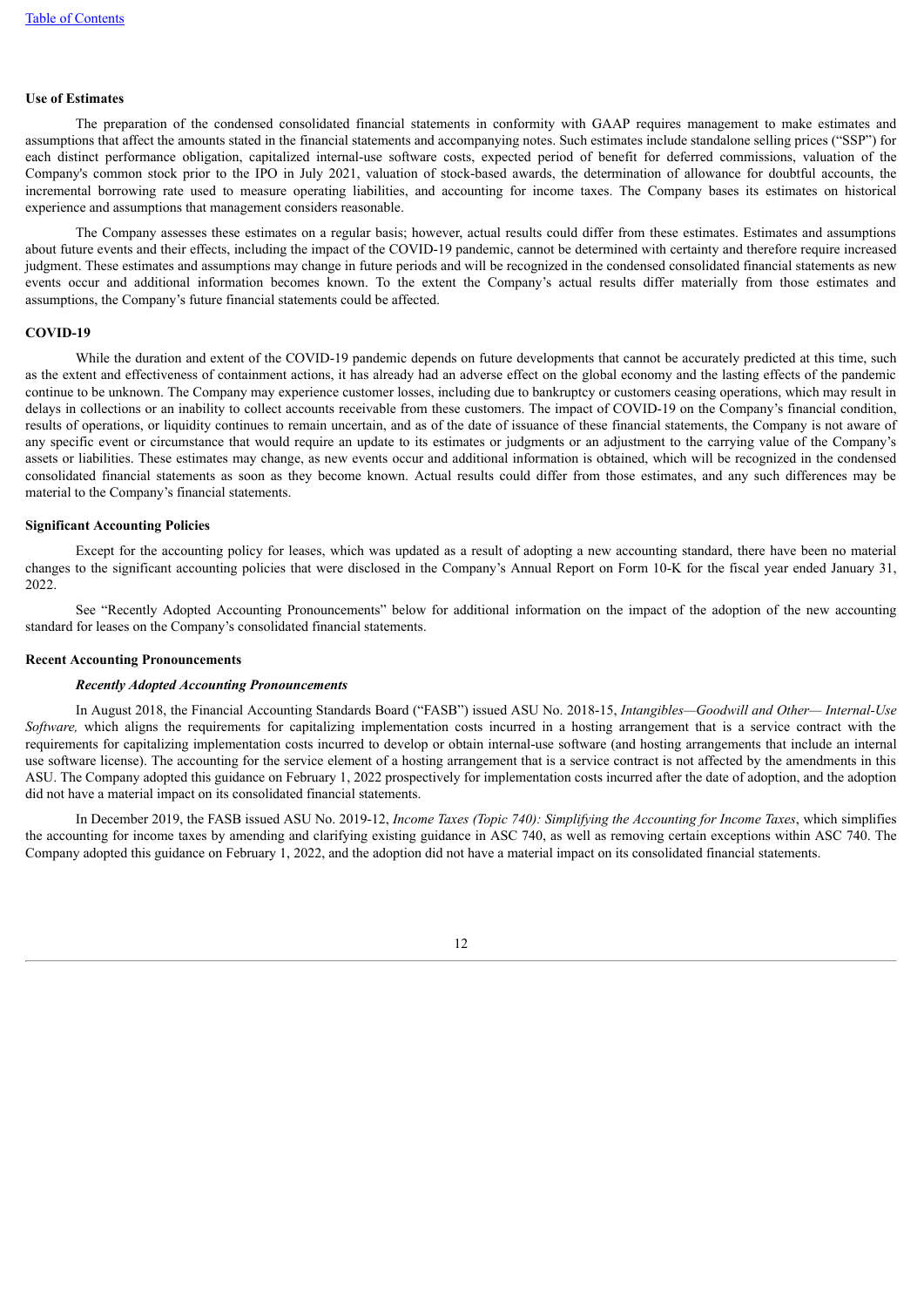## *Leases*

In February 2016, the FASB issued Accounting Standards Update ("ASU") No. 2016-02 and several amendments, codified as ASC 842, Leases which amends the existing accounting standards for leases. The new standard requires lessees to record a right-of-use ("ROU") asset and a corresponding lease liability on the balance sheet (with the exception of short-term leases). For lessees, leases will continue to be classified as either operating or financing in the income statement. The Company adopted the guidance on February 1, 2022 utilizing the modified retrospective transition method through a cumulative-effect adjustment at the beginning of the first quarter of fiscal 2023.

The Company elected the package of transitional practical expedients upon which, among other provisions, allowed the Company not to reassess under the new standard prior conclusions about lease identification, lease classification and initial direct costs, for any existing leases on the adoption date. The Company elected not to record leases that, at the commencement date, have a lease term of 12 months or less. The Company did not elect to apply the hindsight practical expedient when determining lease term and assessing impairment of ROU assets. The Company also did not elect to combine its lease and non-lease components. Non-lease components that are not fixed are expensed as incurred as variable lease payments.

Lease ROU assets and liabilities, with the exception of short-term leases, are recognized at the commencement date based on the present value of lease payments over the lease term. The Company estimates the discount rate based on the information available at the lease commencement date unless the implicit rate is readily determinable. For leases that commenced prior to the adoption of Topic 842, the Company used the discount rate on February 1, 2022. The lease ROU assets also include any lease payments made and exclude lease incentives such as tenant improvement allowances. Options to extend the lease term are included in the lease term when it is reasonably certain the extension option will be exercised.

Upon adoption of ASC 842, the Company recognized operating lease ROU assets and operating lease liabilities of \$6.7 million and \$7.5 million, respectively, as of February 1, 2022 and did not include any retrospective adjustments to comparative periods to reflect the adoption of ASC 842. The difference of \$0.8 million between operating lease ROU assets and operating lease liabilities at the adoption date related to deferred rent.

See Note 8, "Leases" to the Notes to Condensed Consolidated Financial Statements for more information.

## *Accounting Pronouncements Not Yet Adopted*

Under the JOBS Act, the Company meets the definition of an emerging growth company and can delay adopting new or revised accounting standards issued after the enactment of the JOBS Act until such time as those standards apply to private companies. The Company has elected to use this extended transition period for complying with new or revised accounting standards that have different effective dates for public and private companies until the Company is no longer an emerging growth company or until the Company affirmatively and irrevocably opts out of the extended transition period.

In June 2016, the FASB issued ASU 2016-13, *Financial Instruments—Credit Losses (Topic 326): Measurement of Credit Losses on Financial Instruments*, which requires a financial asset measured at amortized cost basis to be presented at the net amount expected to be collected, with further clarifications made more recently. For trade receivables, loans and other financial instruments, the Company will be required to use a forward-looking expected loss model rather than the incurred loss model for recognizing credit losses which reflects losses that are probable. Credit losses relating to available-for-sale debt securities are required to be recorded through an allowance for credit losses rather than as a reduction in the amortized cost basis of the securities. The Company plans to adopt this standard on February 1, 2023 and is currently evaluating the impact of the adoption on its condensed consolidated financial statements.

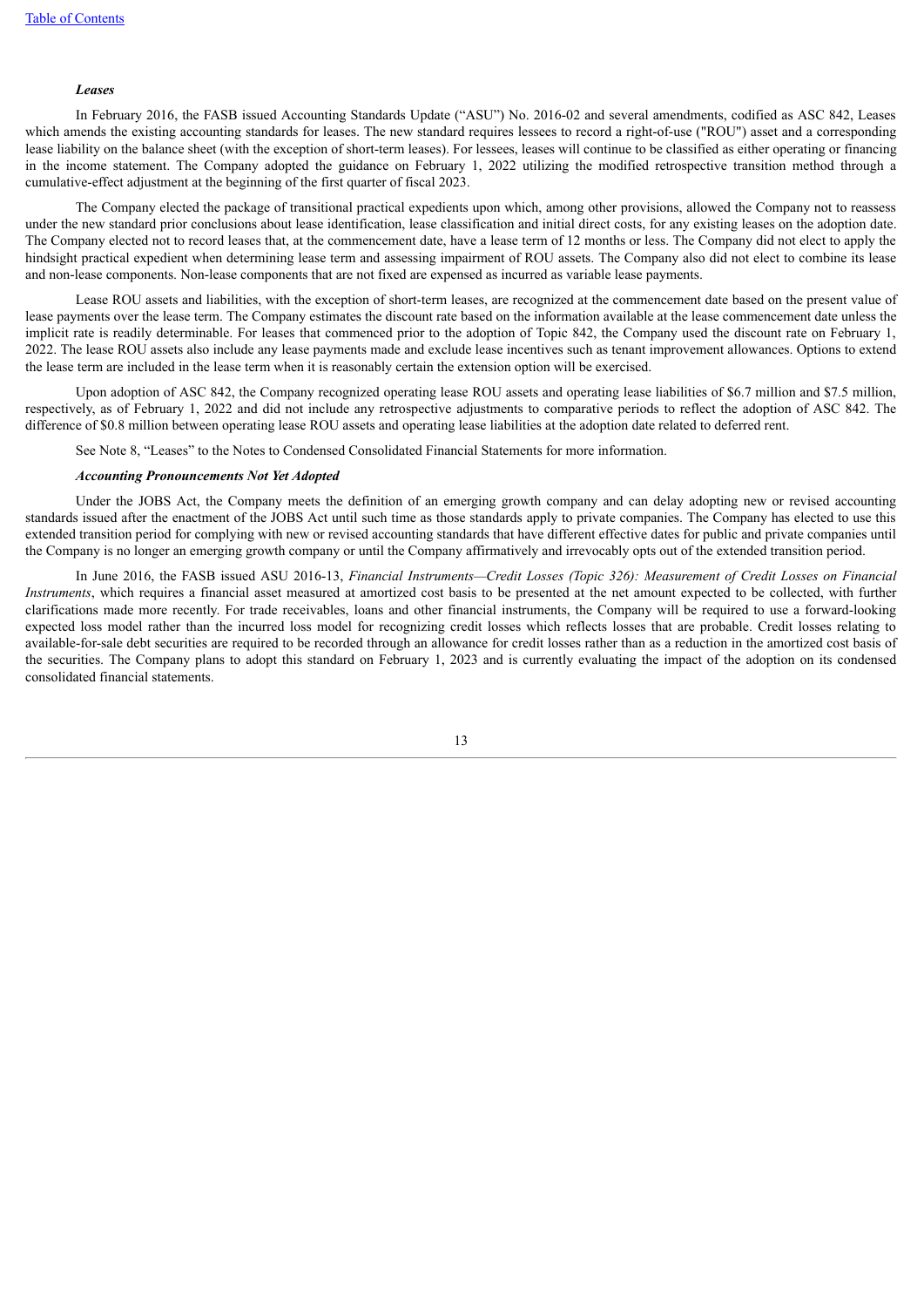# **3. Cash Equivalents and Short-Term Investments**

The following tables summarize the Company's cash equivalents and short-term investments (in thousands):

|                                     | As of April 30, 2022 |         |                                            |                          |  |                                                    |  |                                       |  |  |  |
|-------------------------------------|----------------------|---------|--------------------------------------------|--------------------------|--|----------------------------------------------------|--|---------------------------------------|--|--|--|
|                                     | Amortized<br>Cost    |         | <b>Gross</b><br><b>Unrealized</b><br>Gains |                          |  | <b>Gross</b><br><b>Unrealized</b><br><b>Losses</b> |  | <b>Estimated</b><br><b>Fair Value</b> |  |  |  |
| <b>Cash Equivalents</b>             |                      |         |                                            |                          |  |                                                    |  |                                       |  |  |  |
| Money market funds                  |                      | 42,651  | -S                                         | $\overline{\phantom{0}}$ |  |                                                    |  | 42,651                                |  |  |  |
| Total cash equivalents              |                      | 42,651  |                                            |                          |  |                                                    |  | 42,651                                |  |  |  |
| <b>Short-Term Investments</b>       |                      |         |                                            |                          |  |                                                    |  |                                       |  |  |  |
| U.S. government treasury securities |                      | 86,841  |                                            |                          |  | (735)                                              |  | 86,106                                |  |  |  |
| Commercial paper                    |                      | 35,784  |                                            |                          |  | (1)                                                |  | 35,783                                |  |  |  |
| Corporate debt securities           |                      | 31,665  |                                            |                          |  | (145)                                              |  | 31,520                                |  |  |  |
| Total short-term investments        |                      | 154,290 |                                            |                          |  | (881)                                              |  | 153,409                               |  |  |  |
| Total                               |                      | 196,941 |                                            |                          |  | (881)                                              |  | 196,060                               |  |  |  |

|                                     | As of January 31, 2022 |                   |   |                                            |                                             |       |  |                                       |  |  |  |
|-------------------------------------|------------------------|-------------------|---|--------------------------------------------|---------------------------------------------|-------|--|---------------------------------------|--|--|--|
|                                     |                        | Amortized<br>Cost |   | <b>Gross</b><br><b>Unrealized</b><br>Gains | <b>Gross</b><br><b>Unrealized</b><br>Losses |       |  | <b>Estimated</b><br><b>Fair Value</b> |  |  |  |
| <b>Cash Equivalents</b>             |                        |                   |   |                                            |                                             |       |  |                                       |  |  |  |
| Money market funds                  |                        | 86,505            | S |                                            |                                             |       |  | 86,505                                |  |  |  |
| Total cash equivalents              |                        | 86,505            |   |                                            |                                             |       |  | 86,505                                |  |  |  |
| <b>Short-Term Investments</b>       |                        |                   |   |                                            |                                             |       |  |                                       |  |  |  |
| U.S. government treasury securities |                        | 39,340            |   |                                            |                                             | (129) |  | 39,211                                |  |  |  |
| Commercial paper                    |                        | 40,966            |   |                                            |                                             | (1)   |  | 40,965                                |  |  |  |
| Corporate debt securities           |                        | 30,156            |   |                                            |                                             | (66)  |  | 30,090                                |  |  |  |
| Total short-term investments        |                        | 110,462           |   |                                            |                                             | (196) |  | 110,266                               |  |  |  |
| Total                               |                        | 196,967           |   |                                            |                                             | (196) |  | 196,771                               |  |  |  |

During the three months ended April 30, 2022 and 2021, the Company did not reclassify any amounts to earnings from accumulated other comprehensive income (loss) related to unrealized gains or losses in other income (expense), net in the condensed consolidated statements of operations.

As of April 30, 2022 the Company's short-term investments consisted of \$123.2 million and \$30.2 million with a contractual maturity date of less than one year and greater than one year, respectively. As of January 31, 2022, the Company's short-term investments consisted of \$108.3 million and \$2.0 million with a contractual maturity of less than one year and greater than one year, respectively.

As of April 30, 2022, the Company had 32 short-term investments in an unrealized loss position. These short-term investments had an estimated fair value of \$118.6 million and were not in a continuous unrealized loss position for more than twelve months. As of January 31, 2022, the Company had 25 short-term investment in an unrealized loss position. This short-term investment had an estimated fair value of \$71.8 million and was not in a continuous unrealized loss position for more than twelve months. During the three months ended April 30, 2022, the Company had no other-thantemporary impairments of short-term investments.

# **4. Fair Value Measurements**

The Company accounts for certain of its financial assets and liabilities at fair value. Fair value is defined as the price that would be received to sell an asset or paid to transfer a liability (an exit price) in an orderly transaction between market participants at the reporting date. The accounting guidance establishes a three-tiered hierarchy, which prioritizes the inputs used in the valuation methodologies in measuring fair value as follows:

Level 1: Observable inputs, such as quoted prices in active markets for identical assets or liabilities.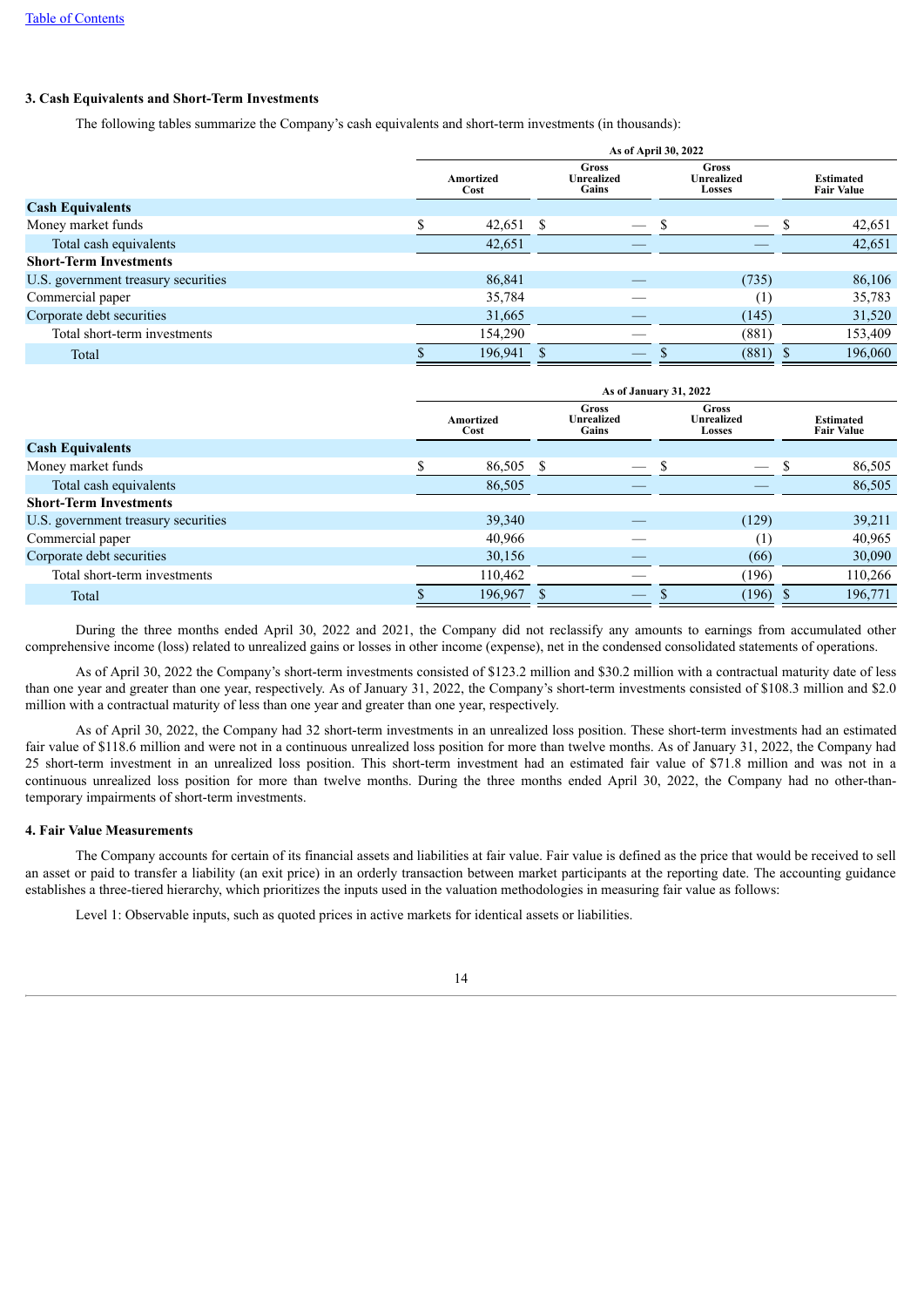Level 2: Observable inputs other than Level 1 prices such as quoted prices for similar assets or liabilities, quoted prices in markets that are not active, or other inputs that are observable or can be corroborated by observable market data for substantially the full term of the assets or liabilities.

Level 3: Unobservable inputs that are supported by little or no market activity and that are significant to the fair value of the assets or liabilities.

The carrying amounts reflected on the condensed consolidated balance sheets for cash equivalents, accounts receivable, accounts payable and accrued liabilities approximate fair value due to the short maturities of those instruments.

The following tables present the fair value hierarchy for the Company's assets measured at fair value on a recurring basis (in thousands):

|                                     | As of April 30, 2022 |             |  |         |  |              |  |  |  |
|-------------------------------------|----------------------|-------------|--|---------|--|--------------|--|--|--|
|                                     | Level 1              |             |  | Level 2 |  | <b>Total</b> |  |  |  |
| <b>Cash Equivalents</b>             |                      |             |  |         |  |              |  |  |  |
| Money market funds                  | ¢                    | $42,651$ \$ |  |         |  | 42,651       |  |  |  |
| Total cash equivalents              |                      | 42,651      |  |         |  | 42,651       |  |  |  |
| <b>Short-Term Investments</b>       |                      |             |  |         |  |              |  |  |  |
| U.S. government treasury securities |                      |             |  | 86,106  |  | 86,106       |  |  |  |
| Commercial paper                    |                      |             |  | 35,783  |  | 35,783       |  |  |  |
| Corporate debt securities           |                      |             |  | 31,520  |  | 31,520       |  |  |  |
| Total short-term investments        |                      |             |  | 153,409 |  | 153,409      |  |  |  |
| Total                               |                      | 42,651      |  | 153,409 |  | 196,060      |  |  |  |

|                                     | As of January 31, 2022 |           |  |                          |  |         |
|-------------------------------------|------------------------|-----------|--|--------------------------|--|---------|
|                                     |                        | Level 1   |  | Level 2                  |  | Total   |
| <b>Cash Equivalents</b>             |                        |           |  |                          |  |         |
| Money market funds                  |                        | 86,505 \$ |  | $\overline{\phantom{m}}$ |  | 86,505  |
| Total cash equivalents              |                        | 86,505    |  |                          |  | 86,505  |
| <b>Short-Term Investments</b>       |                        |           |  |                          |  |         |
| U.S. government treasury securities |                        |           |  | 39,211                   |  | 39,211  |
| Commercial paper                    |                        |           |  | 40,965                   |  | 40,965  |
| Corporate debt securities           |                        |           |  | 30,090                   |  | 30,090  |
| Total short-term investments        |                        |           |  | 110,266                  |  | 110,266 |
| Total                               |                        | 86,505    |  | 110,266                  |  | 196,771 |

The Company classifies its money market funds within Level 1 of the fair value hierarchy because they are valued based on quoted market prices in active markets. The Company classifies its commercial paper, U.S. government securities, and. corporate debt securities within Level 2 because they are valued using inputs other than quoted prices which are directly or indirectly observable in the market, including readily available pricing sources for the identical underlying security which may not be actively traded.

# **5. Balance Sheet Components**

## **Prepaid Expenses and Other Current Assets**

Prepaid expenses and other current assets consisted of the following (in thousands):

|                                                 |  | As of April 30,<br>2022 |  | As of January 31,<br>2022 |  |
|-------------------------------------------------|--|-------------------------|--|---------------------------|--|
|                                                 |  |                         |  |                           |  |
| Prepaid expenses                                |  | 3,817                   |  | 4,518                     |  |
| Prepaid software                                |  | 2,779                   |  | 2,297                     |  |
| Other current assets                            |  | l.418                   |  | .744                      |  |
| Total prepaid expenses and other current assets |  | 8.014                   |  | 8.559                     |  |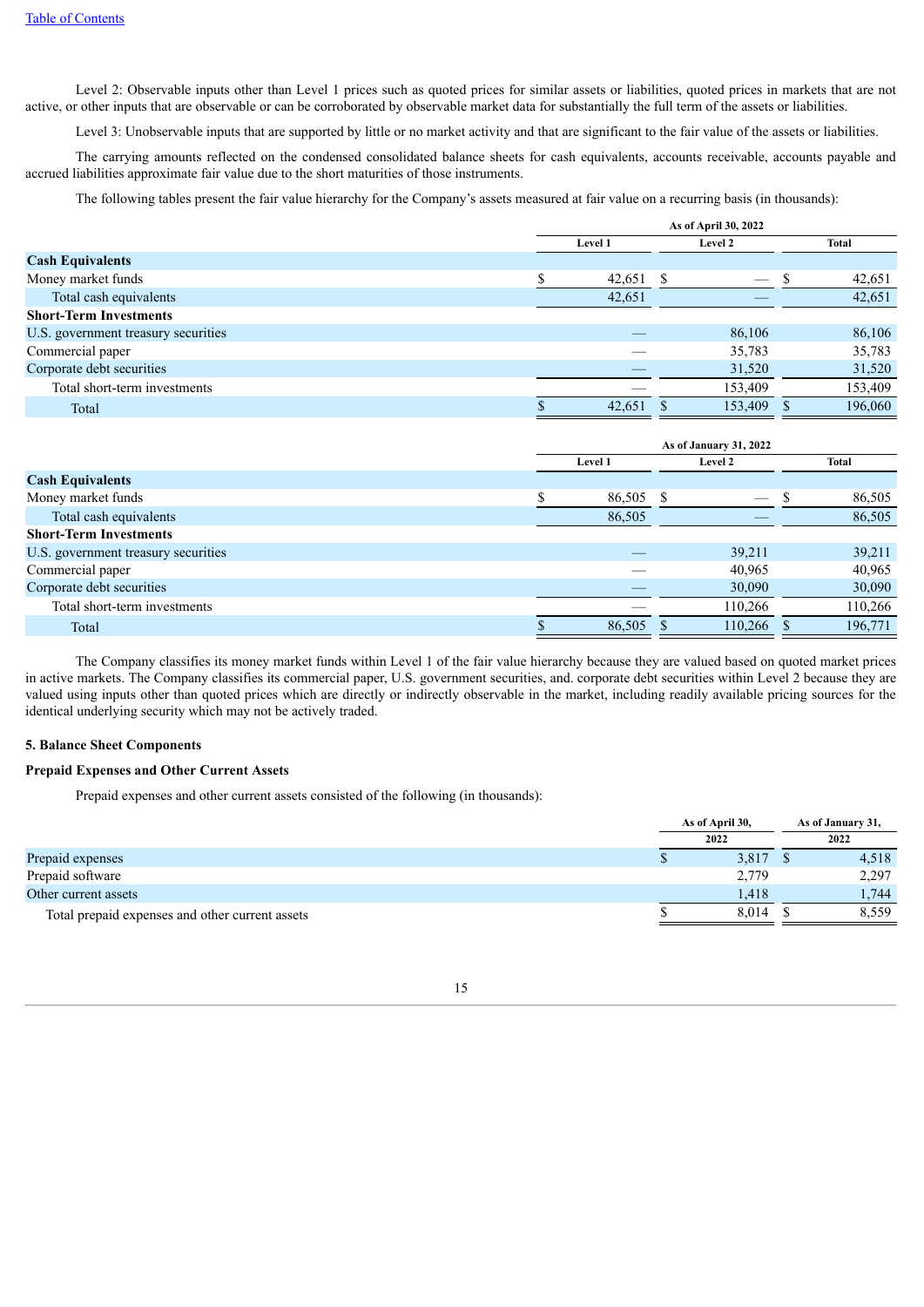# **Property and Equipment, Net**

Property and equipment, net consisted of the following (in thousands):

|                                                            | As of April 30, | As of January 31, |       |
|------------------------------------------------------------|-----------------|-------------------|-------|
|                                                            | 2022            | 2022              |       |
| Computer equipment                                         | 3,442           |                   | 3,711 |
| Furniture and fixtures                                     | 427             |                   | 412   |
| Capitalized internal-use software                          | 5,772           |                   | 5,772 |
| Leasehold improvements                                     | 1,582           |                   | 1,582 |
| Construction in progress—capitalized internal-use software | 772             |                   |       |
| Total gross property and equipment                         | 11.995          | 11.477            |       |
| Accumulated depreciation and amortization                  | (7,654)         | (7,189)           |       |
| Total property and equipment, net                          | 4,341           |                   | 4,288 |
|                                                            |                 |                   |       |

Depreciation and amortization expense was \$0.7 million in each of the three months ended April 30, 2022 and 2021. Included in these amounts were the amortization of capitalized internal-use software development costs of \$0.5 million in each of the three months ended April 30, 2022 and 2021.

# **Accrued Compensation and Benefits**

Accrued compensation and benefits consisted of the following (in thousands):

|                                         | As of April 30, |       | As of January 31, |
|-----------------------------------------|-----------------|-------|-------------------|
|                                         | 2022            |       | 2022              |
| Accrued bonus                           |                 | 2,400 | 5,557             |
| Accrued commissions                     |                 | 2,546 | 4,226             |
| Accrued payroll and benefits            |                 | 2,515 | 2,863             |
| Employee contributions under the ESPP   |                 | 564   | 3,497             |
| Total accrued compensation and benefits |                 | 8.025 | 16,143            |
|                                         |                 |       |                   |

# **Other Accrued Liabilities**

Other accrued liabilities consisted of the following (in thousands):

|                                   | As of April 30, |  | As of January 31, |
|-----------------------------------|-----------------|--|-------------------|
|                                   | 2022            |  | 2022              |
| Accrued professional fees         | 939             |  | 717               |
| Sales and value added tax payable | 408             |  | 671               |
| Income taxes payable              | 372             |  | 414               |
| Other                             | 1.227           |  | L <sub>429</sub>  |
| Total other accrued liabilities   | 2.946           |  | 3.231             |

# **6. Deferred Revenue and Remaining Performance Obligations**

The following table presents the deferred revenue balances (in thousands):

|                              | As of April 30, |  | As of January 31, |  |
|------------------------------|-----------------|--|-------------------|--|
|                              | 2022            |  | 2022              |  |
| Deferred revenue, current    | 68.466          |  | 69,010            |  |
| Deferred revenue, noncurrent | 2.289           |  | 2.713             |  |
| Total deferred revenue       | 70.755          |  | 71,723            |  |
|                              |                 |  |                   |  |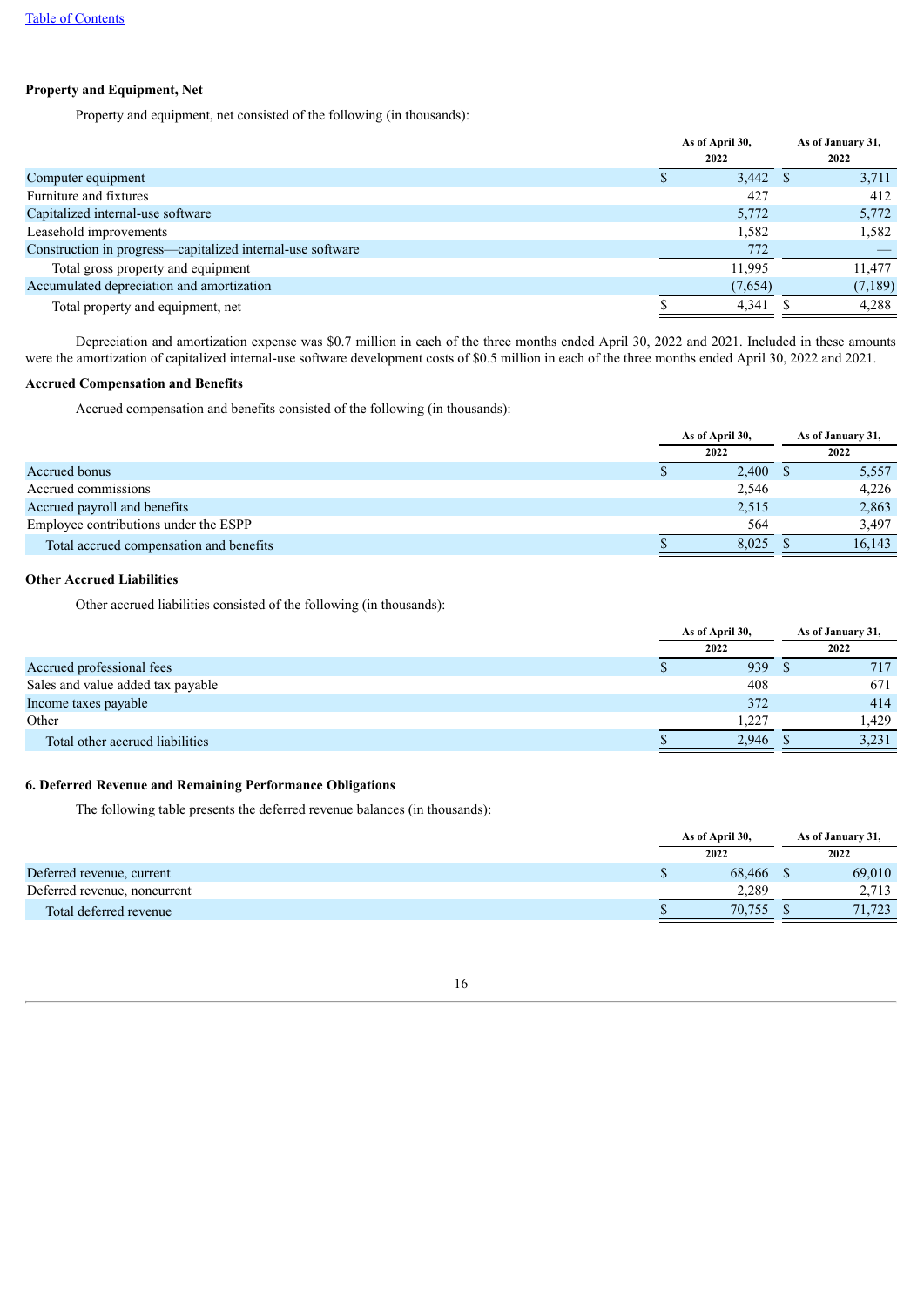Changes in the deferred revenue balances during the three months ended April 30, 2022 and 2021 (unaudited) were as follows (in thousands):

|                                                                                                                                        | Three Months Ended April 30, |          |  |          |
|----------------------------------------------------------------------------------------------------------------------------------------|------------------------------|----------|--|----------|
|                                                                                                                                        |                              | 2022     |  | 2021     |
| Beginning balance                                                                                                                      |                              | 71.723   |  | 61,710   |
| Performance obligations satisfied during the period that were included in the deferred revenue balance at the<br>beginning of the year |                              | (24,207) |  | (22,094) |
| Increases due to invoicing prior to satisfaction of performance obligations                                                            |                              | 23.239   |  | 17,032   |
| Ending balance                                                                                                                         |                              | 70.755   |  | 56,648   |

Remaining performance obligations ("RPOs") represent the amount of contracted future revenue that has not yet been recognized, including both deferred revenue and non-cancelable contracted amounts that will be invoiced and recognized as revenue in future periods.

As of April 30, 2022, the Company's RPOs were \$169.0 million. The Company expects to recognize revenue of \$100.7 million of these remaining performance obligations over the next twelve months with the remaining balances recognized thereafter.

# **7. Debt**

Interest expense consisting primarily of unused Credit Facility (as defined below) fees was immaterial for the three months ended April 30, 2022. Interest expense on the Company's borrowings was \$0.2 million for the three months ended April 30, 2021. The effective interest rate was 3.8% for the three months ended April 30, 2021.

#### *Term Loan*

In August 2018, the Company entered into an agreement for a term loan with a certain lender, which was amended in April 2019 and in June 2020 (the "Amended Loan"). The Amended Loan provided maximum borrowings of up to \$25.0 million, maturing in June 2024. In January 2021, the Company repaid all outstanding indebtedness owed pursuant to the Amended Loan and terminated the agreement. Pursuant to the termination of the Amended Loan, the related security interests have been removed and the covenants shall be of no further force and effect.

In connection with the April 2019 amendment, the Company issued warrants to purchase 105,350 shares of the Company's common stock at \$7.48 per share, exercisable over 10 years. The fair value of the warrants was recorded to equity and as a debt discount that was amortized to interest over the term of the loan. The total fair value of the common stock warrants was \$0.4 million. As of April 30, 2022, all warrants were outstanding and exercisable.

## *Credit Facility*

In November 2017, the Company entered into a line of credit agreement with Silicon Valley Bank, or Credit Facility, providing the Company the ability to borrow up to \$10.0 million from a revolving line of credit with an original maturity date in November 2018. Borrowings under the line of credit bear interest at a floating per annum rate equal to one half of one percentage point (0.50%) above the prime rate, which interest shall be payable monthly.The line of credit is secured with a pledge on substantially all the assets of the Company, except any intellectual property and is subject to a minimum revenue covenant.

In November 2018, the Company entered into an amendment with Silicon Valley Bank to increase the line of credit limit to \$15.0 million and extend the maturity date to November 2019.

In April 2019, an amendment was entered into with the Silicon Valley Bank to decrease the line of credit to \$10.0 million. In April 2020, an amendment was entered into with Silicon Valley Bank to extend the maturity of the line of credit to November 2020.

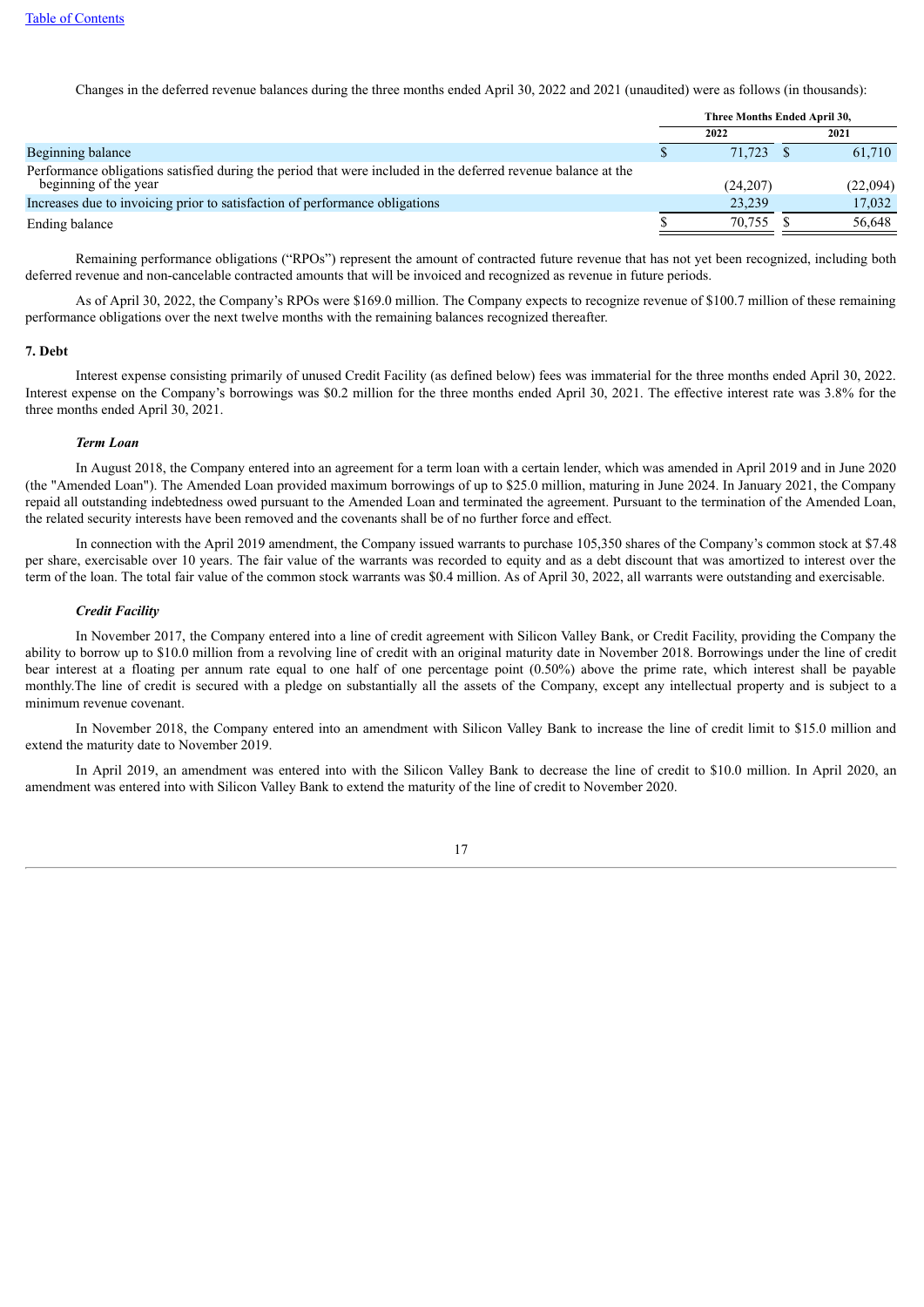In November 2020, the Company entered into an amendment with Silicon Valley Bank to extend the maturity of the line of credit to February 2021. In January 31, 2021, the Company entered into an amendment with Silicon Valley Bank to increase the line of credit limit to \$40.0 million and extend the maturity date to January 2024. Upon the execution of this amendment, the Company borrowed \$25.0 million from the line of credit. The outstanding principal balance is due at maturity with interest payable monthly. The line of credit bears a variable annual interest rate of the prime rate plus 0.5%. The Company is required to pay a fee equal to 0.25% per annum on the unused portion of the line of credit. The Company is also subject to a termination fee ranging from 0.5% to 1% of the line of credit if the Company terminates the agreement prior to the maturity date. The amendment also added certain financial covenants, including covenants related to certain financial metrics, that if not met, would limit the amount of additional borrowings under the line of credit.

The amended line of credit agreement requires the company to maintain an adjusted quick ratio (as defined by the agreement) of at least 1.15 to 1.0. The line of credit agreement also contains certain customary affirmative and negative covenants as well as customary events of default, subject to certain exceptions, including restrictions on the Company's ability to, among other things, incur debt and liens, maintain collateral accounts, undergo fundamental changes including mergers or consolidations, dispose assets including selling, transferring or assigning assets, pay dividends or other distributions or make or permit payments on any subordinated debt. The Company was in compliance with the financial covenants under the line of credit as of April 30, 2022.

The Company repaid the outstanding principal of its revolving line of credit of \$25.0 million during the year ended January 31, 2022. There were no borrowings outstanding against the line of credit as of April 30, 2022. As of April 30, 2022, \$40.0 million was available for borrowing under the line of credit.

## **8. Leases**

The Company leases facilities under non-cancelable operating leases, primarily for rent of office space. Our leases have various expiration dates through November 2027, some of which include options to extend the leases for up to three years. The Company does not have any finance leases.

Operating lease costs were \$0.6 million for the three months ended April 30, 2022. Variable lease costs were \$0.2 million during the three months ended April 30, 2022. Short-term lease costs were \$0.1 million during the three months ended April 30, 2022.

The following table presents supplemental cash flow information related to leases:

|                                                                         | Three months ended<br>April 30, 2022 |
|-------------------------------------------------------------------------|--------------------------------------|
| Cash paid for amounts included in the measurement of lease liabilities: |                                      |
| Operating cash flows from operating leases                              | 66 I                                 |
| Right-of-use assets obtained in exchange for lease obligations:         |                                      |
| <b>Operating Leases</b>                                                 | .509                                 |

The following table presents supplemental balance sheet information related to operating leases (in thousands, except for lease term and discount rate):

|                                         | As of April 30, 2022 |           |
|-----------------------------------------|----------------------|-----------|
| Operating lease right-of-use assets     |                      | 7,668     |
| Operating lease liabilities             |                      | 2.717     |
| Operating lease liabilities, noncurrent |                      | 5,627     |
| Total operating lease liabilities       |                      | 8,344     |
| Weighted-Average Remaining Lease Term   |                      | 3.3 years |
| Weighted-Average Discount Rate          |                      | $3.8\%$   |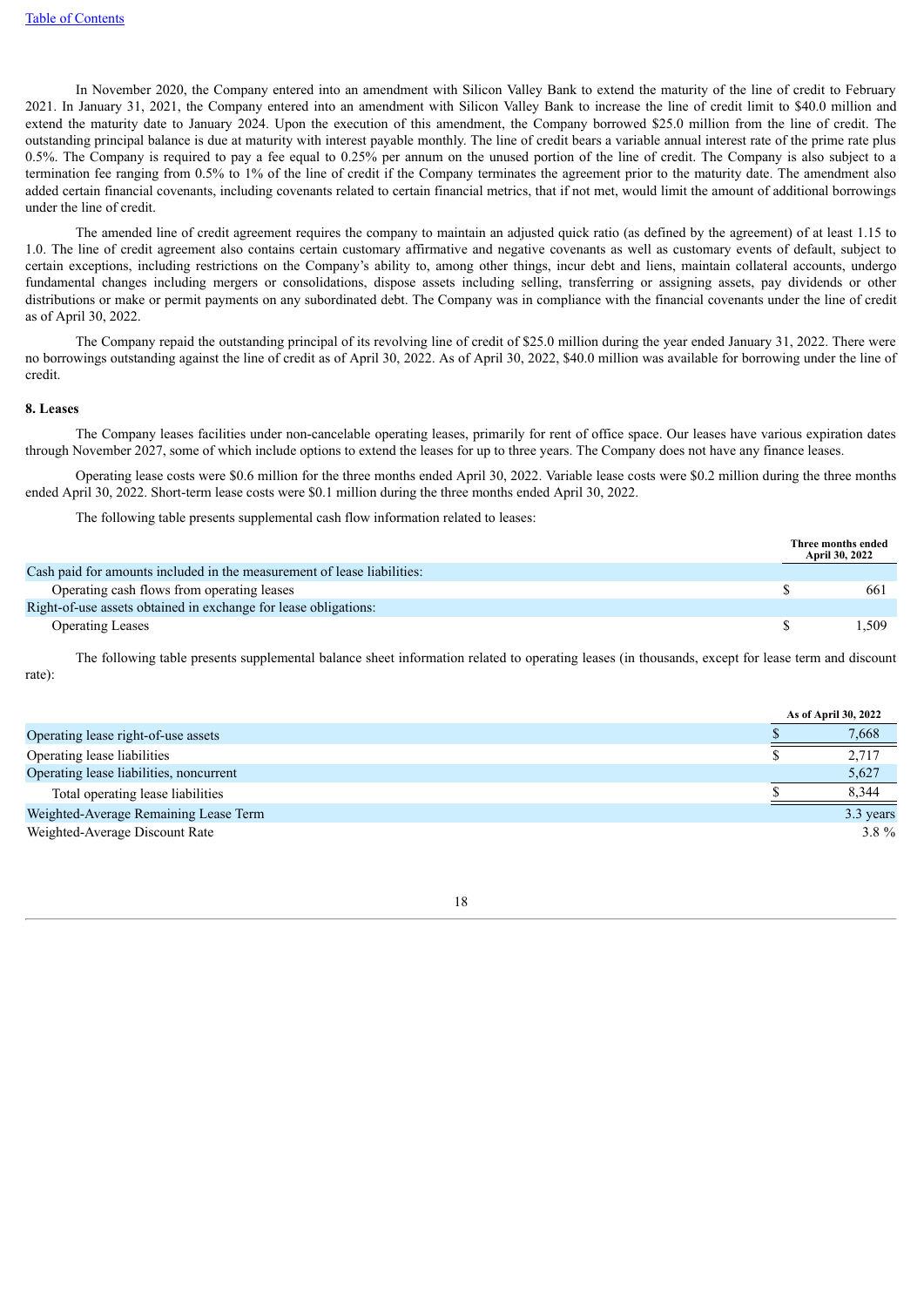As of April 30, 2022, remaining maturities of operating lease liabilities were as follows (in thousands):

| Period                     | <b>Operating Leases</b> |       |
|----------------------------|-------------------------|-------|
| Remaining for Fiscal 2023  |                         | 2,225 |
| Fiscal 2024                |                         | 2,911 |
| Fiscal 2025                |                         | 2,461 |
| Fiscal 2026                |                         | 680   |
| Fiscal 2027 and thereafter |                         | 597   |
| Total lease payments       |                         | 8,874 |
| Less: imputed interest     |                         | (530) |
| Total                      |                         | 8,344 |

Future minimum lease payments under non-cancelable operating leases as of January 31, 2022 under ASC 840 were as follows (in thousands):

| <b>Year Ending January 31,</b> | <b>Operating Leases</b> |
|--------------------------------|-------------------------|
| 2023                           | 2,845                   |
| 2024                           | 2,638                   |
| 2025                           | 2,178                   |
| 2026                           | 362                     |
| 2027 and thereafter            |                         |
| Total                          | 8,023                   |

## **9. Commitments and Contingencies**

## **Other Contractual Commitments**

Other contractual commitments relate to third-party cloud infrastructure agreements and subscription arrangements.

As of April 30, 2022, there were no material changes to the Company's contractual commitments since January 31, 2022.

### *Legal Matters*

From time to time, the Company may be a party to various legal matters, threatened claims, or proceedings in the normal course of business. Legal fees and other costs associated with such actions are expensed as incurred. The Company assesses, in conjunction with its legal counsel, the need to record a liability for litigation and contingencies. Legal accruals are recorded when and if it is determined that a loss related to a certain matter is both probable and reasonably estimable.

## **Indemnification Agreements**

In the ordinary course of business, the Company enters into agreements of varying scope and terms pursuant to which the Company agrees to indemnify customers, vendors, lessors and other business partners with respect to certain matters, including, but not limited to, losses arising out of the breach of such agreements, services to be provided by the Company or from intellectual property infringement claims made by third parties. Additionally, the Company entered into indemnification agreements with the Company's directors and officers that require the Company, among other things, to indemnify them against certain liabilities that may arise by reason of their status or service as directors or officers. As of May 31, 2022, no demands have been made upon the Company to provide indemnification under such agreements, and there are no claims that we are aware of that could reasonably be expected to have a material effect on the Company's financial condition, results of operations or cash flows.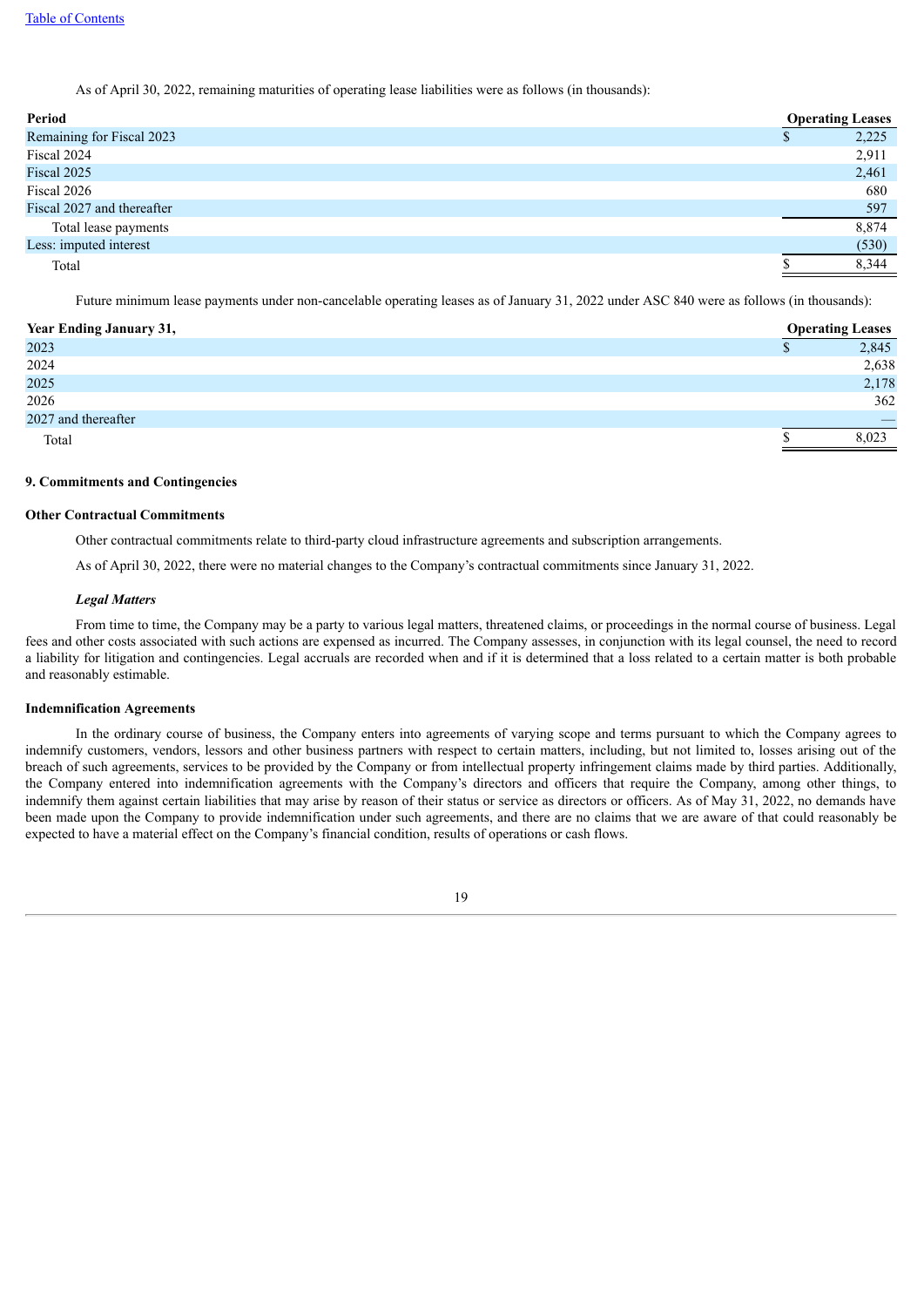# **10. Stockholders' Equity (Deficit) and Employee Incentive Plans**

# *Redeemable Convertible Preferred Stock*

Upon the closing of the Company's IPO, all 26,710,600 shares of redeemable convertible preferred stock were automatically converted into shares of common stock, which includes an additional 640,387 shares of redeemable convertible preferred stock. The additional shares of redeemable convertible preferred stock consisted of 162,032 shares for the Series E conversion feature and 478,355 shares for the Series G dividends. The carrying value of \$259.8 million was reclassified into common stock and additional paid-in-capital. As of April 30, 2022, there were no shares of redeemable convertible preferred stock issued and outstanding.

In connection with the IPO, the Company's amended and restated certificate of incorporation became effective, which authorized the issuance of 200,000,000 shares of undesignated preferred stock with a par value of \$0.00001 per share with rights and preferences, including voting rights, designated from time to time by the board of directors.

## *Common Stock*

The Company's Amended and Restated Certificate of Incorporation authorized the Company to issue 1,000,000,000 shares of common stock at a par value of \$0.00001 as of April 30, 2022 and January 31, 2022. As of April 30, 2022 and January 31, 2022, approximately 44,537,296 and 43,847,484 shares of common stock were issued and outstanding, respectively.

Each share of common stock is entitled to one vote. The holders of common stock are also entitled to receive dividends whenever funds are legally available and when and if declared by the board of directors, subject to the prior rights of holders of all classes of stock outstanding. As of April 30, 2022 and January 31, 2022, no dividends had been declared.

As of April 30, 2022, the Company has reserved common stock for future issuance as follows:

|                                                             | <b>Number of Shares</b> |
|-------------------------------------------------------------|-------------------------|
| Stock options outstanding                                   | 8,603,980               |
| Restricted stock units issued and outstanding               | 3,956,641               |
| Remaining shares available for issuance under the 2021 Plan | 2,643,474               |
| <b>ESPP</b>                                                 | 1,030,975               |
| Common stock warrants                                       | 105,350                 |
| Total                                                       | 16,340,420              |

## *Stock Plans*

The Company has three equity incentive plans: the 2008 Equity Incentive Plan (the "2008 Plan"), 2018 Equity Incentive Plan (the "2018 Plan") and 2021 Equity Incentive Plan (the "2021 Plan"), collectively (the "Stock Plans"). In connection with the Company's IPO in July 2021, the 2008 Plan and the 2018 Plan were terminated and replaced by the 2021 Plan and all shares that remained available for issuance under the 2018 Plan at that time were reserved for issuance under the 2021 Plan. The number of shares of common stock available for issuance under the 2021 Plan will be increased by any shares of common stock subject to awards outstanding under the 2008 Plan and the 2018 Plan that expire or otherwise terminate without having been exercised or issued in full, are tendered to or withheld by the Company for payment of an exercise price or for satisfying tax withholding obligations or are forfeited to or repurchased by the Company due to failure to vest.

The Company has issued stock options to employees, directors, consultants and advisors pursuant to the 2018 Plan and restricted stock units ("RSUs") under the 2021 Plan.

Equity awards permitted under the 2021 Plan may be stock options, stock appreciation rights, restricted stock, restricted stock units, performance units and performance shares. Stock option grants may be either Incentive Stock Options ("ISO") or Non-Qualified Stock Options ("NSO"). ISO may be granted only to Company employees (including officers and directors who are also employees). NSOs may be granted to Company employees, consultants, and nonemployee directors. Employee stock options are granted with an exercise price no less than the fair value of the underlying common stock on the grant date. Options granted under the 2021 Plan expire ten years from the date of grant and generally vest over four years at a rate of 25% upon the first anniversary of the issuance date and 1/48 per month thereafter.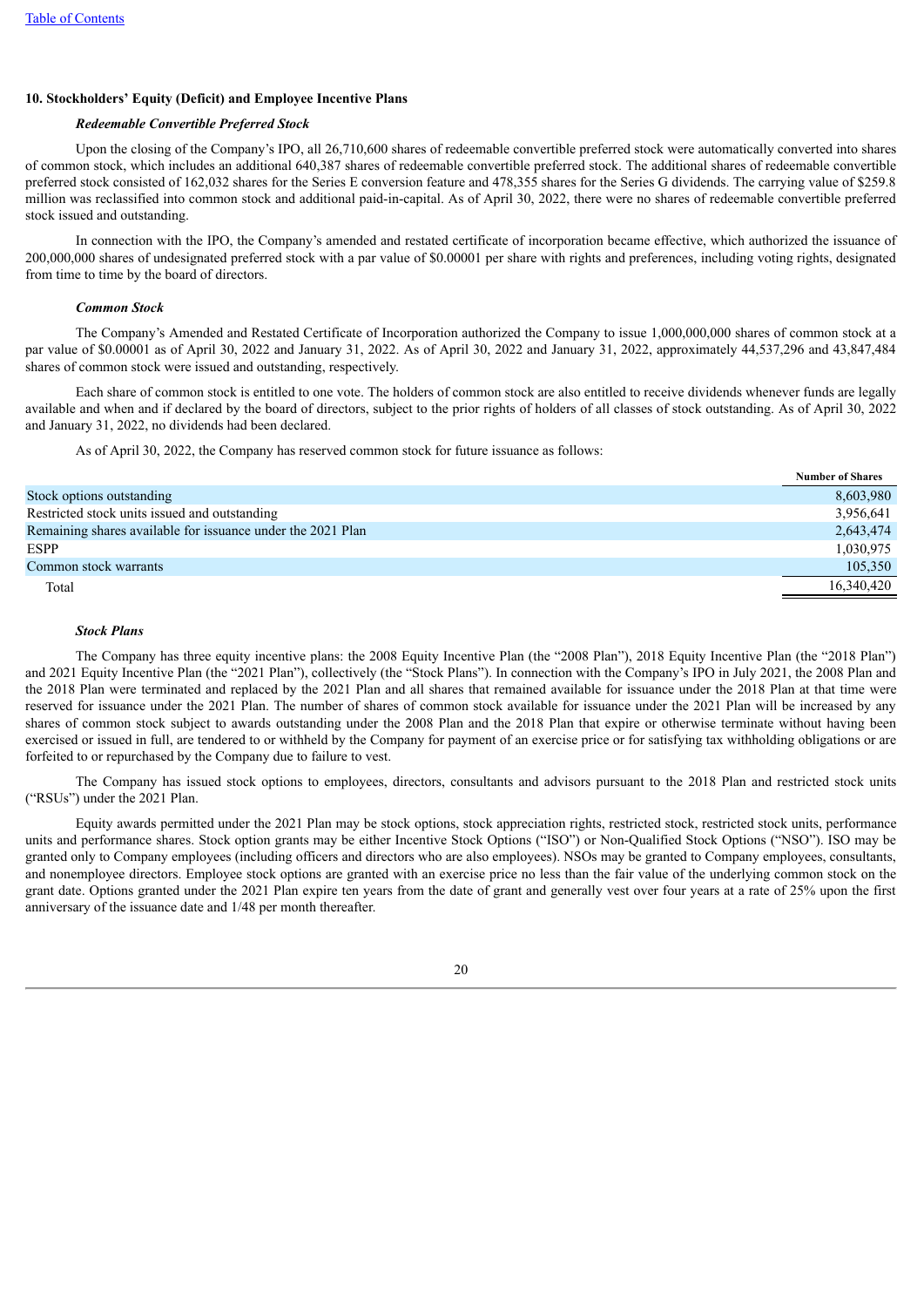As of April 30, 2022, there were 2.6 million shares available for grant under the 2021 Plan. The 2021 Plan provides that the number of shares reserved will automatically increase on the first day of each fiscal year, beginning on February 1, 2022, by an amount equal to the least of (i) 4,120,000 shares, (ii) five-percent (5%) of the outstanding shares of our common stock on the last day of the immediately preceding fiscal year, or (iii) such number of shares determined by the administrator of the 2021 Plan no later than the last day of the immediately preceding Fiscal Year.

#### *Employee Stock Purchase Plan*

In July 2021, the Company established an Employee Stock Purchase Plan ("ESPP") in which eligible employees may contribute up to 15% of their base compensation to purchase shares of common stock at a price equal to 85% of the lower of (1) the fair market value of a share of the Company's common stock at the beginning of the offering period and (2) the fair market value of a share of the Company's common stock on the purchase date. A participant will be permitted to purchase a maximum of shares during each offering period and no participant may purchase more than 1,000 shares during any offering period.

Except for the initial offering period, the ESPP provides for 24-month offering periods beginning March 21 and September 21 of each year, and each offering period will consist of four six-month purchase periods. The initial offering period began on July 22, 2021 and will end on September 20, 2023. The initial offering period consists of four purchase periods with the first purchase period ending on March 20, 2022, and the final purchase period ending on September 20, 2023.

The Company recognized stock-based compensation expense related to the ESPP of \$0.8 million during the three months ended April 30, 2022. As of April 30, 2022, accrued ESPP employee payroll contributions of \$0.6 million are included within accrued compensation and benefits in the consolidated balance sheet. ESPP payroll contributions used to purchase shares are reclassified to stockholders' equity on the purchase date. As of April 30, 2022, \$2.1 million of unrecognized stock-based compensation expense related to the ESPP is expected to be recognized over a weighted-average vesting period of 0.8 years.

During the three months ended April 30, 2022, 237,499 shares of common stock were issued under the ESPP.

# *Stock Options*

The following table summarizes stock option activity under the Stock Plans for the three months ended April 30, 2022 (aggregate intrinsic value in thousands):

|                                                          |                                 | <b>Options Outstanding</b> |                                           |                                             |  |                                 |
|----------------------------------------------------------|---------------------------------|----------------------------|-------------------------------------------|---------------------------------------------|--|---------------------------------|
|                                                          | Number of<br><b>Options</b>     |                            | Weighted-<br>Average<br>Exercise<br>Price | Weighted-<br>Average<br>Contractual<br>Term |  | Aggregate<br>Intrinsic<br>Value |
| <b>Balances as of January 31, 2022</b>                   | 9,150,821                       |                            | 9.76                                      | $6.53 \text{ }$ \$                          |  | 126,368                         |
| Options exercised                                        | $(435, 639)$ \$                 |                            | 5.79                                      |                                             |  |                                 |
| Options granted                                          | $\hspace{0.1mm}-\hspace{0.1mm}$ | -S                         |                                           |                                             |  |                                 |
| Options cancelled                                        | (111,202)                       | -S                         | 14.54                                     |                                             |  |                                 |
| <b>Balances as of April 30, 2022</b>                     | 8,603,980                       |                            | 9.90                                      | 6.46 \$                                     |  | 70,965                          |
| Options vested and expected to vest as of April 30, 2022 | 8,603,980                       |                            | 9.90                                      | 6.46 \$                                     |  | 70,965                          |
| Options vested and exercisable as of April 30, 2022      | 6.063.428                       |                            | 7.50                                      | 5.65 \$                                     |  | 60.069                          |

No stock options were granted during the three months ended April 30, 2022. Stock options granted during the three months ended April 30, 2021 had a weighted-average grant-date fair value of \$8.83 per share. The aggregate intrinsic value of options exercised during the three months ended April 30, 2022 and 2021 was \$6.7 million and \$3.8 million, respectively.

Aggregate intrinsic value represents the difference between the exercise price of the options and the estimated fair value of the Company's common stock.

The Company recognized stock-based compensation expense related to stock options of \$1.7 million and \$1.8 million during the three months ended April 30, 2022 and 2021, respectively. As of April 30, 2022 and January 31, 2022, there was \$15.4 million and \$17.7 million, respectively, of unrecognized stock-based compensation expense related to unvested stock options, which is expected to be recognized over a weighted-average period of 2.2 years and 2.5 years, for each period.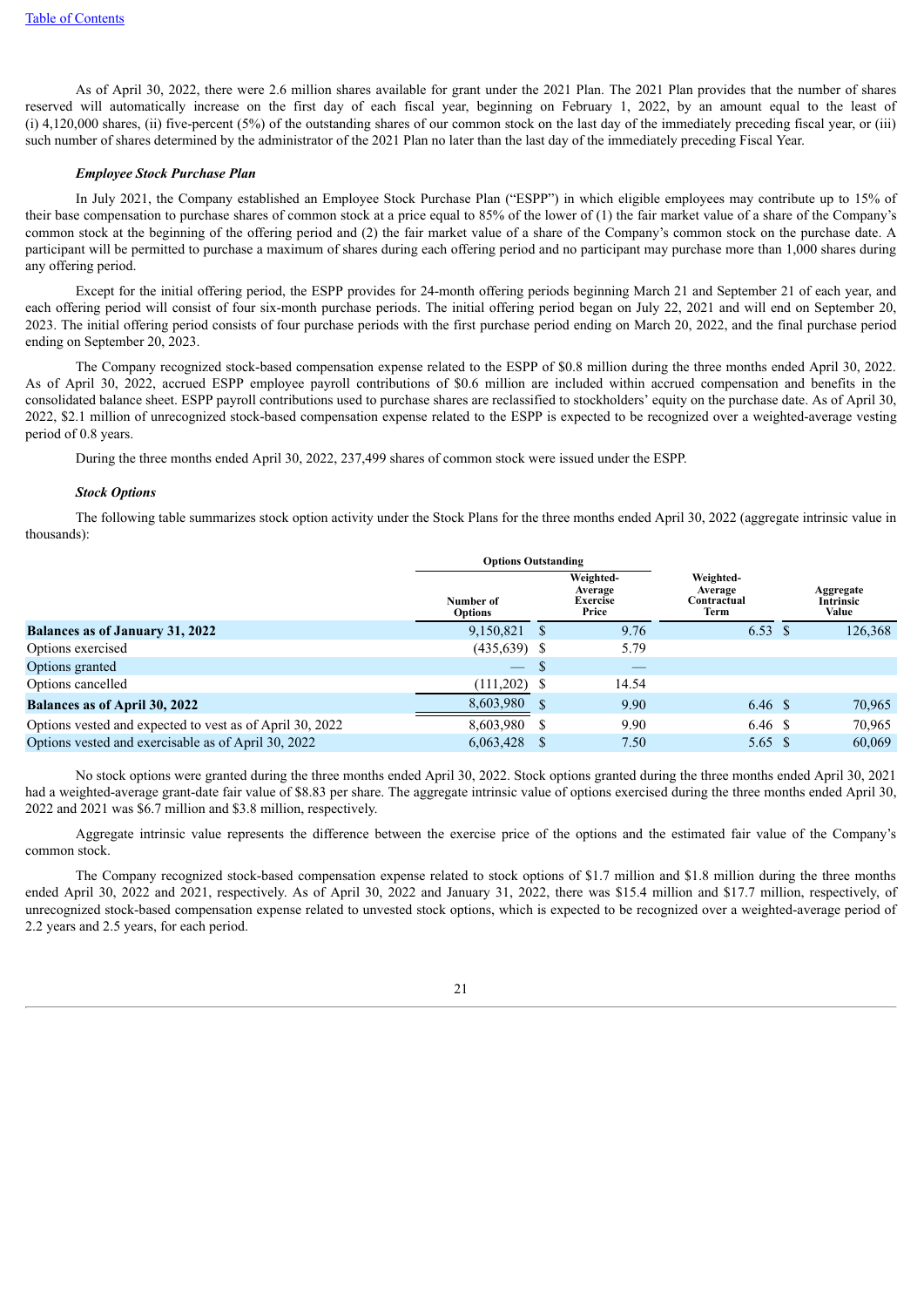During the year ended January 31, 2018, in connection with services provided for recruitment, the Company granted 40,646 stock options outside of the Stock Plans to a third party. During the three months ended April 30, 2022, the recipient exercised 16,674 stock options and as of April 30, 2022, the recipient had exercised all 40,646 stock options. The related stock-based compensation expense was not material for the three months ended April 30, 2022 and 2021.

## *Service-Based RSUs*

During the year ended January 31, 2022, the Company began granting RSUs to its employees. RSUs granted had service-based vesting conditions. The service based vesting condition for these awards is generally satisfied by rendering continuous service for four years, during which time the grants will vest with a cliff vesting period of one year and continued vesting quarterly thereafter.

The following table is a summary of RSU activity for the three months ended April 30, 2022:

|                                        | <b>RSUs Outstanding</b> |                                                                      |  |
|----------------------------------------|-------------------------|----------------------------------------------------------------------|--|
| <b>Number of RSUs</b>                  |                         | <b>Weighted Average</b><br><b>Grant Date Fair Value</b><br>Per Share |  |
| <b>Balances as of January 31, 2022</b> | 283,558                 | 43.76<br>-S                                                          |  |
| RSUs granted                           | 2,512,511               | 19.79                                                                |  |
| <b>RSUs</b> vested                     |                         |                                                                      |  |
| RSUs forfeited                         | (53, 428)               | 26.65                                                                |  |
| <b>Balances as of April 30, 2022</b>   | 2,742,641               | 22.13                                                                |  |

The aggregate fair value of the RSU awards granted was \$49.7 million during the three months ended April 30, 2022, which represents the fair value of the common stock on the date the service-based vesting awards were granted.

We recognized \$2.4 million in stock-based compensation expense related to service vesting-based RSUs during the three months ended April 30, 2022. As of April 30, 2022, there was \$57.2 million of unrecognized compensation expense related to service-based RSUs expected to be recognized over a weighted-average vesting period of 3.8 years.

# *Market-Based RSUs*

During the quarter ended January 31, 2022, the Board of Directors granted 1,214,000 restricted stock unit awards with market-based vesting conditions ("Market-based RSUs") to certain executive officers and members of senior management pursuant to the 2021 Plan. The Market-based RSUs are comprised of four tranches that vest depending on a consecutive 60-trading day stock price target of the Company's common stock. The grant fair value of each tranche was calculated using a Monte Carlo simulation model with the following assumptions: **January 31, 2022**

|                          | Janual V JI, 2022 |
|--------------------------|-------------------|
| Expected term (in years) | 5.0               |
| Volatility               | 50.0 %            |
| Risk-free interest rate  | $1.7\%$           |
| Dividend yield           |                   |

The fair value of the Market-based RSUs was estimated at \$7.9 million and segregated into four tranches with a weighted-average expense recognition period of 3.6 years.

Stock-based compensation expense related to Market-based RSUs was \$0.6 million during the during the three months ended April 30, 2022. As of April 30, 2022, there was \$7.3 million of unrecognized compensation expense related to Market-based RSUs expected to be recognized over an average vesting period of 3.3 years.

## *Determination of Fair Value*

The Company estimates the fair value of stock options and purchase rights issued to employees under the ESPP using the Black-Scholes optionpricing model, which is dependent upon several variables, such as the fair value of the Company's common stock, the expected option term, expected volatility of the Company's stock price over the expected term, expected risk-free interest rate over the expected option term, and expected dividend yield.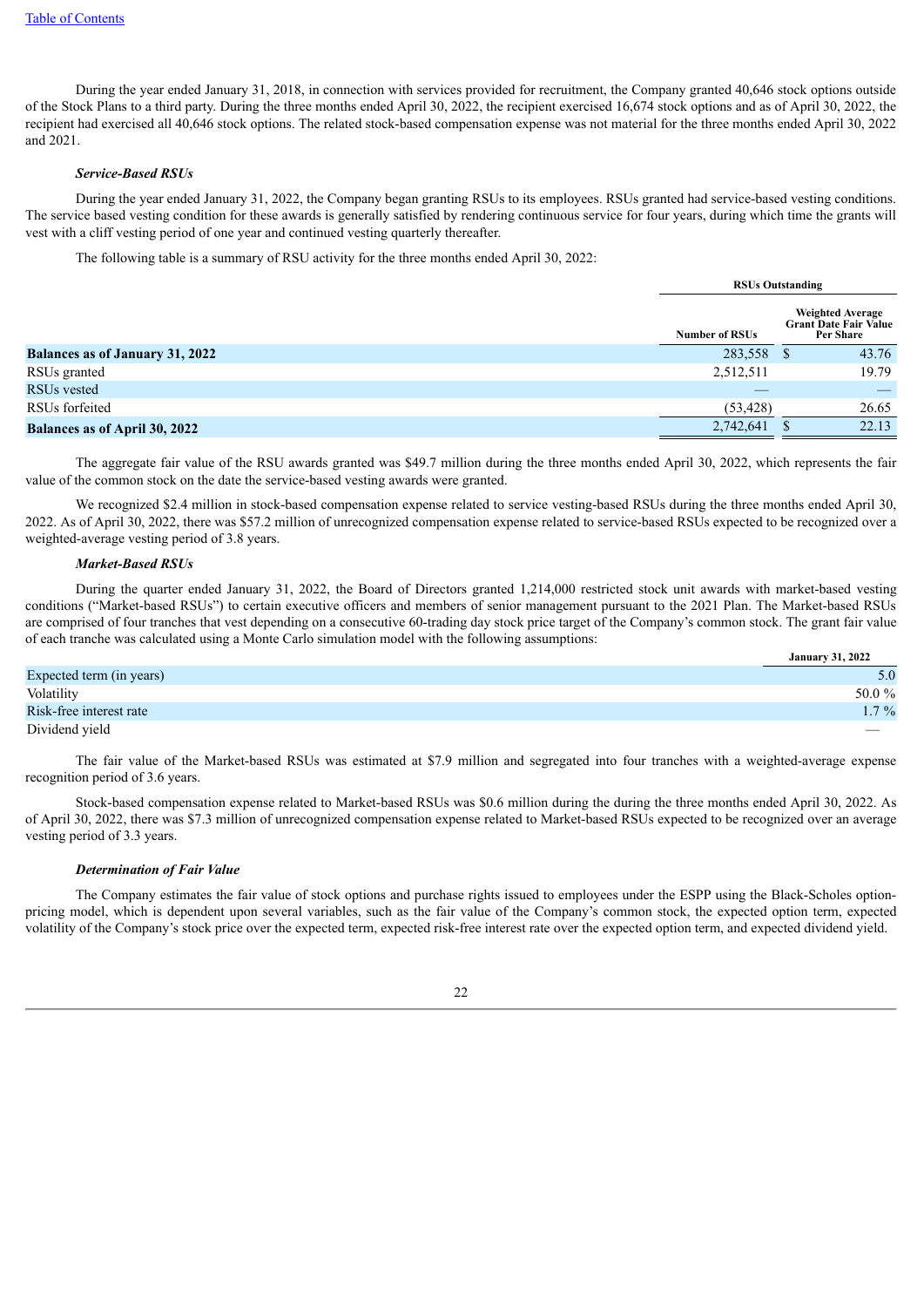*Expected term*—The expected term represents the weighted-average period the stock options are expected to remain outstanding and is calculated using the simplified method, as the Company did not have sufficient historical information to develop reasonable expectations about future exercise patterns and post-vesting employment termination behavior. The simplified method calculates the expected term as the midpoint between the vesting date and the contractual expiration date of the option.

*Expected volatility*—The expected stock price volatility assumption was determined by examining the historical volatilities for industry peers, as the Company does not have sufficient trading history for the Company's common stock.

*Risk-free interest rate*—The risk-free rate assumption is based on the U.S. Treasury instruments whose term was consistent with the expected term of the Company's awards.

*Dividend yield*—The expected dividend assumption is based on the Company's history and expectation of dividend payouts.

*Fair value of underlying common stock*— Prior to the Company's IPO, the fair value was determined by the Board of Directors with input from management and contemporaneous independent third-party valuations. Subsequent to the IPO, the fair value of the Company's common stock is based on the daily average selling price on the Nasdaq Global Select Market.

The fair value of employee stock options was estimated using the following weighted-average assumptions:

|                            |        | Three Months Ended April 30, |
|----------------------------|--------|------------------------------|
|                            | 2022   | 2021                         |
| <b>Stock Option Plans:</b> |        |                              |
| Expected term (in years)   | ∗      | 6.1                          |
| Expected volatility        | $\ast$ | 41.9 $%$                     |
| Risk-free interest rate    | ∗      | $1.0\%$                      |
| Dividend yield             | $\ast$ |                              |

No stock options were granted during the three months ended April 30, 2022.

The fair value of employee stock purchase rights for the initial offering period under the 2021 ESPP was determined on the date of grant using the Black-Scholes option-pricing model with the following weighted-average assumptions:

|                                      | Three Months Ended April 30, 2022 |
|--------------------------------------|-----------------------------------|
| <b>Employee Stock Purchase Plan:</b> |                                   |
| Expected term (in years)             | $1.1 - 2.1$                       |
| Expected volatility                  | $46.7\% - 52.1\%$                 |
| Risk-free interest rate              | $0.1\% - 0.2\%$                   |
| Dividend yield                       |                                   |

## *Stock-Based Compensation*

Stock-based compensation expense was as follows (in thousands):

|                                        |       | Three Months Ended April 30, |       |  |
|----------------------------------------|-------|------------------------------|-------|--|
|                                        | 2022  |                              | 2021  |  |
| Cost of revenue—subscription           |       | 122                          | 27    |  |
| Cost of revenue—services               |       | 94                           | 22    |  |
| Research and development               |       | 1,899                        | 570   |  |
| Sales and marketing                    | 1,987 |                              | 541   |  |
| General and administrative             |       | 1,348                        | 669   |  |
| Total stock-based compensation expense | 5,450 |                              | 1,829 |  |
|                                        |       |                              |       |  |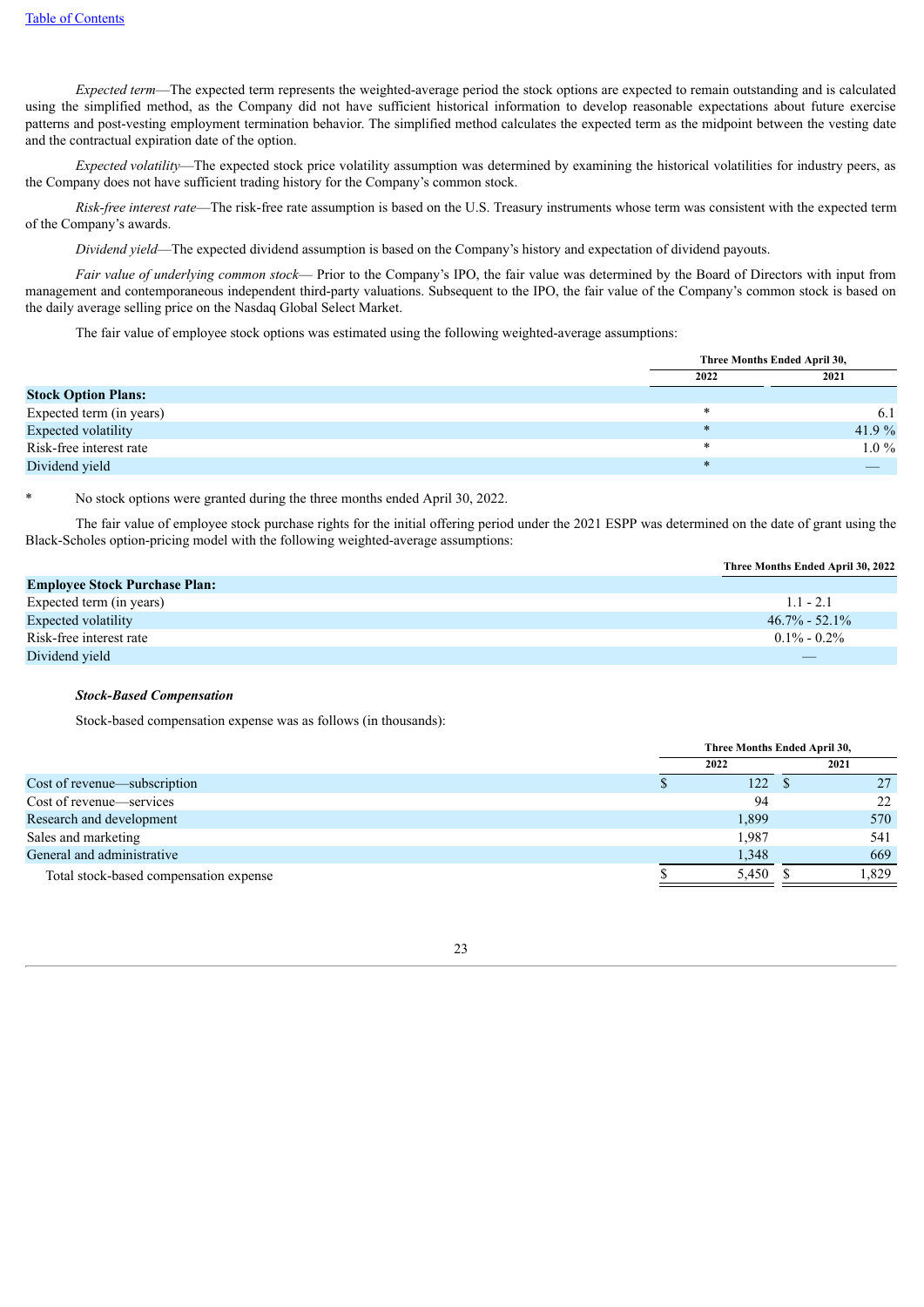## **11. Income Taxes**

Accounting for income taxes for interim periods generally requires the provision for income taxes to be determined by applying an estimate of the annual effective tax rate for the full fiscal year to income or loss before income taxes, adjusted for discrete items, if any, for the reporting period. The Company updates its estimate of the annual effective tax rate each quarter and records a cumulative adjustment in such period.

The Company recorded income tax expense of \$0.3 million for each of the three months ended April 30, 2022 and 2021. Income tax expense consists primarily of income taxes in foreign jurisdictions in which the Company conducts business. Due to the Company's history of losses in the United States, a full valuation allowance on substantially all of the Company's deferred tax assets, including net operating loss carryforwards, research and development tax credits, capitalized research and development, and other book versus tax differences was maintained.

# **12. Geographic Information**

The following table depicts the disaggregation of revenue by geographic area based on the billing address of the customer (in thousands):

|                      | Three Months Ended April 30, |  |        |  |
|----------------------|------------------------------|--|--------|--|
|                      | 2022                         |  | 2021   |  |
| <b>United States</b> | 21,336                       |  | 18,047 |  |
| International        | 1 J . J 1                    |  | 9,908  |  |
| Total                | 34,853                       |  | 27,955 |  |

No individual foreign country contributed 10% or more of total revenue for the three months ended April 30, 2022 and 2021.

As of April 30, 2022 and January 31, 2022, substantially all of the Company's long-lived assets, including operating lease ROU assets, were located in the United States.

# **13. Net Loss per Share**

Basic net loss per share attributable to the Company's common stockholders is computed by dividing the net loss attributable to the Company's common stockholders by the weighted-average number of shares of common stock outstanding during the period. Diluted net loss per share is the same as basic net loss per share for all years presented because the effects of potentially dilutive items were anti-dilutive given the Company's net loss position in each period presented.

The following table presents the calculation of basic and diluted net loss per share attributable to common stockholders (in thousands, except per share data):

|                                                                                                                        | Three Months Ended April 30, |               |  |           |
|------------------------------------------------------------------------------------------------------------------------|------------------------------|---------------|--|-----------|
|                                                                                                                        |                              | 2022          |  | 2021      |
| Numerator                                                                                                              |                              |               |  |           |
| Net loss                                                                                                               |                              | $(19,834)$ \$ |  | (14, 599) |
| Cumulative dividends on Series G redeemable convertible preferred stock                                                |                              |               |  | (1, 479)  |
| Net loss attributable to common stockholders                                                                           |                              | (19, 834)     |  | (16,078)  |
| Denominator                                                                                                            |                              |               |  |           |
| Weighted-average shares used in computing net loss per share attributable to common stockholders, basic<br>and diluted |                              | 44,265        |  | 6.302     |
| Net loss per share attributable to common stockholders, basic and diluted                                              |                              | (0.45)        |  | (2.55)    |
|                                                                                                                        |                              |               |  |           |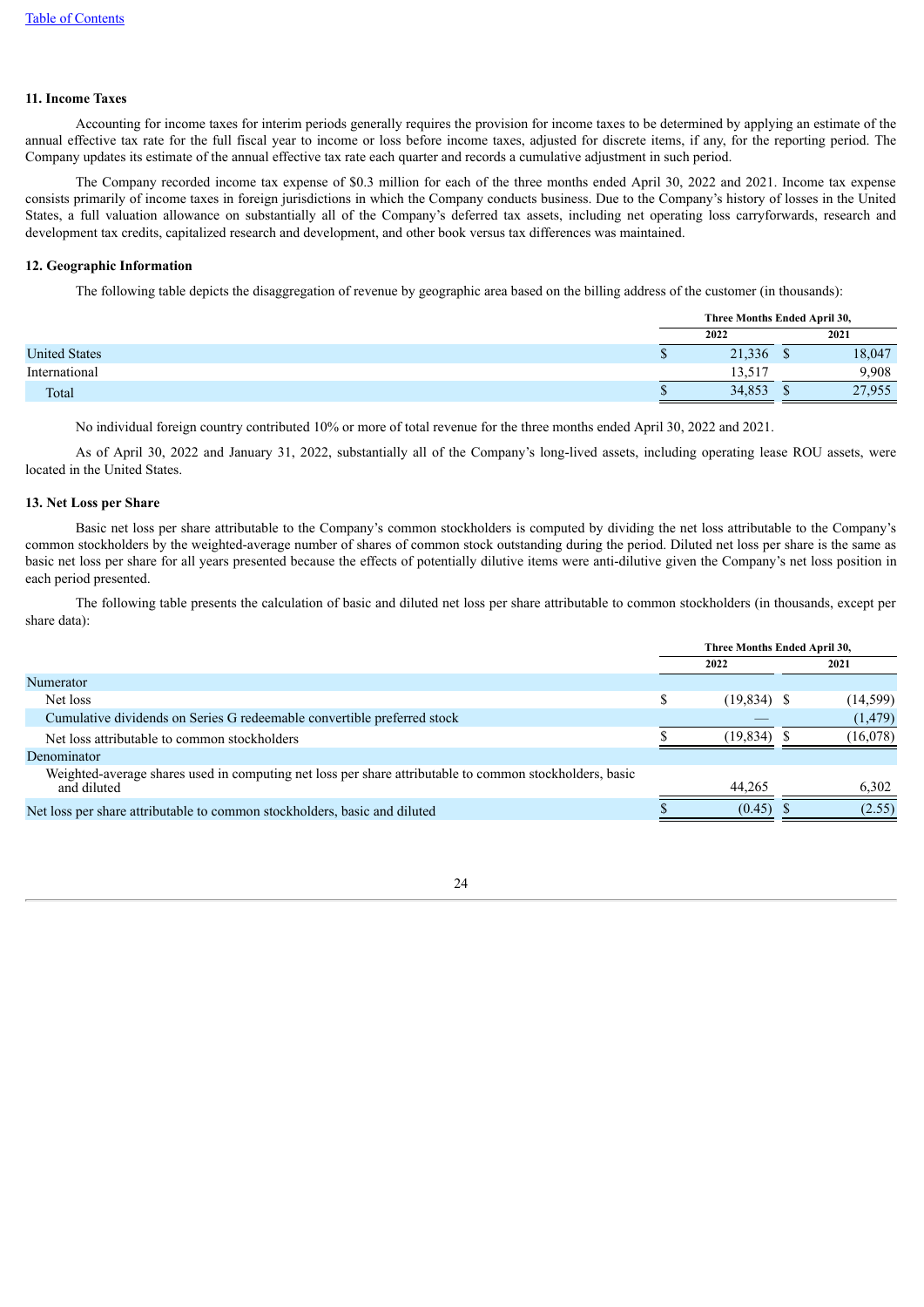The following potentially dilutive securities were excluded from the computation of diluted net loss per share for the periods presented because the impact of including them would have been anti-dilutive (in thousands):

|                                                                   | As of April 30, |        |  |
|-------------------------------------------------------------------|-----------------|--------|--|
|                                                                   | 2022            | 2021   |  |
| Stock options                                                     | 8,604           | 10,131 |  |
| <b>RSUs</b>                                                       | 3,957           |        |  |
| Employee stock purchase rights under the ESPP                     | 138             |        |  |
| Common stock warrants                                             | 105             | 105    |  |
| Redeemable convertible preferred stock (on an if-converted basis) |                 | 26,612 |  |
| Total                                                             | 12.804          | 36,848 |  |

# **14. Subsequent Event**

<span id="page-25-0"></span>In May 2022, the Company entered into an operating lease of office space in London (the "London Lease"). The total lease payments from the commencement date are approximately \$1.2 million. The London Lease expires in August 2025.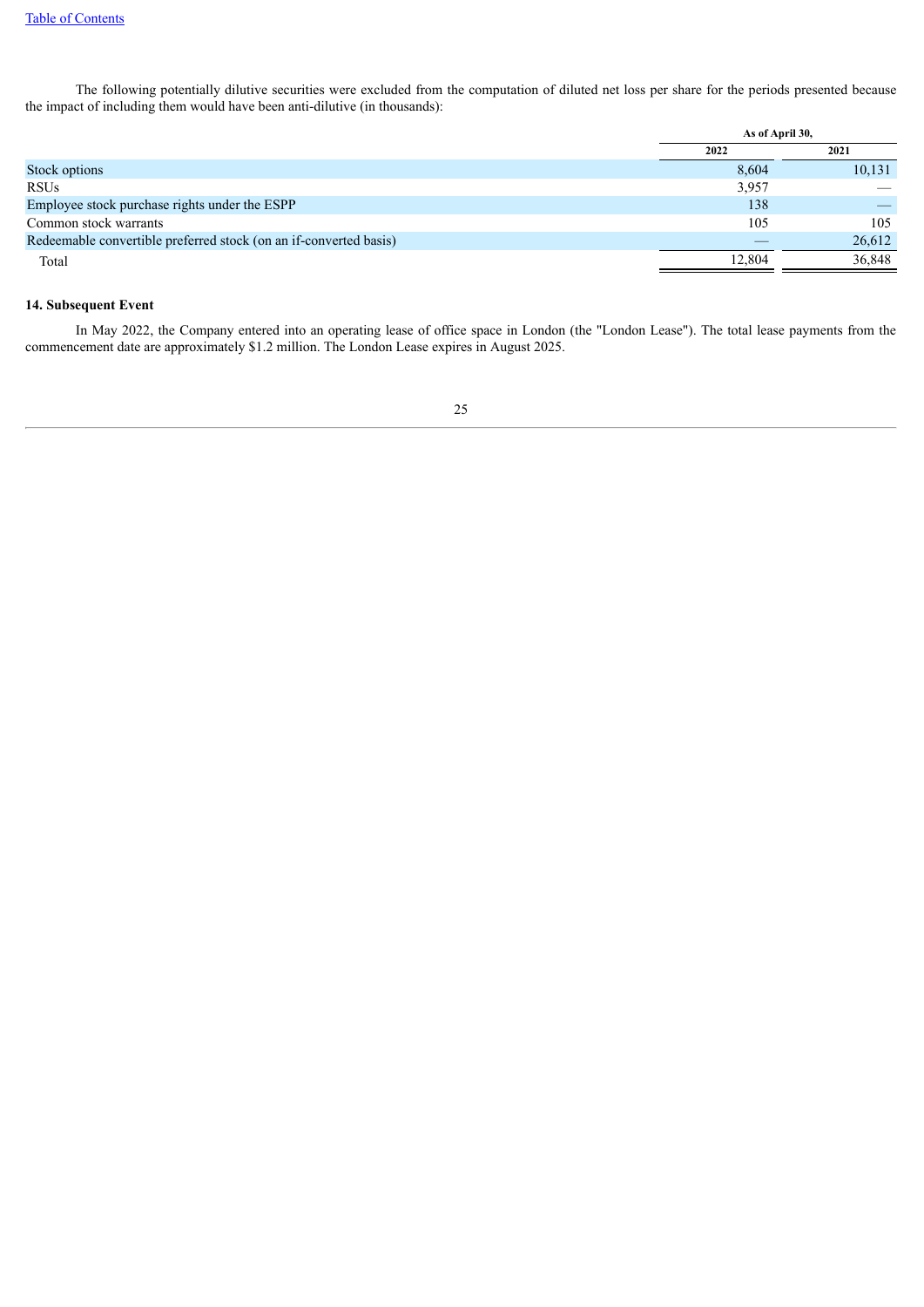## **Item 2. Management's Discussion and Analysis of Financial Condition and Results of Operations**

You should read the following discussion and analysis of our financial condition and results of operations together with our condensed consolidated financial statements and the related notes and other financial information included elsewhere in this Quarterly Report on Form 10-O. Some of the information contained in this discussion and analysis or set forth elsewhere in this Quarterly Report on Form 10-O, including information with respect to our plans and strategy for our business, includes forward-looking statements that involve risks and uncertainties. You should review the sections titled "Special Note Regarding Forward-Looking Statements" and "Risk Factors" for a discussion of forward-looking statements and important factors that could cause actual results to differ materially from the results described in or implied by the forward-looking statements contained in the following discussion and analysis. The last day of our fiscal year is January 31. Our fiscal quarters end on April 30, July 31, October 31 and January 31. Our fiscal years *ended January 31, 2021 and 2022 are referred to herein as fiscal 2021 and fiscal 2022, respectively.*

## **Overview**

Couchbase provides a leading modern database for enterprise applications. Our mission is to empower enterprises to build, manage and operate modern mission-critical applications. Enterprises rely on Couchbase to power the core applications their businesses depend on, with the highest performance, reliability, scalability and agility requirements and for which there is no tolerance for disruption or downtime. Any compromise of these requirements could cause these applications to fail—stopping or delaying package delivery for shipping companies, interrupting reservations for travel companies or causing product shortages in stores for retailers.

Our database is versatile and works in multiple configurations, from cloud to multi- or hybrid-cloud to on-premise environments to the edge in truly distributed environments with flexibility in and between those environments. We have architected our database to fuse the trusted strengths of relational databases with the flexibility, performance and scale of NoSQL in the cloud. Our cloud-native platform provides a powerful modern database that serves the needs of both enterprise architects and application developers. Combined with our performance at scale, we believe this power enables customers to run their most important applications with the effectiveness they require, with the efficiency they desire and in the modern infrastructure environments they demand.

With nearly every aspect of our lives being transformed by digital innovation, enterprises are charged with building applications that enable delightful and meaningful customer experiences. Enterprises are increasingly reliant on applications, which in turn rely on databases to store, retrieve and operationalize data into action. Today, applications are operating at a scale, speed and dynamism unheard of just a decade ago. There is an increasing diversity of application types, modalities and delivery and consumption models, and the volume, velocity and variety of data on which they rely is growing at an exponential rate. Consequently, the demand on enterprises and their databases is growing exponentially.

While legacy database technologies were built to the highest performance and reliability requirements of their generation, they are approaching the limits for which they were designed. The underlying architecture of these technologies has not changed significantly, while the requirements of the applications they need to support are changing dramatically. Legacy database technologies are buckling under the pressure of digital transformation, as they were not built to update and respond in microseconds, enable rich, customized user experiences and perform without latency.

We designed Couchbase to give enterprises a database for the modern cloud world. Our platform combines the best capabilities of a relational database, like SQL transactions and ACID guarantees, with the flexibility and scalability of a NoSQL database. This allows enterprises to confidently accelerate strategic initiatives such as more quickly moving business-critical applications into the cloud, improving application flexibility and increasing developer agility. For our customers, we facilitate a seamless transition from legacy relational databases to our modern database resulting in better application scalability, user experience and security at the pace that works for them. We deliver this modern database as both a customer-managed product and as a fully-managed DBaaS that is managed by Couchbase. Our DBaaS, called Couchbase Capella, supports a broad set of use cases, reducing a customer's need to buy, deploy and manage additional databases or supporting technologies.

We sell our platform through our direct sales force and our growing ecosystem of partners. Our platform is broadly accessible to a wide range of enterprises, as well as governments and organizations. We have customers in a range of industries, including retail and e-commerce, travel and hospitality, financial services and insurance, software and technology, gaming, media and entertainment and industrials. We focus our selling efforts on the largest global enterprises with the most complex data requirements, and we have introduced a new cloud-based managed offering for enterprises looking for a turnkey version of our platform.

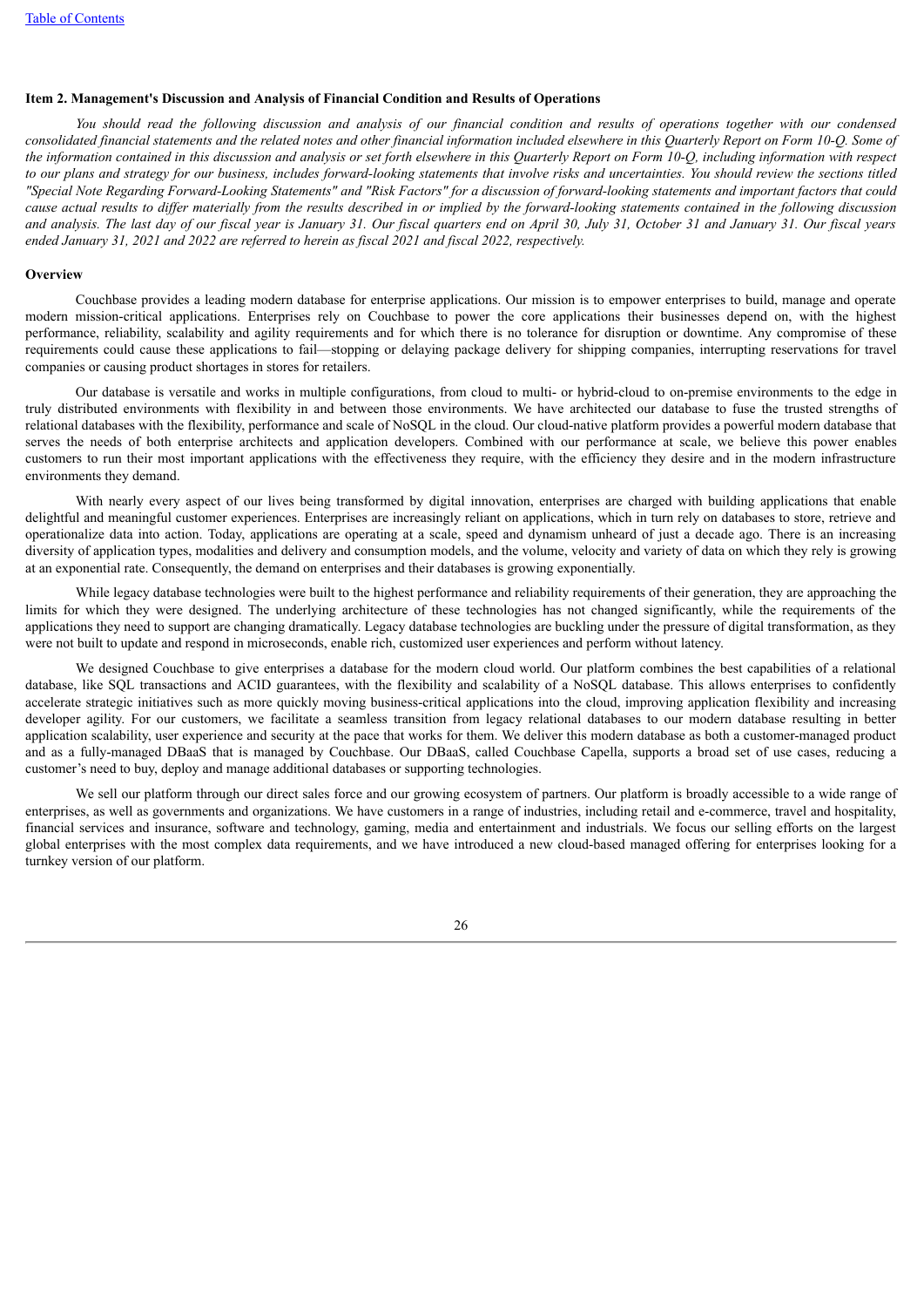We have achieved significant growth over our operating history. For the three months ended April 30, 2022 and 2021, our revenue was \$34.9 million and \$28.0 million, respectively, representing period-over-period growth of 25%. As of April 30, 2022 and 2021, our ARR was \$139.7 million and \$109.5 million, respectively, representing period-over-period growth of 27%. For the three months ended April 30, 2022 and 2021, our net loss was \$19.8 million and \$14.6 million, respectively, as we continued to invest in the growth of our business to capture the massive opportunity that we believe is available to us.

#### **Our Business Model**

We generate the substantial majority of our revenue from sales of subscriptions, which accounted for 92% and 95% for the three months ended April 30, 2022 and 2021, respectively. We derive substantially all of our subscription revenue from the Enterprise Edition of our Couchbase platform, which includes Couchbase Server, our flagship product, and Couchbase Mobile. The Couchbase platform is generally licensed per node, which we define as an instance of Couchbase running on a server. Our subscription pricing is based on the computing power and memory per instance, as well as the chosen service level. We offer three different support levels: the Platinum level offers 24/7 support and the shortest response time of 30 minutes; the Gold level offers 24/7 support with a response time of 2 hours; and the Silver level offers 7am-5pm local time support, 5 days a week. These response times are for incidences of the highest severity level, which we identify as level P1. The initial response time for levels P2 and P3, which are less severe, are longer.

The non-cancelable term of our subscription arrangements typically ranges from one to three years but may be longer or shorter in limited circumstances and is typically billed annually in advance. The timing and billing of large, multi-year contracts can create variability in revenue and deferred revenue between periods.

We also derive subscription revenue from Couchbase Capella, our fully-managed DBaaS. Couchbase Capella is licensed using an on-demand consumption model or an annual credit model, which removes the need to license different node types separately. Couchbase Capella pricing delivers superior customer flexibility relative to other CSPs as on-demand pricing allows customers to pay only for what they use based on hourly pricing and the credits purchased through our annual credit model expire only at the end of a 12-month period, rather than ratably throughout the year. We also provide automatic conversion to on-demand consumption when credits expire or are exhausted. Couchbase Capella credits can be purchased upfront to provide cost savings with volume discounts available based on credit quantity. We offer three pricing levels for Couchbase Capella, based on the support response time. Revenue from Couchbase Capella was not material for the three months ended April 30, 2022 and 2021.

We also generate revenue from services, which represented 8% and 5% of our total revenue for the three months ended April 30, 2022 and 2021, respectively. Our services revenue is derived from our professional services related to the implementation or configuration of our platform and training. We have invested in building our services organization because we believe it plays an important role in customer success, ensuring that our customers fulfill their digital transformation agendas while leveraging our platform, accelerating our customers' realization of the full benefits of our platform and driving increased adoption of our platform.

Our go-to-market strategy is focused on large enterprises recognized as leaders in their respective industries who are attempting to solve complicated business problems by digitally transforming their operations. As a result, Couchbase powers some of the largest and most complex enterprise applications worldwide. Through our highly instrumented "sell-to" go-to-market motion, we have built a direct sales organization that understands the strategic needs of enterprises as well as a marketing organization that emphasizes our enablement of digital transformation through our no-compromises approach to performance, resiliency, scalability, agility and TCO savings.

We complement our "sell-to" go-to-market motion with a "buy-from" go-to-market motion, which is focused on targeting the application developer community to drive adoption of our platform. To accomplish this, we have and plan to continue to invest in Couchbase Capella, our fullymanaged DBaaS offering, We also offer free Community Editions of some of our products, free trials of our Enterprise Edition of Couchbase Server and Couchbase Capella products and a web browser-based demonstration version of Couchbase Server to further accelerate application developer adoption. We believe these offerings lead to future purchases of the Enterprise Edition. While our Community Edition includes the core functionality of Couchbase Server, it is not suited for mission-critical deployments, as it offers only limited functionality around the scaled performance and security that enterprises require and no direct customer support from Couchbase.

We also continuously grow and cultivate our cloud provider partner and technology provider ecosystem. A significant portion of our revenue in the three months ended April 30, 2022 and 2021 was attributable to our partner ecosystem.

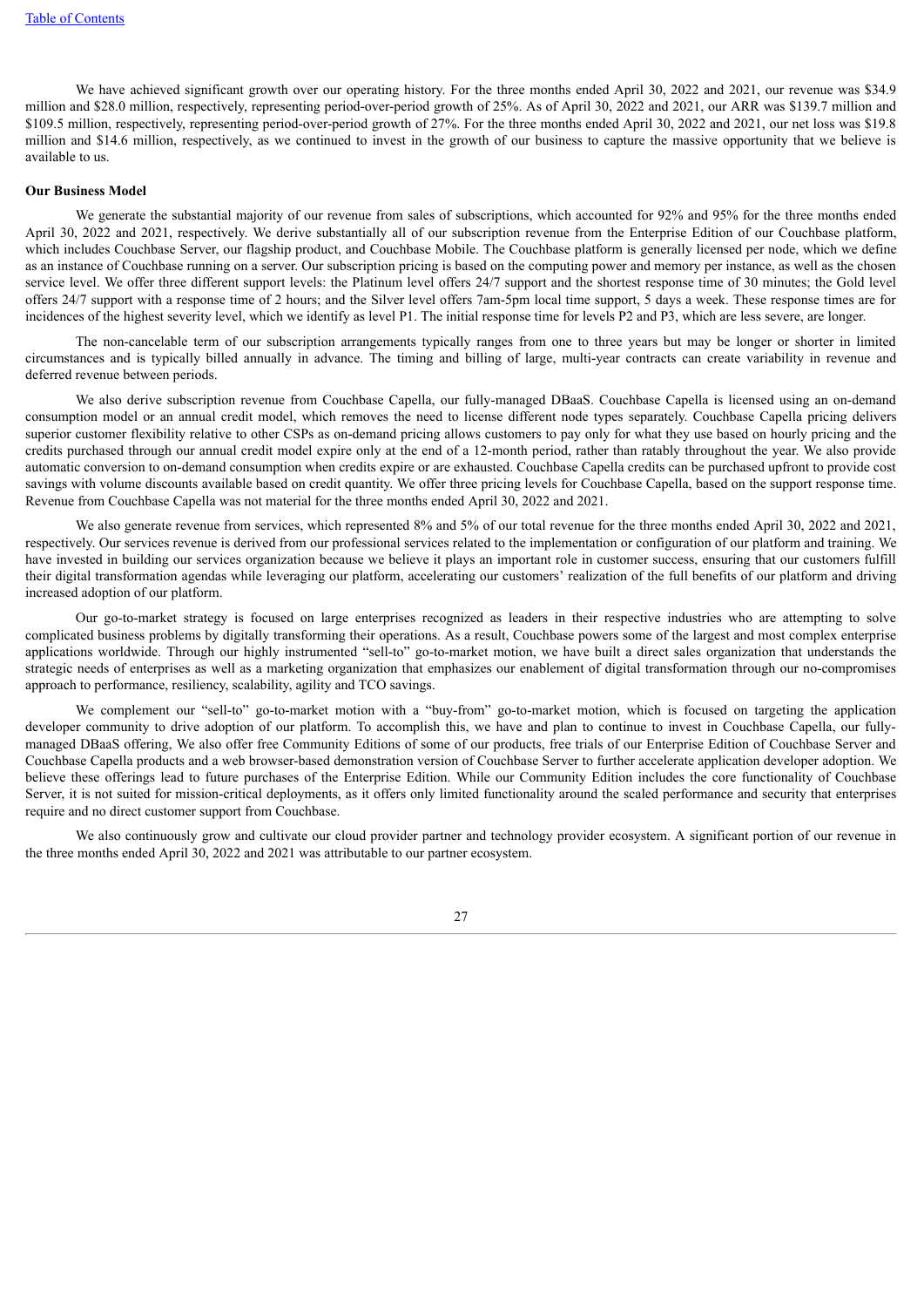We employ a land-and-expand model centered around our platform offerings, which have a rapid time to production and time to value for our customers, and our sales and customer success organizations, which proactively guide customers to realize strategic and transformative use cases and drive greater adoption of our platform and services. Our marketing organization is focused on building our brand reputation and awareness, which drive customer interest and demand for our platform. As part of these efforts, we host Couchbase Connect.ONLINE, a technical conference for application developers and enterprise architects, which showcases compelling customer testimonials and various use cases of our platform. Our Couchbase Connect offering also provides application developers with helpful resources to help them learn more about our platform, including access to on-demand instructional webinars. We also offer Couchbase Playground, allowing application developers to access Couchbase's API and Couchbase Academy, which includes role-specific training courses. Application developers are also able to collaborate and discuss specific topics related to our platform on our forum.

### **Impact of COVID-19**

The ongoing COVID-19 pandemic and efforts to mitigate its impact have significantly curtailed the movement of people, goods and services worldwide, including in the geographic areas in which we conduct our business operations and from which we generate our revenue. It has also caused societal, economic and financial market volatility, resulting in business shutdowns and reduced business activity. In addition, inflation concerns in light of the economic recovery has impacted and may continue to impact business spending and the economy as a whole. We believe that the COVID-19 pandemic has previously had a negative impact on our business and results of operations. The COVID-19 pandemic may cause us to continue to experience challenges in our business in the future.

Despite the impacts described above, we believe the COVID-19 pandemic has the longer term potential to accelerate the trend of enterprises seeking to modernize and re-architect their mission-critical applications and the building of new applications to allow them to function in the cloud. The constraining of IT budgets could also further accelerate the adoption and expansion of our platform, as it can effectively support mission-critical applications while providing significant TCO benefits.

The COVID-19 pandemic has also driven some cost savings to our business. We have experienced slower growth in certain operating expenses due to reduced business-related travel, deferred hiring for some positions and the virtualization or cancellation of customer and employee events.

Following the challenges that we experienced due in large part to the COVID-19 pandemic, we have seen continued growth in our business. For example, our customers in COVID-19 impacted industries showed signs of recovery as spending increased across this cohort after a challenging period and our sales productivity continues to improve. More broadly, we believe this growth may accelerate as businesses begin to reopen, as our investments in Couchbase Capella continue to gain traction and as our sales and marketing organization is able to operate at full capacity, and as existing and prospective COVID-19 impacted customers continue to recover. The impact of the COVID-19 pandemic on our industry continues to evolve, and the full impact on our financial condition and results of operations and the broader economic recovery remains uncertain, including as a result of outbreaks and variants. See the section titled "Risk Factors—Risks Related to Our Industry and Business—The global COVID-19 pandemic has harmed and could continue to harm our business and results of operations" for more information regarding risks related to the COVID-19 pandemic.

#### **Factors Affecting Our Performance**

## *Continuing to Acquire New Customers*

We grow our subscription revenue by acquiring new customers. The size of our customer base may vary from period to period for several reasons, including the length of our sales cycle, the effectiveness of our sales and marketing efforts, enterprise application development cycles and the corresponding adoption rates of modern applications that require database solutions like ours. Additionally, our revenue has and will vary as new customers purchase our products due to the fact that we recognize a portion of such subscription revenue upfront. As digital transformation continues to accelerate, we believe that Couchbase Capella, our fully-managed DBaaS offering, will become increasingly popular as a result of its compelling pricing model, ease of operation, lower TCO, time to market and flexibility. We will continue to offer Couchbase Capella and provide flexible, highly available and differentiated economical options to capture new customers.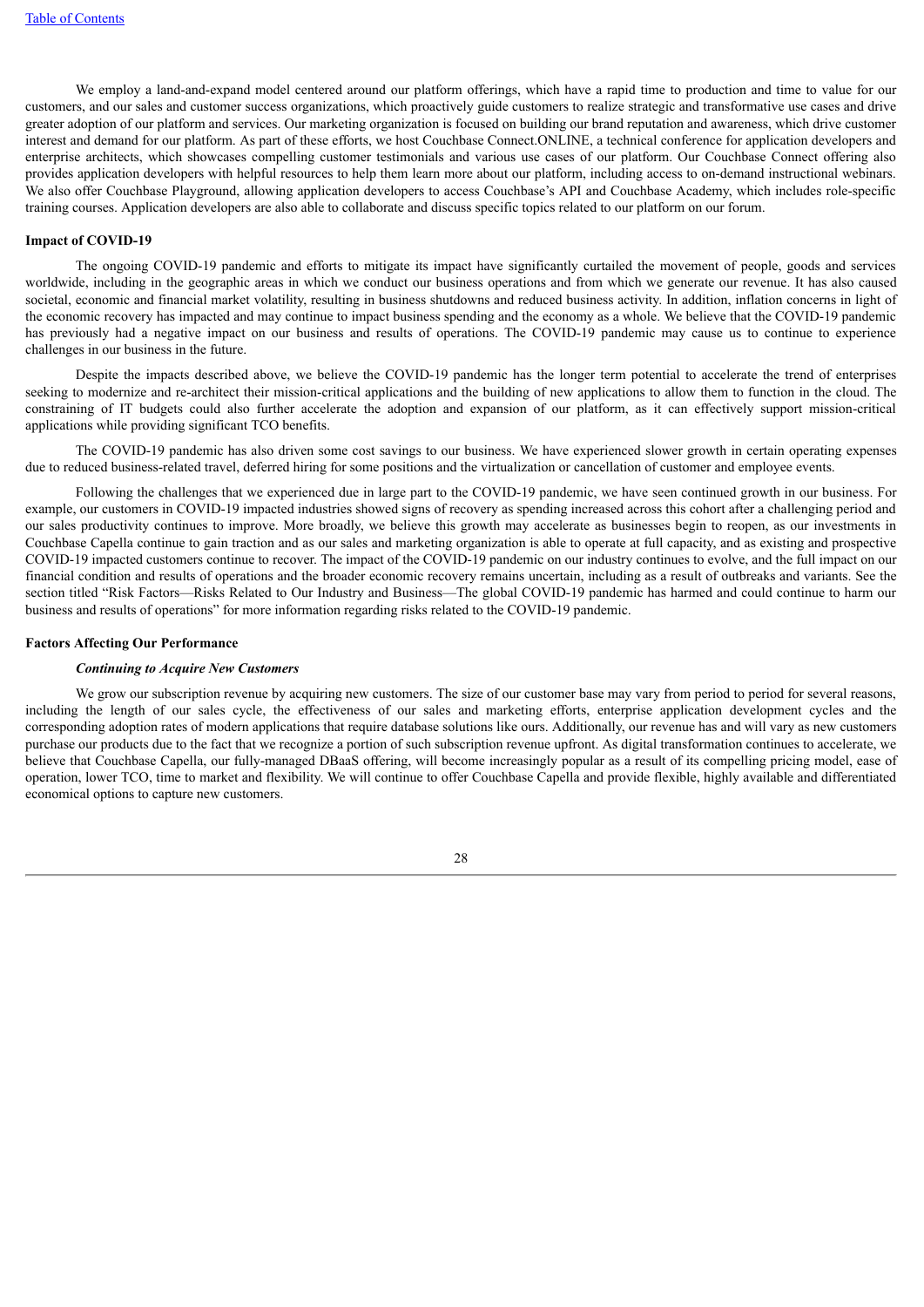## *Continuing to Expand Within Existing Customers*

A significant part of our growth has been, and we expect will continue to be, driven by expansion within our existing customer base. Growth of our revenue from our existing customers results from increases in the scale of their deployment for existing use cases, or when customers utilize our platform to address new use cases. In addition, our professional services organization helps customers deploy new use cases and optimize their existing implementations. Our revenue from our subscription offerings varies depending on the scale and performance requirements of our customers' deployments. We are focusing on growing our subscription revenue, particularly from enterprises, while delivering professional services and training to support this growth. We have been successful in expanding our existing customers' adoption of our platform as demonstrated by our dollar-based net retention rate of over 115% in seven of the past eight quarters.

Our dollar-based net retention rate for any period equals the simple arithmetic average of our quarterly dollar-based net retention rate for the four quarters ending with the most recent fiscal quarter. To calculate our dollar-based net retention rate for a given quarter, we start with the ARR, or Base ARR, attributable to our customers, or Base Customers, as of the end of the same quarter of the prior fiscal year. We then determine the ARR attributable to the Base Customers as of the end of the most recent quarter and divide that amount by the Base ARR.

#### *Continuing to Invest in Growth*

We expect to continue to invest in our offerings, personnel, geographic presence and infrastructure in order to drive future growth, as well as to pursue adjacent opportunities. We expend research and development resources to drive innovation in our proprietary software to constantly improve the functionality and performance of our platform and to increase the deployment models available to our customers. We anticipate continuing to increase our headcount to ensure that our product development organization drives improvements in our product offerings, our sales and marketing organization can maximize opportunities for growing our business and revenue and our general and administrative organization efficiently supports the growth of our business as well as our effective operation as a public company.

## **Key Business Metrics**

# *Annual Recurring Revenue*

We define ARR as of a given date as the annualized recurring revenue that we would contractually receive from our customers in the month ending 12 months following such date. Based on historical experience with customers, we assume all contracts will be automatically renewed at the same levels unless we receive notification of non-renewal and are no longer in negotiations prior to the measurement date. ARR also includes revenue from consumption-based cloud credits of Couchbase Capella products. ARR for Couchbase Capella products is calculated by annualizing the prior 90 days of actual consumption, assuming no increases or reductions in usage. ARR excludes revenue derived from the use of cloud products only based on on-demand arrangements and services revenue. ARR should be viewed independently of revenue, and does not represent our revenue under U.S. GAAP on an annualized basis, as it is an operating metric that can be impacted by contract start and end dates and renewal dates. ARR is not intended to be a replacement for forecasts of revenue. Although we seek to increase ARR as part of our strategy of targeting large enterprise customers, this metric may fluctuate from period to period based on our ability to acquire new customers and expand within our existing customers. We believe that our ARR is an important indicator of the growth and performance of our business. We updated our definition of ARR beginning in the first quarter of fiscal 2023 to include revenue from consumption-based cloud credits of Couchbase Capella products by annualizing the prior 90 days of actual consumption, assuming no increases or reductions in usage. The reason for this change is to better reflect the ARR for Couchbase Capella products following the launch of Couchbase Capella in fiscal 2022. ARR for periods prior to the first quarter of fiscal 2023 has not been adjusted to reflect this change as it is not material to any period previously presented.

|            | As of April 30, |               |       |
|------------|-----------------|---------------|-------|
|            | 2022            |               | 2021  |
|            |                 | (in millions) |       |
| <b>ARR</b> | 139.7           | w             | 109.5 |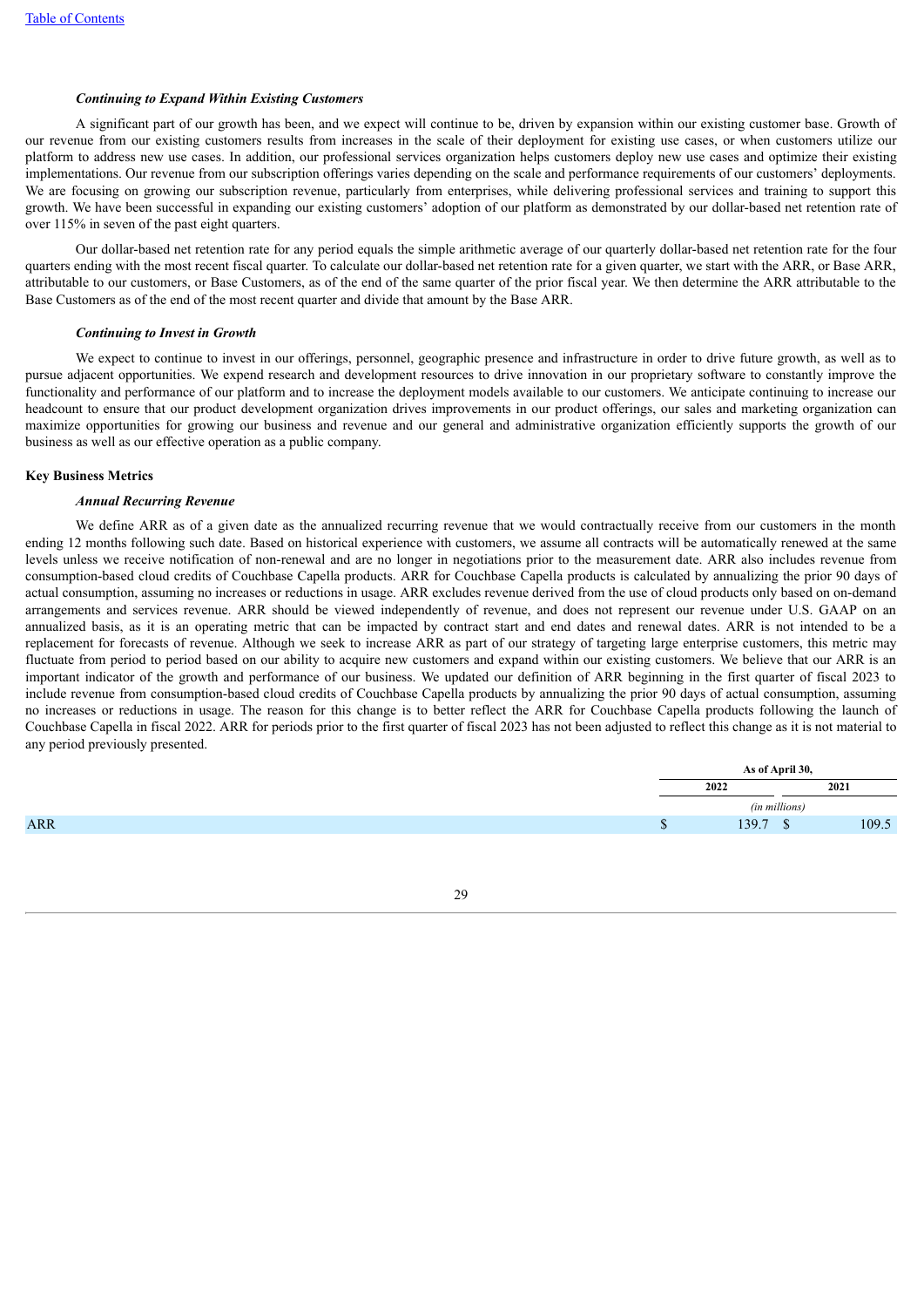#### *Customers*

We calculate our total number of customers at the end of each period. We include in this calculation each customer account that has an active subscription contract with us or with which we are negotiating a renewal contract at the end of a given period. Each party with which we enter into a subscription contract is considered a unique customer and, in some cases, a single organization may be counted as more than one customer. Our customer count is subject to adjustments for acquisitions, consolidations, spin-offs and other market activity. We believe that our number of customers is an important indicator of the growth of our business and future revenue trends.

|   |      | -1.30.<br>$\sim$ |
|---|------|------------------|
|   | 2022 | 2021             |
| - | UI   | 540<br>$\sim$ 1. |

#### **Non-GAAP Financial Measures**

In addition to our financial information presented in accordance with GAAP, we believe certain non-GAAP financial measures are useful to investors in evaluating our operating performance. We use certain non-GAAP financial measures, collectively, to evaluate our ongoing operations and for internal planning and forecasting purposes. We believe that non-GAAP financial measures, when taken together with the corresponding GAAP financial measures, may be helpful to investors because they provide consistency and comparability with past financial performance and meaningful supplemental information regarding our performance by excluding certain items that may not be indicative of our business, results of operations or outlook. Non-GAAP financial measures are presented for supplemental informational purposes only, have limitations as analytical tools and should not be considered in isolation or as a substitute for financial information presented in accordance with GAAP and may be different from similarly-titled non-GAAP financial measures used by other companies. In addition, other companies, including companies in our industry, may calculate similarly-titled non-GAAP financial measures differently or may use other measures to evaluate their performance, all of which could reduce the usefulness of our non-GAAP financial measures as tools for comparison. Investors are encouraged to review the related GAAP financial measures and the reconciliation of these non-GAAP financial measures to their most directly comparable GAAP financial measures (provided in the financial statement tables included in this press release), and not to rely on any single financial measure to evaluate our business.

We define the non-GAAP financial measures below as their respective GAAP measures, excluding expenses related to stock-based compensation expense and employer taxes on employee stock transactions. We use these non-GAAP financial measures in conjunction with GAAP measures to assess our performance, including in the preparation of our annual operating budget and quarterly forecasts, to evaluate the effectiveness of our business strategies and to communicate with our board of directors concerning our financial performance.

Beginning with the first quarter of fiscal 2023, we have excluded employer payroll taxes on employee stock transactions, which is a cash expense, from our non-GAAP results. These payroll taxes have been excluded from our non-GAAP results because they are tied to the timing and size of the exercise or vesting of the underlying equity awards, and the price of our common stock at the time of vesting or exercise may vary from period to period independent of the operating performance of our business. Prior period non-GAAP financial measures have not been adjusted to reflect this change, and the effect of this change is not material for any period previously presented.

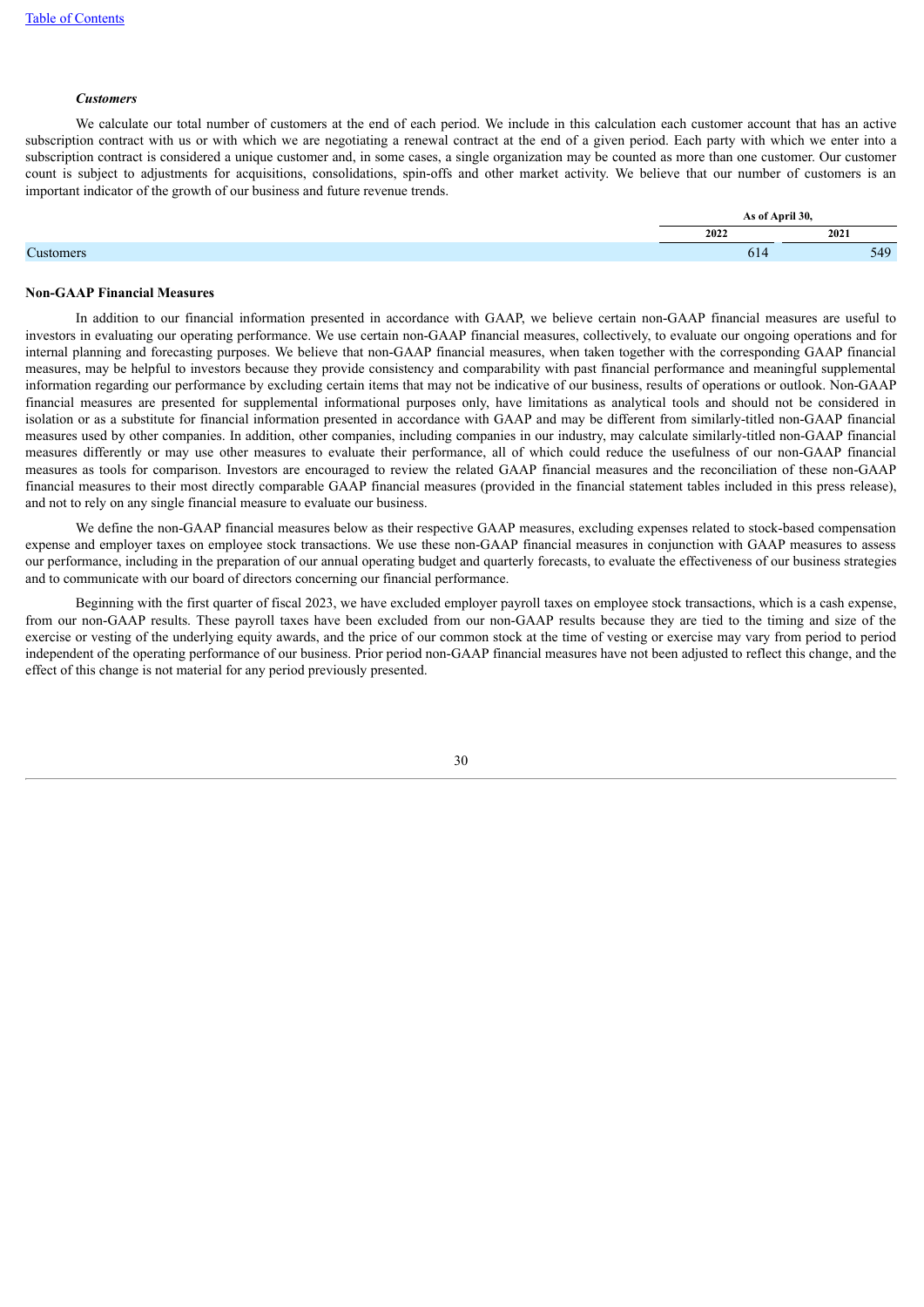# *Non-GAAP Gross Profit and Non-GAAP Gross Margin*

We define non-GAAP gross profit and non-GAAP gross margin as gross profit and gross margin, respectively, excluding stock-based compensation expense and employer taxes on employee stock transactions recorded to cost of revenue. We use non-GAAP gross profit and non-GAAP gross margin in conjunction with GAAP financial measures to assess our performance, including in the preparation of our annual operating budget and quarterly forecasts, to evaluate the effectiveness of our business strategies and to communicate with our board of directors concerning our financial performance.

|                                                    | Three Months Ended April 30, |                        |   |        |
|----------------------------------------------------|------------------------------|------------------------|---|--------|
|                                                    | 2022                         |                        |   | 2021   |
|                                                    |                              | (dollars in thousands) |   |        |
| Total revenue                                      | Ф<br>-D                      | 34,853                 | S | 27,955 |
| Gross profit                                       | ۰Δ                           | 30,202                 | S | 24,563 |
| Add: Stock-based compensation expense              |                              | 216                    |   | 49     |
| Add: Employer taxes on employee stock transactions |                              |                        |   |        |
| Non-GAAP gross profit                              |                              | 30,420                 | S | 24,612 |
| Gross margin                                       |                              | 86.7%                  |   | 87.9%  |
| Non-GAAP gross margin                              |                              | 87.3%                  |   | 88.0%  |

# *Non-GAAP Operating Loss and Non-GAAP Operating Margin*

We define non-GAAP operating loss and non-GAAP operating margin as loss from operations and operating margin, respectively, excluding stock-based compensation expense and employer taxes on employee stock transactions. We use non-GAAP operating loss and non-GAAP operating margin in conjunction with GAAP measures to assess our performance, including in the preparation of our annual operating budget and quarterly forecasts, to evaluate the effectiveness of our business strategies and to communicate with our board of directors concerning our financial performance.

|                                                    | Three Months Ended April 30, |          |           |  |
|----------------------------------------------------|------------------------------|----------|-----------|--|
|                                                    | 2022                         | 2021     |           |  |
|                                                    | (dollars in thousands)       |          |           |  |
| Total revenue                                      | 34,853                       | S        | 27,955    |  |
| Loss from operations                               | (18,988)                     | S        | (14, 109) |  |
| Add: Stock-based compensation expense              | 5,450                        |          | 1,829     |  |
| Add: Employer taxes on employee stock transactions | 133                          |          |           |  |
| Non-GAAP operating loss                            | (13, 405)                    | <b>S</b> | (12, 280) |  |
| Operating margin                                   | (54)%                        |          | (50)%     |  |
| Non-GAAP operating margin                          | $(38)\%$                     |          | (44)%     |  |
|                                                    |                              |          |           |  |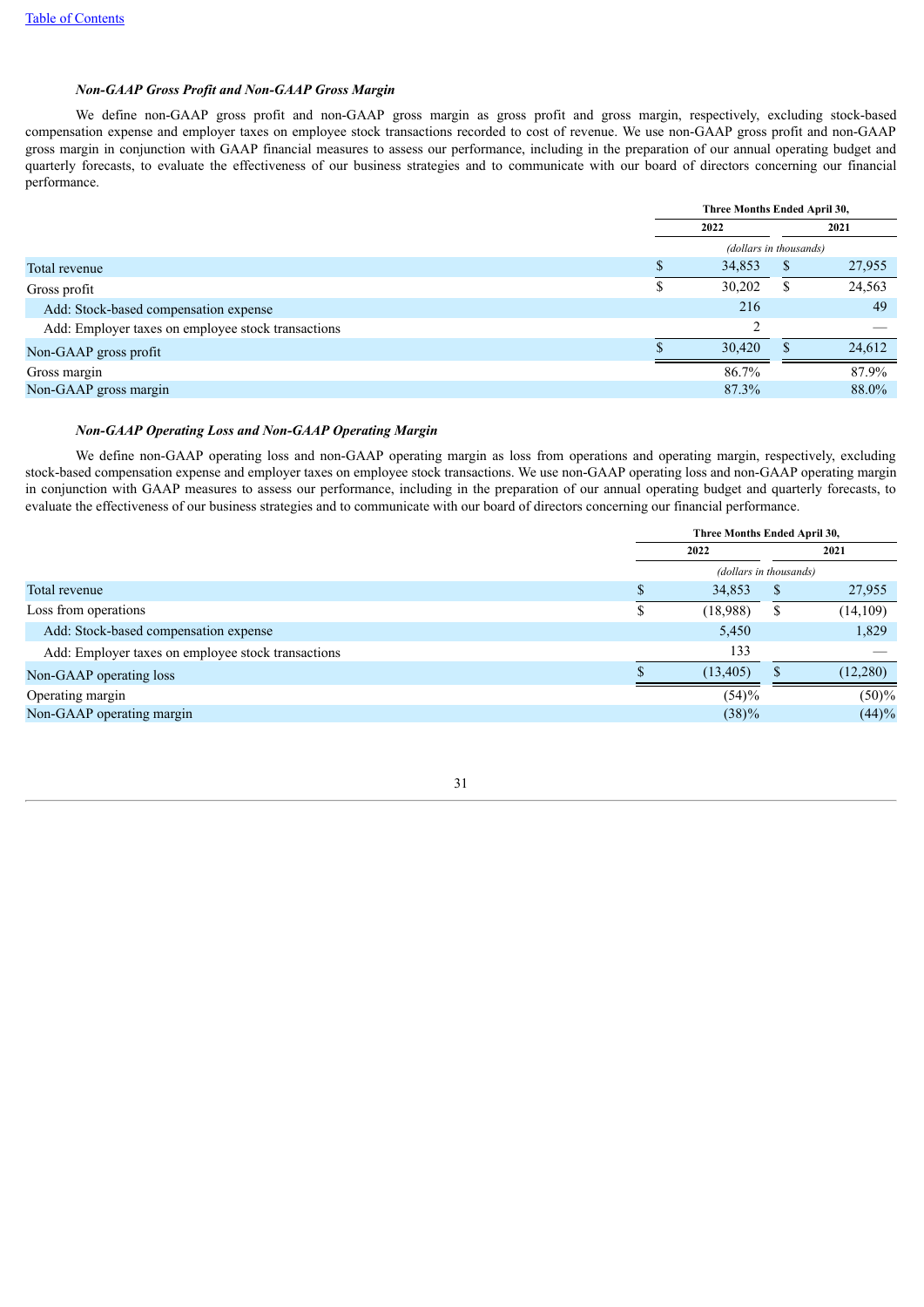# *Non-GAAP Net Loss and Non-GAAP Net Loss Per Share*

We define non-GAAP net loss attributable to common stockholders as net loss attributable to common stockholders excluding stock-based compensation expense and employer taxes on employee stock transactions. We use non-GAAP net loss attributable to common stockholders and non-GAAP net loss per share attributable to common stockholders in conjunction with GAAP measures to assess our performance, including in the preparation of our annual operating budget and quarterly forecasts, to evaluate the effectiveness of our business strategies and to communicate with our board of directors concerning our financial performance.

|                                                                    |      | Three Months Ended April 30,          |      |          |
|--------------------------------------------------------------------|------|---------------------------------------|------|----------|
|                                                                    | 2022 |                                       | 2021 |          |
|                                                                    |      | (in thousands, except per share data) |      |          |
| Net loss attributable to common stockholders                       |      | (19, 834)                             | ъ    | (16,078) |
| Add: Stock-based compensation expense                              |      | 5,450                                 |      | 1,829    |
| Add: Employer taxes on employee stock transactions                 |      | 133                                   |      |          |
| Non-GAAP net loss attributable to common<br>stockholders           |      | (14,251)                              |      | (14,249) |
| GAAP net loss per share attributable to common<br>stockholders     |      | (0.45)                                |      | (2.55)   |
| Non-GAAP net loss per share attributable to common<br>stockholders |      | (0.32)                                | \$.  | (2.26)   |
| Weighted average shares outstanding, basic and diluted             |      | 44,265                                |      | 6,302    |

## *Free Cash Flow*

We define free cash flow as cash used in operating activities less purchases of property and equipment, which includes capitalized internal-use software costs. We believe free cash flow is a useful indicator of liquidity that provides our management, board of directors and investors with information about our future ability to generate or use cash to enhance the strength of our balance sheet and further invest in our business and pursue potential strategic initiatives. For the three months ended April 30, 2022 and 2021, our free cash flow included cash paid for our unused Credit Facility and interest on our long-term debt of less than \$0.1 million and \$0.2 million, respectively.

|                                                     | Three Months Ended April 30, |  |          |  |
|-----------------------------------------------------|------------------------------|--|----------|--|
|                                                     | 2022                         |  | 2021     |  |
|                                                     | (in thousands)               |  |          |  |
| Net cash used in operating activities               | $(8,607)$ \$                 |  | (3,189)  |  |
| Less: Purchases of property and equipment           | (799)                        |  | (230)    |  |
| Free cash flow                                      | $(9,406)$ \$                 |  | (3, 419) |  |
| Net cash provided by (used in) investing activities | (44, 829)                    |  | 3,234    |  |
| Net cash provided by financing activities           | 6,139                        |  | 8        |  |

## **Components of Results of Operations**

## *Revenue*

We derive revenue from sales of subscriptions and services. Our subscription revenue is primarily derived from term-based software licenses to our platform sold in conjunction with post-contract support, or PCS. PCS bundled with software licenses includes internet, email and phone support, bug fixes and the right to receive unspecified software updates and upgrades released when and if available during the subscription term. The software license and PCS revenue is presented as "License" and "Support and other," respectively, in our condensed consolidated statements of operations. License revenue is recognized upon transfer when our customer has received access to our software. PCS revenue, or "Support," is recognized ratably over the term of the arrangement beginning on the date when access to the subscription is made available to our customer. The non-cancelable term of our subscription arrangements typically ranges from one to three years but may be longer or shorter in limited circumstances. "Other" revenue was not material for the periods presented. Our services revenue is derived from our professional services related to the implementation or configuration of our platform and training. Services revenue is recognized over time based on input measures for professional services and upon delivery for training.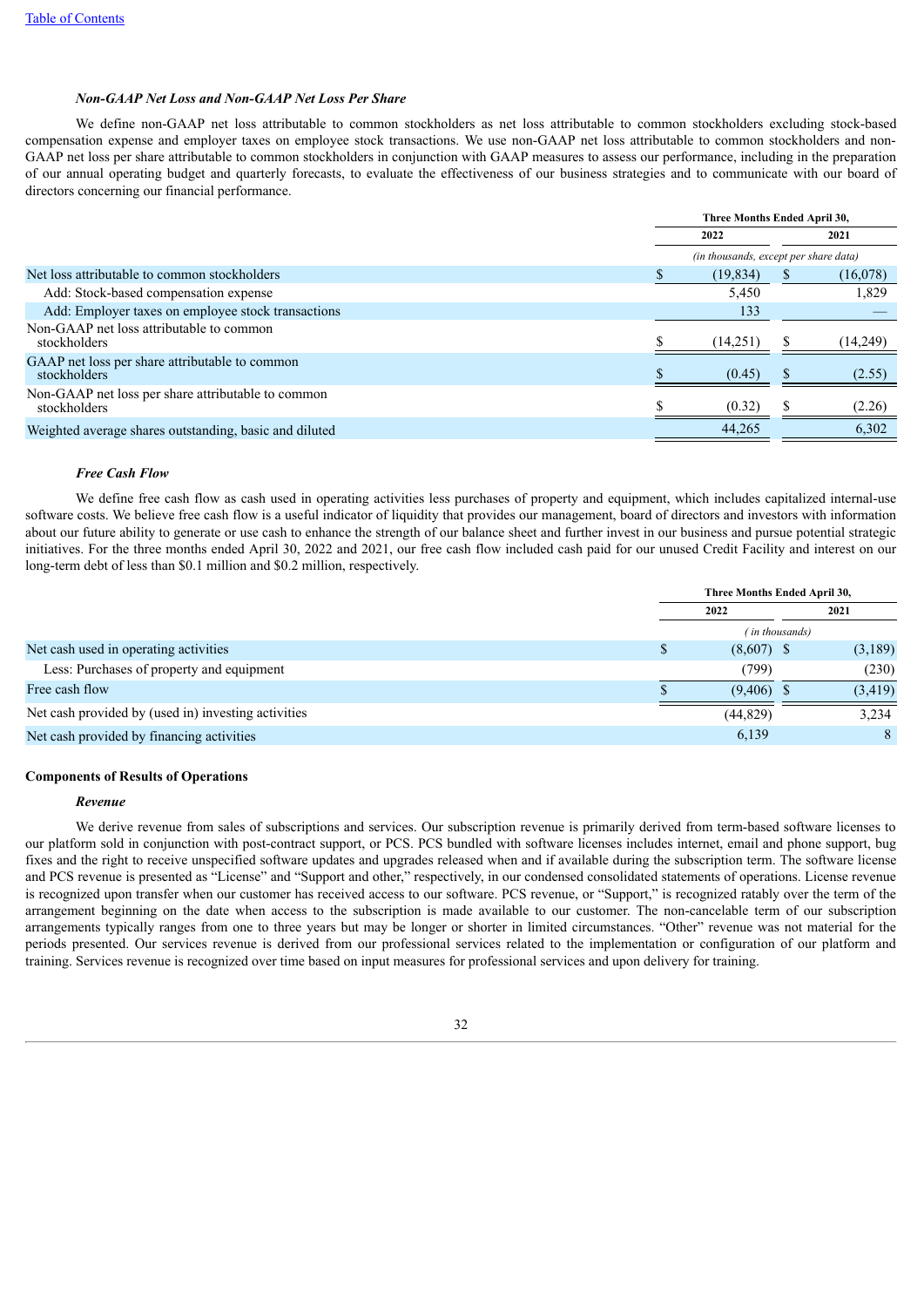We expect our revenue may vary from period to period based on, among other things, the timing and size of new subscriptions, the proportion of term license contracts that commence within the period, the rate of customer renewals and expansions and timing and delivery of professional services and training.

## *Cost of Revenue*

Cost of subscription revenue primarily consists of personnel-related costs associated with our customer support organization, including salaries, bonuses, benefits and stock-based compensation, expenses associated with software and subscription services dedicated for use by our customer support organization, third-party cloud infrastructure expenses, amortization of costs associated with capitalized internal-use software related to Couchbase Capella and allocated overhead. There is no cost of revenue associated with our license revenue. We expect our cost of subscription revenue to increase in absolute dollars as our subscription revenue increases and as we continue to amortize capitalized internal-use software costs related to Couchbase Capella.

Cost of services revenue primarily consists of personnel-related costs associated with our professional services and training organization, including salaries, bonuses, benefits and stock-based compensation, costs of contracted third-party partners for professional services, expenses associated with software and subscription services dedicated for use by our professional services and training organization, travel-related expenses and allocated overhead. We expect our cost of services revenue to increase in absolute dollars as our services revenue increases.

## *Gross Profit and Gross Margin*

Our gross profit and gross margin have been and will continue to be affected by various factors, including the average sales price of our subscriptions and services, the mix of subscriptions and services we sell and the associated revenue, the mix of geographies into which we sell and transaction volume growth. We expect our gross profit and gross margin to fluctuate in the near term depending on the interplay of these factors, and for gross margin to decline modestly in the long term as we introduce additional platform capabilities and product offerings and continue to expand our client base outside of the United States.

## *Operating Expenses*

Our operating expenses consist of research and development, sales and marketing and general and administrative expenses. Personnel-related costs are the most significant component of operating expenses and consist of salaries, bonuses, benefits, sales commissions and stock-based compensation expenses.

#### *Research and Development*

Research and development expenses consist primarily of personnel-related costs, expenses associated with software and subscription services dedicated for use by our research and development organization, depreciation and amortization of property and equipment and allocated overhead. We expect that our research and development expenses will increase in absolute dollars as we continue to invest in the features and functionalities of our platform. We expect research and development expenses to fluctuate as a percentage of revenue in the near term, but to decrease as a percentage of revenue over the long term as we achieve greater scale in our business.

# *Sales and Marketing*

Sales and marketing expenses consist primarily of personnel-related costs, expenses associated with software and subscription services dedicated for use by our sales and marketing organization, costs of general marketing and promotional activities, amortization of deferred commissions, fees for professional services related to sales and marketing, travel-related expenses and allocated overhead. We expect that our sales and marketing expenses will increase in absolute dollars as we continue to expand our sales and marketing efforts to attract new customers and deepen our engagement with existing customers. We expect sales and marketing expenses to fluctuate as a percentage of revenue in the near term as we continue to invest in growing the reach of our platform through our sales and marketing efforts, but to decrease as a percentage of revenue over the long term as we achieve greater scale in our business.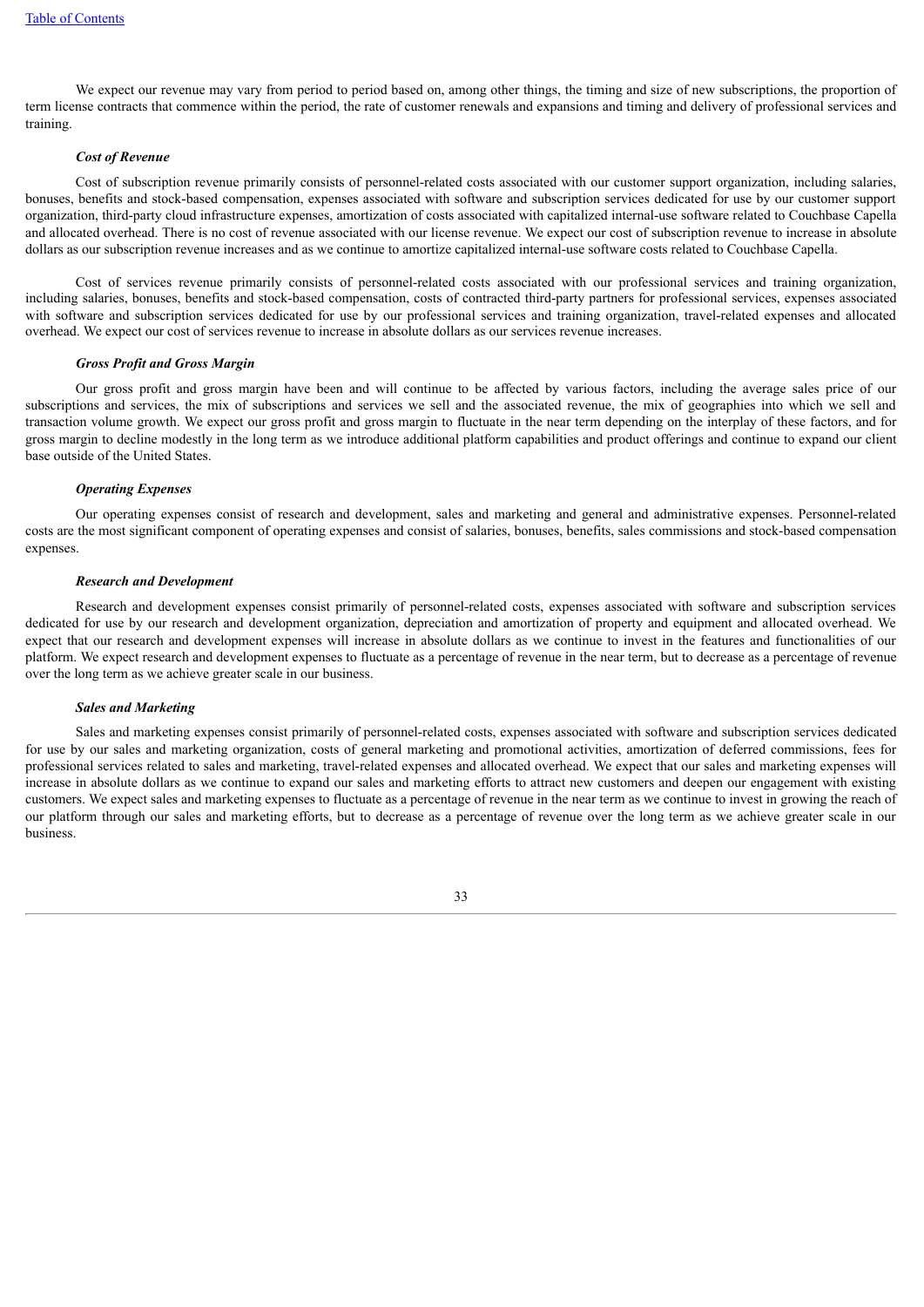### *General and Administrative*

General and administrative expenses consist primarily of personnel-related costs associated with our finance, legal, human resources and other administrative personnel. In addition, general and administrative expenses include non-personnel costs, such as fees for professional services such as external legal, accounting and other professional services, expenses associated with software and subscription services dedicated for use by our general and administrative organization, certain taxes other than income taxes and allocated overhead. We expect to incur additional expenses as a result of operating as a public company, including costs to comply with the rules and regulations applicable to companies listed on a national securities exchange, costs related to compliance and reporting obligations and increased expenses for insurance, investor relations and professional services. We expect that our general and administrative expenses will increase in absolute dollars as we continue to invest in the growth of our business and operate as a publicly-traded company. We expect general and administrative expenses to fluctuate as a percentage of revenue in the near term, but to decrease as a percentage of revenue over the long term as we achieve greater scale in our business.

## *Interest Expense*

Interest expense consists primarily of interest on borrowings and unused credit facility fees related to our Credit Facility.

#### *Other Income (Expense), Net*

Other income (expense), net consists primarily of foreign currency gains and losses related to the impact of transactions denominated in a foreign currency and interest income.

## *Provision for Income Taxes*

Provision for income taxes consists primarily of income taxes in certain foreign jurisdictions in which we conduct business. We recorded a full valuation allowance against our U.S. deferred tax assets as we have determined that it is not more likely than not that the deferred tax assets will be realized. The cash tax expenses are impacted by each jurisdiction's individual tax rates, laws on the timing of recognition of income and deductions and availability of NOLs and tax credits. Our effective tax rate could be adversely affected to the extent earnings are lower than anticipated in countries that have lower statutory rates and higher than anticipated in countries that have higher statutory rates.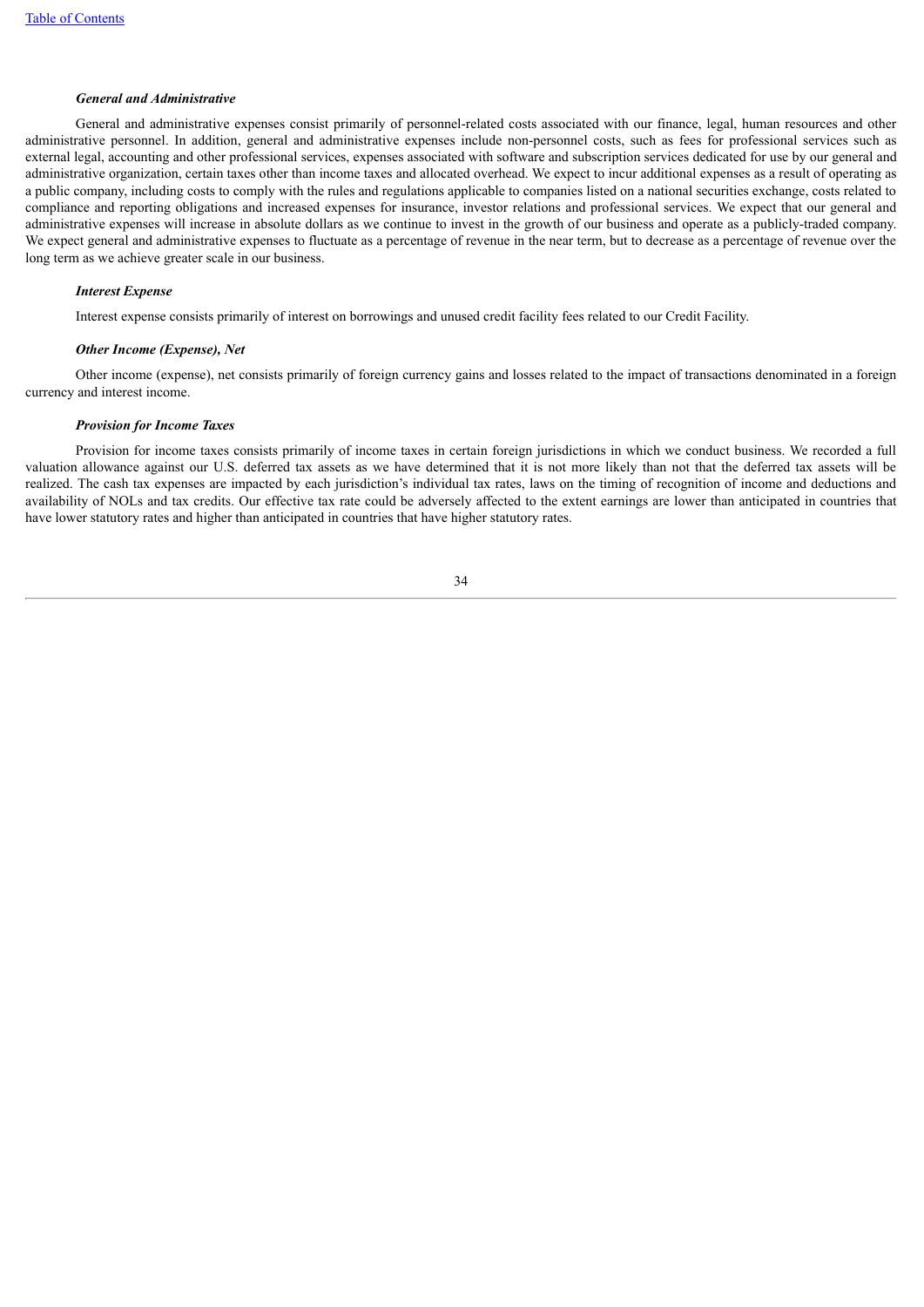# **Results of Operations**

The following table sets forth our condensed consolidated statements of operations for the periods indicated (in thousands):

| 2022<br>2021<br>\$<br>5,007<br>License<br><sup>\$</sup><br>4,278<br>Support and other<br>26,974<br>22,187<br>Total subscription revenue<br>31,981<br>26,465<br>Services<br>2,872<br>1,490<br>34,853<br>27,955<br>Total revenue<br>Subscription $(1)$<br>2,396<br>2,052<br>$S$ ervices $(1)$<br>2,255<br>1,340<br>4,651<br>Total cost of revenue<br>3,392<br>30,202<br>Gross profit<br>24,563<br>Research and development <sup>(1)</sup><br>14,421<br>12,541<br>Sales and marketing $(1)$<br>26,843<br>20,634<br>General and administrative <sup>(1)</sup><br>7,926<br>5,497<br>38,672<br>49,190<br>Total operating expenses<br>Loss from operations<br>(18,988)<br>(14, 109)<br>(245)<br>(25)<br>(556)<br>84<br>Loss before income taxes<br>(19, 569)<br>(14,270)<br>329<br>265<br>\$<br>(19, 834)<br>\$<br>(14, 599)<br>Net loss |                             | Three Months Ended April 30, |  |  |
|-----------------------------------------------------------------------------------------------------------------------------------------------------------------------------------------------------------------------------------------------------------------------------------------------------------------------------------------------------------------------------------------------------------------------------------------------------------------------------------------------------------------------------------------------------------------------------------------------------------------------------------------------------------------------------------------------------------------------------------------------------------------------------------------------------------------------------------|-----------------------------|------------------------------|--|--|
|                                                                                                                                                                                                                                                                                                                                                                                                                                                                                                                                                                                                                                                                                                                                                                                                                                   |                             |                              |  |  |
|                                                                                                                                                                                                                                                                                                                                                                                                                                                                                                                                                                                                                                                                                                                                                                                                                                   | <b>Revenue:</b>             |                              |  |  |
|                                                                                                                                                                                                                                                                                                                                                                                                                                                                                                                                                                                                                                                                                                                                                                                                                                   |                             |                              |  |  |
|                                                                                                                                                                                                                                                                                                                                                                                                                                                                                                                                                                                                                                                                                                                                                                                                                                   |                             |                              |  |  |
|                                                                                                                                                                                                                                                                                                                                                                                                                                                                                                                                                                                                                                                                                                                                                                                                                                   |                             |                              |  |  |
|                                                                                                                                                                                                                                                                                                                                                                                                                                                                                                                                                                                                                                                                                                                                                                                                                                   |                             |                              |  |  |
|                                                                                                                                                                                                                                                                                                                                                                                                                                                                                                                                                                                                                                                                                                                                                                                                                                   |                             |                              |  |  |
|                                                                                                                                                                                                                                                                                                                                                                                                                                                                                                                                                                                                                                                                                                                                                                                                                                   | <b>Cost of revenue:</b>     |                              |  |  |
|                                                                                                                                                                                                                                                                                                                                                                                                                                                                                                                                                                                                                                                                                                                                                                                                                                   |                             |                              |  |  |
|                                                                                                                                                                                                                                                                                                                                                                                                                                                                                                                                                                                                                                                                                                                                                                                                                                   |                             |                              |  |  |
|                                                                                                                                                                                                                                                                                                                                                                                                                                                                                                                                                                                                                                                                                                                                                                                                                                   |                             |                              |  |  |
|                                                                                                                                                                                                                                                                                                                                                                                                                                                                                                                                                                                                                                                                                                                                                                                                                                   |                             |                              |  |  |
|                                                                                                                                                                                                                                                                                                                                                                                                                                                                                                                                                                                                                                                                                                                                                                                                                                   | <b>Operating expenses:</b>  |                              |  |  |
|                                                                                                                                                                                                                                                                                                                                                                                                                                                                                                                                                                                                                                                                                                                                                                                                                                   |                             |                              |  |  |
|                                                                                                                                                                                                                                                                                                                                                                                                                                                                                                                                                                                                                                                                                                                                                                                                                                   |                             |                              |  |  |
|                                                                                                                                                                                                                                                                                                                                                                                                                                                                                                                                                                                                                                                                                                                                                                                                                                   |                             |                              |  |  |
|                                                                                                                                                                                                                                                                                                                                                                                                                                                                                                                                                                                                                                                                                                                                                                                                                                   |                             |                              |  |  |
|                                                                                                                                                                                                                                                                                                                                                                                                                                                                                                                                                                                                                                                                                                                                                                                                                                   |                             |                              |  |  |
|                                                                                                                                                                                                                                                                                                                                                                                                                                                                                                                                                                                                                                                                                                                                                                                                                                   | Interest expense            |                              |  |  |
|                                                                                                                                                                                                                                                                                                                                                                                                                                                                                                                                                                                                                                                                                                                                                                                                                                   | Other income (expense), net |                              |  |  |
|                                                                                                                                                                                                                                                                                                                                                                                                                                                                                                                                                                                                                                                                                                                                                                                                                                   |                             |                              |  |  |
|                                                                                                                                                                                                                                                                                                                                                                                                                                                                                                                                                                                                                                                                                                                                                                                                                                   | Provision for income taxes  |                              |  |  |
|                                                                                                                                                                                                                                                                                                                                                                                                                                                                                                                                                                                                                                                                                                                                                                                                                                   |                             |                              |  |  |

Includes stock-based compensation expense as follows: (1)

|                                        | Three Months Ended April 30, |       |      |       |
|----------------------------------------|------------------------------|-------|------|-------|
|                                        |                              | 2022  |      | 2021  |
|                                        | (in thousands)               |       |      |       |
| Cost of revenue—subscription           |                              | 122   | - \$ | 27    |
| Cost of revenue—services               |                              | 94    |      | 22    |
| Research and development               |                              | 1,899 |      | 570   |
| Sales and marketing                    |                              | 1,987 |      | 541   |
| General and administrative             |                              | 1,348 |      | 669   |
| Total stock-based compensation expense |                              | 5,450 |      | 1,829 |

The following table sets forth our condensed consolidated statements of operations data expressed as a percentage of revenue:

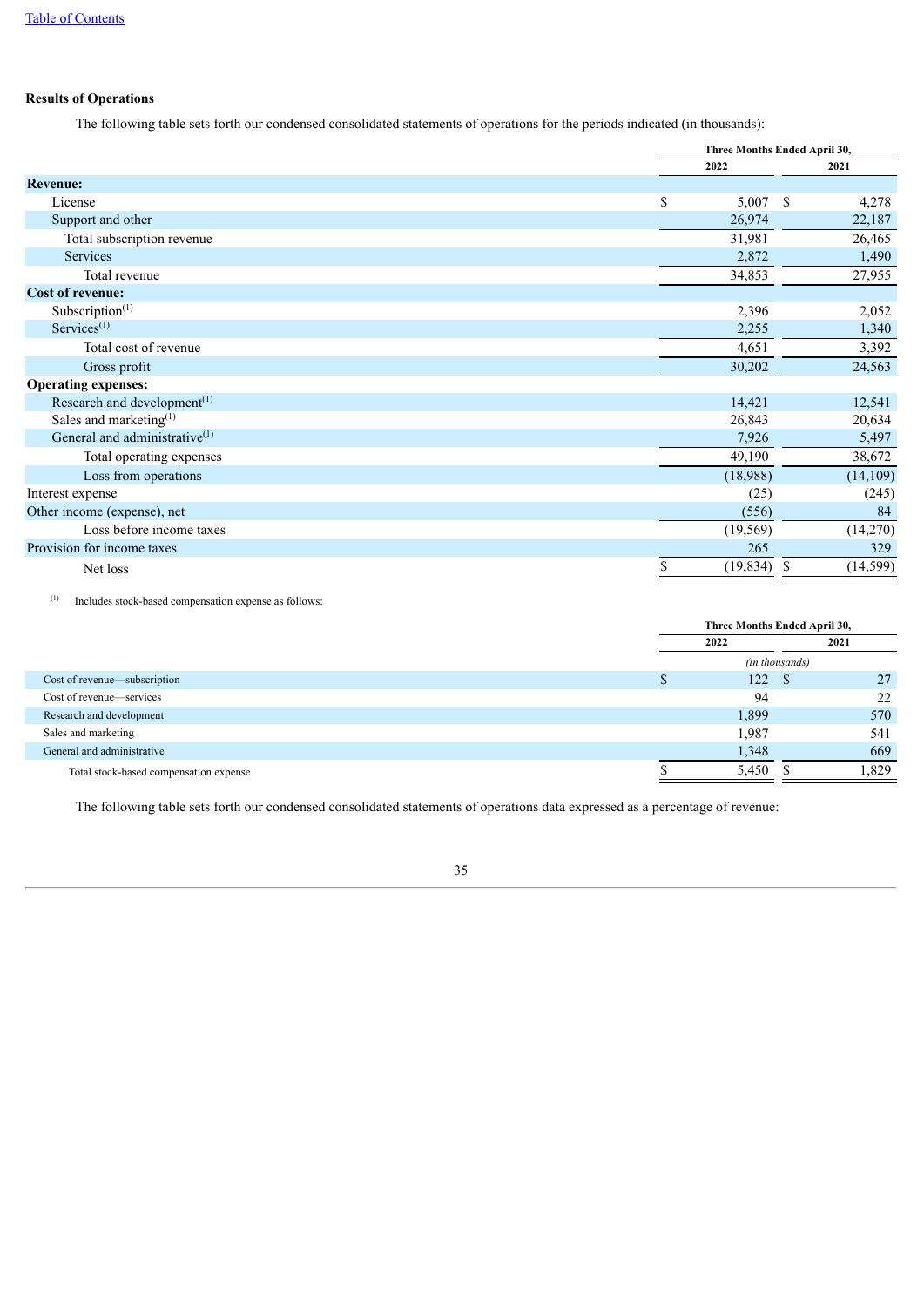|                             | Three Months Ended April 30, |        |
|-----------------------------|------------------------------|--------|
|                             | 2022                         | 2021   |
| <b>Revenue:</b>             |                              |        |
| License                     | $14\%$                       | $15\%$ |
| Support and other           | 77                           | 79     |
| Total subscription revenue  | 92                           | 95     |
| Services                    | 8                            | 5      |
| Total revenue               | 100                          | 100    |
| <b>Cost of revenue:</b>     |                              |        |
| Subscription                |                              |        |
| Services                    | 6                            | 5      |
| Total cost of revenue       | 13                           | 12     |
| Gross profit                | 87                           | 88     |
| <b>Operating expenses:</b>  |                              |        |
| Research and development    | 41                           | 45     |
| Sales and marketing         | 77                           | 74     |
| General and administrative  | 23                           | 20     |
| Total operating expenses    | 141                          | 138    |
| Loss from operations        | (54)                         | (50)   |
| Interest expense            | $\ast$                       | (1)    |
| Other income (expense), net | (2)                          | $\ast$ |
| Loss before income taxes    | (56)                         | (51)   |
| Provision for income taxes  |                              |        |
| Net loss                    | (57)%                        | (52)%  |

Represents less than 1%

Note: Certain figures may not sum due to rounding.

# *Comparison of Three Months Ended April 30, 2022 and 2021*

#### *Revenue*

|                            | Three Months Ended April 30, |     |            |  |                 |          |
|----------------------------|------------------------------|-----|------------|--|-----------------|----------|
|                            | 2022                         |     | 2021       |  | <b>S</b> Change | % Change |
|                            | (dollars in thousands)       |     |            |  |                 |          |
| Revenue                    |                              |     |            |  |                 |          |
| License                    | 5,007                        | - 8 | $4,278$ \$ |  | 729             | $17\%$   |
| Support and other          | 26.974                       |     | 22,187     |  | 4,787           | 22 %     |
| Total subscription revenue | 31,981                       |     | 26,465     |  | 5,516           | $21\%$   |
| Services                   | 2,872                        |     | 1,490      |  | 1,382           | 93 %     |
| Total revenue              | 34,853                       |     | 27,955     |  | 6,898           | $25\%$   |
|                            |                              |     |            |  |                 |          |

Subscription revenue increased by \$5.5 million, or 21%, during the three months ended April 30, 2022 compared to the three months ended April 30, 2021. The increase in subscription revenue was due to an increase in revenue from existing customers and new customers, as we increased our customer base from 549 customers as of April 30, 2021 to 614 customers as of April 30, 2022. Approximately 93% of the increase in revenue was attributable to growth from existing customers, and the remaining increase was attributable to new customers.

Services revenue increased by \$1.4 million, or 93%, during the three months ended April 30, 2022 compared to the three months ended April 30, 2021. The increase in services revenue was primarily due to an increase in the number of professional services hours performed.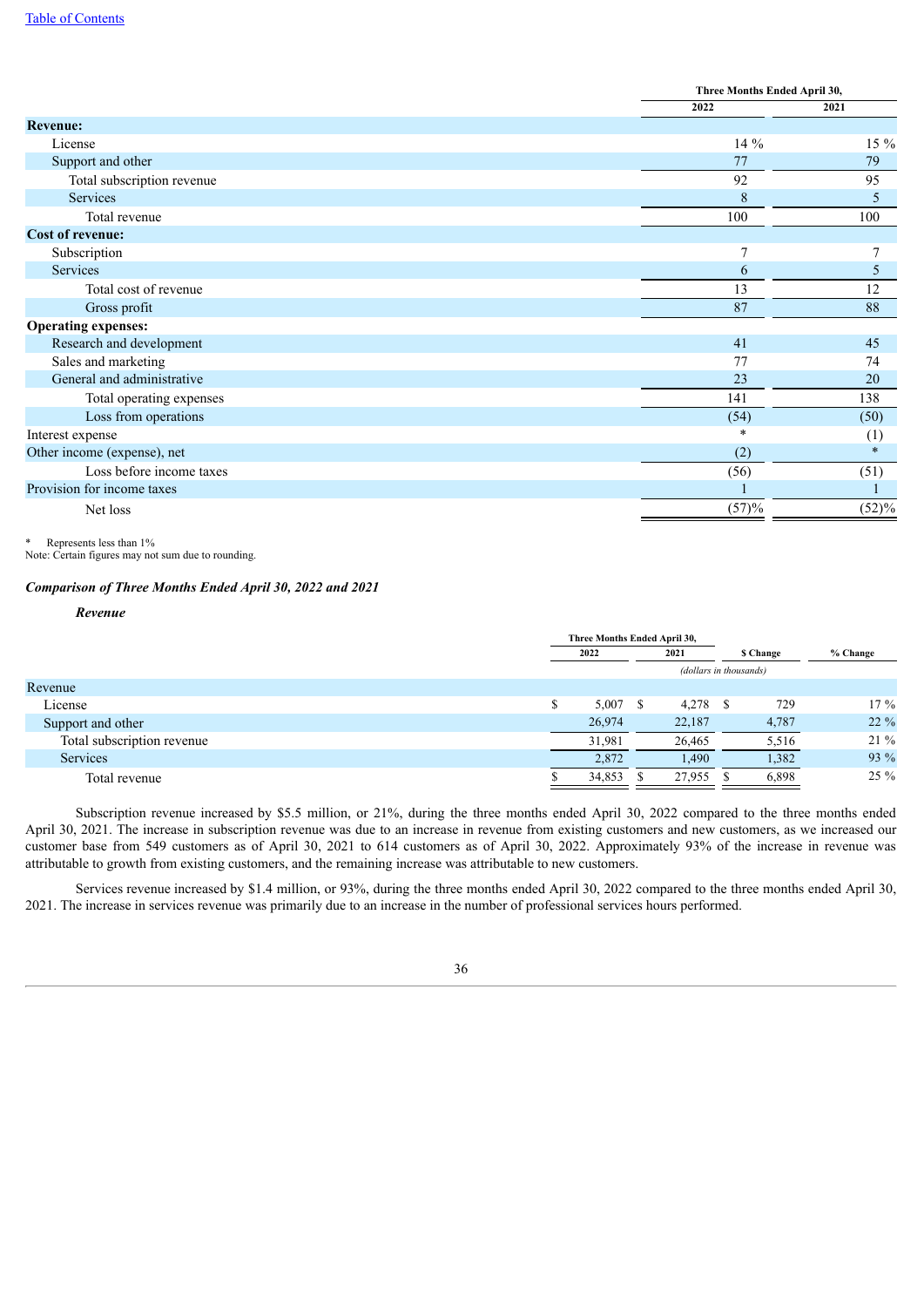# *Cost of Revenue, Gross Profit and Gross Margin*

|                           | Three Months Ended April 30, |    |                        |   |           |          |
|---------------------------|------------------------------|----|------------------------|---|-----------|----------|
|                           | 2022                         |    | 2021                   |   | \$ Change | % Change |
|                           |                              |    | (dollars in thousands) |   |           |          |
| Cost of revenue:          |                              |    |                        |   |           |          |
| Subscription              | 2,396                        | \$ | 2,052                  | S | 344       | $17\%$   |
| Services                  | 2,255                        |    | 1,340                  |   | 915       | 68 %     |
| Total cost of revenue     | 4,651                        |    | 3,392                  |   | 1,259     | 37%      |
| Gross profit              | 30,202                       | S  | 24,563                 |   |           |          |
| Gross margin              | 86.7 %                       |    | 87.9 %                 |   |           |          |
| Headcount (at period end) | 57                           |    | 57                     |   |           |          |

Cost of subscription revenue increased by \$0.3 million or 17%, during the three months ended April 30, 2022 compared to the three months ended April 30, 2021. The increase in cost of subscription revenue was primarily due to an increase of \$0.3 million related to the computing infrastructure costs related to Couchbase Capella.

Cost of services revenue increased by \$0.9 million, or 68%, during the three months ended April 30, 2022 compared to the three months ended April 30, 2021. The increase in cost of services revenue was primarily due to an increase of \$0.5 million in contracted third-party professional services and an increase of \$0.3 million in personnel-related costs associated with headcount growth.

Gross margin decreased during the three months ended April 30, 2022 compared to the three months ended April 30, 2021, primarily due to the mix of subscriptions and services we sell and the associated revenue.

#### *Research and Development*

|                           | Three Months Ended April 30, |              |  |           |  |          |      |
|---------------------------|------------------------------|--------------|--|-----------|--|----------|------|
|                           |                              | 2022<br>2021 |  | \$ Change |  | % Change |      |
|                           | (dollars in thousands)       |              |  |           |  |          |      |
| Research and development  |                              | 14.421       |  | 12.541    |  | 1,880    | 15 % |
| Percentage of revenue     |                              | 41 $\%$      |  | 45 $%$    |  |          |      |
| Headcount (at period end) |                              | 249          |  | 233       |  |          |      |

Research and development increased by \$1.9 million, or 15%, during the three months ended April 30, 2022 compared to the three months ended April 30, 2021. The increase in research and development expenses was primarily due to an increase of \$1.6 million in personnel-related costs associated with increased headcount and an increase of \$0.3 million associated with computing infrastructure costs dedicated for use by our research and development organization, which was partially offset by a decrease of \$0.2 million in contracted third-party professional services.

#### *Sales and Marketing*

|                           | Three Months Ended April 30, |  |           |  |          |      |
|---------------------------|------------------------------|--|-----------|--|----------|------|
|                           | 2022<br>2021                 |  | \$ Change |  | % Change |      |
|                           | (dollars in thousands)       |  |           |  |          |      |
| Sales and marketing       | 26.843                       |  | 20.634    |  | 6,209    | 30 % |
| Percentage of revenue     | 77 %                         |  | 74%       |  |          |      |
| Headcount (at period end) | 283                          |  | 253       |  |          |      |

Sales and marketing increased by \$6.2 million, or 30%, during the three months ended April 30, 2022 compared to the three months ended April 30, 2021. The increase in sales and marketing expenses was primarily due to an increase of \$3.7 million in personnel-related costs associated with increased headcount and an increase of \$1.0 million in travel-related costs. There was an additional increase of \$0.5 million in sales and marketing program expenses primarily associated with costs of general marketing and promotional activities as we continue to expand our sales and marketing efforts to attract new customers and deepen our engagement with existing customers.

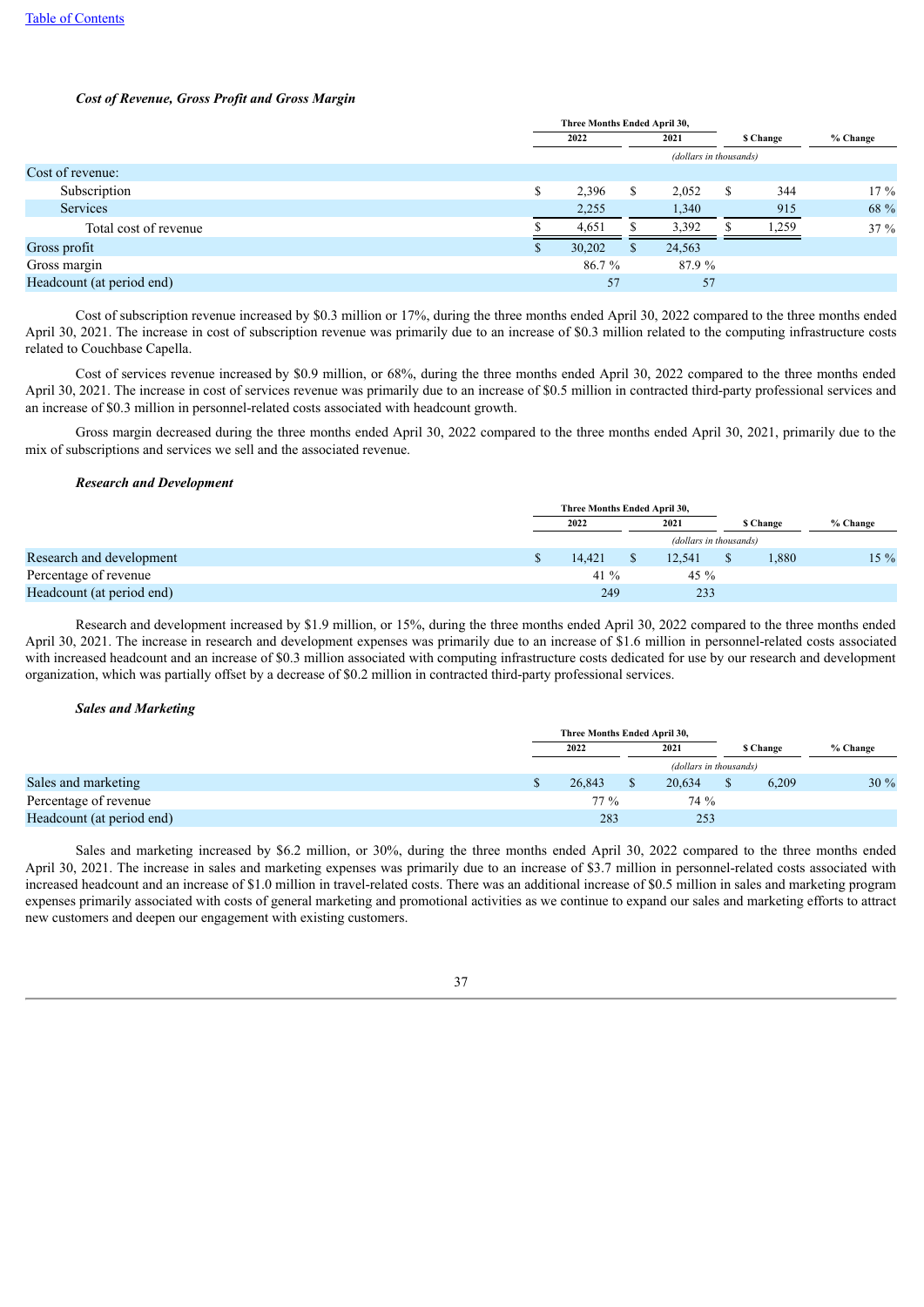#### *General and Administrative*

|                            | Three Months Ended April 30, |       |  |                        |  |           |          |
|----------------------------|------------------------------|-------|--|------------------------|--|-----------|----------|
|                            |                              | 2022  |  | 2021                   |  | \$ Change | % Change |
|                            |                              |       |  | (dollars in thousands) |  |           |          |
| General and administrative |                              | 7.926 |  | 5.497                  |  | 2,429     | 44 %     |
| Percentage of revenue      |                              | 23 %  |  | $20\%$                 |  |           |          |
| Headcount (at period end)  |                              | 70    |  | 54                     |  |           |          |

General and administrative increased by \$2.4 million, or 44%, during the three months ended April 30, 2022 compared to the three months ended April 30, 2021. The increase in general and administrative expenses was primarily due to an increase of \$1.5 million in personnel-related costs associated with increased headcount and an increase of \$0.7 million in additional professional fees and other corporate expenses associated with being a publicly traded company.

#### *Interest Expense*

|  | Three Months Ended April 30, |  |       |                        |           |          |
|--|------------------------------|--|-------|------------------------|-----------|----------|
|  | 2022                         |  | 2021  |                        | \$ Change | % Change |
|  |                              |  |       | (dollars in thousands) |           |          |
|  | (25)                         |  | (245) |                        | 220       | (90)%    |

Interest expense decreased by \$0.2 million, or (90)%, during the three months ended April 30, 2022 compared to the three months ended April 30, 2021. The decrease in interest expense was primarily due to the repayment of the full outstanding balance of our Credit Facility in fiscal 2022.

#### *Other Income (Expense), Net*

| Three Months Ended April 30, |  |            |       |                                     |
|------------------------------|--|------------|-------|-------------------------------------|
| 2022                         |  | 2021       |       | % Change                            |
|                              |  |            |       |                                     |
|                              |  | 84         | (640) | $(762)\%$                           |
|                              |  | $(556)$ \$ |       | \$ Change<br>(dollars in thousands) |

Other income (expense), net decreased by \$0.6 million during the three months ended April 30, 2022 compared to the three months ended April 30, 2021. The decrease in other income (expense), net was primarily driven by an increase of \$0.8 million in unrealized and realized foreign currency losses due to remeasurement of monetary assets denominated in non-functional currencies. This was partially offset by an increase of \$0.2 million in interest income primarily driven by higher cash and cash equivalent and short-term investment balances and higher yield in the current period.

# *Provision for Income Taxes*

|                            | Three Months Ended April 30, |  |           |  |           |          |
|----------------------------|------------------------------|--|-----------|--|-----------|----------|
|                            | 2022                         |  | 2021      |  | \$ Change | % Change |
|                            | (dollars in thousands)       |  |           |  |           |          |
| Loss before income taxes   | (19.569)                     |  | (14.270)  |  | (5,299)   | 37%      |
| Provision for income taxes | 265                          |  | 329       |  | (64)      | $(19)\%$ |
| Effective tax rate         | $(1.4)\%$                    |  | $(2.3)\%$ |  |           |          |

The changes in provision for income taxes during the three months ended April 30, 2022 compared to the three months ended April 30, 2021 were not material.

# **Liquidity and Capital Resources**

We have financed our operations through subscription revenue from customers accessing our platform and services revenue, and in July 2021, we completed our initial public offering, or IPO, with net proceeds totaling \$214.9 million. We also have a Credit Facility to obtain up to \$40.0 million in debt financing. We have incurred losses and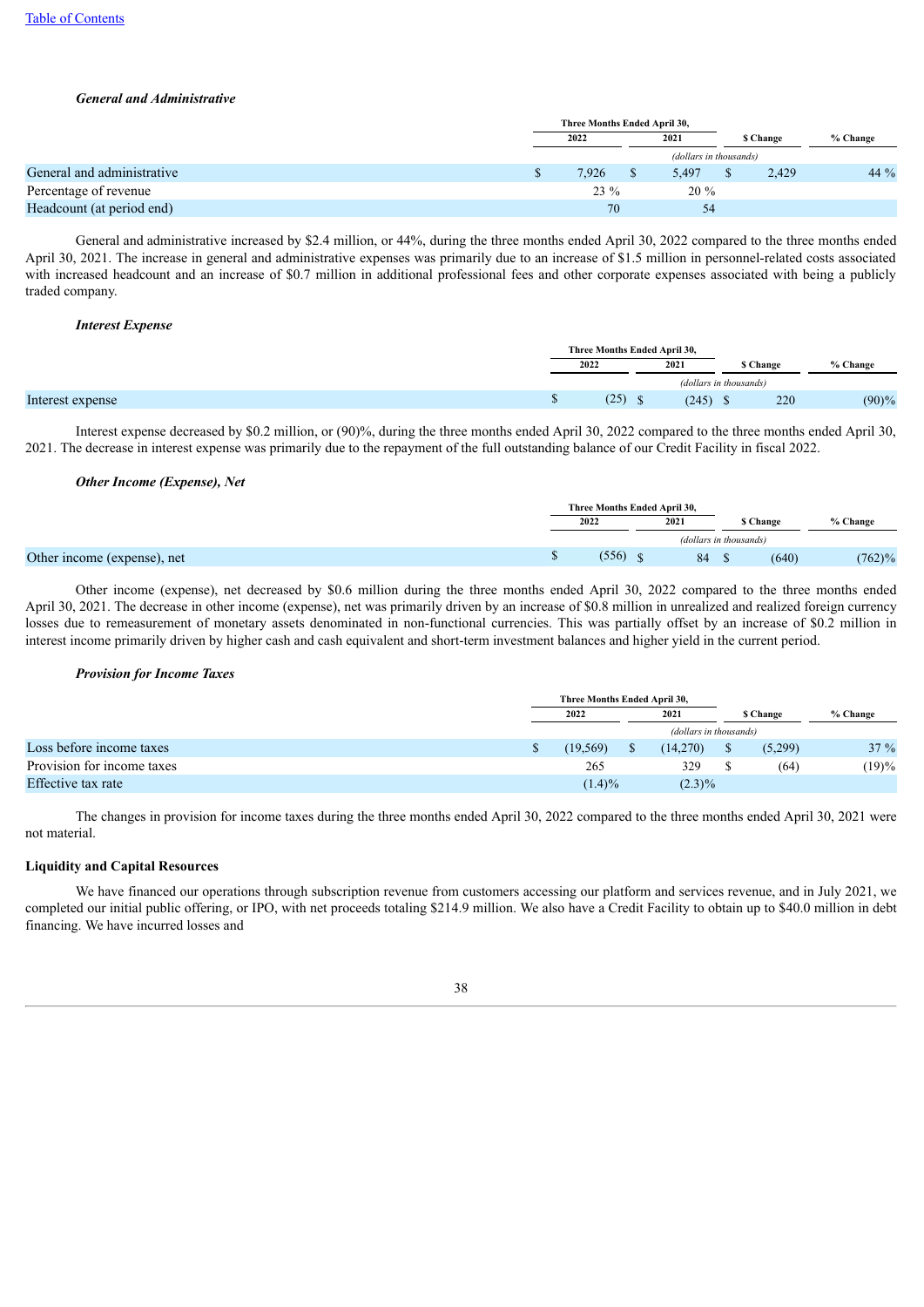generated negative cash flows from operations for the last several years, including fiscal 2021 and 2022 and the three months ended April 30, 2022. As of April 30, 2022, we had an accumulated deficit of \$361.8 million.

As of April 30, 2022, we had \$201.1 million in cash, cash equivalents and short-term investments. We believe our existing cash, cash equivalents and short-term investments, availability under the Credit Facility, which is described in Note 7 of our notes to the condensed consolidated financial statements, and cash provided by sales of subscriptions to our platform and sales of our services will be sufficient to meet our projected operating requirements and cash expenditures for at least the next 12 months. As a result of our revenue growth plans, both domestically and internationally, we expect that losses and negative cash flows from operations may continue in the future. Our future cash requirements will depend on many factors, including our subscription revenue growth rate, subscription renewals, billing timing and frequency, the timing and extent of spending to support development efforts, the expansion of sales and marketing activities, the introduction of new and enhanced platform features and functionality and the continued market adoption of our platform. We may in the future pursue acquisitions of businesses, technologies, assets and talent.

We may be required to seek additional equity or debt financing. In the event that additional financing is required from outside sources, we may not be able to raise it on terms acceptable to us or at all. If we are unable to raise additional capital or generate cash flows necessary to expand our operations and invest in new technologies, our competitive position could weaken, and our business, financial condition and results of operations could be adversely affected.

We typically invoice our subscription customers annually in advance. Therefore, a substantial source of our cash is from such prepayments, which are included on our condensed consolidated balance sheets as deferred revenue. Deferred revenue consists of billed fees for our subscriptions, prior to satisfying the criteria for revenue recognition, which are subsequently recognized as revenue in accordance with our revenue recognition policy. As of April 30, 2022, remaining performance obligations, including both deferred revenue and non-cancelable contracted amounts, were \$169.0 million. We expect to recognize revenue of \$100.7 million on these remaining performance obligations over the next 12 months, with the remaining balance recognized thereafter.

# **Cash Flows**

The following table shows a summary of our cash flows for the periods presented:

|                                 |   | Three Months Ended April 30, |         |  |  |  |
|---------------------------------|---|------------------------------|---------|--|--|--|
|                                 |   | 2022                         | 2021    |  |  |  |
|                                 |   | (in thousands)               |         |  |  |  |
| Net cash provided by (used in): |   |                              |         |  |  |  |
| Operating activities            |   | $(8,607)$ \$                 | (3,189) |  |  |  |
| Investing activities            | S | $(44,829)$ \$                | 3,234   |  |  |  |
| Financing activities            |   | 6,139                        | 8       |  |  |  |

#### *Operating Activities*

Cash used in operating activities for the three months ended April 30, 2022, of \$8.6 million primarily consisted of our net loss of \$19.8 million, adjusted for non-cash charges of \$12.0 million and net cash outflows of \$0.8 million from changes in our operating assets and liabilities. Changes in operating assets and liabilities primarily reflected a \$11.8 million decrease in accounts receivable related to timing of billings and collections and a \$1.0 million decrease in deferred revenue due to timing of billings. Additionally, there was a \$8.1 decrease in accrued compensation primarily due to the timing of bonus payments and purchases under our employee stock purchase plan and a \$3.8 million increase in deferred commissions related to increased sales during the period.

Cash used in operating activities for the three months ended April 30, 2021 of \$3.2 million primarily consisted of our net loss of \$14.6 million, adjusted for non-cash charges of \$5.5 million and net cash inflows of \$6.0 million from changes in our operating assets and liabilities. Changes in operating assets and liabilities primarily reflected an \$18.6 million decrease in accounts receivable related to timing of billings and collections and a \$5.1 million decrease in deferred revenue due to timing of billings. Additionally, there was a \$3.3 million decrease in accrued compensation and benefits related to the timing of accruals paid during the period and a \$2.7 million increase in deferred commissions related to increased sales during the period.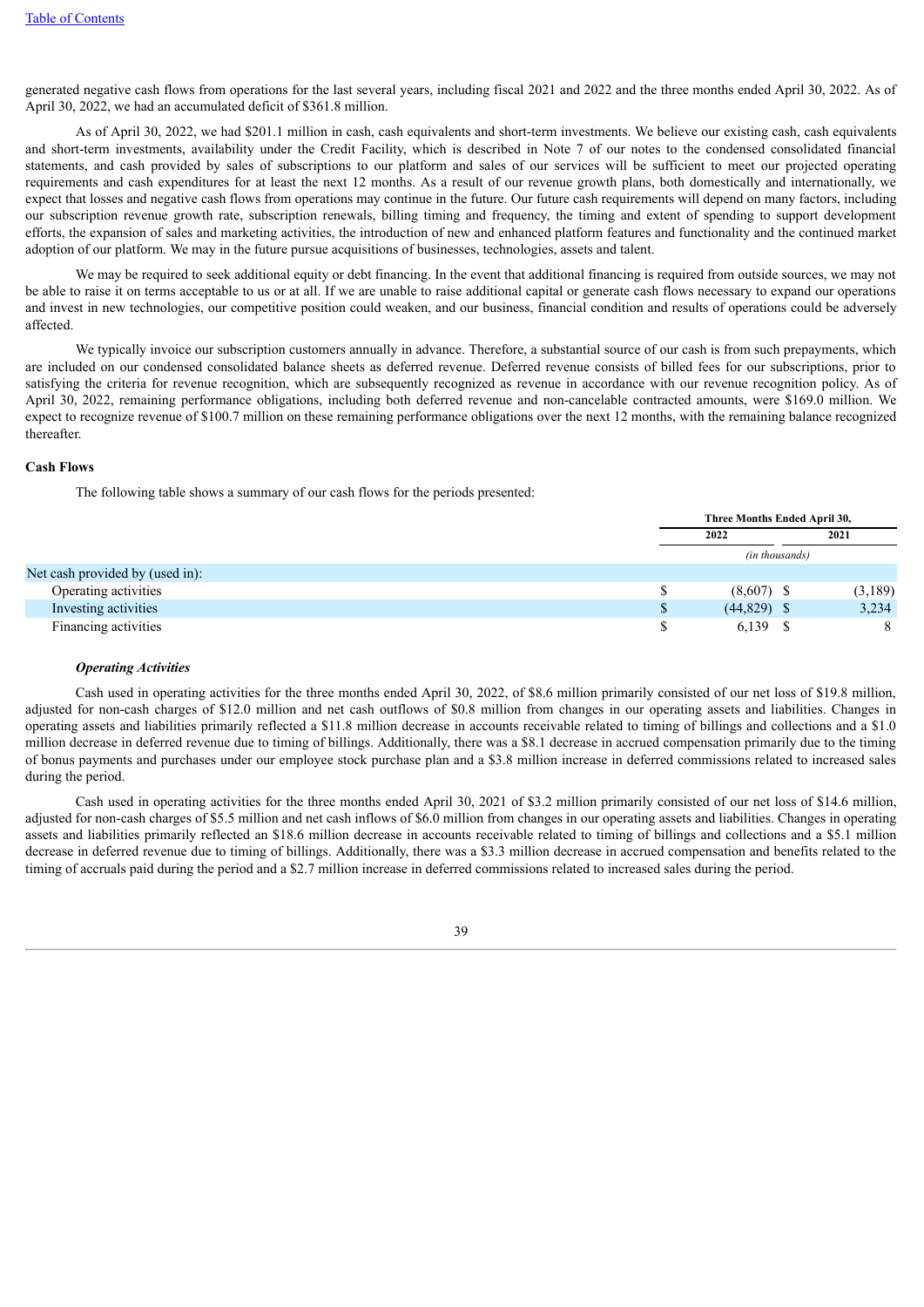#### *Investing Activities*

Cash used in investing activities for the three months ended April 30, 2022, of \$44.8 million consisted of purchases of short-term investments net of maturities and sales of \$44.0 million and purchases of property and equipment of \$0.8 million.

Cash provided by investing activities for the three months ended April 30, 2021 of \$3.2 million consisted of net maturities of short-term investments of \$3.5 million and cash paid for purchases of property and equipment of \$0.2 million.

#### *Financing Activities*

Cash provided by financing activities for the three months ended April 30, 2022 of \$6.1 million was primarily due to \$3.5 million in proceeds from the issuance of common stock under our employee stock purchase plan, and \$2.6 million in proceeds from the issuance of common stock upon exercises of stock options.

Cash provided by financing activities for the three months ended April 30, 2021 consisted of proceeds from stock option exercises of \$1.4 million, which was offset by payments of deferred offering costs of \$1.4 million.

#### **Contractual Obligations and Commitments**

Our contractual obligations consist of purchase obligations and operating lease commitments. Purchase obligations include agreements to purchase goods or services that are enforceable and legally binding on us and that specify all significant terms, including fixed or minimum quantities to be purchased; fixed, minimum or variable price provisions and the approximate timing of the transaction. These obligations relate to third-party cloud infrastructure agreements and subscription arrangements. Our operating lease commitments relate primarily to our office facilities.

For further information on our commitments and contingencies, refer to Note 9 in our unaudited condensed consolidated financial statements included elsewhere in this Quarterly Report on Form 10-Q. There has been no material change in our contractual obligations and commitments other than in the ordinary course of business since our fiscal year ended January 31, 2022. See our Annual Report on Form 10-K for the fiscal year ended January 31, 2022, which was filed with the SEC on March 31, 2022, for additional information regarding our contractual obligations.

#### **Indemnification Agreements**

In the ordinary course of business, we enter into agreements of varying scope and terms pursuant to which we agree to indemnify customers, vendors, lessors and other business partners with respect to certain matters, including, but not limited to, losses arising out of the breach of such agreements, services to be provided by us or from intellectual property infringement claims made by third parties. Additionally, we entered into indemnification agreements with our directors and officers that require us, among other things, to indemnify them against certain liabilities that may arise by reason of their status or service as directors or officers. As of May 31, 2022, no demands have been made upon us to provide indemnification under such agreements, and there are no claims that we are aware of that could reasonably be expected to have a material effect on our financial condition, results of operations or cash flows.

#### **Critical Accounting Policies and Estimates**

Our condensed consolidated financial statements and the related notes thereto included elsewhere in this Quarterly Report on Form 10-Q are prepared in accordance with U.S. generally accepted accounting principles (GAAP). The preparation of condensed consolidated financial statements also requires us to make estimates and assumptions that affect the reported amounts of assets, liabilities, revenue, costs and expenses, and related disclosures. We base our estimates on historical experience and on various other assumptions that we believe to be reasonable under the circumstances. Actual results could differ significantly from the estimates made by management. To the extent that there are differences between our estimates and actual results, our future financial statement presentation, financial condition, results of operations, and cash flows will be affected.

There have been no significant changes to our critical accounting policies and estimates as compared to those described in *"*Management's Discussion and Analysis of Financial Condition and Results of Operations" set forth in our Annual Report on Form 10-K for the fiscal year ended January 31, 2022, which was filed with the SEC on March 31, 2022.

#### **Recent Accounting Pronouncements**

See Note 2 to our condensed consolidated financial statements included in Part I, Item 1 of this Quarterly Report on Form 10-Q for a discussion of recent accounting pronouncements.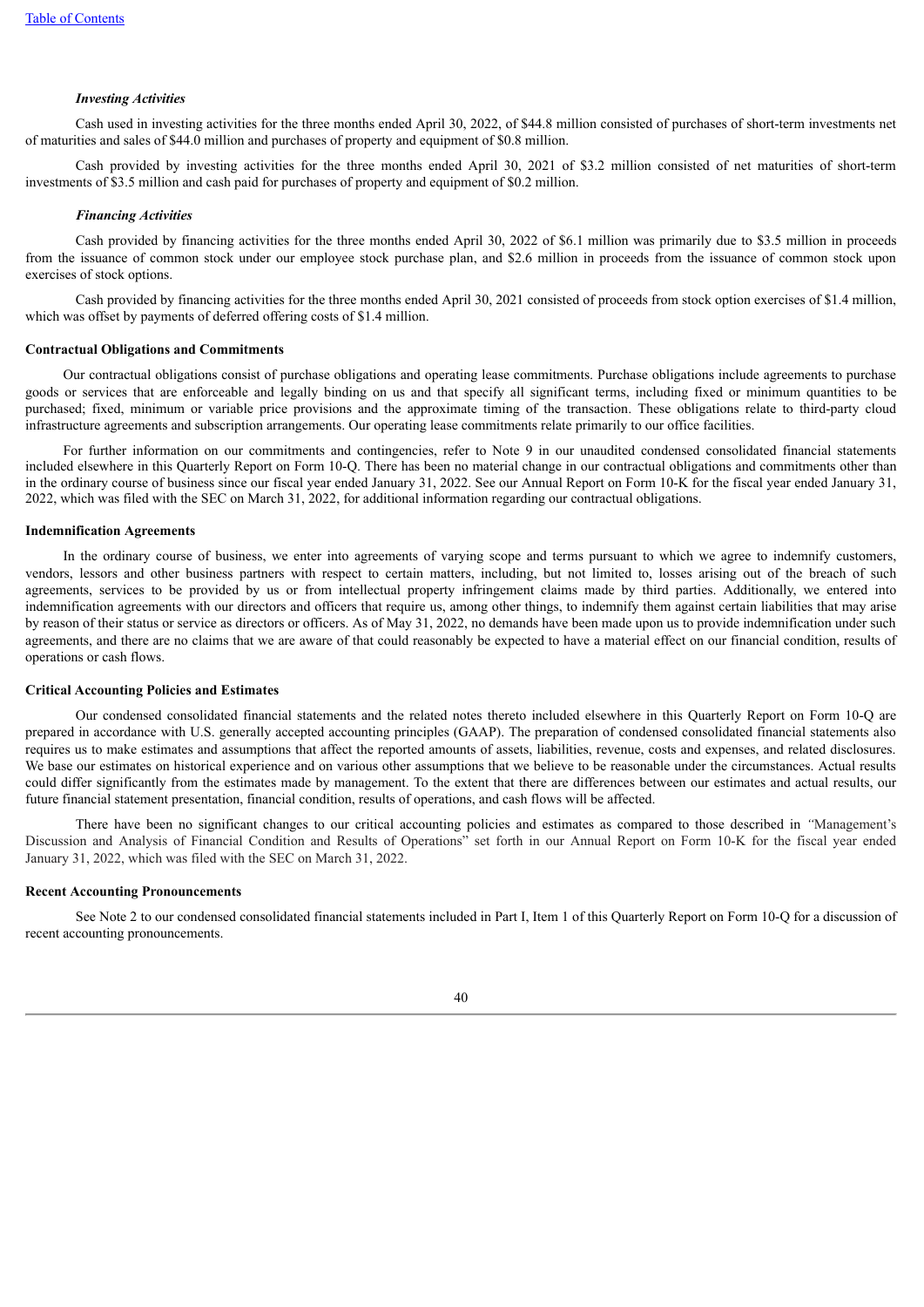# **JOBS Act Accounting Election**

We are an "emerging growth company," as defined in the JOBS Act. The JOBS Act provides that an "emerging growth company" can take advantage of an extended transition period for complying with new or revised accounting standards. This provision allows an "emerging growth company" to delay the adoption of some accounting standards until those standards would otherwise apply to private companies. We have elected to use the extended transition period under the JOBS Act until the earlier of the date we (i) are no longer an "emerging growth company" or (ii) affirmatively and irrevocably opt out of the extended transition period provided in the JOBS Act. As a result, our financial statements may not be comparable to companies that comply with new or revised accounting pronouncements as of public company effective dates.

| I<br>٠<br>٠ |  |
|-------------|--|
|             |  |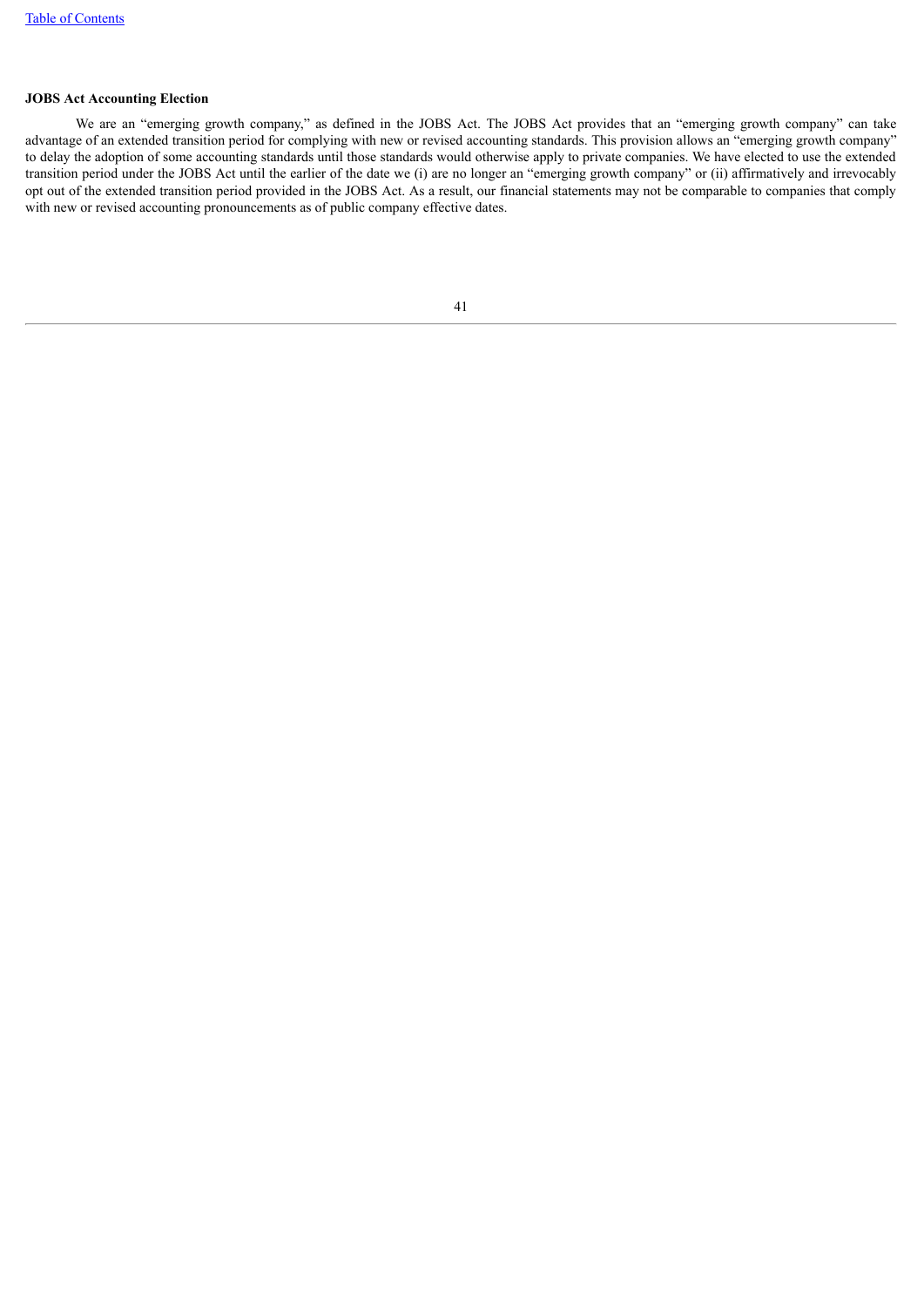# **Item 3. Quantitative and Qualitative Disclosures About Market Risk**

We are exposed to market risks in the ordinary course of our business. Market risk represents the risk of loss that may impact our financial position due to adverse changes in financial market prices and rates. Our market risk exposure is primarily the result of fluctuations in interest rates and foreign currency exchange rates.

# *Interest Rate Risk*

Our cash, cash equivalents and short-term investments primarily consist of highly liquid investments in money market funds, commercial paper and corporate debt securities. As of April 30, 2022, we had cash and cash equivalents of \$47.7 million and short-term investments of \$153.4 million and no amounts outstanding under the Credit Facility. We do not enter into investments for trading or speculative purposes. Our investments are exposed to market risk due to fluctuations in interest rates, which may affect our interest income and the fair value of our investments. However, due to the short-term nature of our investment portfolio, we do not believe an immediate 10% increase or decrease in interest rates would have a material effect on our results of operations and cash flows. We therefore do not expect our results of operations or cash flows to be materially affected by a sudden change in market interest rates.

# *Foreign Currency Risk*

The functional currency of our foreign subsidiaries is the U.S. Dollar. Accordingly, each foreign subsidiary remeasures monetary assets and liabilities at period-end exchange rates, while nonmonetary items are remeasured at historical rates. Revenue and expense items are remeasured at the exchange rates in effect on the day the transaction occurred, except for those expenses related to non-monetary assets and liabilities, which are remeasured at historical exchange rates. Remeasurement adjustments are recognized in other income (expense), net in our condensed consolidated statement of operations.

The volatility of exchange rates depends on many factors that we cannot forecast with reliable accuracy. We have experienced and will continue to experience fluctuations in foreign exchange gains (losses) related to changes in foreign currency exchange rates. In the event our foreign currency denominated assets, liabilities, revenue or expenses increase, our results of operations and cash flows may be more greatly affected by fluctuations in the exchange rates of the currencies in which we do business. We have not engaged in the hedging of foreign currency transactions to date, although we may choose to do so in the future.

As of April 30, 2022, a hypothetical 10% change in the relative value of the U.S. Dollar to other currencies would not have a material impact on our results of operations and cash flows.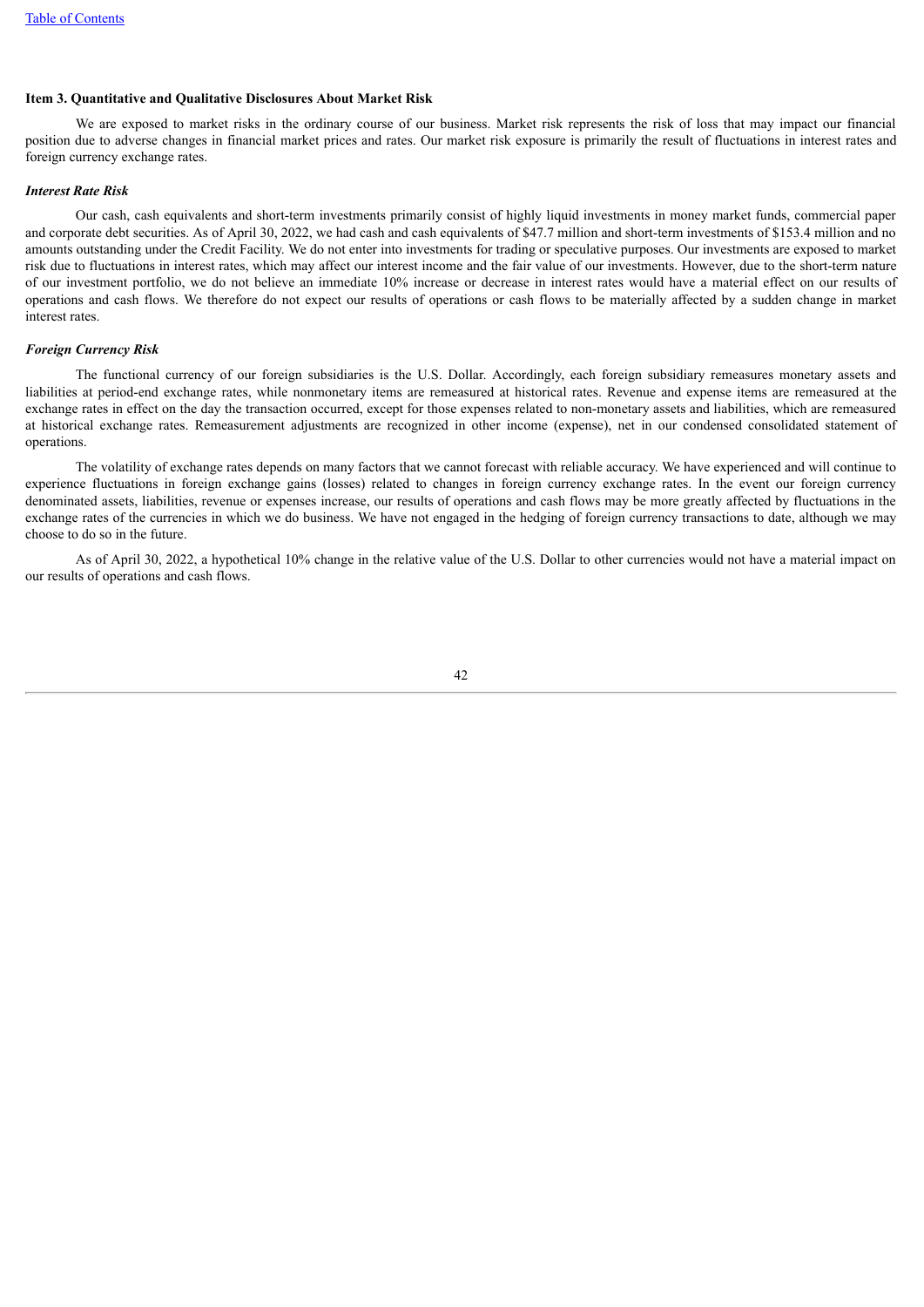# **Item 4. Controls and Procedures.**

# **Evaluation of Disclosure Controls and Procedures**

Our management, with the participation of our Chief Executive Officer and Chief Financial Officer, has evaluated the effectiveness of our disclosure controls and procedures as of the end of the period covered by this Quarterly Report on Form 10-Q. The term "disclosure controls and procedures," as defined in Rules 13a-15(e) and 15d-15(e) under the Exchange Act, means controls and other procedures of a company that are designed to ensure that information required to be disclosed by a company in the reports that it files or submits under the Exchange Act is recorded, processed, summarized, and reported within the time periods specified in the SEC's rules and forms. Disclosure controls and procedures include, without limitation, controls and procedures designed to provide reasonable assurance that information required to be disclosed by a company in the reports that it files or submits under the Exchange Act is accumulated and communicated to the company's management, including its principal executive and principal financial officers, or persons performing similar functions, as appropriate to allow timely decisions regarding required disclosure. Based on such evaluation, our Chief Executive Officer and Chief Financial Officer concluded that, as of the end of the period covered by this Quarterly Report on Form 10-Q, our disclosure controls and procedures were effective at the reasonable assurance level.

# **Changes in Internal Control Over Financial Reporting**

There were no changes in our internal control over financial reporting identified in connection with the evaluation required by paragraph (d) of Exchange Act Rules 13a-15 or 15d-15 that occurred during the period covered by this Quarterly Report on Form 10-Q that have materially affected, or are reasonably likely to materially affect, our internal control over financial reporting.

### **Inherent Limitations on Effectiveness of Controls and Procedures**

Our management, including our Chief Executive Officer and Chief Financial Officer, believes that our disclosure controls and procedures and internal control over financial reporting are designed to provide reasonable assurance of achieving their objectives and are effective at the reasonable assurance level. However, management does not expect that our disclosure controls and procedures or our internal control over financial reporting will prevent or detect all errors and all fraud. A control system, no matter how well conceived and operated, can provide only reasonable, not absolute, assurance that the objectives of the control system are met. Because of the inherent limitations in all control systems, no evaluation of controls can provide absolute assurance that all control issues and instances of fraud, if any, within the company have been detected. The design of any system of controls also is based in part upon certain assumptions about the likelihood of future events, and there can be no assurance that any design will succeed in achieving its stated goals under all potential future conditions. Over time, controls may become inadequate because of changes in conditions, or the degree of compliance with the policies or procedures may deteriorate. Because of the inherent limitations in a cost-effective control system, misstatements due to error or fraud may occur and not be detected.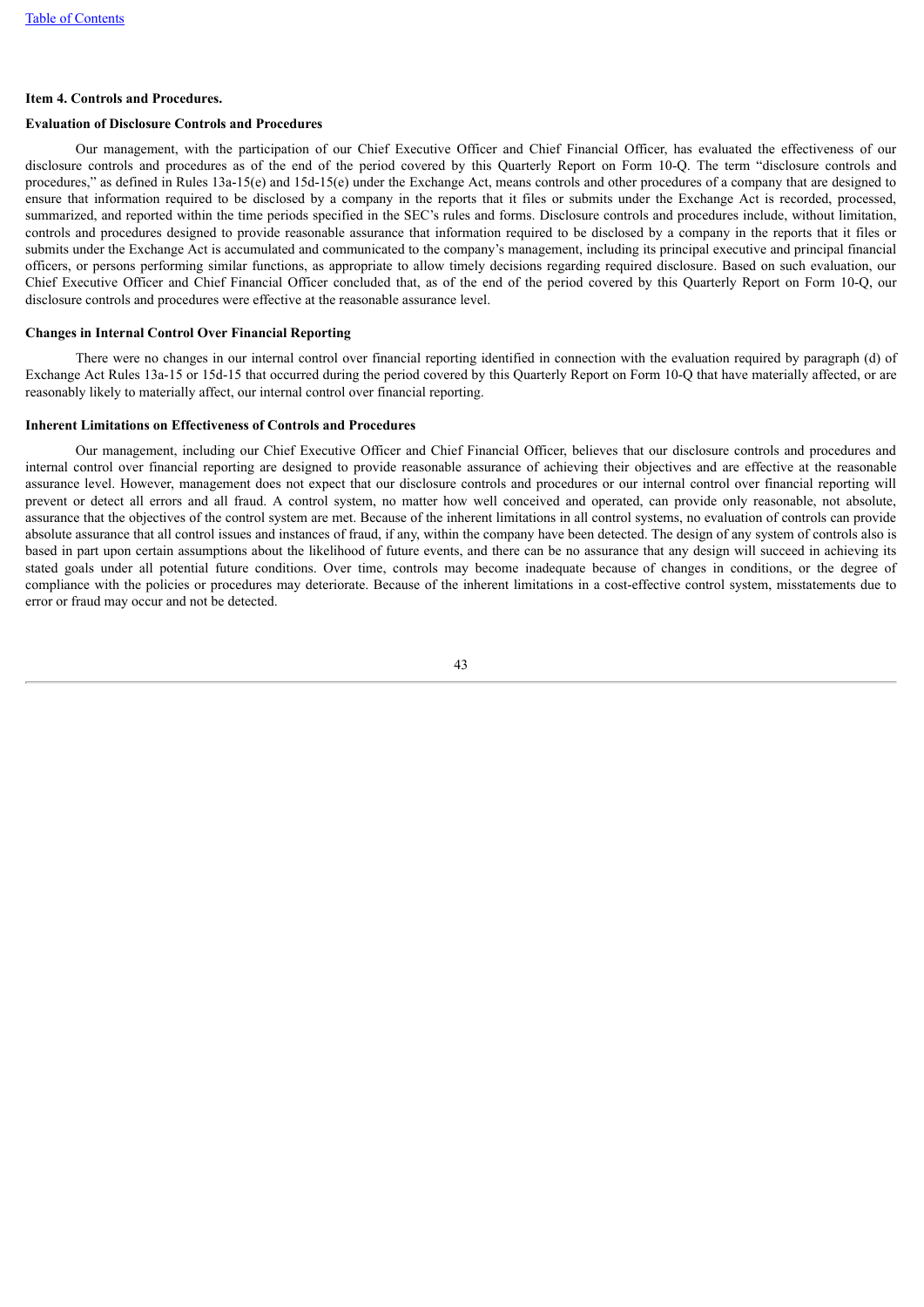#### **Part II Other Information**

# **Item 1. Legal Proceedings**

From time to time, we may be subject to legal proceedings and claims that arise in the ordinary course of business, as well as governmental and other regulatory investigations and proceedings. In addition, third parties may from time to time assert claims against us in the form of letters and other communications. We are not currently a party to any legal proceedings that, if determined adversely to us, would, in our opinion, have a material and adverse effect on our business, financial condition, results of operations or cash flows. Future litigation may be necessary to defend ourselves, our partners and our customers, to determine the scope, enforceability and validity of third-party intellectual property and proprietary rights or to establish our intellectual property and proprietary rights. The results of any current or future litigation cannot be predicted with certainty and there can be no assurances that favorable outcomes will be obtained, and regardless of the outcome, litigation can have an adverse impact on us because of defense and settlement costs, diversion of management attention and resources and other factors.

#### **Item 1A. Risk Factors**

You should carefully consider the risks and uncertainties described below, together with all of the other information in this Quarterly Report on Form 10-O, including our consolidated financial statements and related notes and the section titled "Management's Discussion and Analysis of Financial Condition and Results of Operations." Our business, financial condition, results of operations or prospects could also be harmed by risks and uncertainties not currently known to us or that we currently do not believe are material. If any of the risks actually occur, our business, financial condition, results of operations and prospects could be adversely affected. In that event, the market price of our common stock could decline, and you could lose part or all of your investment. The last day of our fiscal year is January 31. Our fiscal years ended January 31, 2021 and 2022 are referred to herein as fiscal 2021 and *fiscal 2022, respectively.*

#### **Risks Related to Our Industry and Business**

#### *We have a history of net losses and may not achieve or maintain profitability in the future.*

We have incurred net losses since our inception, and we expect to continue to incur net losses in the near future. We incurred net losses of \$58.2 million, \$40.0 million, \$19.8 million and \$14.6 million for fiscal 2022, fiscal 2021 and the three months ended April 30, 2022 and 2021, respectively. As of April 30, 2022, we had an accumulated deficit of \$361.8 million. We expect our costs to increase in future periods. In particular, we intend to continue to invest significant resources to further develop our platform, expand our sales and marketing and expand our operations and infrastructure, both domestically and internationally. These efforts may be more costly than we expect and may not result in increased revenue or growth in our business. In addition to the expected costs to grow our business, we also expect to incur significant additional legal, accounting and other expenses as a public company. Any failure to increase our revenue sufficiently at a rate that exceeds the rate of increase in our investments and other expenses could prevent us from achieving or maintaining profitability.

### *We may not continue to grow on pace with historical rates.*

Our historical revenue growth should not be considered indicative of our future performance. Our revenue was \$123.5 million, \$103.3 million, \$34.9 million and \$28.0 million for fiscal 2022, fiscal 2021 and the three months ended April 30, 2022 and 2021, respectively. However, you should not rely on our revenue or key business metrics for any previous quarterly or annual period as any indication of our revenue, revenue growth, key business metrics or key business metrics growth in future periods. In particular, our revenue growth rate has fluctuated in prior periods. We expect our revenue growth rate to continue to fluctuate over the short term. Our revenue growth rate may also decline in future periods for a number of reasons, including slowing adoption of or demand for our products and services, increasing competition, a decrease in the growth of our overall market, changes to technology or our failure to capitalize on growth opportunities, among others. In addition, our revenue growth rate may experience increased volatility due to global societal and economic disruption, including as a result of the COVID-19 pandemic. If our revenue growth rate declines, investors' perceptions of our business and the market price of our common stock could be adversely affected.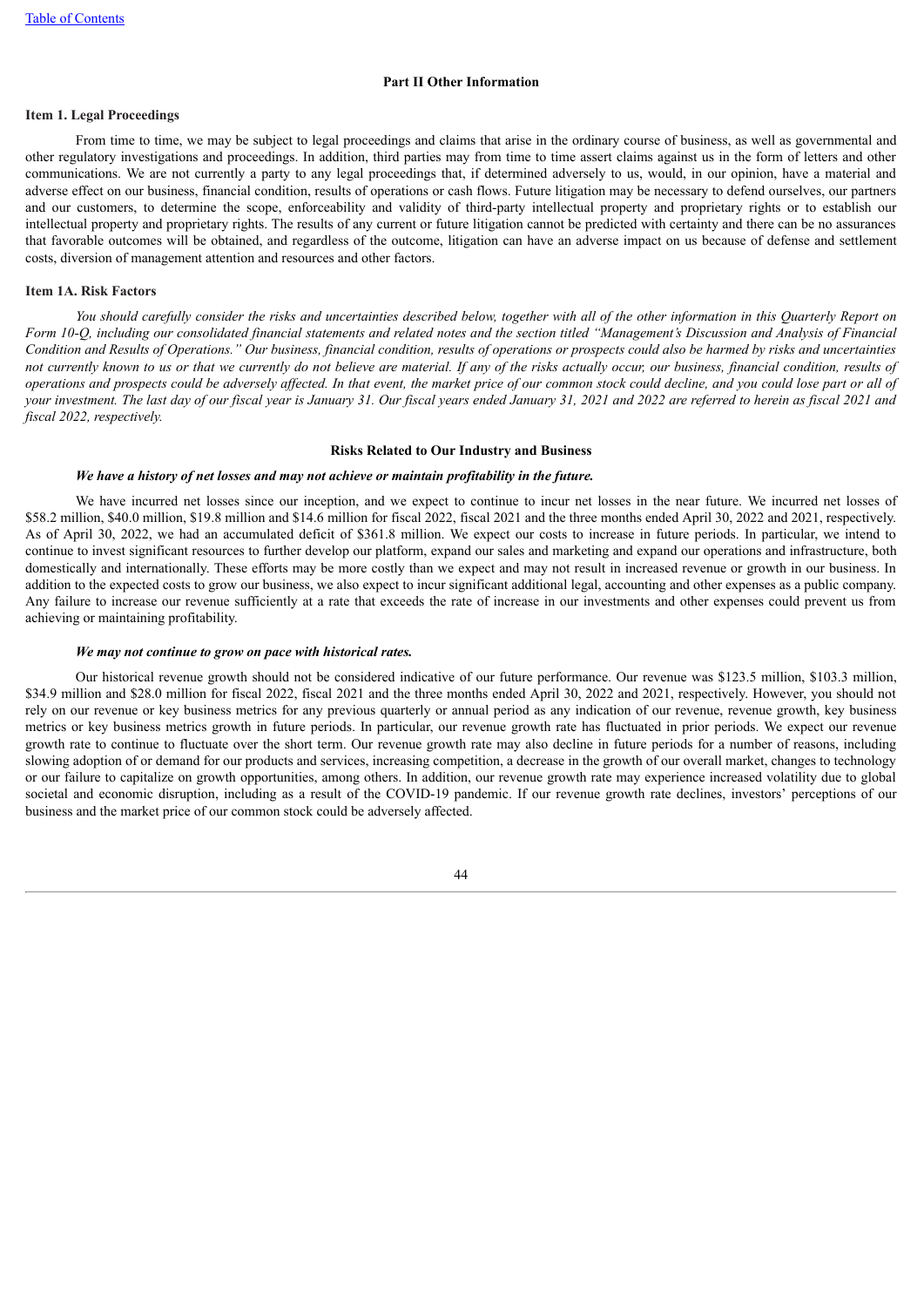# If we fail to manage our growth effectively, our brand, business, financial condition and results of operations could be adversely affected.

We have experienced strong growth in our employee headcount, our geographic reach and our operations, and we expect to continue to experience growth in the future. Our employee headcount grew from 597 as of April 30, 2021 to 659 as of April 30, 2022. Employee growth has occurred both at our headquarters and in a number of locations across the United States and internationally. Our ability to manage our growth effectively and to integrate new employees, technologies and acquisitions into our existing business will require us to continue to expand our operational and financial infrastructure and to continue to effectively integrate, develop and motivate a large number of new employees, while maintaining the beneficial aspects of our culture. Continued growth could challenge our ability to develop and improve our operational, financial and management controls, enhance our reporting systems and procedures, recruit, train and retain highly skilled personnel and maintain customer satisfaction. In addition, we have encountered and will continue to encounter risks and challenges frequently experienced by growing companies in evolving industries, including market acceptance of our products and services, intense competition and our ability to manage our costs and operating expenses. Further, as our customers adopt our products and services for an increasing number of use cases, we have had to support more complex commercial relationships. We must continue to improve and expand our information technology, or IT, and financial infrastructure, operating and administrative systems and relationships with various partners and other third parties. In addition, we operate globally, sold subscriptions in more than 50 countries as of April 30, 2022 and have established subsidiaries in Australia, Canada, France, Germany, India, Israel, Japan, Singapore, Spain, United Arab Emirates and the United Kingdom. We plan to continue to expand our international operations into other countries in the future, which will place additional demands on our resources and operations. If we do not manage the growth of our business and operations effectively, the quality of our products and services and the efficiency of our operations could suffer. This could impair our ability to attract new customers, retain existing customers and expand their use of our products and services, any of which could adversely affect our brand, business, financial condition and results of operations.

# We face intense competition and if we are unable to compete effectively, our business, financial condition and results of operations would be *adversely af ected.*

The database software market in which we operate is competitive and characterized by rapid changes in technology, customer requirements and industry standards and frequent introductions of new products and services. Many established businesses aggressively compete against us and have offerings with functionalities similar to those of our products and services. These competing offerings may also be complementary with ours and customers often deploy our platform alongside a competitor's product.

We primarily compete with established legacy database providers, such as Oracle, IBM and Microsoft, providers of NoSQL database offerings, such as MongoDB, and cloud infrastructure providers with database functionalities, such as Amazon, Microsoft and Google. In the future, other large software and internet companies with substantial resources, customers and brand power may also seek to enter our market.

Many of our existing competitors have, and our potential competitors could have, substantial competitive advantages, such as:

- greater name recognition and brand awareness, longer operating histories and larger customer bases and application developer communities;
- larger sales and marketing budgets and resources;
- broader distribution and established relationships with partners and customers;
- greater professional services and customer support resources;
- greater resources to make acquisitions and enter into strategic partnerships;
- lower labor and research and development costs;
- larger and more mature intellectual property rights portfolios; and
- substantially greater financial, technical and other resources.

If we fail to compete effectively with respect to any of these competitive advantages, we may fail to attract new customers or lose or fail to renew existing customers, which would adversely affect our business, financial condition and results of operations.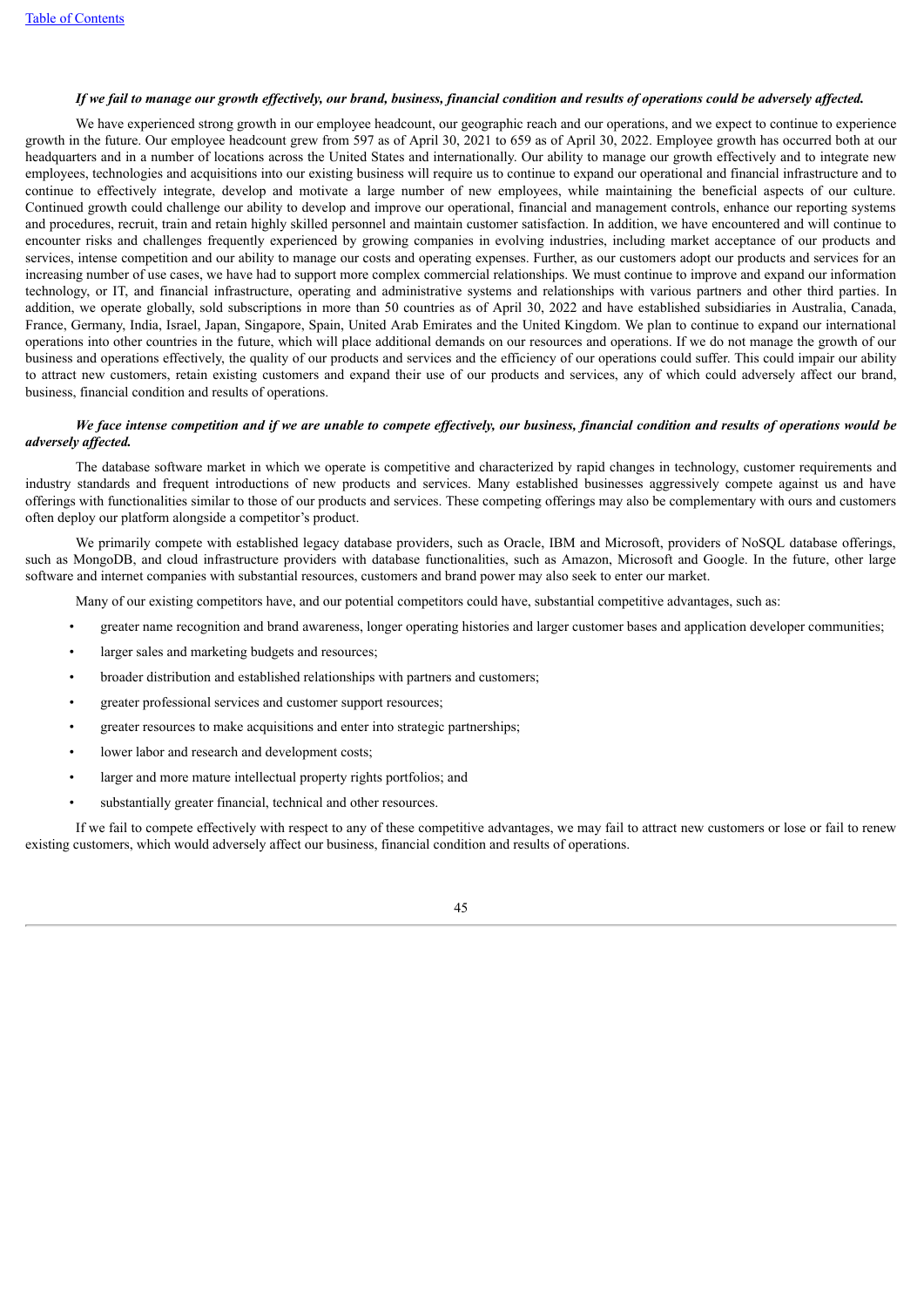We expect competition to increase as other established and emerging companies enter our market, as customer requirements evolve and as new offerings and technologies are introduced. New start-up companies that innovate and competitors that are making significant investments in research and development or that are in adjacent markets may introduce similar or superior offerings and technologies that compete with our offerings. Potential customers may also believe that substitute technologies which have similar functionality or features as our products are sufficient, or they may believe that ancillary solutions that address narrower segments overall are nonetheless adequate for their needs. Our competitors could also introduce new offerings with competitive pricing and performance characteristics or undertake more aggressive marketing campaigns than ours. Further, we have historically elected to make core portions of our source code available on an open source basis to facilitate adoption, as well as collaboration and participation, from our application developer communities. However, we may not be successful in this strategy, and our move toward source-available licensing, as well as the continued availability of our source code, may enable others to compete more effectively against us. Such competitive pressures may adversely affect our financial performance. Further, the market in which we compete has attracted significant investments from a wide range of funding sources, and we anticipate that many of our competitors will continue to be highly capitalized. These investments, along with the other competitive advantages discussed above, may allow our competitors to compete more effectively against us. In addition, conditions in our market could change rapidly and significantly as a result of technological advancements and changing customer preferences and companies with greater financial resources and technical capabilities may be able to respond more quickly to changes that could render our products and services less attractive or obsolete. Additionally, some of our current or potential competitors have made or could make acquisitions of businesses or establish cooperative relationships, among themselves or with others, that may allow them to offer more directly competitive and comprehensive offerings than were previously offered and adapt more quickly to new technologies and customer needs, devote greater resources to the promotion or sale of their products, initiate or withstand substantial price competition, take advantage of other opportunities more readily or develop and expand their offerings more quickly than we do. For all of these reasons, we may not be able to compete successfully against our current or potential competitors. If we are unable to anticipate or effectively react to competitive challenges, our competitive position would weaken, and our business, financial condition and results of operations would be adversely affected.

#### We may fail to cost-effectively acquire new customers or obtain renewals, upgrades or expansions from our existing customers, which would *adversely af ect our business, financial condition and results of operations.*

Our continued growth depends, in part, on our ability to cost-effectively acquire new customers. Numerous factors, however, may impede our ability to add new customers, including our failure to attract, effectively train, retain and motivate sales and marketing personnel, our failure to develop or expand relationships with our partners, our failure to foster awareness of our platform including through an inability to leverage the Community Edition or free trials of our products and our failure to otherwise expand our relationships with enterprise architects, application developers and other key functions that support them, including operational and technical teams.

Our success also depends, in part, on our existing customers renewing their subscriptions upon the expiration of existing contract terms and our ability to expand our relationships with our existing customers, including broadening their use cases within our products and adopting additional Couchbase products and services. The non-cancelable term of our subscriptions typically ranges from one to three years but may be longer or shorter in limited circumstances. Our customers have no obligation to renew or upgrade their subscriptions, and in the normal course of business, some customers have elected not to renew. In addition, our customers may decide not to renew their subscriptions with a similar contract period or at the same prices or terms or capacity, or may decide to otherwise downgrade their subscriptions. For example, the impact of the COVID-19 pandemic on the economic environment has caused, and may in the future continue to cause, certain customers to request concessions including extended payment terms or better pricing, increased customer churn, a lengthening of our sales cycles with prospective customers, a delay of planned projects or expansions and reduced contract values with certain prospective and existing customers. Our customer retention or our customers' use of our products and services may decline or fluctuate as a result of a number of factors, including our customers' satisfaction with our products and services, our licensing models, the prices, features or perceived value of competing offerings, changes to our offerings or general economic conditions. Our business model entails significant investments in our technology, sales and marketing function and operations ahead of our planned growth. If these efforts fail and our customers do not renew, increase their subscriptions or increase their usage of our offerings, or if they renew their subscriptions on terms less favorable to us or fail to increase adoption of our products and services, our business, financial condition and results of operations would be adversely affected.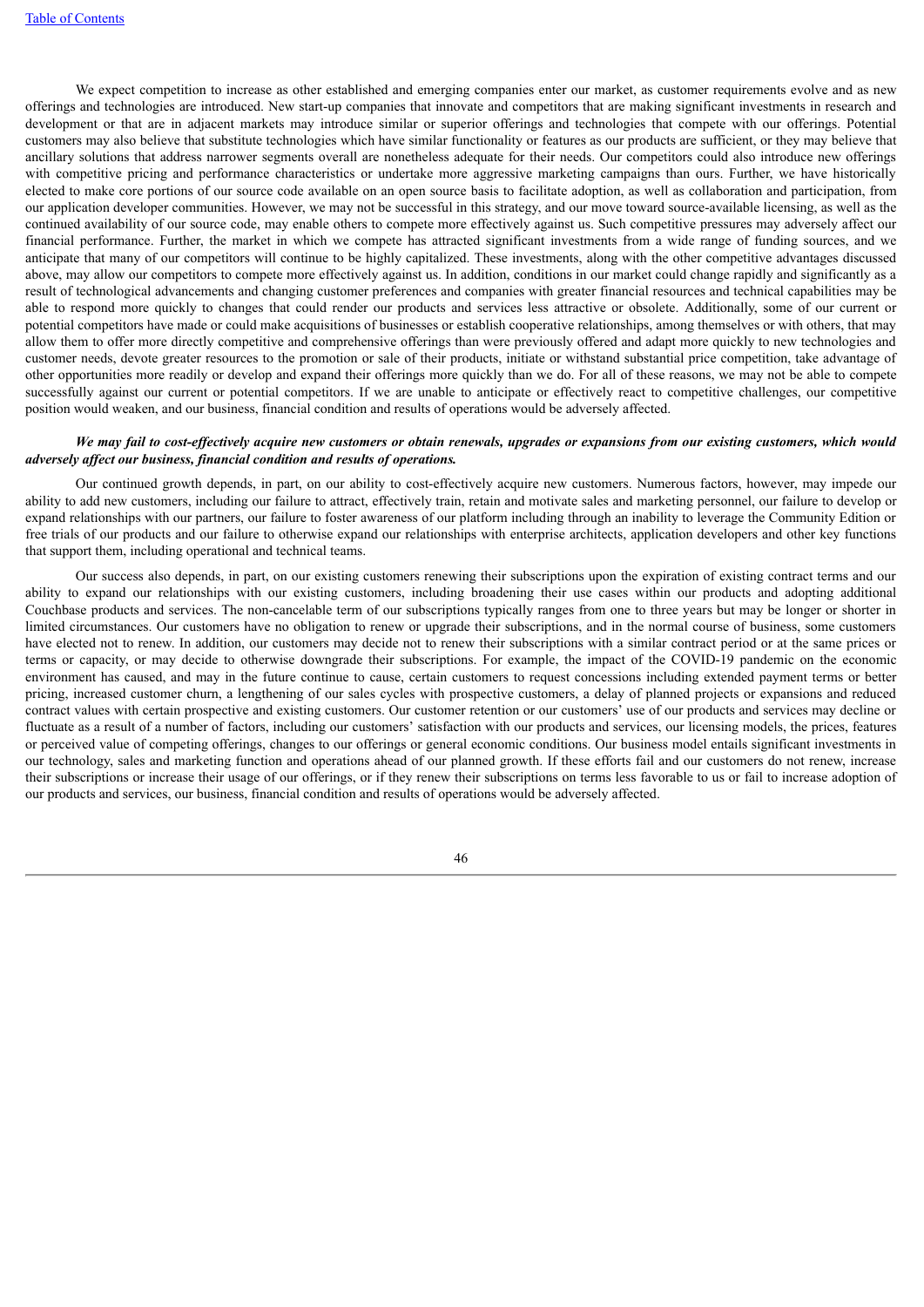Additionally, our success depends, in part, on our determination of which product features to include in our Community Editions, which are the free versions of our products, versus Enterprise Editions, which are the paid versions of our products, including the timing of when to incorporate Enterprise Edition features into our Community Edition. Any failure on our part to determine the correct balance and timing may adversely affect our business. Existing or potential customers may determine that the functionality of our Community Edition is sufficient for their needs and as a result may not convert from the use of our Community Edition or free trials to a paid product or downgrade from our paid Enterprise Edition to our Community Edition. Further, customers of our Enterprise Edition may violate our license terms by using our product in production without paying for a subscription and we may not always be able to determine when this occurs or enforce our license terms.

In addition, our ability to increase our customer base, in particular, in new industry verticals that we are still growing our presence in, and our ability to achieve broader market acceptance of our products and services in such industries, will depend on our ability to effectively organize, focus and train our sales and marketing personnel, develop efficient pricing and product strategies and educate the enterprise architects and application developers in such industries about the benefits and features of our products and services. Adapting our products and services and our marketing efforts to target specific industries will require significant resources. If the costs of these sales and marketing efforts and investments do not result in corresponding increases in revenue, our business, financial condition and results of operations may be adversely affected.

# The market for our products and services is relatively new and evolving, and our future success depends on the growth and expansion of this *market.*

The market for our products and services is relatively new and evolving, and it is uncertain whether this market will continue to grow, and even if it does grow, how rapidly it will grow, or whether our products and services will be more widely adopted. For example, many enterprises have invested substantial resources into legacy database solutions and may be reluctant or unwilling to migrate to or invest in alternative solutions. Accordingly, any predictions or forecasts about our future growth, revenue and expenses may not be as accurate as they would be if we had a longer operating history or operated in a more predictable market. Our success will depend, in part, on market acceptance and the widespread adoption of our products and services as an alternative to other offerings and the selection of our products and services over competing offerings that may have similar functionality. Technologies related to database offerings are still evolving and we cannot predict market acceptance of our products and services or the development of other competing offerings based on entirely new technologies. For example, we currently derive and expect to continue to derive a substantial majority of our revenue and cash flows from subscriptions for, and services related to, the Enterprise Edition of our Couchbase platform, which includes Couchbase Server, our flagship product, and Couchbase Mobile, a full featured embedded NoSQL database for mobile and edge devices that can securely synchronize locally stored data with Couchbase Server and other devices. Demand for our platform is affected by a number of factors, many of which are beyond our control, including continued market acceptance by existing customers and potential customers, the ability to expand the product for different use cases, the timing of development and releases of new offerings by our competitors, technological change and the growth or contraction in the market in which we compete. It is possible that customer adoption of our new products, such as Couchbase Capella, may replace a portion of customer spend on our existing products. If the market for database solutions, and for NoSQL database solutions in particular, does not continue to grow as expected, or if we are unable to continue to efficiently and effectively respond to the rapidly evolving trends and meet the demands of our customers, achieve more widespread market awareness and adoption of our products and services or otherwise manage the risks associated with the introduction of new products and services, our competitive position would weaken and our business, financial condition, results of operations and prospects would be adversely affected.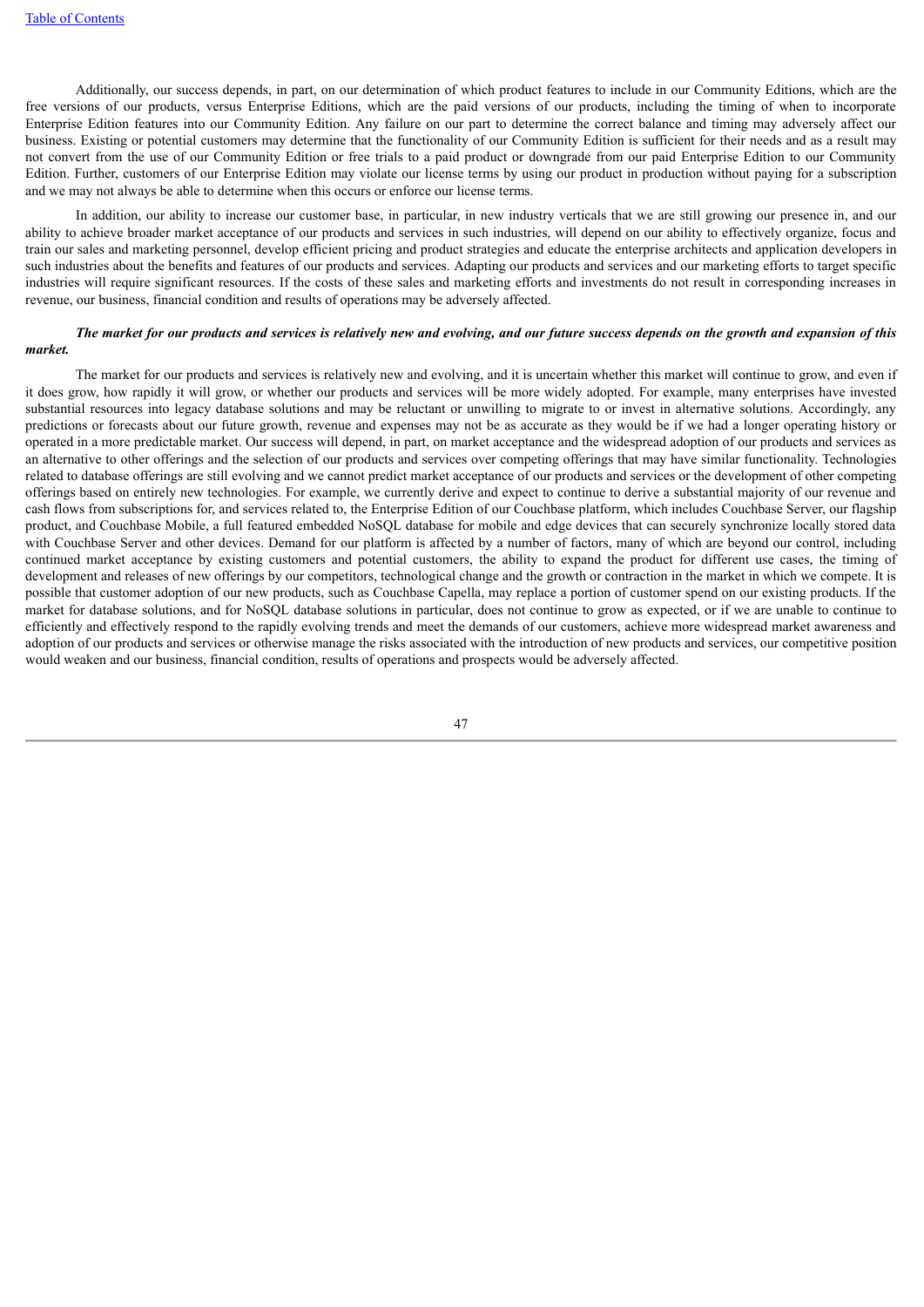# If we fail to innovate in response to changing customer needs, new technologies or other market requirements, our business, financial *condition and results of operations could be harmed.*

Our ability to attract new customers and expand our relationship with our existing customers depends, in part, on our ability to enhance and improve our products and services, introduce compelling new features and address additional use cases. To grow our business and remain competitive, we must continue to enhance our products and services and develop features that reflect the constantly evolving nature of technology and our customers' needs. Our market is also subject to rapid technological change, evolving industry standards and changing regulations, as well as changing customer needs, requirements and preferences. The success of any new or enhanced product or service features depends on several factors, including our anticipation of market changes and market demand for the enhanced features, timely completion and delivery, adequate quality testing, integration of our products and services with existing technologies and applications and competitive pricing. For example, in October 2021, we announced a hosted version of Couchbase Capella, our fully-managed DBaaS offering that we previously called Couchbase Cloud, which now permits our customers to deploy Couchbase Capella fully hosted by us on Amazon Web Services. As a relatively new product offering, it is uncertain whether Couchbase Capella will be widely adopted or how well it will be received by our existing and potential customers. If our investments in new products and services, including Couchbase Capella, are not successful, our business, financial condition and results of operations would be adversely affected.

In addition, because our products and services are designed to operate with a variety of systems, applications, data and devices, we will need to continuously modify and enhance our products and services to keep pace with changes in such systems. We may not be successful in developing these modifications and enhancements. The addition of features and solutions to our products and services will increase our research and development expenses. Further, the addition of new products, such as Couchbase Capella, will increase our compliance and other expenses, including personnel and security and cloud infrastructure expenses. Any new features that we develop may not be introduced in a timely or cost-effective manner or may not achieve the market acceptance necessary to generate sufficient revenue to justify the related research and development and other related expenses. It is difficult to predict customer adoption of new features. Such uncertainty limits our ability to forecast our future results of operations and subjects us to a number of challenges, including our ability to plan for and model future growth. If we are unable to successfully develop new product features, enhance our existing product features to meet customer requirements, gain market acceptance or otherwise manage the risks associated with the development of new products and features, our business, financial condition and results of operations would be adversely affected. If new technologies emerge that enable others to deliver competitive products and services at lower prices, more efficiently, more conveniently or more securely, such technologies could adversely impact our ability to compete effectively.

Our professional services and training have grown as our subscription revenue has grown. We believe our investment in services facilitates the adoption of our products. As a result, our sales efforts have focused on helping our customers realize the value of our products rather than on the profitability of our services business. In the future, we intend to price our services based on the anticipated cost of those services with the aim of improving the gross profit percentage of our professional services business. If we are unable to manage the growth of our services business and improve our profit margin from these services, our results of operations, including our profit margins, will be harmed.

#### We have a limited operating history, which makes it difficult to predict our future results of operations.

We were formed in 2011 with the merger of Membase, Inc. and CouchOne, Inc. Since our formation, we have frequently expanded our product features and services and evolved our pricing methodologies. Our limited operating history and our evolving business make it difficult to evaluate our future prospects and the risks and challenges we may encounter. These risks and challenges include our ability to:

- accurately forecast our revenue and plan our expenses;
- increase the number of new customers and retain and expand relationships with existing customers;
- successfully introduce new products and services;
- successfully compete with current and future competitors;
- successfully expand our business in existing markets and enter new markets and geographies;
- anticipate and respond to macroeconomic and technological changes and changes in the markets in which we operate;
- maintain and enhance the value of our reputation and brand;
- maintain and expand our relationships with partners;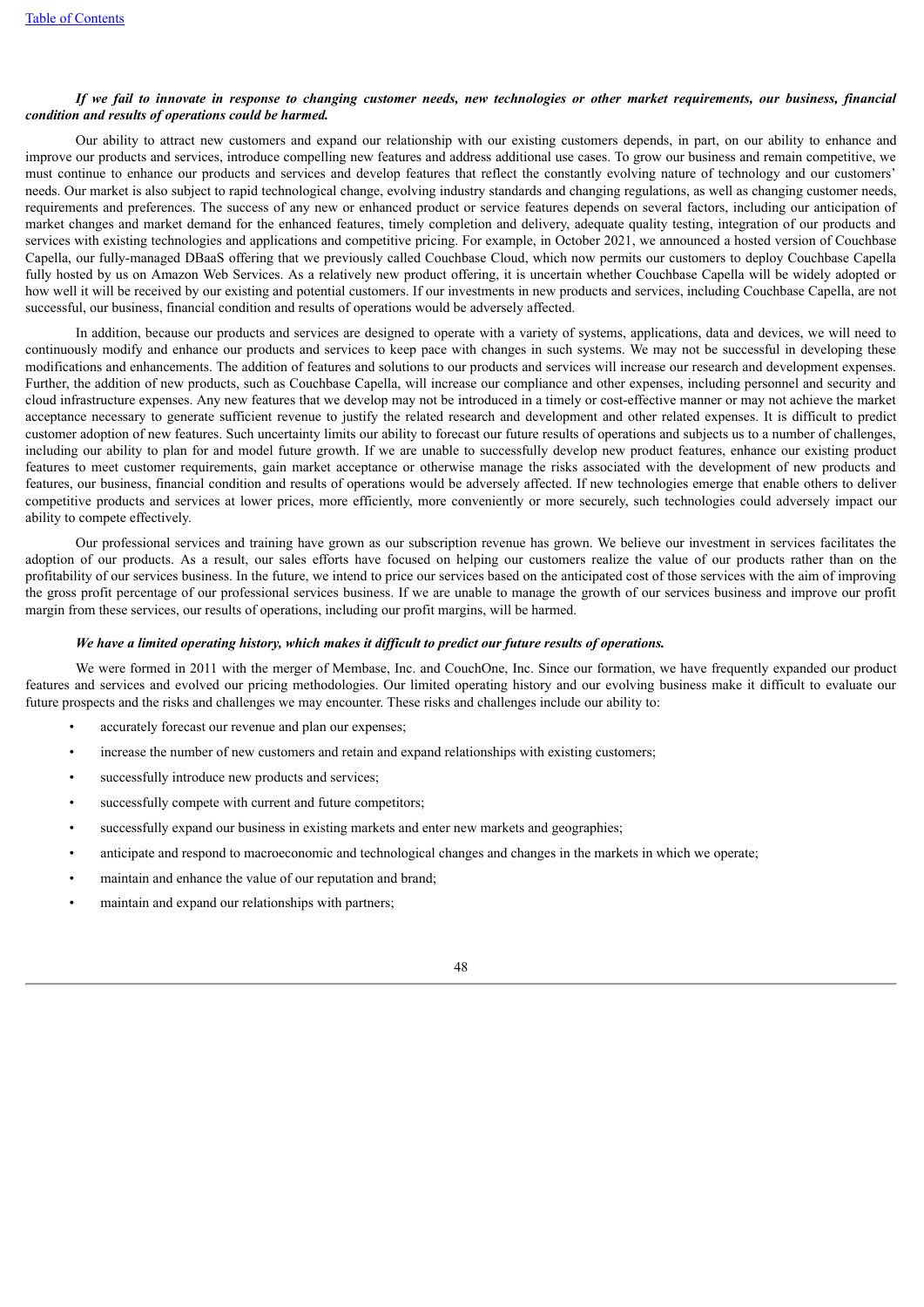- maintain and expand our relationships with enterprise architects, application developers and other key functions that support them;
- successfully execute on our sales and marketing strategies;
- adapt to rapidly evolving trends in the ways consumers interact with technology;
- hire, integrate and retain talented technology, sales, customer service and other personnel; and
- effectively manage rapid growth in our personnel and operations.

If we fail to address the risks and difficulties that we face, including those associated with the challenges listed above as well as those described elsewhere in this "Risk Factors" section, our business, financial condition, results of operations, key metrics and prospects could be adversely affected. Further, because we have limited historical financial data and operate in a rapidly evolving market, any predictions about our future revenue and expenses may not be as accurate as they would be if we had a longer operating history or operated in a more predictable market. We have encountered in the past, and will encounter in the future, risks and uncertainties frequently experienced by growing companies with limited operating histories in rapidly changing industries. If our assumptions regarding these risks and uncertainties, which we use to plan and operate our business, are incorrect or change, or if we do not address these risks successfully, our results of operations could differ materially from our expectations and our business, financial condition and results of operations could be adversely affected.

## Our future results of operations may fluctuate significantly, and if we fail to meet the expectations of analysts or investors, our stock price and *the value of your investment could decline substantially.*

Our results of operations and key metrics may fluctuate from period to period as a result of a number of factors, many of which are outside of our control and may be difficult to predict. Some of the factors that may cause our results of operations and key metrics to fluctuate from period to period include:

- market acceptance and the level of demand for our products and services, including new products and services we offer;
- the quality and level of our execution of our business strategy and operating plan;
- the effectiveness of our sales and marketing programs;
- the length of our sales cycle, including the timing of renewals;
- our ability to attract new customers, particularly large enterprises;
- our ability to retain customers and expand their adoption of our products and services, particularly our largest customers;
- our ability to successfully expand internationally and penetrate key markets;
- our failure to maintain the level of service uptime and performance required by our customers with certain of our products;
- technological changes and the timing and success of new or enhanced product features by us or our competitors or any other change in the competitive landscape of our market;
- our product mix and the revenue recognition related to such products;
- changes in the timing of renewals, average contract term or the timing of software revenue recognition, any of which may impact implied growth rates;
- changes to our packaging and licensing models, which may impact the timing and amount of revenue recognized;
- increases in and the timing of operating expenses that we may incur to grow our operations and to remain competitive;
- pricing pressure as a result of competition or otherwise;
- seasonal buying patterns;
- delays in our sales cycles, decreases in sales to new customers and reductions in upselling and cross-selling to existing customers due to the impact on global business and IT spending as a result of the COVID-19 pandemic;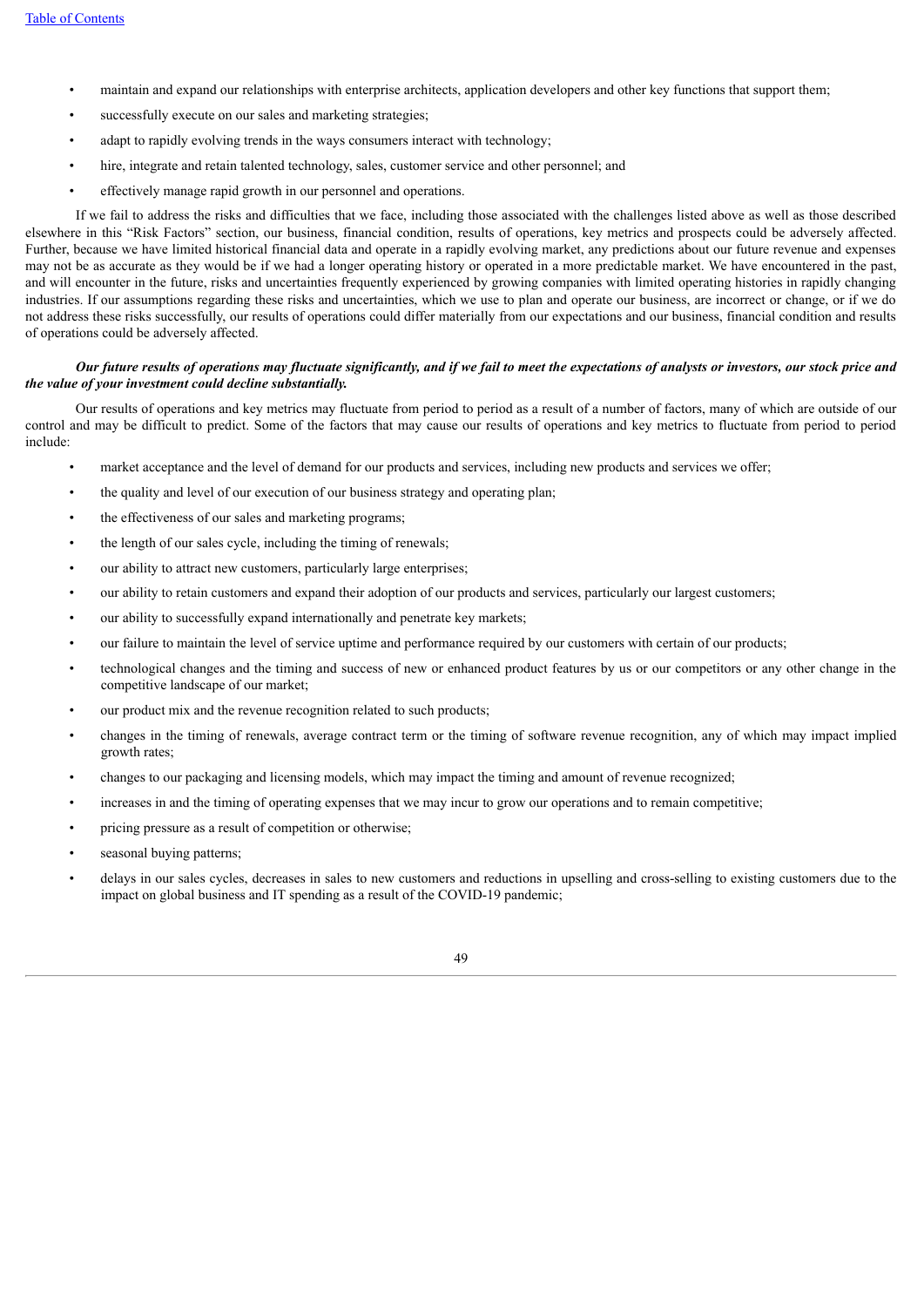- the implementation of cost-saving activities as a result of the COVID-19 pandemic;
- the impact and costs, including those with respect to integration, related to the acquisition of businesses, talent, technologies or intellectual property rights:
- our inability to enforce our licenses associated with our products;
- our ability to successfully hire and retain employees and key members of our management team;
- changes in the legislative or regulatory environment;
- adverse litigation judgments, settlements or other litigation-related costs; and
- general economic conditions in either domestic or international markets, including geopolitical uncertainty and instability.

Any one or more of the factors above may result in significant fluctuations in our results of operations. We also intend to continue to invest significantly to grow our business in the near future. In addition, we generally experience seasonality based on when we enter into agreements with customers, and our quarterly results of operations generally fluctuate from quarter to quarter depending on customer buying habits. This seasonality is reflected to a lesser extent, and sometimes is not immediately apparent, in revenue, due to the fact that a substantial portion of our subscription revenue is recognized ratably over the term of the subscription, which typically ranges from one to three years. We expect that seasonality will continue to affect our results of operations in the future. The variability of our results of operations or other operating estimates could result in our failure to meet our expectations or those of securities analysts or investors. If we fail to meet or exceed such expectations for these or any other reasons, the market price of our common stock could decline, and we could face costly lawsuits, including securities class action suits.

# We recognize a significant portion of revenue from subscriptions over the term of the relevant subscription period, and as a result, downturns *or upturns in sales are not immediately reflected in full in our results of operations.*

Subscription revenue accounts for a significant portion of our revenue, comprising 92% and 95% of total revenue for the three months ended April 30, 2022 and 2021, respectively.

Sales of new or renewal subscriptions may decline and fluctuate as a result of a number of factors, including customers' level of satisfaction with our products, the prices of our products, the prices of competitors' products and reductions in our customers' spending levels. If our sales of new or renewal subscription contracts decline, our total revenue and revenue growth rate may decline and our business will suffer.

Under most of our contracts, we recognize a portion of subscription revenue upon transfer of the software license to the customer and the larger remainder of the transaction price ratably over the term of the arrangement. See Note 2 to our consolidated financial statements included elsewhere in this Quarterly Report on Form 10-Q for more information. As we significantly rely on subscription revenue, a significant portion of the revenue that we report in each period will be derived from the recognition of deferred revenue relating to agreements entered into in prior periods. Consequently, a decline in new sales or renewals in any one period may not be immediately reflected in our results of operations for such period. Any such decline, however, would be reflected in future periods. Accordingly, the effect of significant downturns in sales and market acceptance of and demand for our products and changes in our rate of renewals or customer churn may not be fully reflected in our results of operations until future periods. Our subscription-based products also make it difficult to rapidly increase our revenue through additional sales in any period, as a significant portion of such revenue from customers will be recognized over the term of the applicable agreement.

Further, we intend to increase our investment in research and development, sales and marketing and general and administrative functions and other areas to grow our business. These costs are generally expensed as incurred, as compared to our revenue, of which a significant portion is recognized ratably in future periods. We may recognize the costs associated with such increased investments earlier than some of the anticipated benefits and the return on these investments may be lower, or may develop more slowly, than we expect, which could adversely affect our financial condition and results of operations.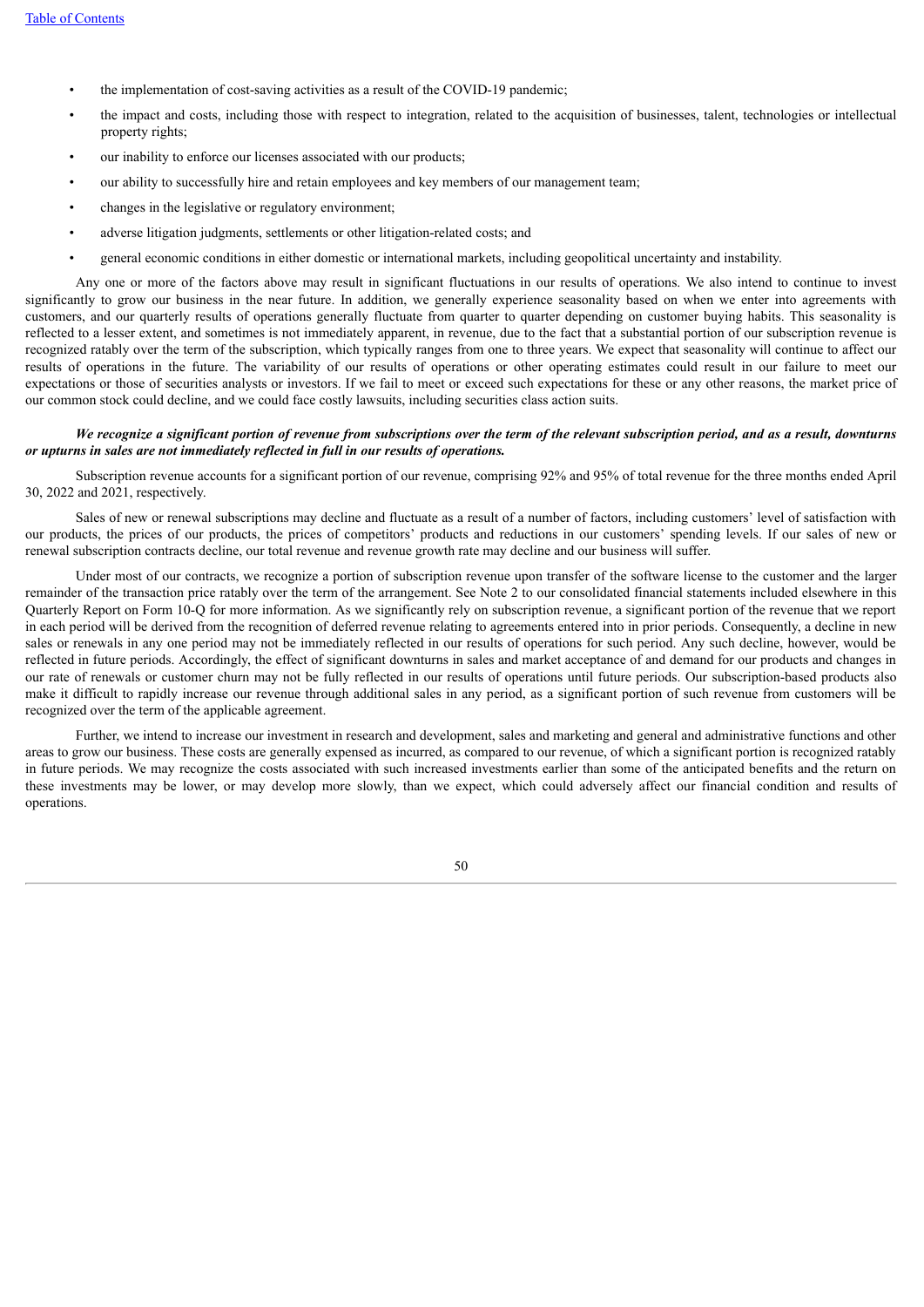## We depend on our sales force, and we may fail to attract, retain, motivate or train our sales force, which could adversely affect our business, *financial condition and results of operations.*

We depend on our sales force to obtain new customers and to drive additional sales to existing customers by selling them new subscriptions and expanding the value of their existing subscriptions. We believe that there is significant competition for sales personnel, including sales representatives, sales managers and sales engineers, with the skills and technical knowledge that we require. Our ability to achieve revenue growth will depend, in part, on our decision to hire and succeed in recruiting, training and retaining sufficient numbers of sales personnel to support our growth. Our hiring, training and retention efforts have been, and may further be, hindered by the constraints placed on our business as a result of the COVID-19 pandemic, including measures that we take proactively and those that are imposed upon us by government authorities, as well as of the intense competition for talent. New hires require significant training and may take significant time before they achieve full productivity, and our remote and online onboarding and training processes may be less effective and take longer. Further, hiring sales personnel in new countries requires additional set up and upfront costs that we may not recover if the sales personnel fail to achieve full productivity. If we are unable to attract, retain, motivate and train sufficient numbers of effective sales personnel, our sales personnel do not reach significant levels of productivity in a timely manner or our sales personnel are not successful in bringing potential customers into the pipeline, converting them into new customers or increasing sales to our existing customer base, our business, financial condition and results of operations would be adversely affected.

# Our sales strategy to target larger enterprises involves risks that may not be present or that are present to a lesser extent with respect to smaller enterprises, such as long and unpredictable sales cycles and sales efforts that require considerable time and expense.

Sales to large customers involve risks that may not be present or that are present to a lesser extent with sales to smaller customers, such as longer sales cycles, more complex customer requirements, substantial upfront sales costs and less predictability in completing some of our sales. For example, large customers may require considerable time to evaluate and test our products and services prior to making a purchase decision. They may also need to build and test the applications to be used with our products prior to a sale, which also lengthens and introduces additional uncertainty and risk to the sales process. A number of factors influence the length and variability of our sales cycles, including the need to educate potential customers about the uses and benefits of our products and services, the discretionary nature of purchasing and budget cycles and the competitive nature of evaluation and purchasing approval processes. As a result, the length of our sales cycles, from identification of the opportunity to deal closure, may vary significantly from customer to customer, with sales to large enterprises typically taking longer to complete. Large customer sales have, in some cases, occurred in periods subsequent to those we anticipated, or have not occurred at all. The loss or delay of one or more large transactions in a period could affect our cash flows and results of operations for that fiscal period and for future periods.

Moreover, large customers often begin to deploy our products on a limited basis but nevertheless negotiate pricing discounts, which increase our upfront investment in the sales effort with no guarantee that sales to these customers will justify our substantial upfront investment. If we fail to effectively manage risks associated with sales cycles and sales to large customers, our business, financial condition and results of operations could be adversely affected.

# If we are not able to maintain and enhance our brand, especially among enterprise architects, application developers and other key functions *that support them, our business and results of operations may be adversely af ected.*

We believe that maintaining and enhancing our brand and our reputation as a leader in the market for database solutions is critical to our relationship with our existing customers and partners and our ability to attract new customers and partners. The successful promotion of our brand will depend on a number of factors, including our marketing efforts, our ability to foster awareness among enterprise architects, application developers and other key functions that support them, our ability to continue to develop high-quality products and services, our ability to successfully differentiate our products and services from those of our competitors, our ability to maintain the reputation of our products and services for data security and our ability to obtain, maintain, protect, defend and enforce our intellectual property and proprietary rights. Our brand promotion activities may not be successful or yield increased revenue. In addition, independent industry analysts often provide reports of our products and services, as well as the offerings of our competitors, and perception of our products and services in the marketplace may be significantly influenced by these reports. If these reports are negative, or less positive as compared to those of our competitors, our reputation and brand may be adversely affected. Additionally, the performance of our partners may affect our reputation and brand if customers do not have a positive experience with our partners.

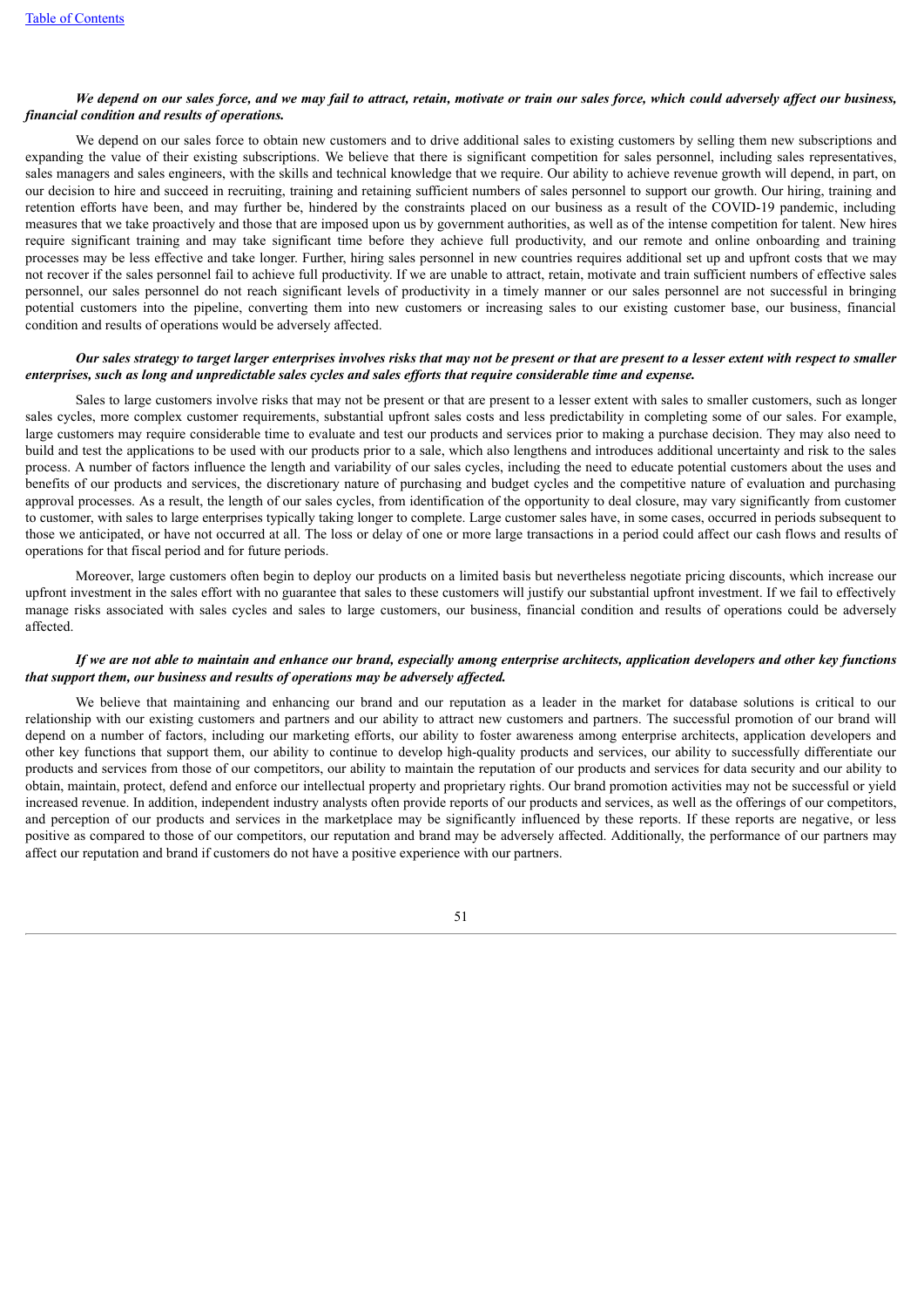Our registered or unregistered trademarks or trade names may be challenged, infringed, circumvented or declared generic or determined to be infringing on other marks and our competitors may adopt trade names or trademarks similar to ours leading to market confusion. If we are otherwise unable to establish name recognition based on our trademarks and trade names, then we may not be able to compete effectively and our business may be adversely affected. The maintenance and promotion of our brand requires us to make substantial expenditures, and we anticipate that the expenditures will increase as our market becomes more competitive, we expand into new geographies and markets and more sales are generated through our partners. Our brand promotion activities may not generate customer awareness or yield increased revenue, and even if they do, any increase in revenue from such brand promotion initiatives may not offset the increased expenses we incur. If we do not successfully maintain and enhance our reputation and brand, we may have reduced pricing power relative to our competitors, we could lose customers or we could fail to attract potential customers or expand sales to our existing customers, all of which could materially and adversely affect our business, financial condition and results of operations.

## The global COVID-19 pandemic has harmed and could continue to harm our business and results of operations.

The ongoing COVID-19 pandemic and efforts to mitigate its impact have significantly curtailed the movement of people, goods and services worldwide, including in the geographic areas in which we conduct our business operations and from which we generate our revenue. It has also caused societal, economic and financial market volatility, resulting in business shutdowns and reduced business activity. In addition, inflation concerns in light of the economic recovery has impacted and may continue to impact business spending and the economy as a whole. We believe that the COVID-19 pandemic has previously had a negative impact on our business and results of operations. The COVID-19 pandemic may cause us to continue to experience challenges in our business in the future.

In light of the uncertain and rapidly evolving situation relating to the spread or resurgence of COVID-19, we have taken precautionary measures in accordance with local guidelines intended to reduce the risk of the virus spreading to our employees, our customers and the communities in which we operate. We have taken a measured and careful approach to having employees return to offices and travel for business and providing access to customers for training. Most of our operations can be performed under precautionary measures and policies; however, they could negatively impact product innovation and development and employee and organizational productivity, training and collaboration, ability to market and sell our products and services or otherwise disrupt our business operations. Additionally, there is no guarantee that we will continue to be as effective while working under them because our team is dispersed, many employees may have additional personal needs to attend to (such as looking after family members who become sick), and employees may become sick themselves despite our precautionary measures and be unable to work. Further, the option of working remotely may expose us to increased risks of security breaches or incidents, such that we may need to enhance the security of our products and services, our data and our internal IT infrastructure, which may require additional resources and may not be successful.

The extent to which the COVID-19 pandemic continues to impact our and our customers' and partners' businesses, in particular those in industries and segments that have been especially impacted by the pandemic, and results of operations will also depend on future developments that are highly uncertain and cannot be predicted, including new information which may emerge concerning the severity of the disease, the duration and spread of the disease, including as a result of outbreaks, resurgences and variants, the rate of economic recovery and spending, including in different geographies, the scope of travel restrictions imposed in geographic areas in which we operate, mandatory or voluntary business closures, the impact on businesses and financial and capital markets and the extent and effectiveness of the development of vaccines and rollouts and other actions taken throughout the world to contain the virus or treat its impact. Moreover, if economic policy support is insufficient or withdrawn before full economic recovery, bankruptcies of viable but illiquid companies could mount, leading to further or renewed employment and income losses and a more protracted recovery. Together, with an extended period of global supply chain and economic disruption as a result of the COVID-19 pandemic, these uncertainties and risks could have a material and adverse impact on our financial condition, business and results of operations. To the extent and duration the COVID-19 pandemic continues to adversely affect our business and financial condition, it is likely to also have the effect of heightening many of the other risks described in this "Risk Factors" section.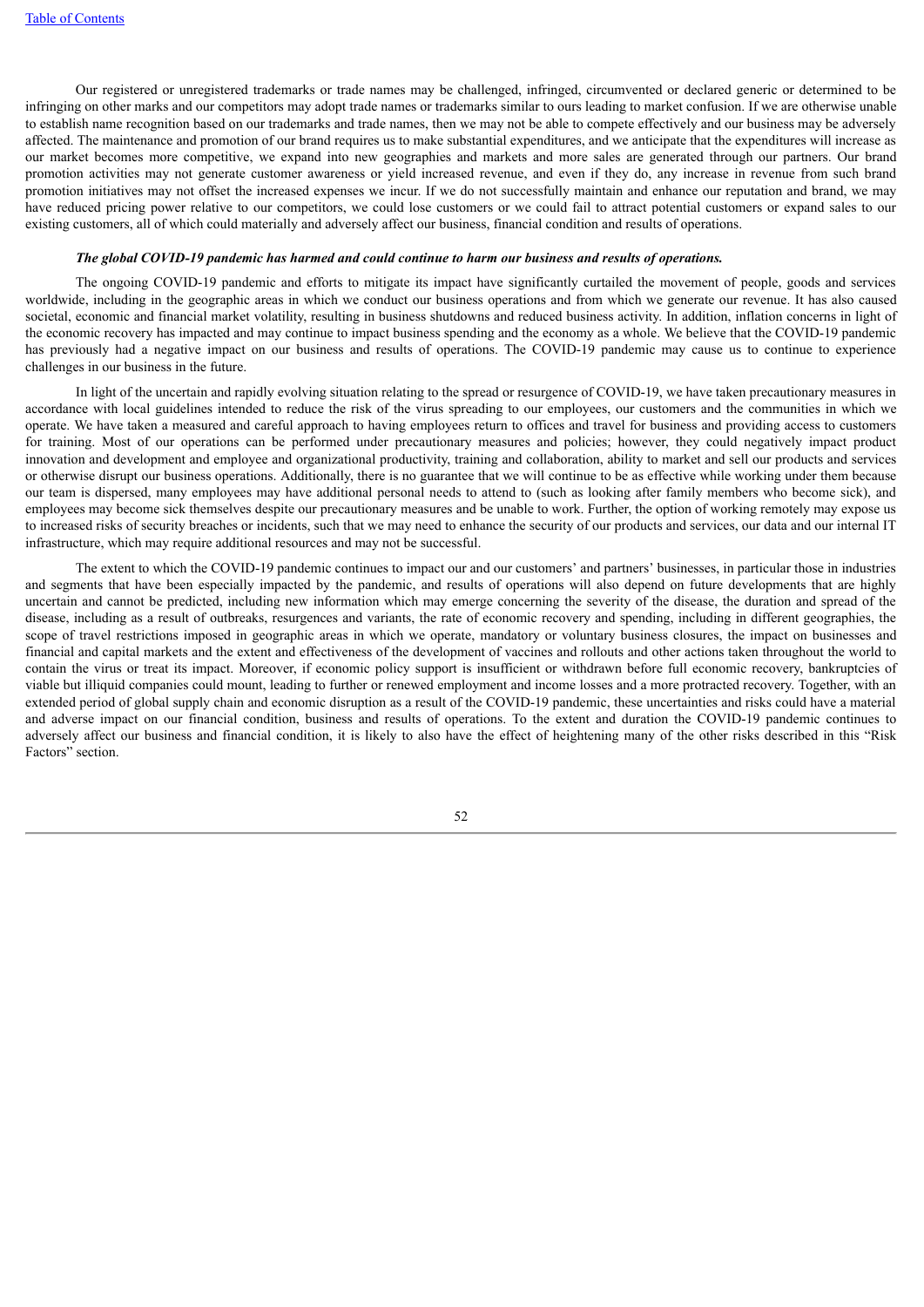#### *Our business could be adversely af ected by economic downturns.*

Prolonged economic uncertainties or downturns could adversely affect our business, financial condition and results of operations and key metrics. Negative conditions in the general economy in either the United States or abroad, including inflation concerns, conditions resulting from financial and credit market fluctuations, changes in economic policy, trade uncertainty including changes in tariffs, sanctions, international treaties and other trade restrictions, the occurrence of a natural disaster or global public health crisis such as the COVID-19 pandemic or armed conflicts, could continue to cause a decrease in corporate spending on IT offerings in general and negatively affect the growth of our business.

These conditions could make it extremely difficult for our customers and us to forecast and plan future business activities accurately and could cause our customers to reevaluate their decision to purchase our products and services, which could delay and lengthen our sales cycles or result in cancellations of planned purchases. Further, during challenging economic times, our customers may face issues in gaining timely access to sufficient credit, which could result in an impairment of their ability to make timely payments to us, if at all. If that were to occur, we may be required to increase our allowance for doubtful accounts, which would adversely affect our results of operations.

A substantial downturn in any of the industries in which our customers operate may cause firms to react to worsening conditions by reducing their capital expenditures in general or by specifically reducing their spending on IT offerings. Customers in these industries may delay or cancel projects or seek to lower their costs by renegotiating vendor contracts. To the extent subscriptions to our products or expenditures on our services are perceived by existing customers or potential customers to be discretionary, our revenue may be disproportionately affected by delays or reductions in general IT spending.

We cannot predict the timing, strength or duration of any economic slowdown, instability or recovery, generally or within any particular industry or geography. Any economic downturns of the general economy or industries in which we operate would adversely affect our business, financial condition and results of operations.

# Real or perceived errors, failures or bugs in our products or interruptions or performance problems associated with our technology and *infrastructure could adversely af ect our growth prospects, business, financial condition and results of operations.*

Our products are complex, and therefore, undetected errors, failures or bugs have occurred in the past and may occur in the future. Our products are used in IT environments with different operating systems, system management software, applications, devices, databases, servers, storage, middleware, custom and third-party applications and equipment and networking configurations, which may cause errors or failures in the IT environment into which our products are deployed. This diversity increases the likelihood of errors or failures in those IT environments. Despite testing by us, real or perceived errors, failures or bugs in our customer solutions, software or technology or the technology or software we license from third parties, including open source software, may not be found until our customers use our products. Real or perceived errors, failures or bugs in our products could result in negative publicity, security related incidents such as data breaches, data loss, unavailability or corruption, loss of or delay in market acceptance of our products, harm to our brand, weakening of our competitive position or complaints or claims by customers for losses sustained by them or our failure to meet the stated service level commitments in our customer agreements. In such an event, we may be required, or may choose, for customer relations or other reasons, to expend significant additional resources in order to help correct the problem. Any errors, failures or bugs in our products could impair our ability to attract new customers, retain existing customers or expand their use of our products, any of which could adversely affect our business, financial condition and results of operations.

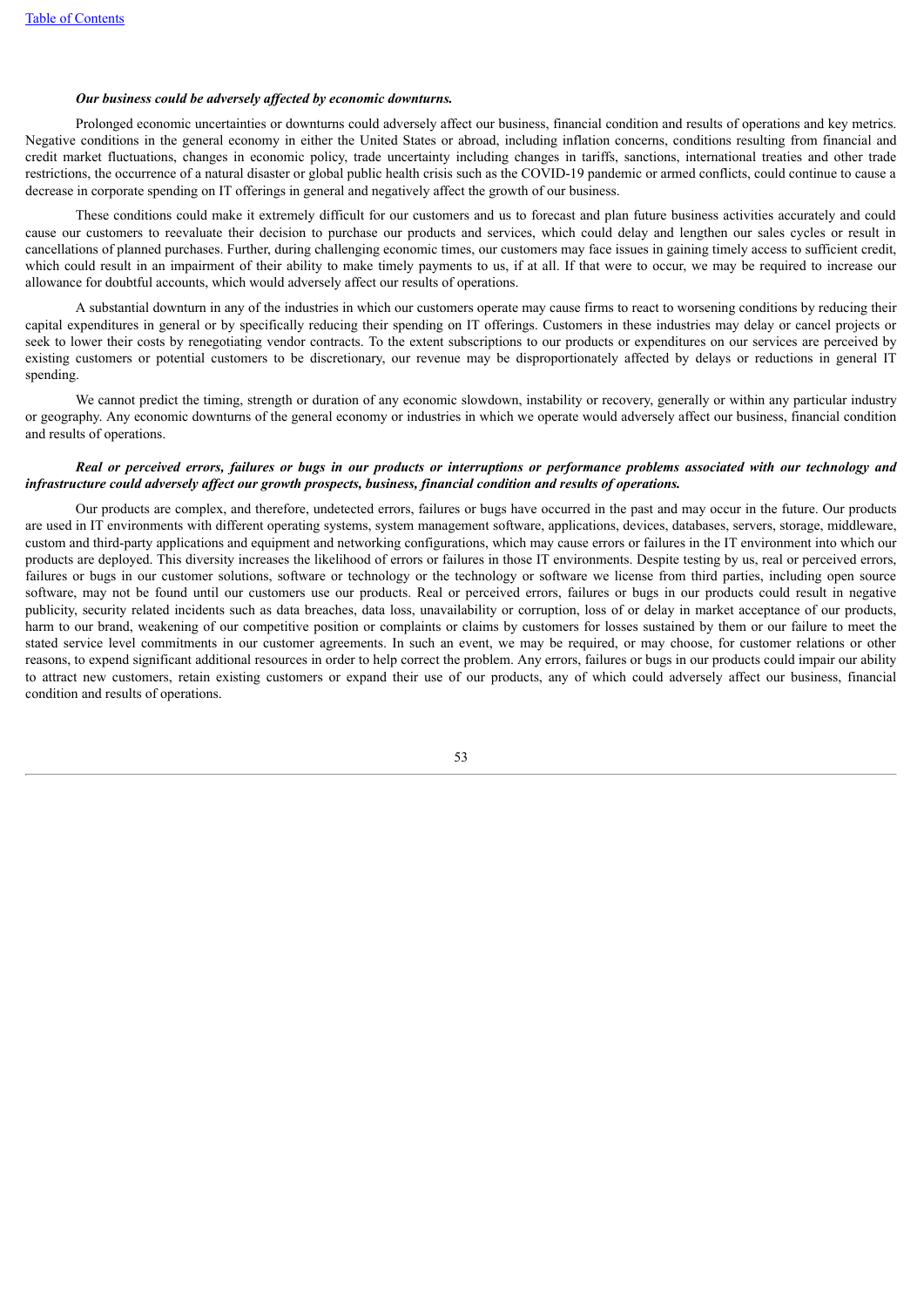For certain of our products, our success depends, in part, on the ability of our existing customers and potential customers to access such products at any time and within an acceptable amount of time. We may experience service disruptions, outages and other performance problems due to a variety of factors, including infrastructure changes or failures, human or software errors, malicious acts, terrorism, denial of service attacks or other security related incidents or capacity constraints. Capacity constraints could be due to a number of potential causes including technical failures, natural disasters, fraud or security attacks. In some instances, we may not be able to identify or remedy the cause or causes of these performance problems within an acceptable period of time. It may become increasingly difficult to maintain and improve our performance, especially during peak usage times and as our products and customer implementations become more complex. If our products are unavailable or if our customers are unable to access our products within a reasonable amount of time or at all, or if other performance problems occur, we may experience a loss of customers, lost or delayed market acceptance of our platform and services, delays in payment to us by customers, injury to our reputation and brand, legal claims against us and the diversion of our resources. The foregoing risks associated with any outage or service disruptions are magnified by the fact that our platform is typically used by our customers to support mission-critical applications. In addition, to the extent that we do not effectively address capacity constraints, upgrade our systems as needed and continually develop our technology and network architecture to accommodate actual and anticipated changes in technology, our business, financial condition and results of operations could be adversely affected.

Some of our customer contracts contain service level commitments, which contain specifications regarding response times for support, performance of our products and availability of our services. Any failure of or disruption to our infrastructure could impact the performance of our products and the availability of services to customers. If we are unable to meet our stated service level commitments or if we suffer extended periods of poor performance or unavailability of our products or services, we may be contractually obligated to provide affected customers with service credits for future subscriptions. In certain cases, we may face contract termination with refunds of prepaid amounts related to unused subscriptions. If we suffer performance issues or downtime that exceeds the service level commitments under our contracts with our customers, our business, financial condition and results of operations could be adversely affected.

# Our ability to maintain and increase sales with our existing customers depends, in part, on the quality of our customer support, and our failure to offer high-quality support would harm our reputation and adversely affect our business and results of operations.

Our customers sometimes depend on our technical support services to resolve issues relating to our products. Our ability to provide effective support is vital to our business as our products are often utilized by our customers for mission-critical applications and are often integrated with and dependent on other core technologies, which factors also increase the complexity and challenge of providing support. If we do not succeed in helping our customers quickly resolve issues or provide effective ongoing education related to our products, our reputation could be harmed, and our existing customers may not renew or expand their use of our products. To the extent that we are unsuccessful in hiring, training and retaining adequate customer support personnel, our ability to provide adequate and timely support to our customers and our customers' satisfaction with our products, would be adversely affected. Our failure to provide and maintain high-quality customer support would harm our reputation and brand and adversely affect our business, financial condition and results of operations.

## Our international operations and planned continued international expansion subject us to additional costs and risks, which could adversely *af ect our business, financial condition and results of operations.*

Our continued success and our growth strategy depends, in part, on our planned continued international expansion. We are continuing to adapt to and develop strategies to address international markets, but such efforts may not be successful.

Additionally, our international sales and operations are subject to a number of risks, including, without limitation:

- greater difficulty in enforcing contracts and managing collections in countries where our recourse may be more limited, as well as longer collection periods;
- higher costs of doing business internationally, including costs incurred in establishing and maintaining office space and equipment for our international operations;
- differing labor regulations, especially in the European Union, or EU, where labor laws may be and often are more favorable to employees;
- challenges inherent to efficiently recruiting and retaining talented and capable employees in foreign countries and maintaining our company culture and employee programs across all of our offices;

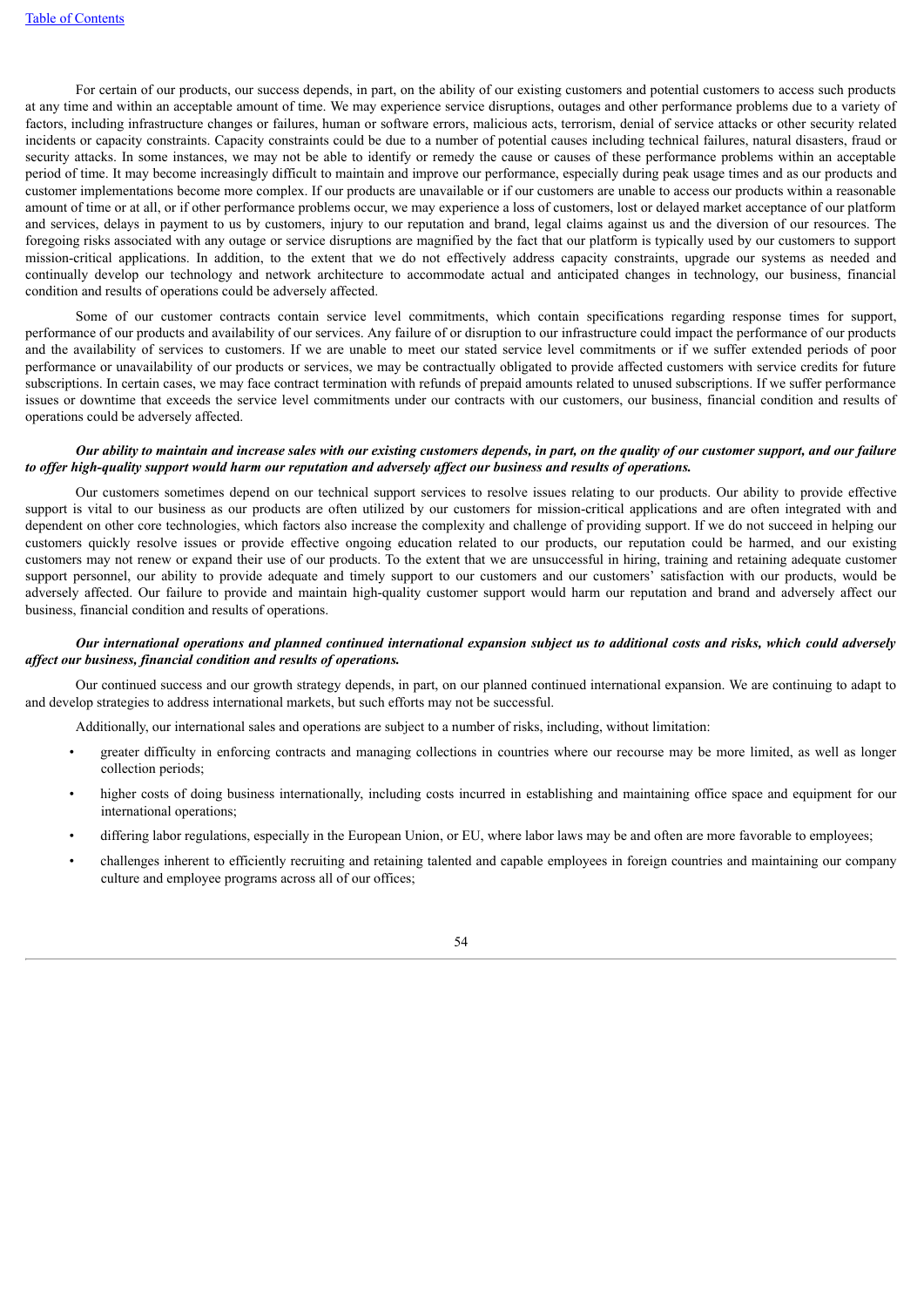- fluctuations in exchange rates between the U.S. Dollar and foreign currencies in markets where we do business;
- management communication and integration problems resulting from language and cultural differences and geographic dispersion;
- costs associated with language localization of our products and services;
- risks associated with trade restrictions and foreign legal requirements, including any importation, certification and localization of our products and services that may be required in foreign countries;
- greater risk of unexpected changes in regulatory requirements, tariffs and tax laws, trade laws, export quotas, customs duties, treaties and other trade restrictions;
- costs of compliance with foreign laws and regulations and the risks and costs of non-compliance with such laws and regulations, including, but not limited to laws and regulations governing our corporate governance, product licenses, data privacy, data protection and data security regulations, particularly in the EU;
- compliance with anti-bribery laws, including, without limitation, the U.S. Foreign Corrupt Practices Act of 1977, as amended, or the FCPA, the U.S. Travel Act and the U.K. Bribery Act 2010, violations of which could lead to significant fines, penalties and collateral consequences for us:
- risks relating to the implementation of exchange controls, including restrictions promulgated by the Office of Foreign Assets Control, or the OFAC, and other similar trade protection regulations and measures;
- heightened risk of unfair or corrupt business practices in certain geographies and of improper or fraudulent sales arrangements that may impact our financial condition and result in restatements of, or irregularities in, financial statements;
- the uncertainty of protection for intellectual property rights in some countries, particularly, those countries where we operate through a professional employer organization and do not have a direct contractual relationship with our service providers in such countries;
- exposure to regional or global public health issues, such as the outbreak of the COVID-19 pandemic, and to travel restrictions and other measures undertaken by governments in response to such issues;
- general economic and political conditions in these foreign markets, including political and economic instability in some countries, including the significant military action against Ukraine launched by Russia and any related political or economic response and counter responses or otherwise by various global actors or general effect on the global economy;
- foreign exchange controls or tax regulations that might prevent us from repatriating cash earned outside the United States; and
- double taxation of our international earnings and potentially adverse tax consequences due to changes in the tax laws of the United States or the foreign jurisdictions in which we operate.

If we are unable to address these difficulties and challenges or other problems encountered in connection with our international operations and expansion, we might incur unanticipated liabilities or we might otherwise suffer harm to our business generally. Some of our business partners also have international operations and are subject to the risks described above. These and other factors could harm our ability to generate revenue outside of the United States and, consequently, adversely affect our business, financial condition and results of operations.

In addition, compliance with laws and regulations applicable to our international operations increases our cost of doing business in foreign jurisdictions. We may be unable to keep current with changes in foreign government requirements and laws as they change from time to time. Failure to comply with these laws and regulations could have adverse effects on our business. In many foreign countries it is common for others to engage in business practices that are prohibited by our internal policies and procedures or U.S. regulations applicable to us. Although we have implemented policies and procedures designed to ensure compliance with these laws and policies, there can be no assurance that all of our employees, contractors, partners and thirdparty service providers will comply with these laws and policies. Violations of laws or key control policies by our employees, contractors, partners or thirdparty service providers could result in delays in revenue recognition, financial reporting misstatements, fines, penalties or the prohibition of the importation or exportation of our products and services and could have an adverse effect on our business, financial condition and results of operations.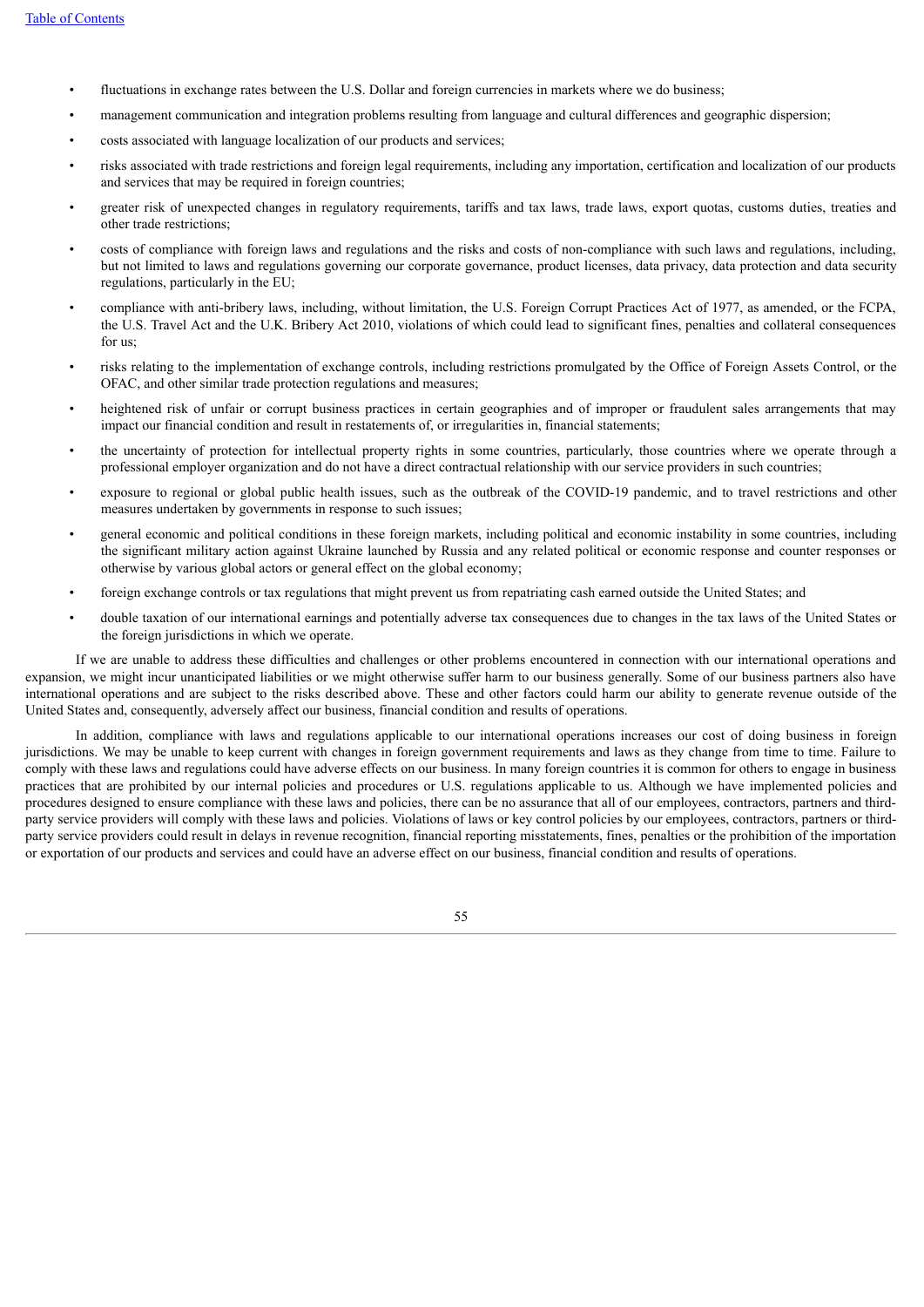#### We may face fluctuations in currency exchange rates, which could adversely affect our financial condition and results of operations.

To the extent we continue to expand internationally, we will become more exposed to fluctuations in currency exchange rates. The strengthening of the U.S. Dollar relative to foreign currencies increases the real cost of our products and services for our customers outside of the United States, which could lead to the lengthening of our sales cycles or reduced demand for our products and services. Additionally, increased international sales may result in foreign currency denominated sales, increasing our foreign currency risk. Moreover, such continued expansion would increase operating expenses incurred outside the United States and denominated in foreign currencies. If we are not able to successfully hedge against the risks associated with currency fluctuations, our financial condition and results of operations could be adversely affected. To date, we have not entered into any hedging transactions in an effort to reduce our exposure to foreign currency exchange risk. While we may decide to enter into hedging transactions in the future, the availability and effectiveness of these hedging transactions may be limited and we may not be able to successfully hedge our exposure, which could adversely affect our financial condition and results of operations.

# We track certain operational metrics with internal systems and tools and do not independently verify such metrics. Certain of our operational metrics are subject to inherent challenges in measurement, and any real or perceived inaccuracies in such metrics may adversely affect our business *and reputation.*

We track certain operational metrics, including ARR, dollar-based net retention rate and number of customers, with internal systems and tools that are not independently verified by any third party and which may differ from estimates or similar metrics published by third parties due to differences in sources, methodologies or the assumptions on which we rely. Our internal systems and tools have a number of limitations, and our methodologies for tracking these metrics may change over time, which could result in unexpected changes to our metrics, including the metrics we publicly disclose. In addition, our ARR and dollar-based net retention rate calculations assume our customers will renew unless we receive notification of non-renewal and are no longer in negotiations prior to a measurement date, and will not increase or reduce, their subscriptions for our platform and services. If these assumptions prove to be incorrect, our actual ARR and dollar-based net retention rate may differ significantly from the metrics presented in this Quarterly Report on Form 10-Q. If the internal systems and tools we use to track these metrics undercount or overcount performance or contain algorithmic or other technical errors, the data we report may not be accurate. While these numbers are based on what we believe to be reasonable estimates of our metrics for the applicable period of measurement, there are inherent challenges in measuring these metrics. Limitations or errors with respect to how we measure data or with respect to the data that we measure may affect our understanding of certain details of our business, which could affect our long-term strategies. If our operating metrics are not accurate representations of our business, if investors do not perceive our operating metrics to be accurate or if we discover material inaccuracies with respect to these figures, we expect that our business, reputation, financial condition and results of operations would be adversely affected.

# We depend on our management team and other highly skilled personnel, and we may fail to attract, retain, motivate or integrate highly skilled *personnel, which could adversely af ect our business, financial condition and results of operations.*

We depend on the contributions of our management team, key employees and other highly skilled personnel. Our management team and key employees are at-will employees, which means they may terminate their relationship with us at any time. We are also substantially dependent on the continued service of our existing engineering personnel because of the complexity of our products. The competition for top management, engineering talent and other highly skilled personnel is high, and the loss of the services of any of our key personnel or delays in hiring required personnel, particularly within our research and development and engineering organizations, could adversely affect our business, financial condition and results of operations.

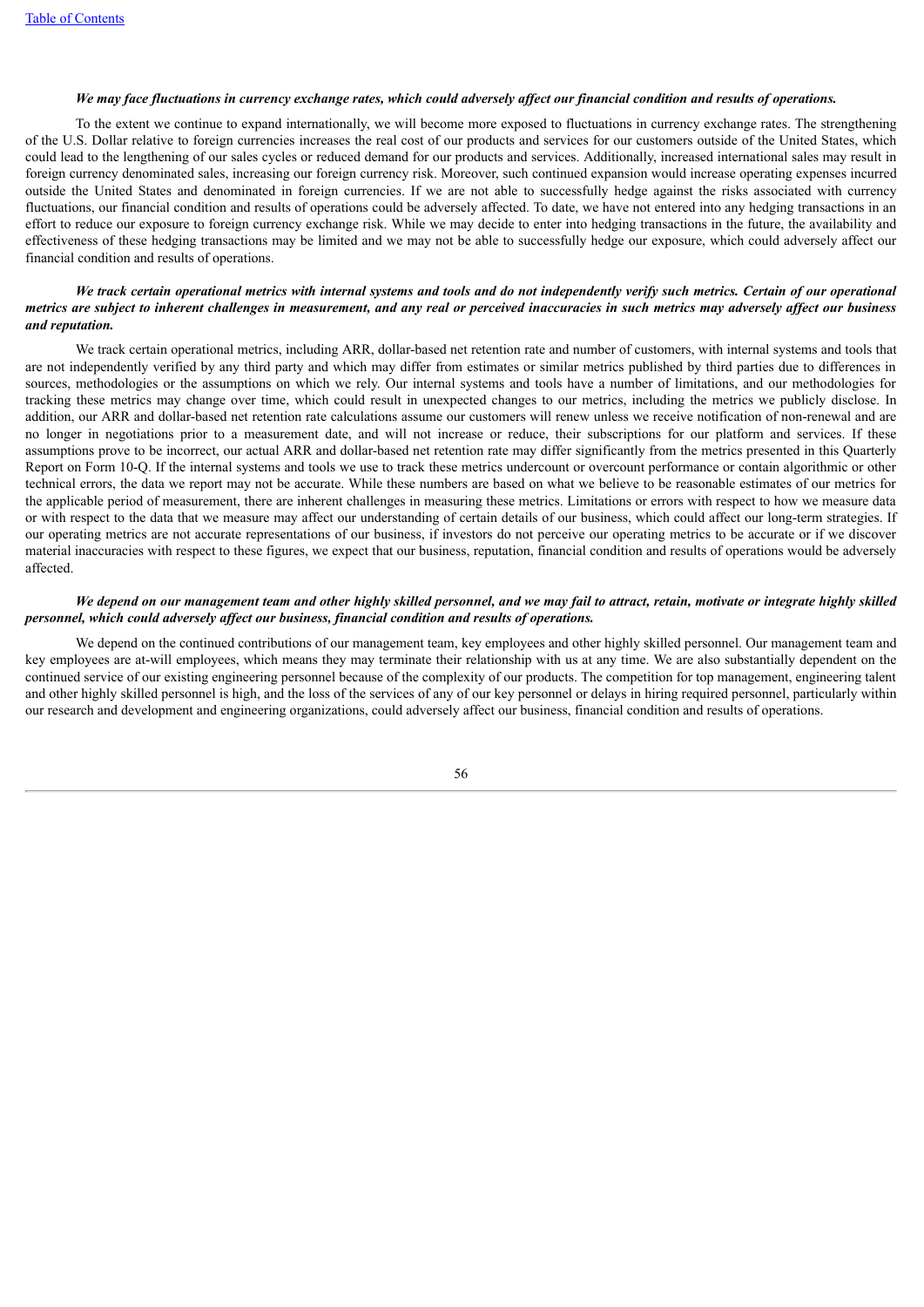Our future success also depends, in part, on our ability to continue to attract and retain highly skilled personnel. Competition for these personnel in the San Francisco Bay Area, where our headquarters are located, and in other locations, is intense, and the industry in which we operate is generally characterized by significant competition for skilled personnel as well as high employee attrition. In addition, the recent move by companies to offer a remote or hybrid work environment may increase competition for employees outside of our traditional office locations. Employee turnover rates in the broader global economy and inflationary pressures in the labor market have increased during the ongoing COVID-19 pandemic and may continue to be elevated, which has led, and could continue to lead to increased recruiting, training and retention costs. We may not be successful in attracting, retaining, training or motivating qualified personnel to fulfill our current or future needs. In particular, many of our roles require highly-specialized skill sets that are harder to recruit for and the individuals with such skills sets are particularly sought after by larger technology companies that are able to offer compensation packages that we may not be able to compete with. If we do not succeed in attracting well-qualified employees, retaining and motivating existing employees or maintaining our corporate culture in a hybrid or remote work environment, our business would be adversely affected.

Additionally, the former employers of our new employees may attempt to assert that our new employees or we have breached their legal obligations, which may be time-consuming, distracting to management and may divert our resources. Current and potential personnel also often consider the value of equity awards they receive in connection with their employment, and to the extent the perceived value of our equity awards declines relative to those of our competitors, our ability to attract and retain highly skilled personnel may be harmed. If we fail to attract and integrate new personnel or retain and motivate our current personnel, our business, financial condition and results of operations could be adversely affected.

#### Our company culture has contributed to our success and if we cannot maintain this culture as we grow, our business could be harmed.

We believe that our company culture, which promotes being valued and creating value, has been critical to our success. We face a number of challenges that may affect our ability to sustain our corporate culture, including:

- failure to identify, attract, reward and retain people in leadership positions in our organization who share and further our culture, values and mission;
- the increasing size and geographic diversity of our workforce;
- the continued challenges of a rapidly-evolving industry; and
- the integration of new personnel and businesses from acquisitions.

If we are not able to maintain our culture, our business, financial condition and results of operations could be adversely affected.

#### We may require additional capital, which may not be available on terms acceptable to us, or at all.

Historically, we have funded our operations and capital expenditures primarily through equity issuances, debt instruments and cash generated from our operations. To support our growing business, we must have sufficient capital to continue to make significant investments in our products and services. If we raise additional funds through the issuance of equity, equity-linked or debt securities, those securities may have rights, preferences or privileges senior to those of our common stock, and our existing stockholders may experience dilution. Any debt financing secured by us in the future could involve restrictive covenants relating to our capital-raising activities and other financial and operational matters, which may make it more difficult for us to obtain additional capital and to pursue business opportunities.

We evaluate financing opportunities from time to time, and our ability to obtain financing will depend on, among other things, our development efforts, business plans and operating performance and the condition of the capital markets at the time we seek financing. We cannot be certain that additional financing will be available to us on favorable terms, or at all. If we are unable to obtain adequate financing or financing on terms satisfactory to us, when we require it, our ability to continue to support our business growth and to respond to business challenges could be significantly limited and our business, financial condition and results of operations could be adversely affected.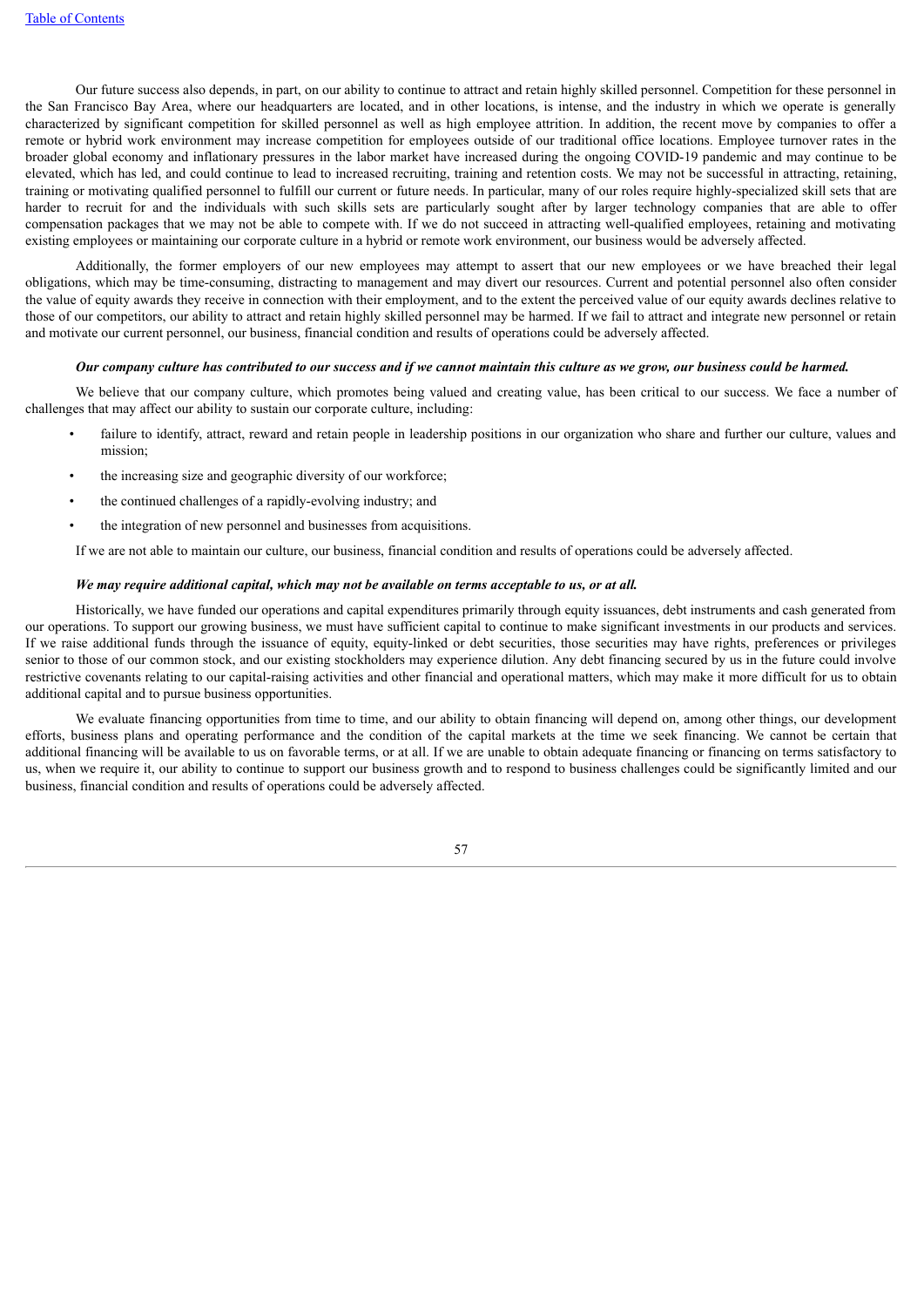# Our debt obligations could materially and adversely affect our business, financial condition or results of operations.

We maintain a \$40.0 million revolving line of credit with Silicon Valley Bank, or the Credit Facility. Our ability to pay interest and repay the principal for any indebtedness is dependent upon our ability to manage our business operations, generate sufficient cash flows to service such debt and the other factors discussed in this "Risk Factors" section. There can be no assurance that we will be able to manage any of these risks successfully.

In the event we draw on the revolving line of credit with Silicon Valley Bank or otherwise incur indebtedness, our debt obligations could adversely impact us. For example, these obligations could:

- require us to use a large portion of our cash flow to pay principal and interest on debt, which will reduce the amount of cash flow available to fund working capital, capital expenditures, acquisitions, research and development expenditures and other business activities;
- limit our future ability to raise funds for capital expenditures, strategic acquisitions or business opportunities, research and development and other general corporate requirements;
- restrict our ability to incur additional indebtedness and to create or incur certain liens;
- increase our vulnerability to adverse economic and industry conditions; and
- increase our exposure to interest rate risk from variable rate indebtedness.

We may also need to refinance a portion of any outstanding indebtedness as it matures. There is a risk that we may not be able to refinance existing debt or that the terms of any refinancing may not be as favorable as the terms of our prior indebtedness. Furthermore, if prevailing interest rates or other factors at the time of refinancing result in higher interest rates upon refinancing, then the interest expense relating to that refinanced indebtedness would increase.

# We may be unable to make acquisitions and investments or successfully integrate acquired companies and assets into our business, and our acquisitions and investments may not meet our expectations, any of which could adversely affect our business, financial condition and results of *operations.*

We may in the future acquire or invest in businesses, offerings, technologies or talent that we believe could complement or expand our products and services, enhance our technical capabilities or otherwise offer growth opportunities. However, we may not be able to fully realize the anticipated benefits of such acquisitions or investments. Further, the pursuit of potential acquisitions may divert the attention of management and cause us to incur significant expenses related to identifying, investigating and pursuing suitable acquisitions, whether or not they are consummated.

There are inherent risks in integrating and managing acquisitions. If we acquire additional businesses, we may not be able to assimilate or integrate the acquired personnel, operations, solutions and technologies successfully, or effectively manage the combined business following the acquisition. We also may not achieve the anticipated benefits or synergies from the acquired business due to a number of factors, including, without limitation:

- unanticipated costs or liabilities associated with the acquisition, including claims related to the acquired company, its offerings or technology;
- incurrence of acquisition-related expenses, which would be recognized as a current period expense;
- inability to generate sufficient revenue to offset acquisition or investment costs;
- inability to maintain relationships with customers and partners of the acquired business;
- challenges with incorporating acquired technology and rights into our products and services and maintaining quality and security standards consistent with our brand;
- inability to identify security vulnerabilities in acquired technology prior to integration with our technology and products and services;
- inability to achieve anticipated synergies or unanticipated difficulty with integration into our corporate culture;
- delays in customer purchases due to uncertainty related to any acquisition;
- the need to integrate or implement additional controls, procedures and policies;
- challenges caused by distance, language and cultural differences;
- harm to our existing business relationships with partners and customers as a result of the acquisition;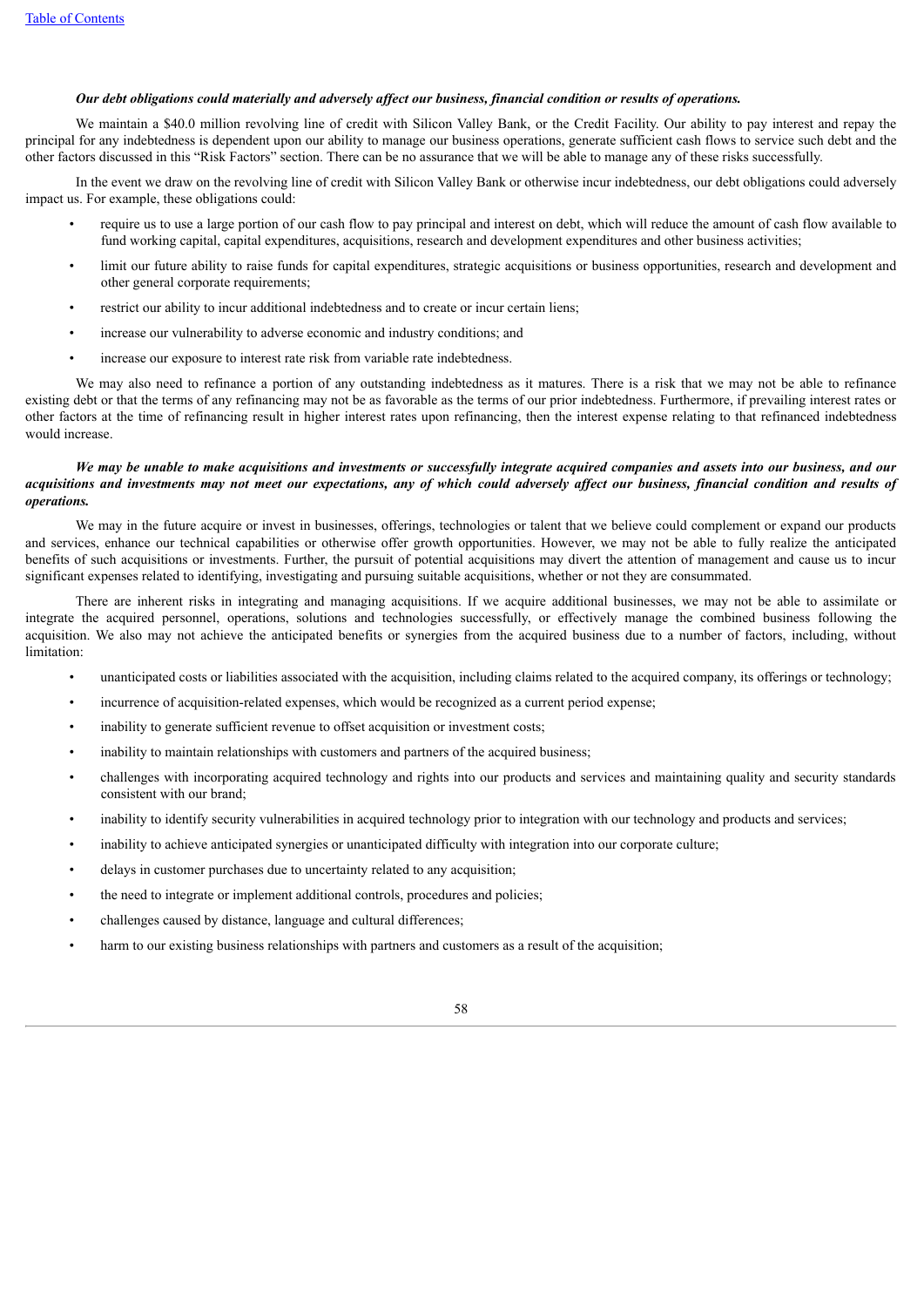- potential loss of key employees;
- use of resources that are needed in other parts of our business and diversion of management and employee resources;
- inability to recognize acquired deferred revenue in accordance with our revenue recognition policies; and
- use of substantial portions of our available cash or the incurrence of debt to consummate the acquisition.

Acquisitions also increase the risk of unforeseen legal liability, including for potential violations of applicable law or industry rules and regulations, arising from prior or ongoing acts or omissions by the acquired businesses that are not discovered by due diligence during the acquisition process. We may have to pay cash, incur debt or issue equity or equity-linked securities to pay for any future acquisitions, each of which could adversely affect our financial condition or the market price of our common stock. The sale of equity or issuance of equity-linked debt to finance any future acquisitions could result in dilution to our stockholders. The use of cash to finance any future acquisitions may limit other potential uses of our cash, including the retirement of outstanding indebtedness. The incurrence of indebtedness would result in increased fixed obligations and could also include covenants or other restrictions that would impede our ability to manage our operations. We may have to delay or forego a substantial acquisition if we cannot obtain the necessary financing to complete such acquisition in a timely manner or on favorable terms. Any of the foregoing could adversely affect our business, financial condition and results of operations.

# Our business could be adversely affected by pandemics, natural disasters, political crises or other unexpected events.

A significant natural disaster, such as an earthquake, fire, hurricane, tornado or flood, or a significant power outage or telecommunications failure, could disrupt our operations, mobile networks, the internet or the operations of our third-party service and technology providers. In particular, our corporate headquarters are located in the San Francisco Bay Area, a region known for seismic activity and wildfires. In addition, any unforeseen public health crises, such as the ongoing COVID-19 pandemic, political crises, such as terrorist attacks, war and other political instability or other catastrophic events, whether in the United States or abroad, including the significant military action against Ukraine launched by Russia and any related political or economic response and counter responses or otherwise by various global actors or general effect on the global economy, can continue to adversely affect our operations or the economy as a whole. The impact of any natural disaster, act of terrorism or other disruption to us or our third-party providers' abilities could result in decreased demand for our products and services or a delay in the provision of our products and services or could negatively impact consumer and business spending in the impacted regions or globally depending on the severity, any of which would adversely affect our business, financial condition and results of operations. All of the aforementioned risks would be further increased if our disaster recovery plans prove to be inadequate.

# **Risks Related to Our Dependence on Third Parties**

# If we are unable to maintain successful relationships with our partners, our business, financial condition and results of operations could be *harmed.*

We employ a go-to-market business model whereby a portion of our revenue is generated by sales through or with our partners, including Cloud Service Providers, or CSPs, Independent Software Vendors, or ISVs, Systems Integrators, or SIs, technology partners, managed service providers and resellers, that further expand the reach of our direct sales force into additional geographies, sectors, industries and channels. We have entered, and intend to continue to enter, into reseller relationships in certain international markets where we do not have a local presence. We provide certain partners with specific training and programs to assist them in selling our products and services, but these steps may prove ineffective, and restrictions on travel and other limitations as a result of the COVID-19 pandemic or other causes may undermine our efforts to provide training and build relationships. In addition, if our partners are unsuccessful in marketing and selling our products and services, it would limit our planned expansion into certain geographies, sectors, industries and channels. If we are unable to develop and maintain effective sales incentive programs for our partners, we may not be able to successfully incentivize these partners to sell our products and services to customers.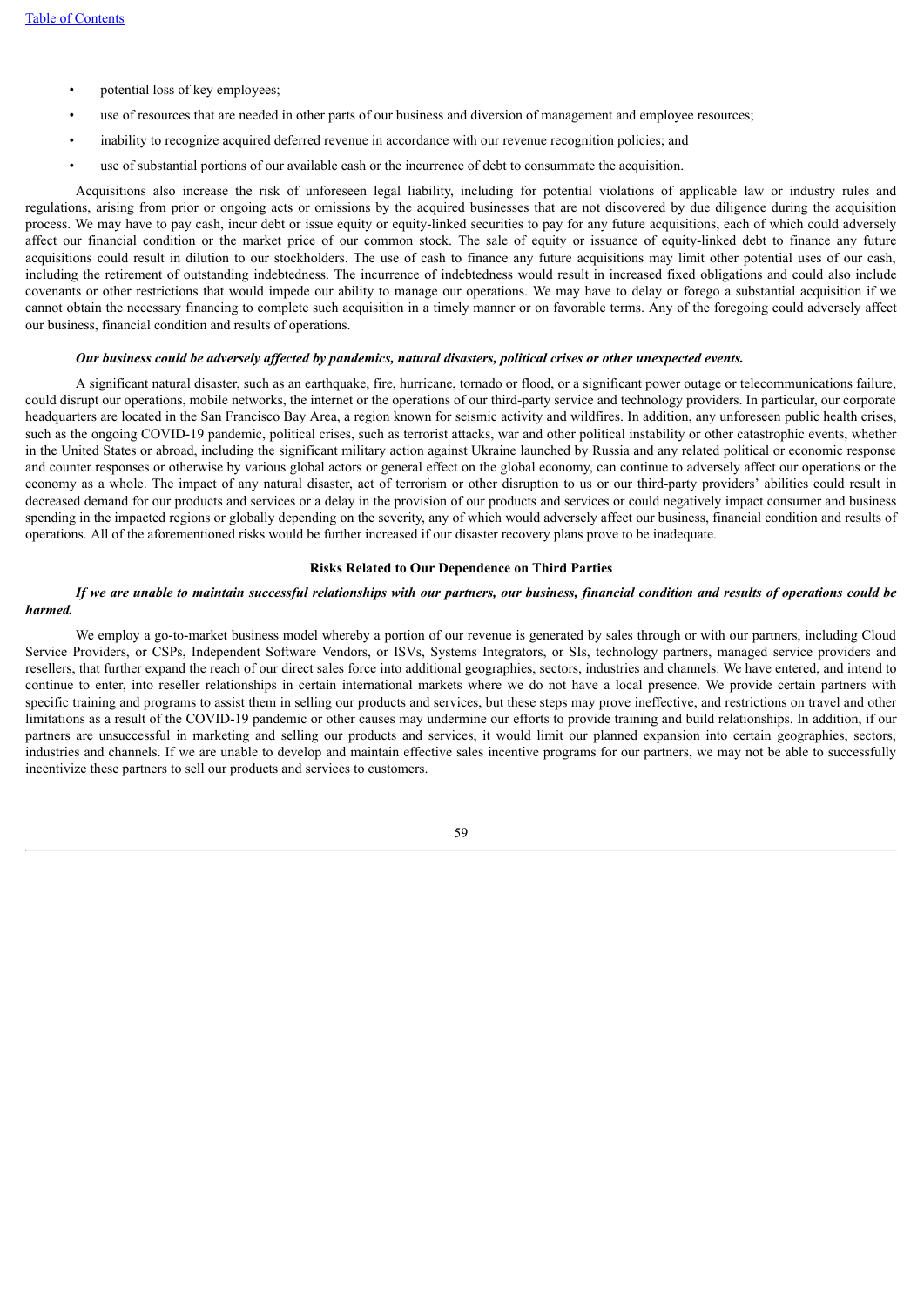Some of our partners may also market, sell and support offerings that are competitive with ours, may devote more resources to the marketing, sales and support of such competitive offerings, may have incentives to promote our competitors' offerings to the detriment of our own or may cease selling our products and services altogether. Our partners could also subject us to lawsuits, potential liability and reputational harm if, for example, any of our partners misrepresents the functionality of our products and services to customers, violate laws or violate our or their corporate policies. Our ability to achieve revenue growth in the future will depend, in part, on our success in maintaining successful relationships with our partners, identifying additional partners and training our partners to independently sell our products and services. If our partners are unsuccessful in selling our products and services, or if we are unable to enter into arrangements with or retain a sufficient number of high-quality partners in the regions in which we sell our products and services and keep them motivated to sell our products and services, our business, financial condition, results of operations and growth prospects could be adversely affected.

#### We rely on third-party service providers for many aspects of our business, and any failure to maintain these relationships could harm our *business.*

Our success depends, in part, on our relationships with third-party service providers, including providers of cloud hosting infrastructure, customer relationship management systems, financial reporting systems, human resource management systems, credit card processing platforms, marketing automation systems, payroll processing systems and data centers, among others. In particular, cloud hosting infrastructure is becoming increasingly important as customers adopt Couchbase Capella. If any of these third parties experience difficulty meeting our requirements or standards, become unavailable due to extended outages or interruptions, temporarily or permanently cease operations, face financial distress or other business disruptions or increase their fees, or if our relationships with any of these providers deteriorate or if any of the agreements we have entered into with such third parties are terminated or not renewed without adequate transition arrangements, we could suffer increased costs and delays in our ability to provide customers with our products and services, our ability to manage our finances could be interrupted, receipt of payments from customers may be delayed, our processes for managing sales of our offerings could be impaired, our ability to generate and manage sales leads could be weakened or our business operations could be disrupted. Any of such disruptions may adversely affect our business, financial condition, results of operations or cash flows until we replace such providers or develop replacement technology or operations. In addition, if we are unsuccessful in identifying high-quality service providers, negotiating cost-effective relationships with them or effectively managing these relationships, our business, financial condition and results of operations could be adversely affected. These risks may be heightened as a result of the fully hosted functionality of Couchbase Capella, which has been available since October 2021.

# Certain estimates and information we refer to publicly are based on information from third-party sources and we do not independently verify the accuracy or completeness of the data contained in such sources or the methodologies for collecting such data, and any real or perceived *inaccuracies in such estimates and information may harm our reputation and adversely af ect our business.*

Certain estimates and information we refer to publicly, including general expectations concerning our industry and the market in which we operate and market size, are based to some extent on information provided by third-party providers. This information involves a number of assumptions and limitations, and although we believe the information from such third-party sources is reliable, we have not independently verified the accuracy or completeness of the data contained in such third-party sources or the methodologies for collecting such data. If there are any limitations or errors with respect to such data or methodologies, or if investors do not perceive such data or methodologies to be accurate, or if we discover material inaccuracies with respect to such data or methodologies, our reputation, financial condition and results of operations could be adversely affected.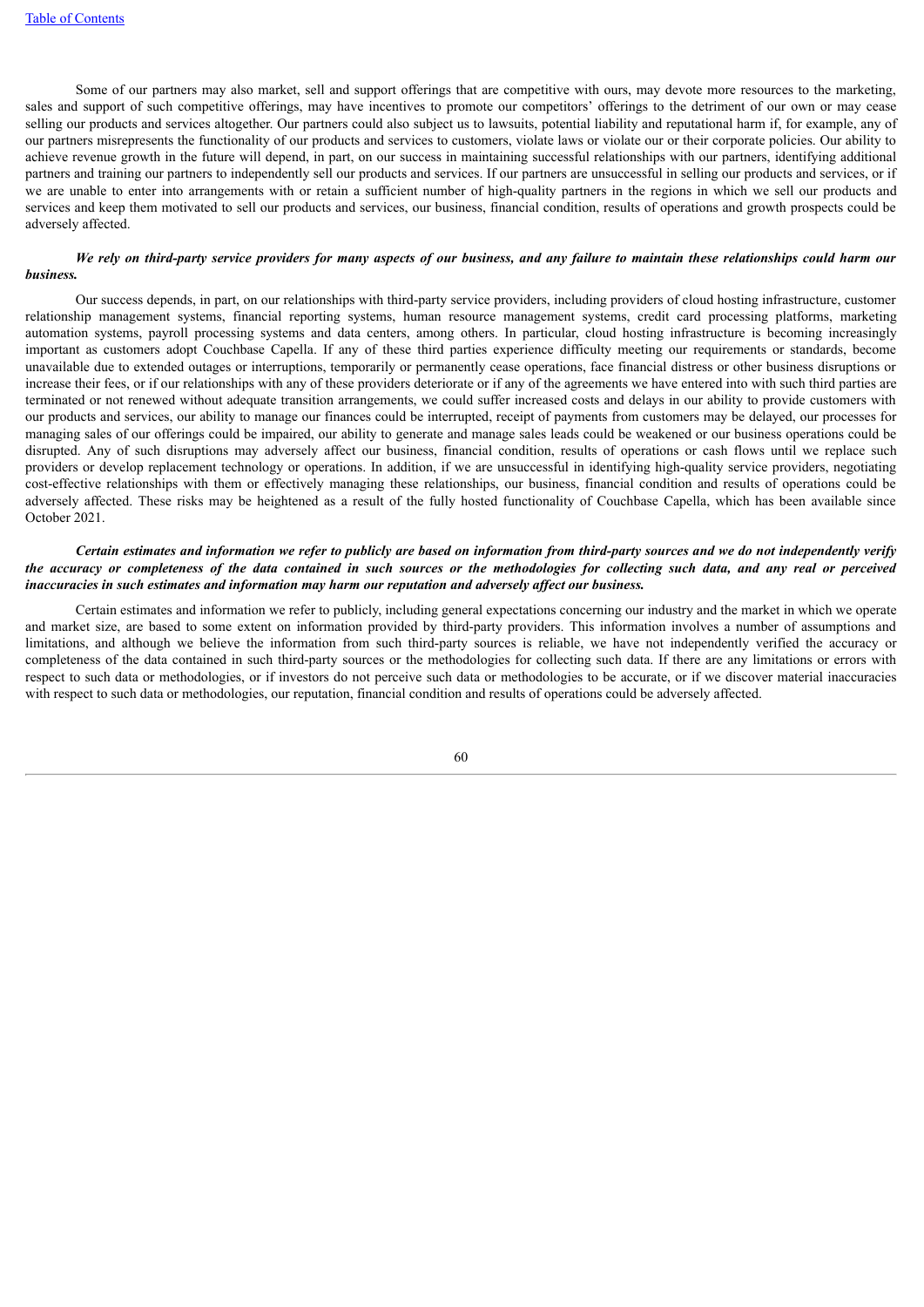# **Risks Related to Our Open Source and Intellectual Property**

# Our use of third-party open source software in our solutions, the availability of core portions of our source code on an open source basis and contributions to our open source projects could negatively affect our ability to sell our products and provide our services, subject us to possible litigation and allow third parties to access and use software and technology that we use in our business, all of which could adversely affect our business *and results of operations.*

Our products, including the Enterprise Edition of our Couchbase platform, include software that is licensed to us by third parties under "open source" licenses. Use and distribution of open source software may entail greater risks than use of third-party commercial software, because open source projects may have vulnerabilities and architectural instabilities, and also because open source licensors generally provide their software on an "as-is" basis and do not provide support, warranties, indemnification or other contractual protections regarding infringement claims or the quality of the code. We have historically elected to make core portions of our source code available on an open source basis to facilitate adoption as well as collaboration and participation from our application developer communities. However, we may not be successful in this strategy, and our move toward source-available licensing in March 2021, as well as the continued availability of our source code, may enable others to compete more effectively against us. In addition, the public availability of the source code for such software may make it easier for others to compromise our products. We expect to continue to incorporate such open source software in our products and allow core portions of our source code to be available on an open source basis in the future.

Although most of our code is developed in-house, we also receive a limited amount of contributions from our open source developer communities. We require third parties who provide contributions to us to assign ownership of all intellectual property rights in their contributions to us, or provide us with a perpetual license to their works, and represent that their contributions are original works and that they are entitled to assign or license these rights to us. However, we cannot be sure that we can use all contributions without obtaining additional licenses from third parties, and may be subject to intellectual property infringement or misappropriation claims as a result of our use of these contributions.

Some open source licenses contain requirements that we make available source code for modifications or derivative works we create based upon the type of open source software we use, or grant other licenses to our intellectual property. We seek to ensure that our closed-source proprietary software is not combined with, and does not incorporate, open source software in ways that would require the release of the source code of our closed-source proprietary software to the public. However, we cannot ensure that we have not incorporated additional open source software in our software in a manner that is inconsistent with the terms of the applicable license or our current policies and procedures. If we fail to comply with the terms of these licenses or otherwise combine our closed-source proprietary software with open source software in a certain manner, we could, under certain open source licenses, be required to release the source code of our closed-source proprietary software to the public at no cost, make available source code for modifications or derivative works we create based upon, incorporating or using the open source software and license such modifications or derivative works under the terms of applicable open source licenses. This would allow our competitors to create similar offerings with lower development effort and time and ultimately could result in a loss of our competitive advantages. Additionally, if an author or other third party that distributes such open source software were to allege that we had not complied with the conditions of one or more of these licenses, we could be required to incur significant legal expenses defending against such allegations and could be subject to significant damages, enjoined from the sale of our products that contained the open source software and required to comply with onerous conditions or restrictions on these products, which could disrupt the distribution and sale of these products. Alternatively, to avoid the public release of the affected portions of our source code, we could be required to expend substantial time and resources to re-engineer some or all of our software which may divert resources away from our product development efforts and, as a result, adversely affect our business.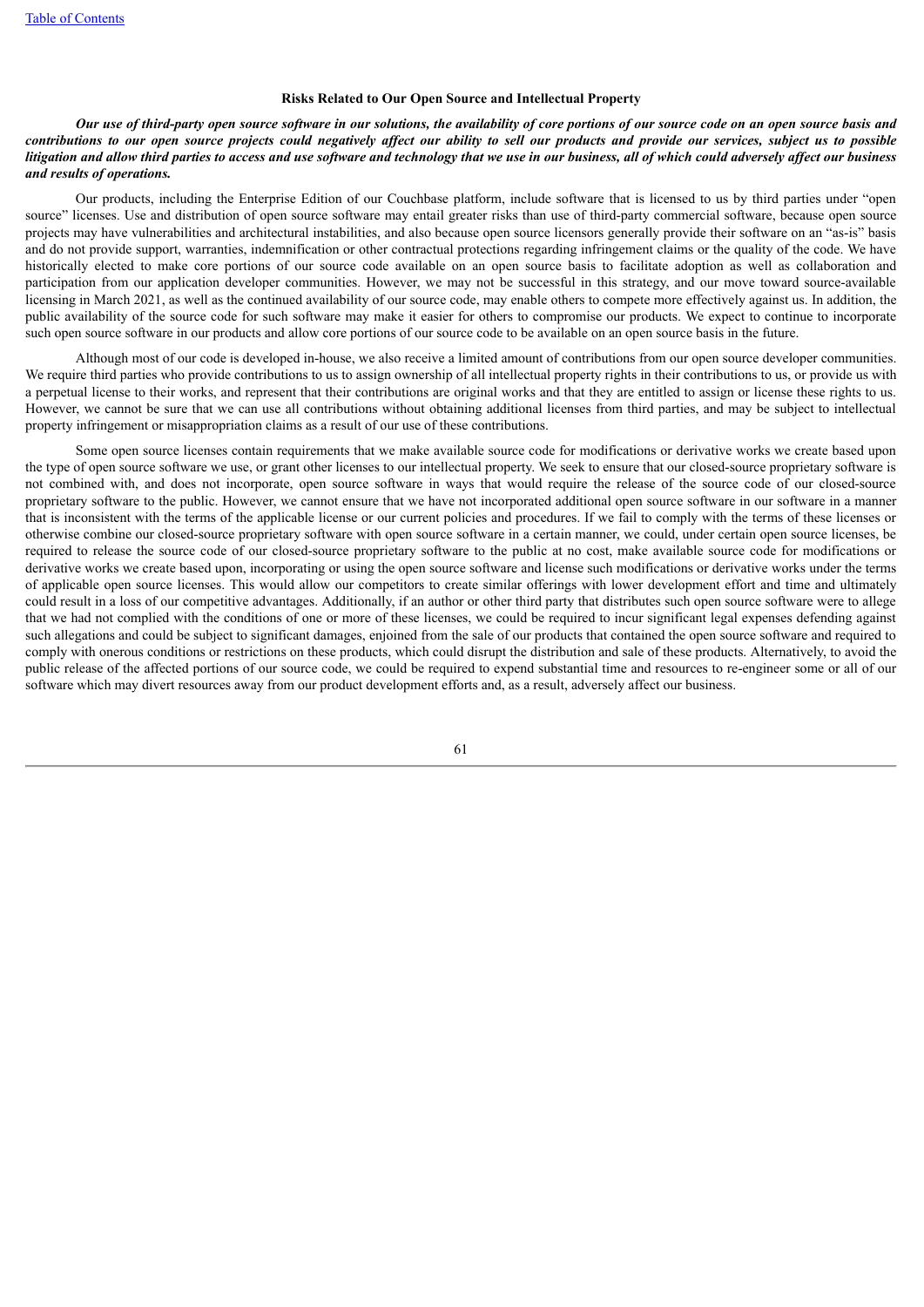Although we monitor our use of open source software to avoid subjecting our products to conditions we do not intend, the terms of many open source licenses have not been interpreted by U.S. or foreign courts, and there is a risk that these licenses could be construed in a way that could impose unanticipated conditions or restrictions on our ability to provide or distribute our products. From time to time, there have been claims challenging the ownership of open source software against companies that incorporate open source software into their products, and the licensors of such open source software provide no warranties or indemnities with respect to such claims. As a result, we and our customers could be subject to lawsuits by parties claiming ownership of what we believe to be open source software. Moreover, we cannot ensure that our processes for controlling our use of open source software in our products will be effective. If we are held to have breached or failed to fully comply with all the terms and conditions of an open source software license, or if an author or other third party that distributes such open source software were to allege that we had not complied with the conditions of one or more of these licenses, we could be required to incur significant legal expenses defending against such allegations. In the event we are unable to successfully defend against such allegations, we could be subject to significant damages or other liability, including being enjoined from the sale of our products and services. We could also be required to seek licenses from third parties to continue providing our products on terms that are not economically feasible, re-engineer our products, discontinue or delay the provision of our products if re-engineering cannot be accomplished on a timely basis or make generally available, in source code form, our proprietary code. Any of the foregoing would adversely affect our business, financial condition and results of operations.

#### Our distribution and licensing model could negatively affect our ability to monetize and protect our intellectual property rights.

Most of our products may be obtained for free from the internet, including a substantial portion of our source code on open source terms, and we may not know the parties that are utilizing our products and to what extent they are utilizing our products. Also, we do not have visibility into how our software is being used by licensees, so our ability to detect violations of our product licenses is extremely limited. If we are unable to manage the risks related to our licensing and distribution model, our business, financial condition and results of operations could be adversely affected.

# Because of the rights accorded to third parties under open source licenses, there may be fewer technology barriers to entry in the markets in which we compete and it may be relatively easy for new and existing competitors, some of whom may have greater resources than we have, to compete *with us.*

One of the characteristics of open source software is that the governing license terms generally allow liberal modifications of the code and distribution thereof to a wide group of companies or individuals. We have historically elected to make a core portion of our source code available on an open source basis, and have made a move toward source-available licensing. The continued availability of our source code, among other things, may enable others to develop new software products or services that are competitive to ours without the same degree of overhead and lead time required by us, particularly if customers do not value the differentiation of our proprietary components. It is possible for new and existing competitors, including those with greater resources than ours, to develop their own open source software or hybrid proprietary and open source software offerings, potentially reducing the demand for, and putting price pressure on, our products. In addition, some competitors make open source software available for free download or use or may position competing open source software as a loss leader. We cannot guarantee that we will be able to compete successfully against current and future competitors or that competitive pressure or the availability of open source software will not result in price reductions, reduced revenue and gross margins and loss of market share, any one of which could adversely affect our business. Our use of open source software may also limit our ability to assert certain of our intellectual property and proprietary rights against third parties, including competitors, who access or use software or technology that we have contributed to such open source projects.

## Our decision to license certain source code under a source-available license, BSL 1.1, may harm the adoption of our source code.

In March 2021, we announced that we would be licensing certain source code under a source-available license, BSL 1.1. Under our BSL 1.1 license, licensees can copy, modify and redistribute source code for any non-production purpose. Our BSL 1.1 license also permits use of our source code in a production deployment so long as the licensee is not creating commercial derivative works or offering or including our source code in a commercial product, application or service. After four years, our BSL 1.1 license automatically converts to Apache 2.0, an open source license. We believe that the move to BSL 1.1 enables us to fairly and transparently control commercialization of our source code. However, BSL 1.1 is not an open source license, which may negatively impact adoption of the source code, reduce our brand and product awareness and ultimately negatively impact our ability to compete.

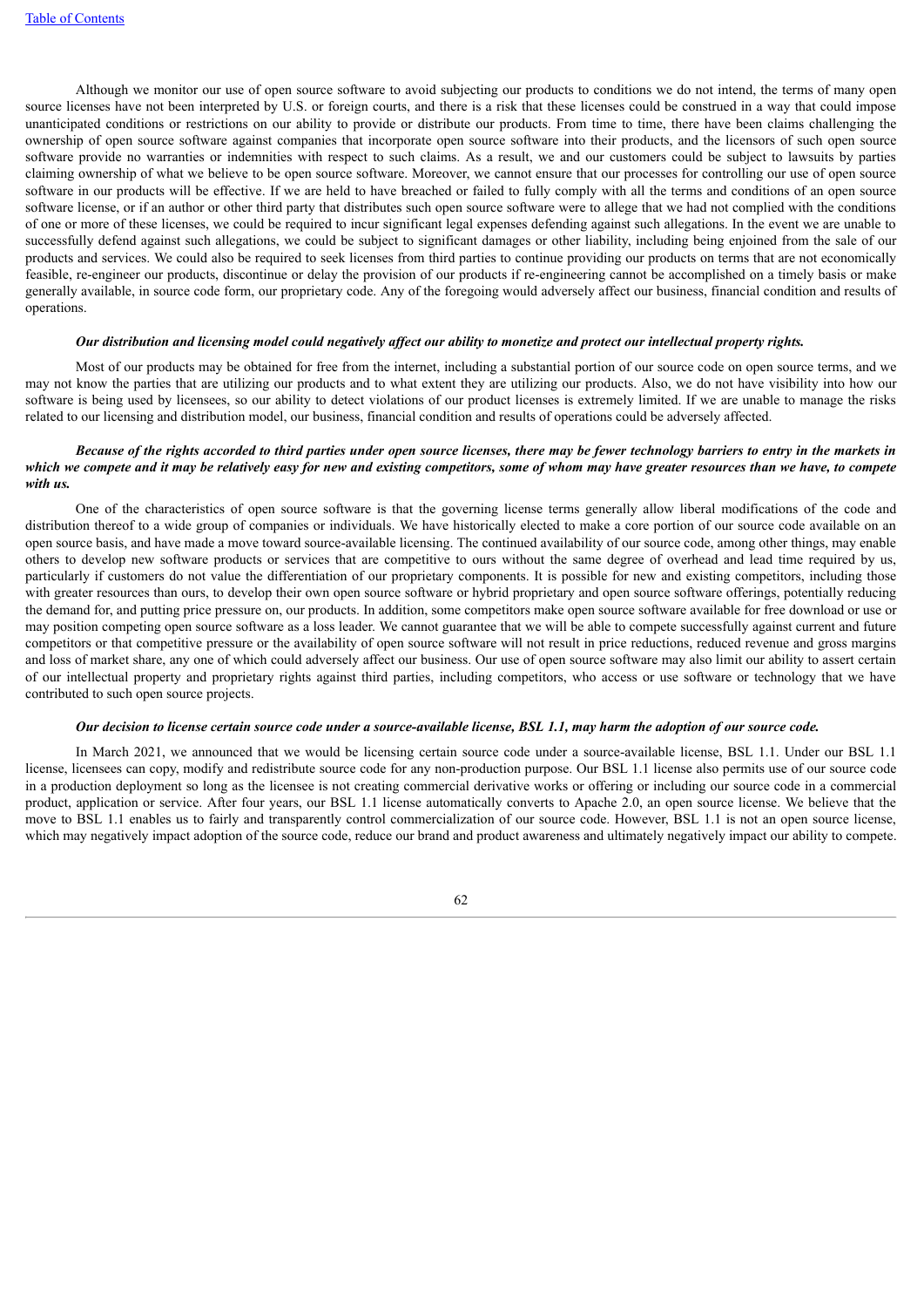### We could incur substantial costs in obtaining, maintaining, protecting, defending and enforcing our intellectual property rights and any failure to obtain, maintain, protect, defend or enforce our intellectual property rights could reduce the value of our software and brand.

Our success depends, in part, upon our ability to obtain, maintain, protect, defend and enforce our intellectual property rights, including our proprietary technology, know-how and our brand. We rely on a combination of patents, copyrights, trademarks, service marks, trade secret laws, other intellectual property laws, confidentiality procedures and contractual provisions in an effort to establish and protect our proprietary rights. However, the steps we take to obtain, maintain, protect, enforce and defend our intellectual property rights may be inadequate. We will not be able to protect our intellectual property rights if we are unable to enforce our rights or if we do not detect unauthorized use of our intellectual property. If we fail to protect or enforce our intellectual property rights adequately, our competitors might gain access to our proprietary technology and develop and commercialize similar or substantially identical products, services or technologies, and our business, financial condition, results of operations or prospects could be adversely affected. While we have patent applications pending in the United States, there can be no assurance that our patent applications will result in issued patents. As of April 30, 2022, we owned two issued U.S. patent, six U.S. non-provisional patent applications, three PCT patent applications and one foreign patent application. Our pending PCT patent applications are not eligible to become issued patents until, among other things, we file national stage patent applications within 30 months in the countries in which we seek patent protection. If we do not timely file such national stage patent applications, we may lose our priority date with respect to our PCT patent application and any patent protection on the inventions disclosed in such applications.

Even if we continue to seek patent protection in the future, we may be unable to obtain or maintain patent protection for our technology. In addition, any patents issued from pending or future patent applications or licensed to us in the future may not provide us with competitive advantages, or may be successfully challenged by third parties. In addition, defending our intellectual property rights might entail significant expenses. Any of our patents, trademarks or other intellectual property rights that we have or may obtain may be challenged or circumvented by others or invalidated or held unenforceable through administrative process, including re-examination, *inter partes* review, interference and derivation proceedings and equivalent proceedings in foreign jurisdictions or litigation in the United States or in foreign jurisdictions. Others may infringe on our patents, trademarks or other intellectual property rights, independently develop similar, substantially identical or superior offerings, duplicate any of our offerings or design around our patents or other intellectual property rights or use information that we regard as proprietary to create products and services that compete with ours. Further, legal standards relating to the validity, enforceability and scope of protection of intellectual property rights are uncertain. Various courts, including the United States Supreme Court, have rendered decisions that affect the scope of patentability of certain inventions or discoveries relating to software and business methods. These decisions state, among other things, that a patent claim that recites an abstract idea, natural phenomenon or law of nature are not themselves patentable. Precisely what constitutes a law of nature or abstract idea is uncertain, and it is possible that certain aspects of our technology could be considered abstract ideas. Accordingly, the evolving case law in the United States may adversely affect our ability to obtain patents and may facilitate third-party challenges to any future owned or licensed patents. Additionally, patent, trademark, copyright and trade secret protection may not be available to us in every country in which our services are available. In addition, the laws of some foreign countries may not be as protective of intellectual property rights as those in the United States, and mechanisms for enforcement of intellectual property rights may be inadequate. As we expand our international activities, our exposure to unauthorized copying and use of our services and platform capabilities and proprietary information will likely increase. Policing unauthorized use of our technologies, trade secrets and intellectual property may be difficult, expensive and time-consuming, particularly in foreign countries where the laws may not be as protective of intellectual property rights as those in the United States and where mechanisms for enforcement of intellectual property rights may be weak. Accordingly, despite our efforts, we may be unable to prevent third parties from infringing upon, misappropriating or otherwise violating our intellectual property rights.

In addition, we have made core portions of our own software available under open source or source-available licenses, and we include third-party open source software in our products. We have also occasionally contributed source code to open source projects. Because the source code for any software we distribute under open source or source-available licenses or contribute to open source projects is publicly available, our ability to protect our intellectual property rights with respect to such source code may be limited or lost entirely.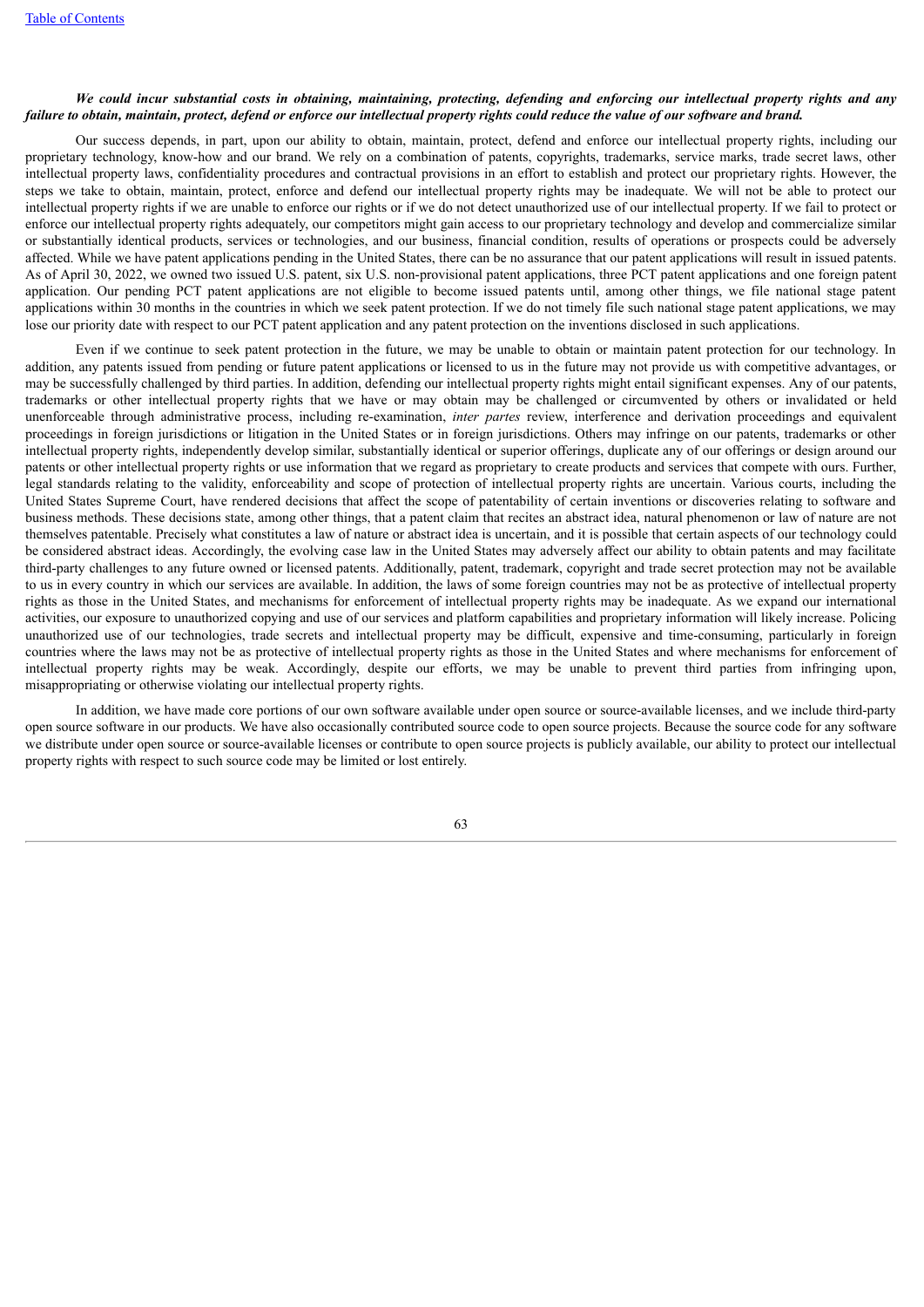We rely, in part, on trade secrets, proprietary know-how and other confidential information to maintain our competitive position and protect our confidential and proprietary information, know-how and trade secrets. While we generally enter into confidentiality and invention assignment agreements with our employees and consultants and enter into confidentiality agreements with other third parties, including suppliers, vendors and the parties with whom we have strategic relationships and business alliances, the assignment of intellectual property rights may not be self-executing or may be breached, and we may be forced to bring claims against third parties, or defend claims that they may bring against us, to determine the ownership of what we regard as our intellectual property. Additionally, we cannot guarantee that we have entered into such agreements with each party that has or may have created or developed intellectual property on our behalf or had access to our proprietary information, know-how or trade secrets. We cannot guarantee that these agreements will be effective in controlling access to, distribution, use, misuse, misappropriation, reverse engineering or disclosure of our proprietary information, know-how and trade secrets. Further, these agreements may not prevent our competitors or partners from independently developing offerings that are substantially equivalent or superior to ours. These agreements may be breached, and we may not have adequate remedies for any such breach. Further, we have experienced and may in the future experience unauthorized access of our proprietary source code, confidential information and knowhow. We have and may in the future initiate litigation regarding trade secret misappropriation, but enforcing a claim that a party illegally disclosed or misappropriated a trade secret or know-how is difficult, expensive and time-consuming, and the outcome is unpredictable. In addition, some courts inside and outside the United States are less willing or unwilling to protect trade secrets and know-how.

We may be required to spend significant resources in order to monitor and protect our intellectual property rights, and some violations may be difficult or impossible to detect. Litigation may be necessary in the future to protect and enforce our intellectual property rights, and such litigation could be costly, time-consuming and distracting to management, and could result in the impairment or loss of portions of our intellectual property. Our efforts to enforce our intellectual property rights may be met with defenses, counterclaims and countersuits attacking the validity and enforceability of our intellectual property rights, and, if such defenses, counterclaims and countersuits are successful, we could lose valuable intellectual property rights. Our inability to protect our intellectual property and proprietary technology against unauthorized copying or use, as well as any costly litigation or diversion of our management's attention and resources, could impair the functionality of our products, delay introductions of enhancements to our products, result in our substituting inferior or more costly technologies into our products or harm our reputation and brand. In addition, we may be required to license additional technology from third parties to develop and market new product features, which may not be on commercially reasonable terms, or at all, and would adversely affect our ability to compete.

# We have been and may in the future become subject to intellectual property disputes which may be costly to defend, subject us to significant *liability, require us to pay significant damages and limit our ability to use certain technologies.*

We have been and may in the future become subject to intellectual property disputes. Our success depends, in part, on our ability to develop and commercialize our products and services without infringing, misappropriating or otherwise violating the intellectual property rights of third parties. However, we may not be aware if our products are infringing, misappropriating or otherwise violating third-party intellectual property rights, and such third parties may bring claims alleging such infringement, misappropriation or violation. Further, we have faced and may in the future face claims from third parties claiming ownership of, or demanding release of, the software or derivative works that we have developed, including works using third-party open source software, which could include our proprietary source code, or otherwise seeking to enforce the terms of the applicable open source license. Companies in the software and technology industries, including some of our current and potential competitors, are frequently subject to litigation based on allegations of infringement or other violations of intellectual property rights. In addition, certain companies and rights holders seek to enforce and monetize patents or other intellectual property rights they own, have purchased or otherwise obtained. Many potential litigants, including some of our competitors and patent-holding companies, have the ability to dedicate substantial resources to assert their intellectual property rights and to defend claims that may be brought against them.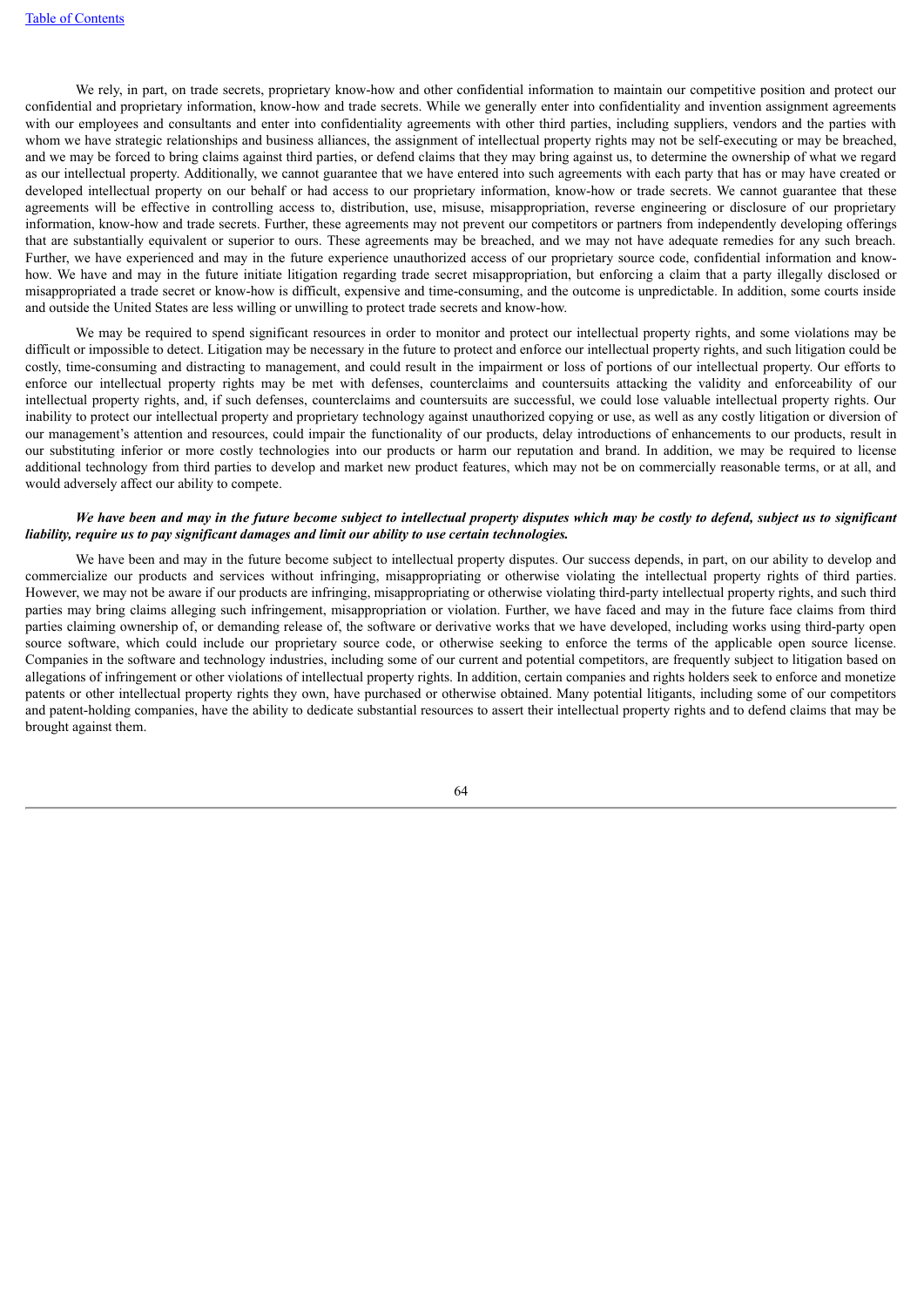Lawsuits are time-consuming and expensive to resolve and they divert management's time and attention. Certain of our agreements with our customers and other third parties include indemnification provisions under which we agree to indemnify or otherwise be liable to them for losses suffered or incurred as a result of claims of infringement, misappropriation or other violation of intellectual property rights. Any claim of infringement by a third party, even those without merit, against us or for which we are required to provide indemnification, could cause us to incur substantial costs defending against the claim, could distract our management from our business and could require us to cease use of such intellectual property. Further, because of the substantial amount of discovery required in connection with intellectual property litigation, we risk compromising our confidential information during this type of litigation. We may be required to make substantial payments for legal fees, settlement fees, damages (including treble damages and attorneys' fees if we are found to have willfully infringed a party's rights), royalties or other fees in connection with a claimant securing a judgment against us and we may be subject to an injunction or other restrictions that cause us to cease selling or using products or services that incorporate the intellectual property rights that we allegedly infringe, misappropriate or violate, including subscriptions to our products. We may also be required to redesign any allegedly infringing portion of our products, which could be time-consuming or impossible, or we may agree to a settlement that prevents us from distributing our products or a portion thereof, any of which could adversely affect our business, financial condition and results of operations.

With respect to any intellectual property rights claim, we may have to seek out a license to continue operations found to be in violation of such rights, which may not be available on favorable or commercially reasonable terms and may significantly increase our operating expenses. Some licenses may be non-exclusive, and therefore our competitors may have access to the same technology licensed to us. If a third party does not offer us a license to its intellectual property on commercially reasonable terms, or at all, we may be required to develop alternative, non-infringing technology, which could require significant time (during which we would be unable to continue to offer our affected product features), effort and expense and may ultimately not be successful. Any of these events would adversely affect our business, financial condition and results of operations.

Even if the claims do not result in litigation or are resolved in our favor, these claims and the time and resources necessary to resolve them, could divert the resources of our management and harm our business and results of operations. Moreover, there could be public announcements of the results of hearings, motions or other interim proceedings or developments, and if securities analysts or investors perceive these results to be negative, it would have a substantial adverse effect on our business, results of operations or the market price of our common stock. We expect that the occurrence of infringement claims is likely to grow as the market for platform and services grows. Accordingly, our exposure to damages resulting from infringement claims could increase and this could further exhaust our financial and management resources.

#### **Risks Related to Our Legal and Regulatory Environment**

# Our business is subject to a wide range of laws and regulations, many of which are evolving, and failure to comply with such laws and *regulations could harm our business, financial condition and results of operations.*

Our business is subject to regulation by various federal, state, local and foreign governmental agencies, including agencies responsible for monitoring and enforcing data privacy, security and protection laws and regulations, intellectual property, employment and labor laws, workplace safety, consumer protection laws, anti-bribery laws, import and export controls, immigration laws, federal securities laws and tax laws and regulations. In certain foreign jurisdictions, these regulatory requirements may be more stringent than in the United States. These laws and regulations impose added costs on our business. Our regulatory risk profile may be heightened as a result of the fully hosted functionality of Couchbase Capella, which has been available since October 2021. Noncompliance with applicable regulations or requirements could subject us to:

- investigations, enforcement actions, orders and sanctions;
- mandatory changes to our products and services;
- disgorgement of profits, fines and damages;
- civil and criminal penalties or injunctions;
- claims for damages by our customers or partners;
- termination of contracts;
- loss of intellectual property rights; and
- temporary or permanent debarment from sales to heavily regulated organizations and governments.

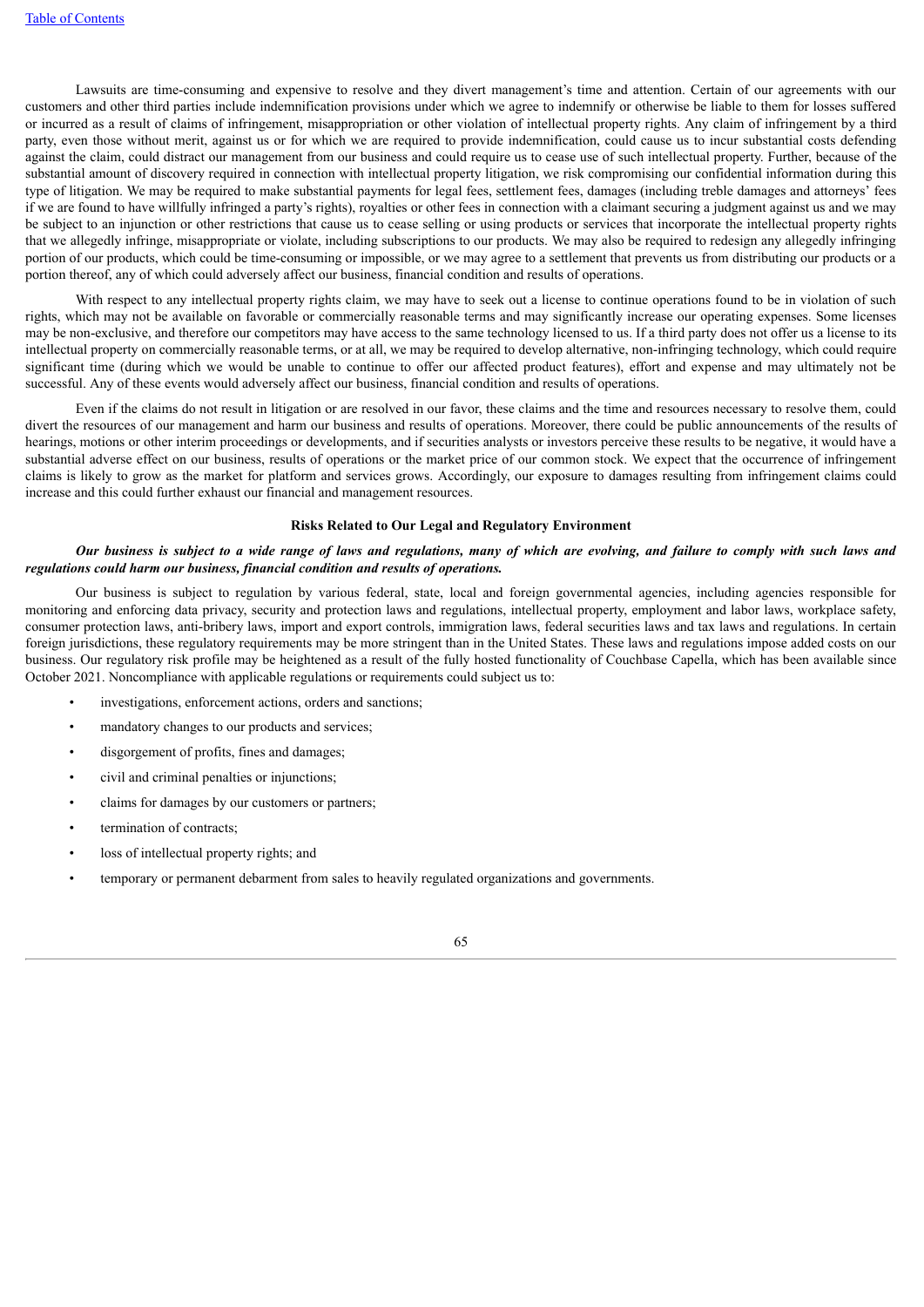If any governmental sanctions are imposed, or if we do not prevail in any possible civil or criminal litigation, our business, financial condition and results of operations could be adversely affected. In addition, responding to any action will likely result in a significant diversion of management's attention and resources and an increase in professional fees. Enforcement actions and sanctions could materially harm our business, financial condition and results of operations.

In addition, we must comply with laws and regulations relating to the formation, administration and performance of contracts with customers in heavily regulated industries and the public sector, including U.S. federal, state and local governmental organizations, which affect how we and our partners do business with such customers. Selling our product to customers in heavily regulated industries or to the U.S. government, whether directly or through partners, also subjects us to certain regulatory and contractual requirements. Failure to comply with these requirements by either us or our partners could subject us to investigations, fines and other penalties, which would adversely affect our business, financial condition, results of operations and growth prospects. Violations of certain regulatory and contractual requirements could also result in us being suspended or debarred from future government contracting or other contracting opportunities. Any of these outcomes could adversely affect our business, financial condition, results of operations and growth prospects.

# If our security measures, or those of our service providers or customers, are breached or unauthorized parties otherwise obtain access to our or our customers' data or software, our products and services may be perceived as not being secure, customers may reduce or terminate their use of our products and services and we may face claims, litigation, regulatory investigations, significant liability and reputational damage.

We collect, use, store and transmit or otherwise process data as part of our business operations, including personal data in and across multiple jurisdictions. We also use third-party service providers to collect, use, store, transmit, maintain and otherwise process such information. In addition, as our customers continue to adopt Couchbase Capella, we will be processing increasing amounts of customer data, which may include personally identifiable information and other data subject to special laws or regulatory regimes. Increasingly, threats from computer malware, ransomware, viruses, social engineering (including phishing attacks), denial of service or other attacks, employee theft or misuse and general hacking have become more prevalent in our industry and our customers' industries. Any of these security incidents could result in unauthorized access to, damage to, disablement or encryption of, use or misuse of, disclosure of, modification of, destruction of or loss of our data or customer data (including personal data), software or systems or disrupt our ability to provide our products and services. Any actual or perceived security incident could interrupt our operations, harm our reputation and brand, result in significant remediation and cybersecurity protection costs (including deploying additional personnel and modifying or enhancing our protection technologies and investigating and remediating any information security vulnerabilities), result in lost revenue, lead to regulatory investigations and orders, litigation, disputes, indemnity obligations, damages for breach of contract, penalties for violation of applicable laws and regulations and other legal risks, increase our insurance premiums, result in any other financial exposure, lead to loss of customer confidence in us or decreased use of our products and services and otherwise adversely affect our reputation, competitiveness, business, financial condition and results of operations.

We have taken steps to protect the data on our systems and offerings, but our security measures or those of our customers or third-party service providers could be insufficient and breached as a result of third-party action, employee or user errors, technological limitations, defects or vulnerabilities in our systems or offerings or those of our third-party service providers, malfeasance, fraud or malice on the part of employees or third parties, including state-sponsored organizations with significant financial and technological resources, or from accidental technological failure or otherwise. We have experienced and may continue to experience security incidents and attacks of varying types and degrees from time to time. For example, we have had a third-party provider be impacted by a supply-chain attack, and we could be impacted by similar attacks on other third-party providers in the future or could become the subject of one through a supply chain compromise. In addition, in December 2021, a vulnerability named "Log4Shell" was reported for a Java logging library, Apache Log4j, that is widely used in our industry. While we have not detected any exploit attempts in our offerings or on our systems, and have taken steps to mitigate the vulnerability, we cannot assure you that we or our customers will not be impacted by this or other similar vulnerabilities in the future. Additionally, with our employees and many employees of our third-party service providers working remotely, either permanently or temporarily due to the COVID-19 pandemic, we may be exposed to increased risks of security breaches or incidents. For example, we have seen an increase in phishing attempts and spam emails over time and it is possible this trend will continue. Also, due to political uncertainty and military actions associated with the significant military action against Ukraine launched by Russia, we and our third-party service providers are vulnerable to a heightened risk of cybersecurity attacks, phishing attacks, viruses, malware, ransomware, hacking or similar breaches from or affiliated with nation-state actors, including attacks that could materially disrupt our systems and operations, supply chain, and ability to produce, sell and distribute our products and services, as well as retaliatory cybersecurity attacks from Russian and affiliated actors against companies with a U.S. presence.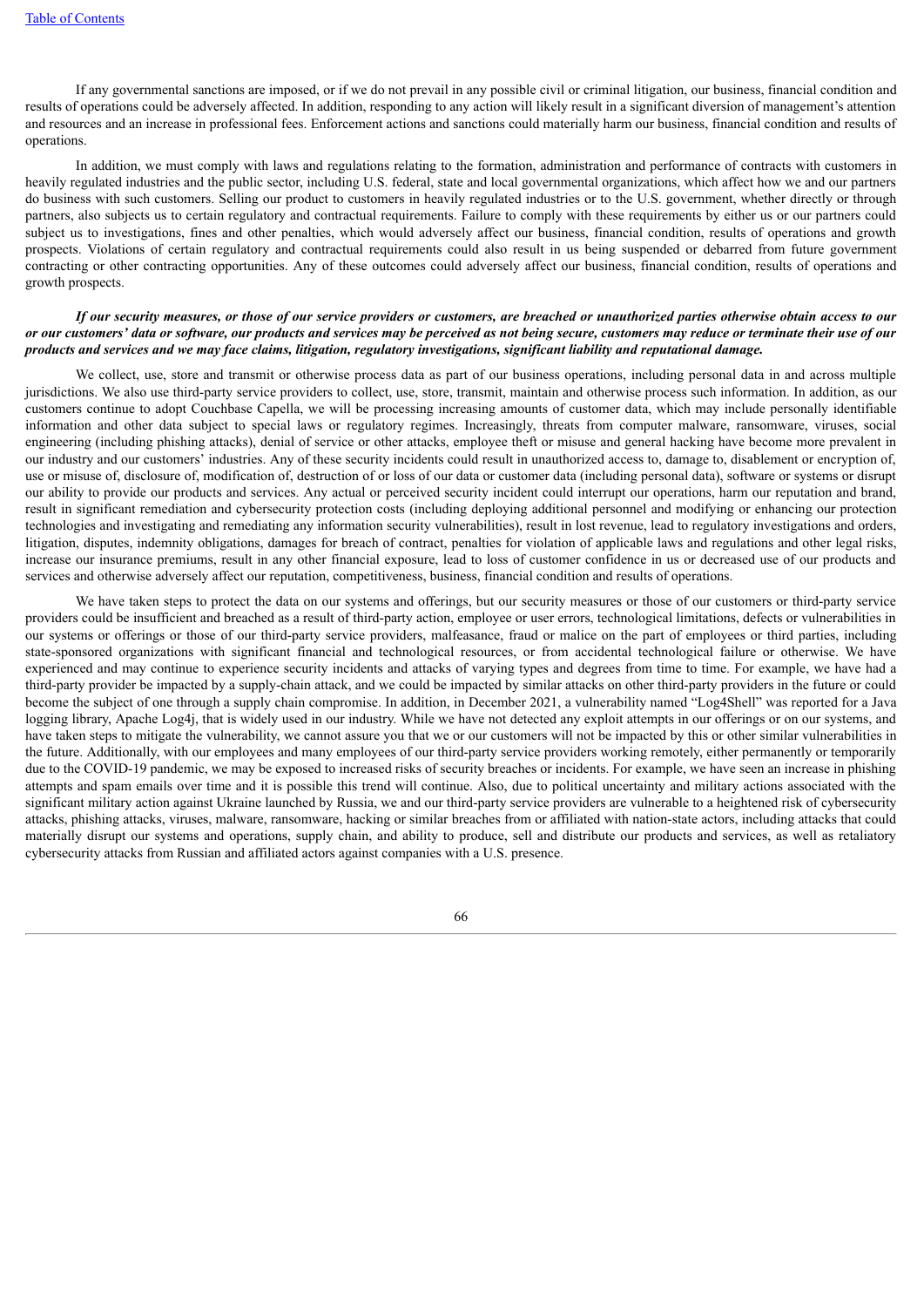We anticipate needing to enhance the security of our products and services, our data, our systems and our internal IT infrastructure, which may require additional resources and substantial costs and may not be effective. There can be no assurance that any security measures that we or our customers or third-party service providers have implemented will be effective against current or future security threats. We have developed systems and processes to protect the integrity, confidentiality, availability and security of our data and software, but our security measures or those of our customers or third-party service providers could fail and result in unauthorized access to, damage to, disablement or encryption of, use or misuse of, disclosure of, modification of, destruction of or loss of such data and software. Through contractual provisions and third-party risk management processes, we take steps to require that our third-party providers and their subcontractors protect our data, but because we do not control our third-party service providers and our ability to monitor their data security is limited, we cannot ensure the security measures they take will be sufficient to protect our data. A vulnerability in a third-party provider's or a customer's software or systems, a failure of our customers' or third-party providers' safeguards, policies or procedures or a breach of a customer's or third-party provider's software or systems could result in the compromise of the confidentiality, integrity or availability of our offerings, systems or the data housed in our third-party solutions. Further, because there are many different security breach techniques and such techniques continue to evolve and are generally not detected until after an incident has occurred, we may be unable to implement adequate preventative measures, anticipate or prevent attempted security breaches or other security incidents or react in a timely manner. If any of the foregoing were to occur, our customers and potential customers may lose trust in the security of our products or database software generally, which could adversely impact our brand, reputation and ability to retain existing customers or attract new customers.

Any security breach or other security incident that we or our third-party service providers experience, or the perception that one has occurred, could result in a loss of customer confidence in the security of our products and services, harm our reputation and brand, reduce the demand for our products and services, disrupt normal business operations, divert management's attention and resources, require us to spend material resources to investigate or correct the breach and to prevent future security breaches and incidents or expose us to legal liabilities, including claims, litigation, regulatory enforcement and orders, disputes, investigations, indemnity obligations, damages for contract breach, penalties for violation of applicable laws or regulations and significant costs for remediation, any of which could adversely affect our results of operations. In addition, our remediation efforts may not be successful. We cannot ensure that any limitation of liability provisions in our customer, partner, vendor and other contracts would be enforceable or adequate with respect to any security lapse or breach or other security incident or would otherwise protect us from any liabilities or damages with respect to any particular claim. These risks may increase as we continue to grow and evolve our offerings to collect, host, process, store and transmit increasing volumes of data. In addition, these risks may increase if the type of data that we collect, host, process, store and transmit increasingly include sensitive and regulated data, such as protected health information, credit card information and other confidential information such as personally identifiable information.

Many governments have enacted laws requiring companies to notify individuals of data security incidents or security breaches involving certain types of personal data. Accordingly, security incidents that we, our competitors, our customers or our third-party service providers experience may lead to negative publicity and harm our reputation. Further, if a security breach occurs with respect to us or a competitor or third-party service provider, our customers and potential customers may lose trust in the security of our products or services or database software generally, which could adversely impact our ability to retain existing customers or attract new customers, which could adversely affect our business, financial condition and results of operations.

Moreover, our insurance coverage, subject to applicable deductibles, may not be adequate for liabilities incurred or cover any indemnification claims against us relating to any security incident or breach or an insurer may deny or exclude from coverage certain types of claims. In the future, we may not be able to secure insurance for such matters on commercially reasonable terms, or at all. The successful assertion of one or more claims against us that exceed available insurance coverage, or the occurrence of changes in our insurance policies, including premium increases or the imposition of large deductible or co-insurance requirements, could adversely affect our business, financial condition and results of operations.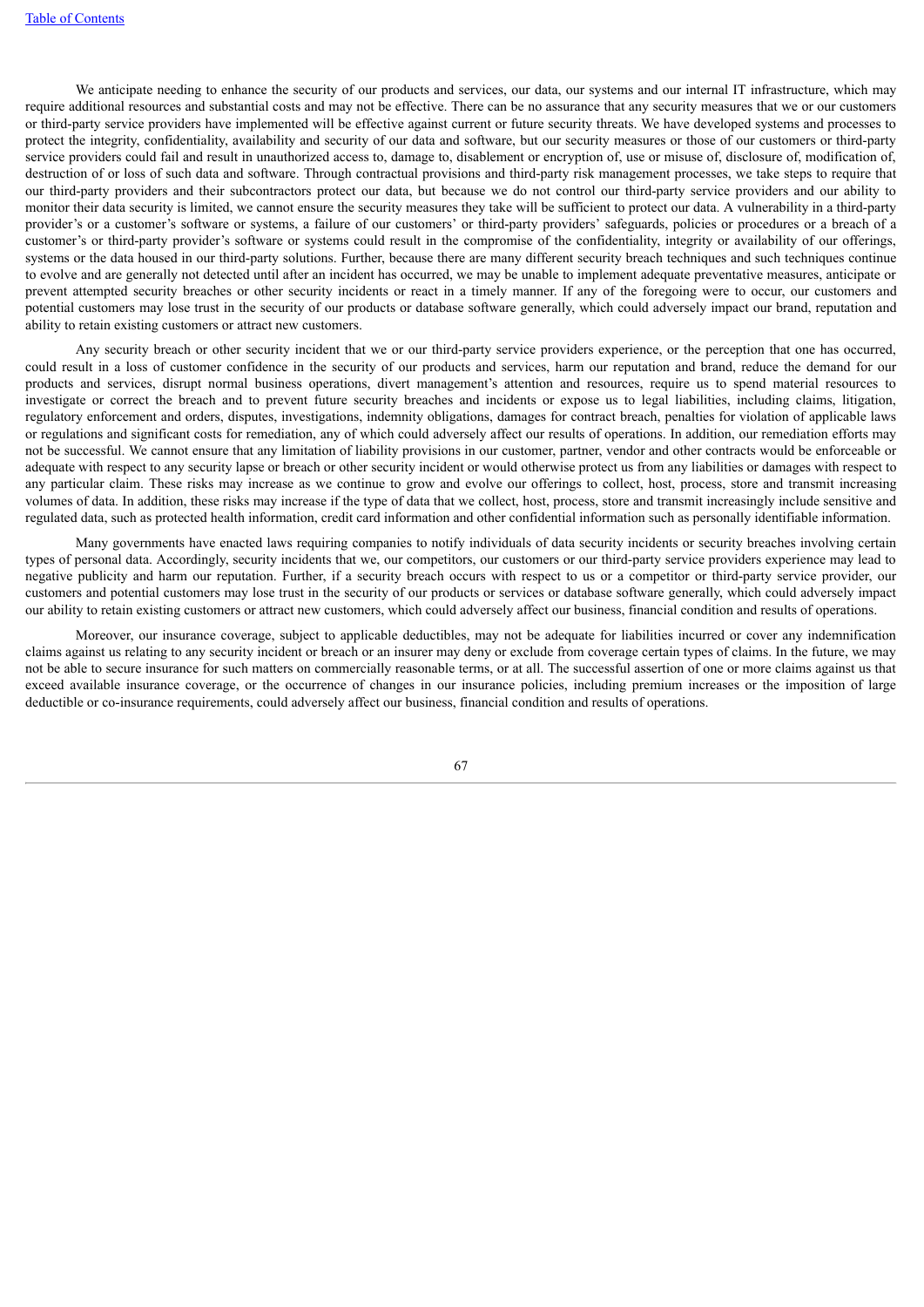# If we are not able to comply with, or are perceived to not comply with U.S. and foreign laws, rules, regulations, industry standards, contractual obligations and other requirements relating to data protection, information security and privacy, our business, financial condition and results of *operations could be harmed.*

We are subject to a variety of federal, state, local and international laws, rules and regulations, as well as industry standards, internal and external privacy policies and contractual obligations to third parties, relating to the collection, use, retention, security, disclosure, transfer, storage and other processing of personal information and other data. The regulatory framework governing data privacy, security, protection and transfers worldwide is rapidly evolving and is likely to remain uncertain for the foreseeable future, and it is possible that these or other actual or future obligations may be interpreted and applied in a manner that is inconsistent from one jurisdiction to another and may conflict with other rules or our practices. Any failure or perceived failure by us, our suppliers or other third parties with whom we do business to comply with our contractual commitments, policies or federal, state, local or international regulations could result in proceedings against us by governmental entities or others. In many jurisdictions, enforcement actions and consequences for noncompliance are rising. In the United States, these include enforcement actions in response to rules and regulations promulgated under the authority of federal agencies, state attorneys general and legislatures and consumer protection agencies. In addition, security advocates and industry groups have regularly proposed, and may propose in the future, self-regulatory standards with which we must legally comply or that contractually apply to us. If we fail to follow these security standards even if no personal information is compromised, we may incur significant fines or experience a significant increase in costs.

Internationally, virtually every jurisdiction in which we operate has established its own data security and privacy legal framework with which we or our customers must comply, including but not limited to the United Kingdom, Switzerland and the European Union, or EU. The EU has adopted the General Data Protection Regulation, or GDPR, which went into effect in May 2018, and together with national legislation, regulations and guidelines of the EU member states, contains numerous requirements relating to the processing of personal data of EU data subjects, including the increased jurisdictional reach of the European Commission, more robust obligations and additional requirements for data protection compliance programs by companies. EU member states are tasked under the GDPR to enact, and have enacted, certain legislation that adds to or further interprets the GDPR requirements and potentially extends our obligations and potential liability for failing to meet such obligations. Among other requirements, the GDPR regulates transfers of personal data subject to the GDPR to the United States as well as other third countries that have not been found to provide adequate protection to such personal data. The GDPR also introduced numerous privacy-related changes for companies operating in the EU, including greater control for data subjects (for example, the "right to be forgotten"), increased data portability for EU consumers, data breach notification requirements and increased fines. In particular, under the GDPR, fines of up to 20 million euros or 4% of the annual global revenue of the noncompliant company, whichever is greater, could be imposed for violations of certain of the GDPR's requirements. Such penalties are in addition to any civil litigation claims by customers and data subjects. The GDPR requirements apply not only to third-party transactions, but also to transfers of information between us and our subsidiaries, including employee information.

While we have taken steps to mitigate the impact on us with respect to transfers of data, the efficacy and longevity of these transfer mechanisms remains uncertain. The occurrence of unanticipated events and development of evolving technologies often rapidly drives the adoption of legislation or regulation affecting the use, collection or other processing of data and manner in which we conduct our business.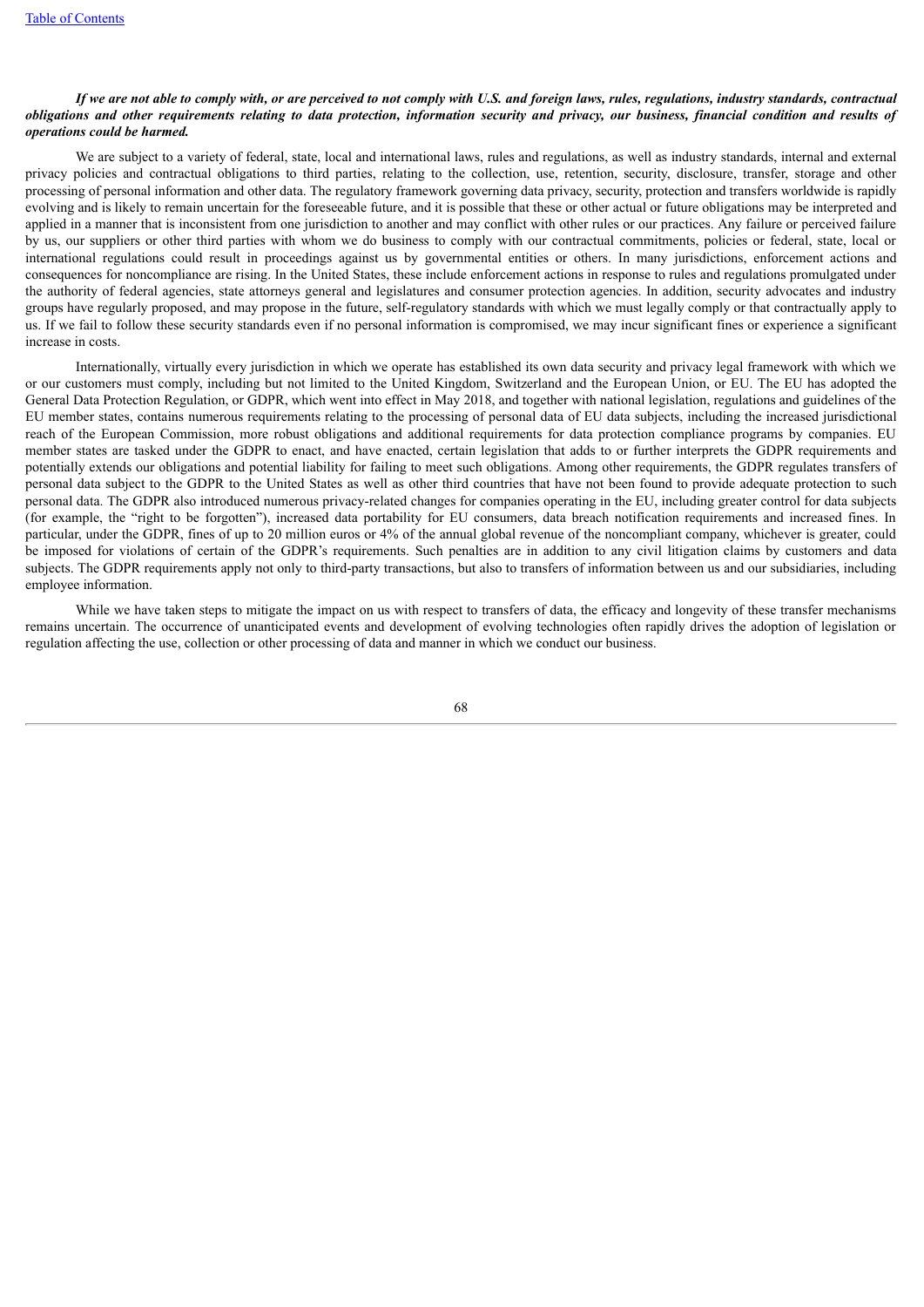For example, the "Schrems II" decision issued by the European Court of Justice, or CJEU, in July 2020 struck down the EU-U.S. Privacy Shield framework, which provided companies with a mechanism to comply with data protection requirements when transferring personal data from the EU to the United States. In the same decision, the CJEU imposed additional obligations on companies when relying on standard contractual clauses, including that these clauses be considered on a case-by-case basis, in conjunction with an assessment as to whether national security laws conflict with the guarantees provided by the data importer under the standard contractual clauses. The European Commission has since issued new standard contractual clauses that account for the CJEU's "Schrems II" decision. The Swiss Federal Data Protection and Information Commissioner also has stated that it no longer considers the Swiss-U.S. Privacy Shield adequate for the purposes of personal data transfers from Switzerland to the United States. These developments may result in European data protection regulators applying differing standards for, and requiring ad hoc verification of, transfers of personal data from Europe to the United States. We may be required to take additional steps to legitimize any personal data transfers impacted by these developments and be subject to increasing costs of compliance and limitations on our customers and us. For example, we anticipate being required to engage in new contract negotiations with third parties that aid in processing data on our behalf and entering into new standard contractual clauses approved in the EU and United Kingdom, or U.K., respectively, both of which are required to be implemented over time. More generally, we may find it necessary or desirable to modify our data handling practices, and this "Schrems II" decision or other legal challenges relating to cross-border data transfer may serve as a basis for our personal data handling practices, or those of our customers and vendors, to be challenged and may otherwise adversely affect our business, financial condition and results of operations.

Further, the U.K. government left the EU, which commonly is referred to as Brexit. Brexit has created uncertainty with regard to the regulation of data protection in the United Kingdom. Data processing in the United Kingdom is governed by a U.K. version of the GDPR (combining the GDPR and the Data Protection Act 2018), exposing us to two parallel regimes, each of which potentially authorizes similar fines and other potentially divergent enforcement actions for certain violations. On June 28, 2021, the European Commission issued an adequacy decision under the GDPR and the Law Enforcement Directive, pursuant to which personal data generally may be transferred from the EU to the U.K. without restriction; however, this adequacy decision is subject to a four-year "sunset" period, after which the European Commission's adequacy decision may be renewed. During that period, the European Commission will continue to monitor the legal situation in the U.K. and may intervene at any time with respect to its adequacy decision. The U.K.'s adequacy determination therefore is subject to future uncertainty and may be subject to modification or revocation in the future, with the United Kingdom potentially being considered an "inadequate third country" under the GDPR and transfers of data from the European Economic Area, or EEA, to the United Kingdom requiring a "transfer mechanism," such as the EU's standard contractual clauses. Furthermore, there will be increasing scope for divergence in application, interpretation and enforcement of data protection law between the U.K. and EEA. We continue to monitor and review the impact of any resulting changes to EU or U.K. law that could affect our operations. We may incur liabilities, expenses, costs and other operational losses under the GDPR and privacy laws of the applicable EU member states and the U.K. in connection with any measures we take to comply with them. Other countries have also passed or are considering passing laws requiring local data residency or restricting the international transfer of data.

In addition, domestic data privacy laws continue to evolve and could require us to modify our data processing practices and policies and expose us to further regulatory or operational burdens. For example, the California Consumer Privacy Act, or CCPA, took effect in January 2020. The CCPA imposes obligations on companies that process California residents' personal information, including an obligation to provide certain new disclosures to such residents and creates new consumer rights, including relating to the access to, deletion of and sharing of personal information collected by covered businesses, including a consumer's right to opt out of certain sales of their personal information. The CCPA provides for civil penalties for violations, as well as a private right of action for certain data breaches that result in the loss of personal information. This private right of action may increase the likelihood of, and risks associated with, data breach litigation. Additionally, a new privacy law, the California Privacy Rights Act, or CPRA, was approved by California voters in the November 3, 2020 election. Effective starting January 1, 2023, the CPRA will significantly modify the CCPA, including by expanding consumers' rights with respect to certain sensitive personal information. The CPRA also creates a new state agency that will be vested with authority to implement and enforce the CCPA and the CPRA.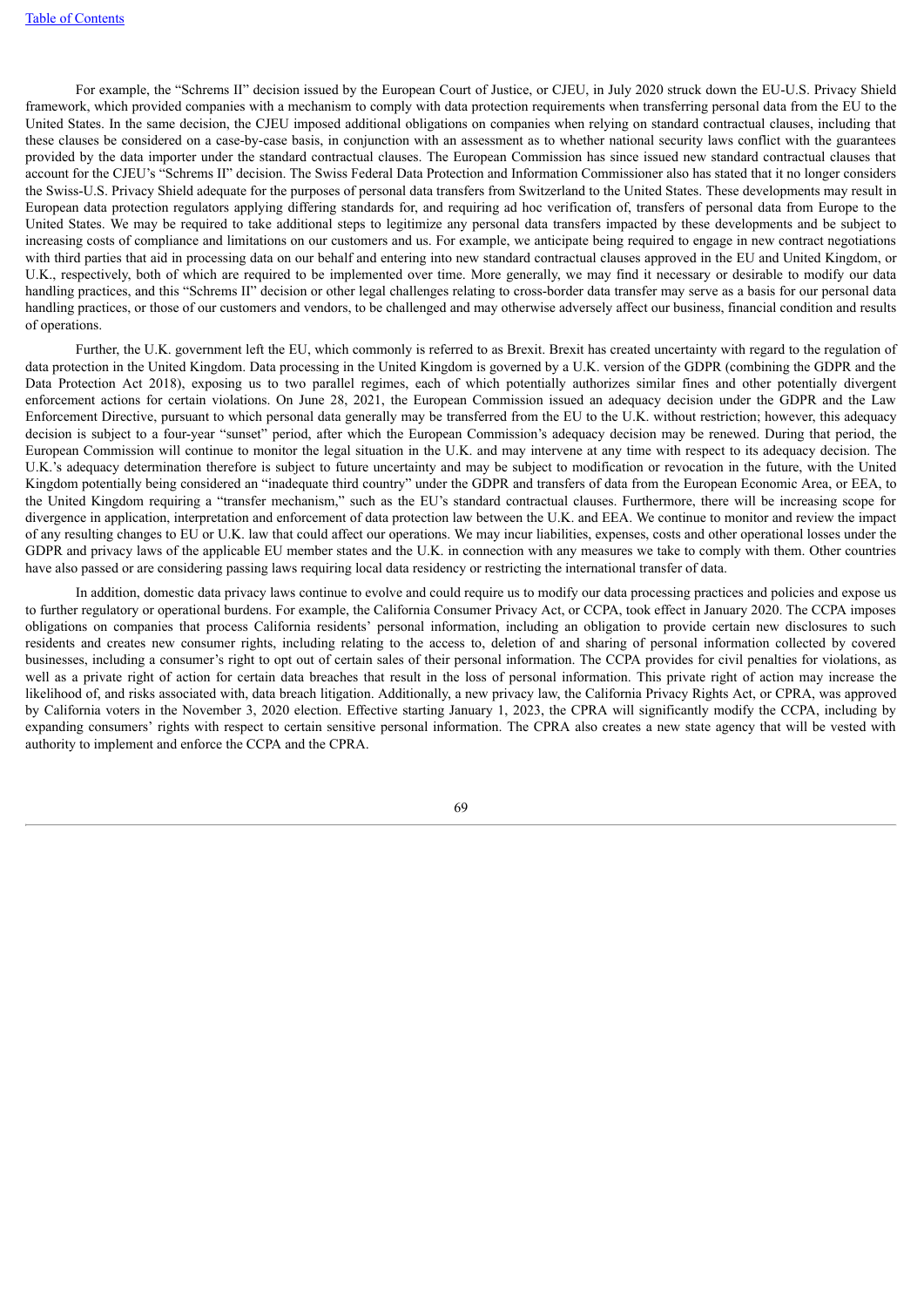Further, on March 2, 2021, the Governor of Virginia signed into law the Virginia Consumer Data Protection Act, or VCDPA, which will be enforced by the Virginia Attorney General. The VCDPA creates consumer rights, similar to the CCPA, but also imposes security and assessment requirements for businesses. In addition, on July 7, 2021, Colorado enacted the Colorado Privacy Act, or CPA. The CPA closely resembles the VCDPA, and will be enforced by Colorado's Attorney General and district attorneys. On March 24, 2022, Utah enacted the Utah Consumer Privacy Act, and, on May 10, 2022, Connecticut enacted An Act Concerning Personal Data Privacy and Online Monitoring. While these new privacy laws share similarities with each other, as well as with the CPRA, VCDPA, and CPA, all these laws differ in many ways and once they become enforceable in 2023, we must comply with each if our operations fall within the scope of these newly enacted comprehensive mandates. Similar laws have been proposed in other states and at the federal level, reflecting a trend toward more stringent privacy legislation in the United States. This legislation may add additional complexity, variation in requirements, restrictions and potential legal risk, require additional investment of resources in compliance programs, impact strategies and the availability of previously useful data and could result in increased compliance costs or changes in business practices and policies.

Complying with these laws, regulations, amendments to or re-interpretations of existing laws and regulations and contractual or other obligations relating to data privacy, security, protection, transfer, localization and information security may require us to make changes to our products and services to enable us or our customers to meet new legal requirements, incur substantial operational costs, modify our data practices and policies and restrict our business operations. Any actual or perceived failure by us to comply with these laws, regulations or other obligations may lead to significant fines, penalties, regulatory investigations, lawsuits, significant costs for remediation, damage to our reputation or other liabilities. Additionally, because the interpretation and application of many privacy and data protection laws along with contractually imposed industry standards are uncertain, it is possible that these laws may be interpreted and applied in a manner that is inconsistent with our existing data management practices or the features of our services and platform capabilities. If so, in addition to the possibility of fines, lawsuits, regulatory investigations, imprisonment of company officials and public censure, other claims and penalties, significant costs for remediation and damage to our reputation, we could be required to fundamentally change our business activities and practices or modify our services and platform capabilities, any of which could require significant additional expense and have an adverse effect on our business, including impacting our ability to innovate, delaying our product development roadmap and adversely affecting our relationships with customers and our ability to compete. If we are obligated to fundamentally change our business activities and practices or modify our products and services, we may be unable to make such changes and modifications in a commercially reasonable manner, or at all, and our ability to develop new product features and services could be limited.

In addition to government activity, privacy advocacy and other industry groups have established or may establish new self-regulatory standards that may place additional burdens on our ability to provide our products and services globally. Our customers expect us to meet certain voluntary certification and other standards established by third parties. If we are unable to maintain these certifications or meet these standards, it could adversely affect our ability to provide our services to certain customers and could harm our business. Further, the uncertain and shifting regulatory environment may cause concerns regarding data privacy and may cause our customers to resist providing the data that could improve our products and services, or limit the use and adoption of our products and services.

These laws, regulations, rules, industry standards and contractual or other obligations relating to data privacy, security, protection, transfers, localization and information security could require us to take on more onerous obligations in our contracts, restrict our ability to store, transfer and process data or, in some cases, impact our ability to offer our products and services in certain locations, to reach existing and potential customers or to derive insights from customer data globally. The costs of compliance with, and other burdens imposed by, these laws, regulations, standards and obligations, or any inability to adequately address privacy, data protection or information security-related concerns, even if unfounded, may limit the use and adoption of our products and services, reduce overall demand for our products and services, make it more difficult to meet expectations from or commitments to customers, impact our reputation or slow the pace at which we close sales transactions, any of which could harm our business, financial condition and results of operations.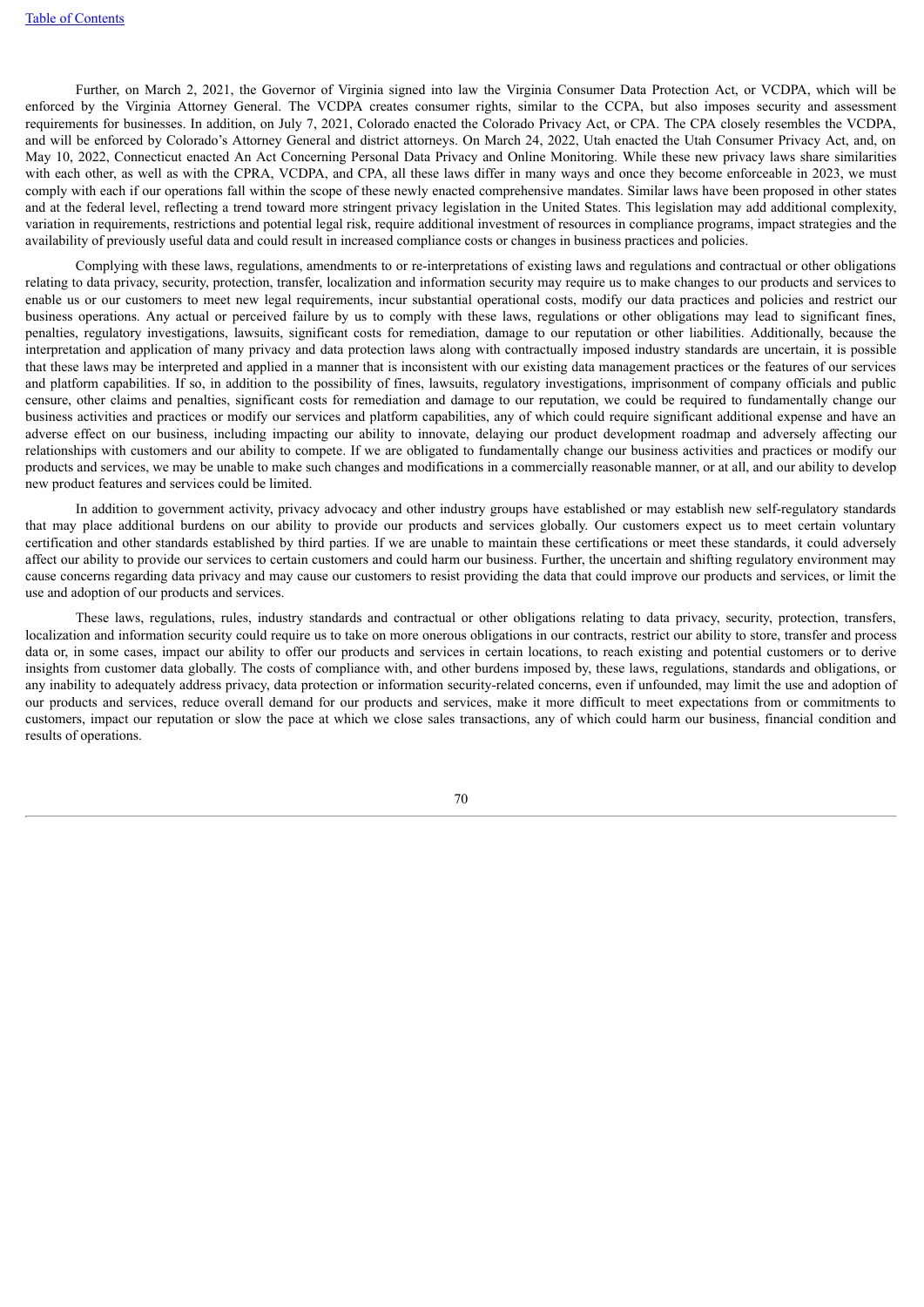#### *Any future litigation against us could be costly and time-consuming to defend.*

From time to time, we may become involved in various legal proceedings relating to matters incidental to the ordinary course of our business, including intellectual property, commercial, product liability, employment, class action, whistleblower and other litigation and claims and governmental and other regulatory investigations and proceedings. Such matters can be time-consuming, divert management's attention and resources, cause us to incur significant expenses or liability or require us to change our business practices. In addition, the expense of litigation and the timing of this expense from period to period are difficult to estimate, subject to change and could adversely affect our financial condition and results of operations. Because of the potential risks, expenses and uncertainties of litigation, we may, from time to time, settle disputes, even where we have meritorious claims or defenses, by agreeing to settlement agreements. Any of the foregoing could adversely affect our business, financial condition and results of operations. In addition, we cannot be sure that our existing insurance coverage and coverage for errors and omissions will continue to be available on acceptable terms or that our insurers will not deny coverage as to any future claim.

# Indemnity provisions in various agreements to which we are party potentially expose us to substantial liability for intellectual property *infringement, misappropriation or other violation and other losses.*

Our agreements with our customers, partners and other third parties may include indemnification provisions under which we agree to indemnify or otherwise be liable to them for losses suffered or incurred as a result of claims of infringement, misappropriation or violation of intellectual property rights, data protection, damages caused by us to property or persons, or in connection with any such defects or errors in our products, or other liabilities relating to or arising from our products and services, our acts or omissions under such agreements or other contractual obligations. Some of these indemnity agreements provide for uncapped liability for which we would be responsible, and some indemnity provisions survive termination or expiration of the applicable agreement. Large indemnity payments could harm our business, financial condition and results of operations. Although we attempt to contractually limit our liability with respect to such indemnity obligations, we are not always successful and may still incur substantial liability related to such claims and we may be required to cease use of certain functions of our products or services as a result of any such claims. Moreover, even claims that ultimately are unsuccessful could result in our expenditure of funds in litigation, divert management's time and other resources and harm our business and reputation.

In addition, although we carry general liability insurance, our insurance against this liability may not be adequate to cover a potential claim, and such coverage may not be available to us on acceptable terms, or at all. Any dispute with a customer, channel party or other third party with respect to such obligations could have adverse effects on our relationship with such customer, channel party or other third party or other existing or potential customers, harm our reputation or reduce demand for our products and services. Any of the foregoing could adversely affect our business, financial condition and results of operations.

#### A portion of our revenue is generated by sales to heavily regulated organizations, which are subject to a number of challenges and risks.

We provide our products and services to heavily regulated organizations, and at times to the U.S. government, state and local governments and non-U.S. governments directly and through our partners. Selling to these entities can be highly competitive, expensive and time-consuming, often requiring significant upfront time and expense without any assurance that these efforts will result in a sale. For instance, highly regulated entities and government customers often require contract terms that differ from our standard arrangements and impose compliance requirements that are complicated, require preferential pricing or "most favored nation" terms and conditions or are otherwise time-consuming and expensive to satisfy. If we undertake to meet special standards or requirements and do not meet them, we could be subject to increased liability from our customers. Even if we do meet them, the additional costs associated with providing our services to highly regulated organizations and governments could harm our financial condition and results of operations.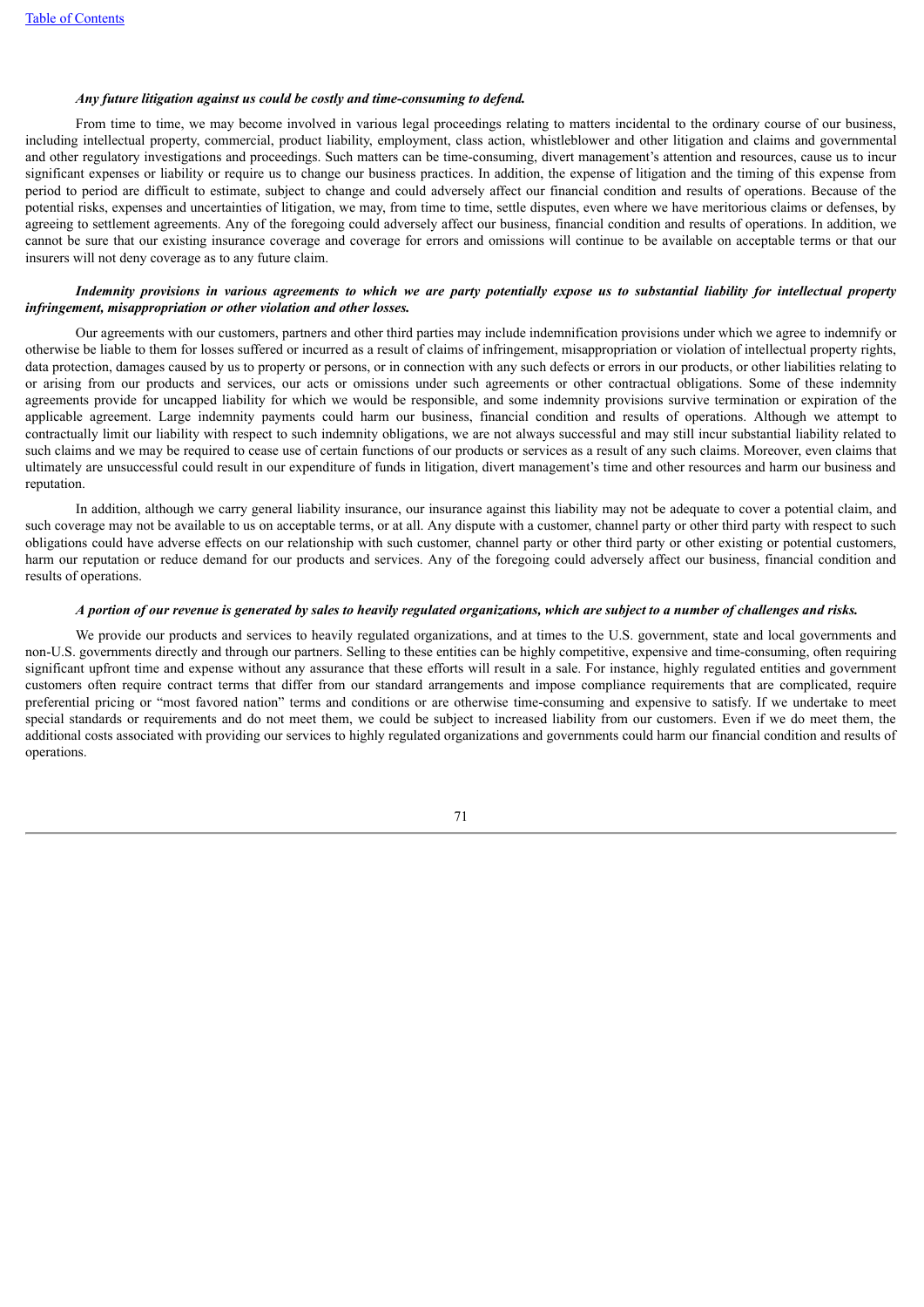We have been and are increasingly doing more business in heavily regulated industries. Existing and potential customers, such as those in these industries, may be required to comply with more stringent regulations in connection with subscribing to and implementing our products and services or particular regulations regarding third-party vendors that may be interpreted differently by different customers. In addition, regulatory agencies may impose requirements toward third-party vendors generally, or to us in particular, that we may not be able to, or may not choose to, meet. Any changes in the underlying regulatory conditions that affect these types of customers could harm our ability to efficiently provide our products and services to them and to grow or maintain our customer base. Moreover, customers in these heavily regulated areas often have a right to conduct audits of our systems, products and practices. In the event that one or more customers determine that some aspect of our business does not meet contractual or regulatory requirements, we may be limited in our ability to continue or expand our business. Each of these difficulties could adversely affect our business and results of operations.

### Failure to comply with anti-bribery, anti-corruption, anti-money laundering and similar laws could subject us to penalties and other adverse *consequences.*

We are subject to the FCPA, the U.S. domestic bribery statute contained in 18 U.S.C. § 201 and the U.S. Travel Act and other anti-bribery and anti-money laundering laws in countries outside of the United States in which we conduct our activities. Anti-corruption and anti-bribery laws have been enforced aggressively in recent years and are interpreted broadly to generally prohibit companies, their employees, agents, representatives, partners and third-party intermediaries from authorizing, offering or providing, directly or indirectly, improper payments or benefits to recipients in the public or private sector.

We sometimes leverage third parties to sell our products and services and conduct our business abroad. We, our employees, agents, representatives, partners and third-party intermediaries may have direct or indirect interactions with officials and employees of government agencies or state-owned or affiliated entities and we may be held liable for the corrupt or other illegal activities of these employees, agents, representatives, partners or third-party intermediaries even if we do not explicitly authorize such activities. These laws also require that we keep accurate books and records and maintain internal controls and compliance procedures designed to prevent any such actions. While we have policies and procedures designed to address compliance with such laws, we cannot ensure that none of our employees, agents, representatives, partners or third-party intermediaries will take actions in violation of our policies and applicable law, for which we may be ultimately held responsible.

Any allegations or violation of the FCPA or other applicable anti-bribery, anti-corruption and anti-money laundering laws could result in whistleblower complaints, sanctions, settlements, prosecution, enforcement actions, fines, damages, adverse media coverage, investigations, loss of export privileges, severe criminal or civil sanctions or suspension or debarment from U.S. government contracts, all of which may adversely affect our reputation, business, results of operations and prospects. Responding to any investigation or action will likely result in a materially significant diversion of management's attention and resources and significant defense costs and other professional fees. In addition, the U.S. government may seek to hold us liable for successor liability for FCPA violations committed by companies in which we invest or that we acquire. As a general matter, investigations, enforcement actions and sanctions could harm our reputation, business, financial condition and results of operations.

### We are subject to governmental export control, trade sanctions and import controls that could impair our ability to compete in international *markets or subject us to liability if we violate the controls.*

Certain of our business activities are subject to the U.S. export control laws and regulations, including the Export Administration Regulations, or the EAR, and the U.S. trade and economic sanctions maintained by the U.S. Department of Treasury's OFAC as well as the U.S. import laws and regulations. The U.S. export control laws and economic sanctions prohibit the export, re-export and in-country transfer of our offerings, including software and services, to certain U.S. embargoed or sanctioned countries and territories, governments and persons, as well as for prohibited end-uses. Further, we incorporate encryption functionality into certain of our products, and as a result, we may need to make filings with the U.S. Department of Commerce's Bureau of Industry and Security to ensure that our exports, re-exports and transfers are in accordance with the EAR. Also, in certain cases, it is possible that a license may be required to export or re-export our products to certain countries, end-users and end-uses. Obtaining the necessary export license for a particular sale or offering may be time-consuming, may not be possible and may result in the delay or loss of sales opportunities. In addition, various countries regulate the import of certain encryption technology, including through import permit and license requirements, and have enacted laws that could limit our ability to distribute our products or could limit our customers' ability to implement our products in those countries.

If we were to fail to comply with such U.S. export controls, economic sanctions and import laws and regulations or other similar laws, we could be subject to both civil and criminal penalties, including substantial fines, possible

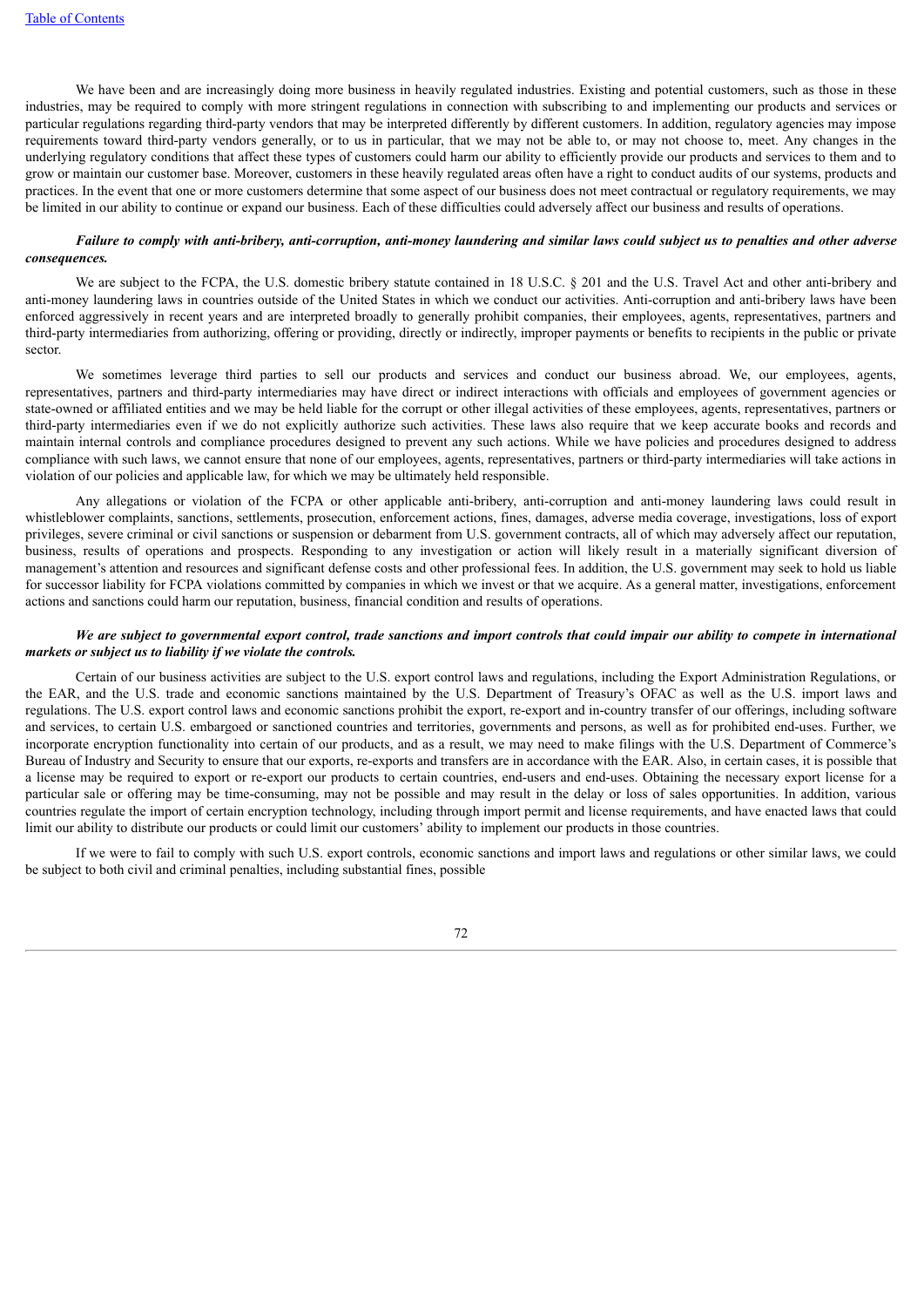incarceration for employees and managers for willful violations and the possible loss of our export or import privileges. We take precautions designed to ensure that we and our partners comply with all relevant export control, sanctions and import laws and regulations, but we cannot ensure that our measures will always prevent noncompliance by us or our partners with respect to such laws and regulations as they are very detailed and technical.

In addition, changes in our products or services or changes in export and import regulations in various countries may create delays in the introduction of our products and services into international markets, prevent our customers with international operations from deploying our products and services globally or, in some cases, prevent or delay the export or import of our products and services to certain countries, governments or persons altogether. Any change in export or import laws or regulations, economic sanctions or related legislation, shift in the enforcement or scope of existing export, import or sanctions laws or regulations, or change in the countries, governments, persons or technologies targeted by such export, import or sanctions laws or regulations, could result in decreased use of our products and services by or in our decreased ability to export or sell access to our products and services to, existing or potential end-customers with international operations. Any decreased use of our products and services or limitation on our ability to export to or sell access to our products and services in international markets would adversely affect our business, financial condition and results of operations.

#### *Our international operations may subject us to greater than anticipated tax liabilities.*

Our corporate structure and associated transfer pricing policies contemplate future growth in international markets and consider the functions, risks and assets of the various entities involved in intercompany transactions, the amount of taxes we pay in different jurisdictions, including the United States, our international business activities, changes in tax rates, new or revised tax laws or interpretations of existing tax laws and policies and our ability to operate our business in a manner consistent with our corporate structure and intercompany agreements. The relevant taxing authorities may challenge our methodologies for pricing intercompany transactions pursuant to intercompany arrangements or disagree with our determinations as to the income and expenses attributable to specific jurisdictions. If such a disagreement were to occur, and our position were not sustained, we could be required to pay additional taxes, interest and penalties, which could result in one-time tax charges, higher effective tax rates, reduced cash flows and lower overall profitability of our operations. Our financial statements could fail to reflect adequate reserves to cover such a contingency.

### Changes in tax laws could materially affect our financial condition, results of operations and cash flows.

The tax regimes we are subject to or operate under, including income and non-income taxes, are unsettled and may be subject to significant change. We are unable to predict what changes to the tax laws of the U.S. and other jurisdictions may be proposed or enacted in the future or what effect such changes would have on our business. Any significant increase in our future effective tax rate could have a material adverse impact on our business, financial condition, results of operations, or cash flows.

There is also a high level of uncertainty in today's tax environment stemming from both global initiatives put forth by the Organisation for Economic Co-operation and Development, or the OECD, and unilateral measures being implemented by various countries due to a lack of consensus on these global initiatives. Further, unilateral measures such as digital services tax and corresponding tariffs in response to such measures are creating additional uncertainty. If these proposals are passed, it is likely that we will have to pay higher income taxes in countries where such rules are applicable.

As we expand the scale of our international business activities, any changes in the U.S. or foreign taxation of such activities may increase our worldwide effective tax rate and harm our business, financial condition and results of operations. Such changes may also apply retroactively to our historical operations and result in taxes greater than the amounts estimated and recorded in our financial statements.

#### *Our ability to use our net operating losses may be limited.*

As of January 31, 2022, we had federal and state net operating losses, or NOLs, of \$319.9 million and \$167.2 million, respectively, which may be available to offset taxable income in the future. A lack of future taxable income would adversely affect our ability to utilize these NOLs before they expire. Unused U.S. federal NOLs for taxable years beginning before January 1, 2018, may be carried forward to offset future taxable income, if any, until such unused NOLs expire. Under the Tax Act, U.S. federal NOLs arising in tax years beginning after December 31, 2017 can be carried forward indefinitely, but the deductibility of such U.S. federal NOLs is limited to 80% of taxable income.

Of the U.S. federal NOLs, no amount may be carried forward indefinitely with no limitations when utilized, and \$151.1 million may be carried forward indefinitely with utilization limited to 80% of taxable income. The remaining \$168.8 million will begin to expire in 2028. The state NOLs carryforwards begin to expire in 2026.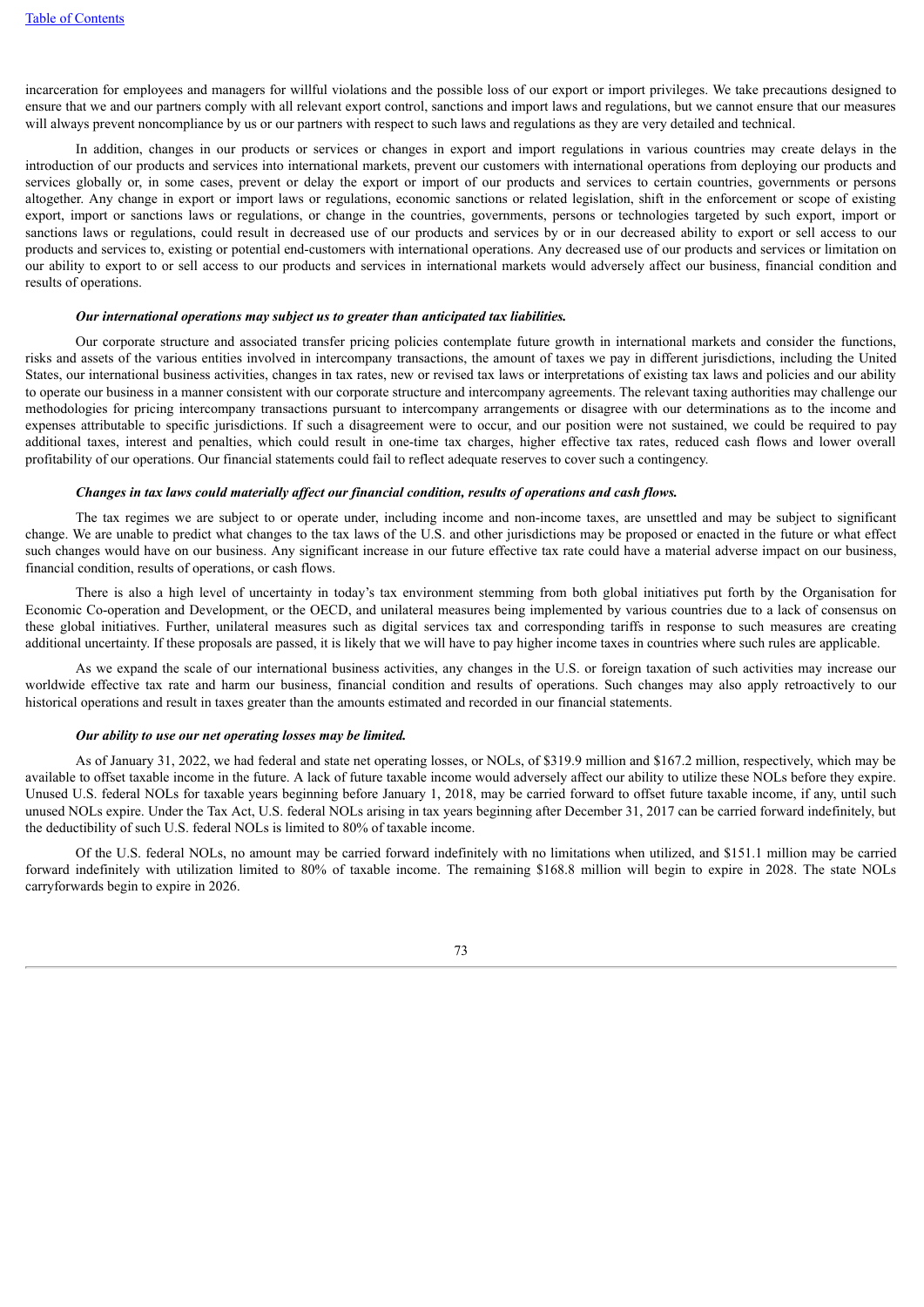Under Section 382 of the Internal Revenue Code of 1986, as amended, if a corporation undergoes an "ownership change," the corporation's ability to use its pre-change NOLs to offset its post-change income may be limited. In general, an "ownership change" will occur if there is a cumulative change in our ownership by "5-percent shareholders" that exceeds 50 percentage points over a rolling three-year period. Similar rules may apply under state tax laws. As of January 31, 2021, we had completed a Section 382 study and have determined that none of the NOLs will expire solely due to Section 382 limitations. However, we may have experienced ownership changes as a result of our IPO or may experience in the future as a result of subsequent shifts in our stock ownership, some of which may be outside of our control. This could limit the amount of NOLs that we can utilize annually to offset future taxable income or tax liabilities. Subsequent ownership changes and changes to the U.S. tax rules in respect of the utilization of NOLs may further affect the limitation in future years.

There is also a risk that due to federal or state regulatory changes, such as suspensions on the use of NOLs, our existing NOLs could expire or otherwise be unavailable to offset future income tax liabilities.

### Changes in our effective tax rate or tax liability may have an adverse effect on our results of operations.

We are, and expect to continue to be, subject to review and audit by the U.S. Internal Revenue Service, or the IRS, and other tax authorities in various domestic and foreign jurisdictions. As a result, we may receive assessments in multiple jurisdictions on various tax-related assertions. Taxing authorities may challenge our tax positions and methodologies on various matters, including our positions regarding the collection of sales and use taxes and the jurisdictions in which we are subject to taxes, which could expose us to additional taxes. We assess the likelihood of adverse outcomes resulting from any ongoing tax examinations to determine the adequacy of our provision for income taxes. These assessments can require considerable judgments and estimates. The calculation of our tax liabilities involves uncertainties in the application of complex tax laws and regulations in a variety of jurisdictions. There can be no assurance that our tax positions and methodologies or calculation of our tax liabilities are accurate or that the outcomes from tax examinations will not have an adverse effect on our financial condition and results of operations. A difference in the ultimate resolution of tax uncertainties from what is currently estimated could adversely affect our financial condition and results of operations.

#### Taxing authorities may successfully assert that we should have collected or in the future should collect sales and use, value added or similar taxes and we could be subject to liability with respect to past or future sales, which could adversely affect our results of operations.

We collect sales tax in a number of jurisdictions. Sales and use, value added and similar tax laws and rates vary greatly by jurisdiction. Certain jurisdictions in which we do not collect such taxes may assert that such taxes are applicable, which could result in tax assessments, penalties and interest, and we may be required to collect such taxes in the future. Such tax assessments, penalties, interest or future requirements would adversely affect our financial condition and results of operations.

### Our reported financial results may be adversely affected by changes in accounting principles generally accepted in the United States.

Generally accepted accounting principles in the United States, or GAAP, are subject to interpretation by the Financial Accounting Standards Board, or FASB, the SEC and other various bodies formed to promulgate and interpret appropriate accounting principles. Changes in accounting principles applicable to us, or varying interpretations of current accounting principles, in particular with respect to revenue recognition, could have a significant effect on our reported results of operations and could affect the reporting of transactions completed before the announcement of the change. Further, any difficulties in the implementation of changes in accounting principles, including the ability to modify our accounting systems, could cause us to fail to meet our financial reporting obligations, which could result in regulatory discipline and harm investors' confidence in us.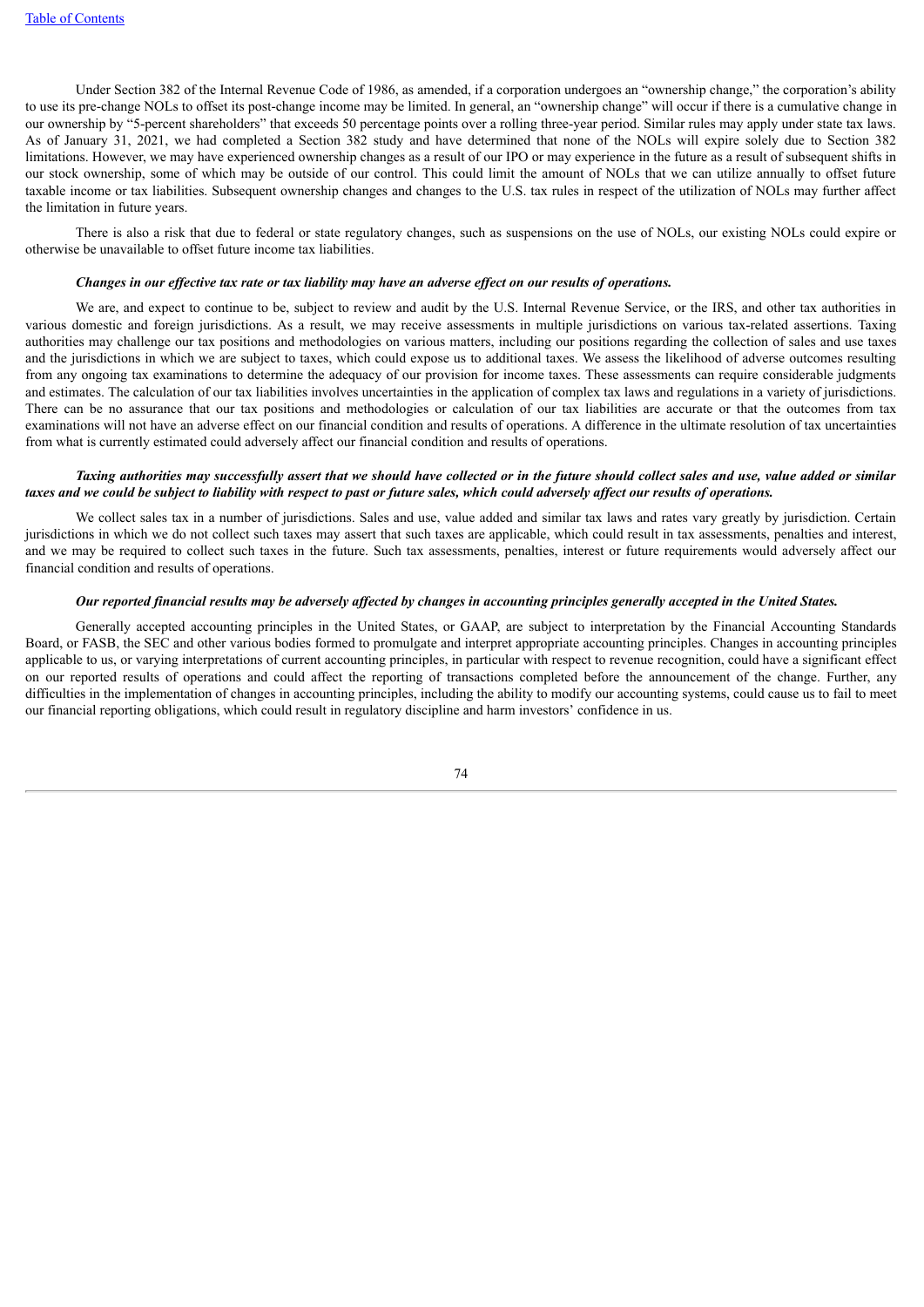#### If our estimates or judgments relating to our critical accounting policies prove to be incorrect, our results of operations could be adversely *af ected.*

The preparation of financial statements in conformity with GAAP requires management to make estimates and assumptions that affect the amounts reported in our financial statements and accompanying notes. We base our estimates on historical experience and on various other assumptions that we believe to be reasonable under the circumstances, as described in the section titled "Management's Discussion and Analysis of Financial Condition and Results of Operations." The results of these estimates form the basis for making judgments about the recognition and measurement of certain assets and liabilities and revenue and expenses that is not readily apparent from other sources. Our accounting policies that involve judgment include standalone selling prices, or SSP, for each distinct performance obligation, capitalized internal-use software costs, expected period of benefit for deferred commissions, valuation of our common stock prior to our IPO, stock-based compensation, determination of allowance for doubtful accounts and accounting for income taxes. If our assumptions change or if actual circumstances differ from those in our assumptions, our results of operations could be adversely affected, which could cause our results of operations to fall below the expectations of securities analysts and investors, resulting in a decline in the market price of our common stock.

### We are obligated to develop and maintain proper and effective internal control over financial reporting, and any failure to maintain the adequacy of these internal controls may adversely affect investor confidence in our company and, as a result, the value of our common stock.

We are subject to the reporting requirements of the Exchange Act, the Sarbanes-Oxley Act of 2002, or the Sarbanes-Oxley Act, and the listing standards of the Nasdaq Global Select Market. Our management and other personnel devote a substantial amount of time to comply with these requirements. Moreover, these laws, regulations and standards are subject to varying interpretations and their application in practice may evolve over time as regulatory and governing bodies issue revisions to, or new interpretations of, these public company requirements. Such changes could result in continuing uncertainty regarding compliance matters and higher legal and financial costs necessitated by ongoing revisions to disclosure and governance practices. We will continue to invest resources to comply with evolving laws, regulations and standards and this investment may result in increased general and administrative expenses and a diversion of management's time and attention from revenue-generating activities to compliance activities. If our efforts to comply with new laws, regulations and standards differ from the activities intended by regulatory or governing bodies due to ambiguities related to their application and practice, regulatory authorities may initiate legal proceedings against us and our business may be adversely affected.

The Sarbanes-Oxley Act requires, among other things, that we maintain effective disclosure controls and procedures and internal control over financial reporting. We are continuing to develop and refine our disclosure controls and other procedures that are designed to ensure that information required to be disclosed by us in the reports that we will file with the SEC is recorded, processed, summarized and reported within the time periods specified in SEC rules and forms and that information required to be disclosed in reports under the Exchange Act is accumulated and communicated to our principal executive and financial officers. We are also continuing to improve our internal control over financial reporting. We have expended, and anticipate that we will continue to expend, significant resources in order to maintain and improve the effectiveness of our disclosure controls and procedures and internal control over financial reporting.

Our current controls and any new controls that we develop may become inadequate because of changes in the conditions in our business, including increased complexity resulting from any international expansion. Further, weaknesses in our disclosure controls or our internal control over financial reporting may be discovered in the future. Any failure to develop or maintain effective controls, or any difficulties encountered in their implementation or improvement, could harm our results of operations or cause us to fail to meet our reporting obligations and may result in a restatement of our financial statements for prior periods. Any failure to implement and maintain effective internal control over financial reporting could also adversely affect the results of periodic management evaluations and annual independent registered public accounting firm attestation reports regarding the effectiveness of our internal control over financial reporting that we will eventually be required to include in our periodic reports that will be filed with the SEC. Ineffective disclosure controls and procedures and internal control over financial reporting could also cause investors to lose confidence in our reported financial and other information, which would likely adversely affect the market price of our common stock. In addition, if we are unable to continue to meet these requirements, we may not be able to remain listed on the Nasdaq Global Select Market. We are required to provide an annual management report on the effectiveness of our internal control over financial reporting commencing with our Annual Report on Form 10-K for the fiscal year ended January 31, 2023.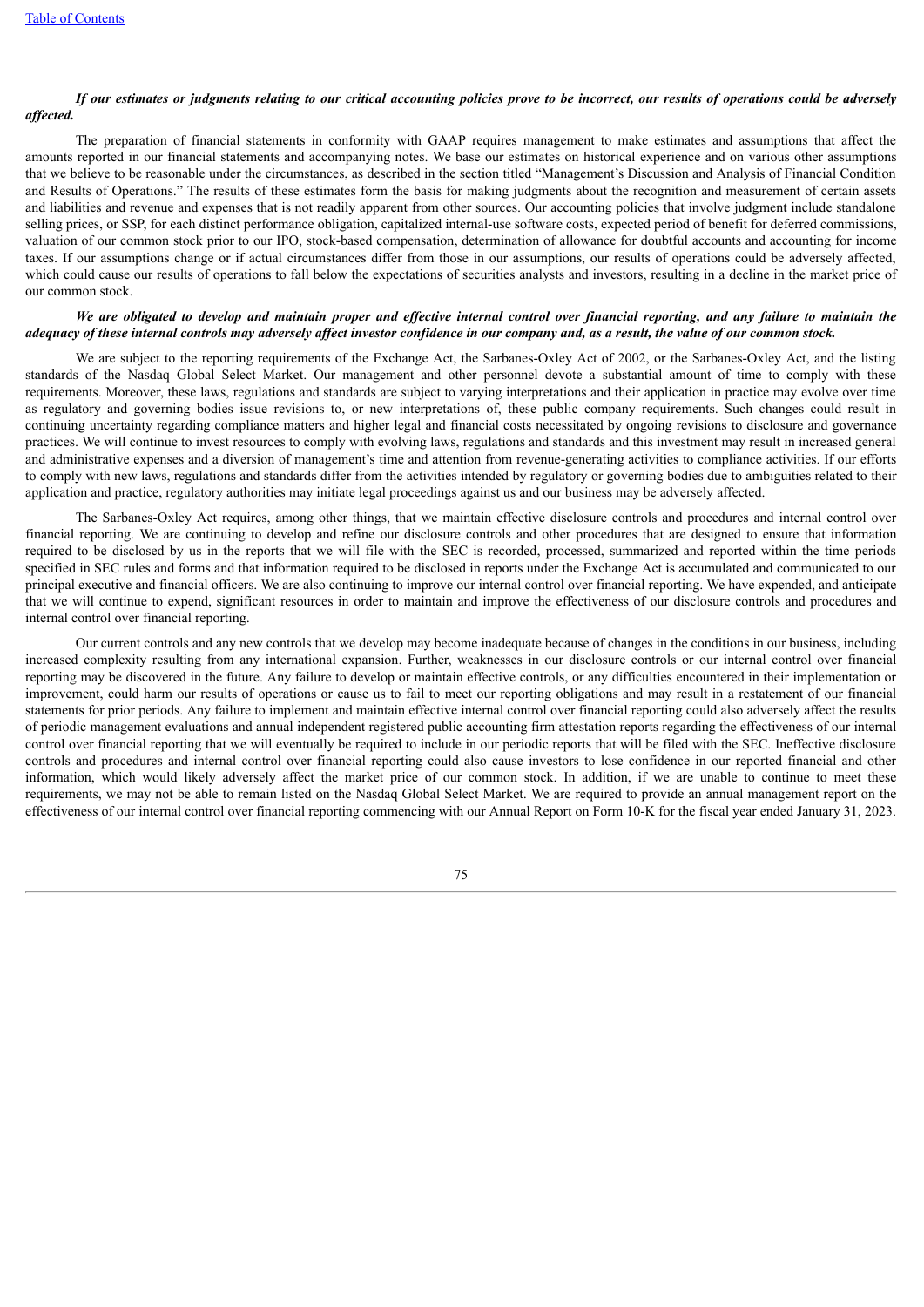Our independent registered public accounting firm will be required to formally attest to the effectiveness of our internal control over financial reporting when we are no longer an "emerging growth company." At such time, our independent registered public accounting firm may issue a report that is adverse in the event it is not satisfied with the level at which our internal control over financial reporting is documented, designed or operating. Any failure to maintain effective disclosure controls and internal control over financial reporting could have an adverse effect on our business, financial condition and results of operations, and could cause a decline in the market price of our common stock.

#### **Risks Related to Ownership of Our Common Stock and Governance Matters**

#### Operating as a public company has and will require us to incur substantial costs and will require substantial management attention.

As a public company, we incur substantial legal, accounting and other expenses that we did not incur as a private company. For example, we are subject to the reporting requirements of the Exchange Act, the applicable requirements of the Sarbanes-Oxley Act, the Dodd-Frank Wall Street Reform and Consumer Protection Act, the rules and regulations of the SEC and the listing standards of the Nasdaq Global Select Market. The Exchange Act requires, among other things, we file annual, quarterly and current reports with respect to our business, financial condition and results of operations. Compliance with these rules and regulations will increase our legal and financial compliance costs, and increase demand on our systems, particularly after we are no longer an "emerging growth company." In addition, as a public company, we may be subject to stockholder activism, which can lead to additional substantial costs, distract management and impact the manner in which we operate our business in ways we cannot currently anticipate. As a result of disclosure of information in filings required of a public company, our business and financial condition become more visible, which may result in threatened or actual litigation, including by competitors.

Certain members of our management team have limited experience managing a publicly traded company, and certain members joined us more recently. Accordingly, our management team may not successfully or efficiently manage our transition to being a public company subject to significant regulatory oversight and reporting obligations under the federal securities laws and the continuous scrutiny of securities analysts and investors. These new obligations and constituents will require significant attention from our senior management and could divert their attention away from the day-to-day management of our business, which could adversely affect our business, financial condition and results of operations.

### We are an "emerging growth company" and the reduced disclosure requirements applicable to emerging growth companies may make our *common stock less attractive to investors.*

We are an "emerging growth company," as defined in the JOBS Act, and we intend to take advantage of certain exemptions from various reporting requirements that are applicable to other public companies that are not "emerging growth companies," including not being required to comply with the auditor attestation requirements of Section 404 of the Sarbanes-Oxley Act, reduced disclosure obligations regarding executive compensation in our periodic reports and proxy statements and exemptions from the requirements of holding a nonbinding advisory vote on executive compensation and stockholder approval of any golden parachute payments not previously approved. As an "emerging growth company," we are also allowed to delay adoption of new or revised accounting pronouncements applicable to public companies until such pronouncements are made applicable to private companies. As a result, our financial statements may not be comparable to those of companies that comply with new or revised accounting pronouncements as of public company effective dates. We have elected to take advantage of this extended transition period under the JOBS Act with respect to the adoption of new accounting pronouncements. Any difficulties in implementing these pronouncements could cause us to fail to meet our financial reporting obligations, which could result in regulatory discipline and harm investors' confidence in us. We may take advantage of these exemptions for so long as we are an "emerging growth company," which could be for as long as five full fiscal years following the completion of our IPO. We cannot predict if investors will find our common stock less attractive because we will rely on these exemptions. If some investors find our common stock less attractive as a result, there may be a less active trading market for our common stock and the market price of our common stock may be more volatile.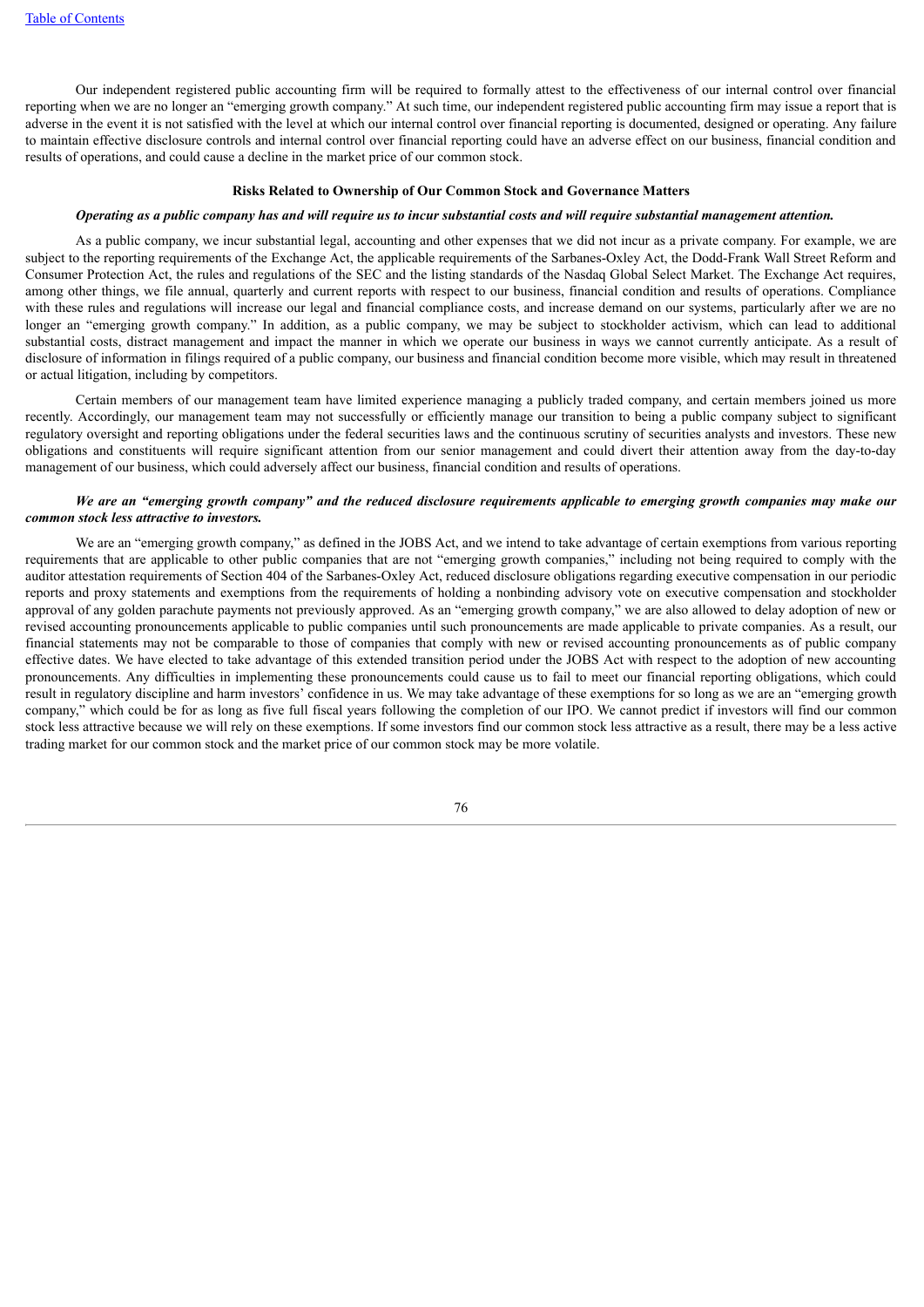### Our executive officers, directors and holders of 5% or more of our common stock continue to have substantial control over us, which will limit *your ability to influence the outcome of important transactions, including a change in control.*

Our executive officers, directors and our stockholders who own 5% or more of our outstanding common stock and their affiliates, in the aggregate, beneficially own a substantial portion of the outstanding shares of our common stock. As a result, these stockholders, if acting together, will be able to influence or control matters requiring approval by our stockholders, including the election of directors and the approval of mergers, acquisitions or other extraordinary transactions. They may also have interests that differ from yours and may vote in a way with which you disagree and which may be adverse to your interests. This concentration of ownership may have the effect of delaying, preventing or deterring a change in control of our company, could deprive our stockholders of an opportunity to receive a premium for their common stock as part of a sale of our company, and might ultimately affect the market price of our common stock.

### The market price of our common stock may be volatile, and you could lose all or part of your investment.

The market price of our common stock may be volatile and could be subject to fluctuations in response to various factors, some of which are beyond our control. These fluctuations could cause you to lose all or part of your investment in our common stock. Factors that could cause fluctuations in the market price of our common stock include the following:

- price and volume fluctuations in the overall stock market from time to time;
- volatility in the market prices and trading volumes of technology stocks;
- changes in operating performance and stock market valuations of other technology companies generally, or those in our industry in particular;
- sales of shares of our common stock by us or our stockholders;
- failure of securities analysts to maintain coverage of us, changes in financial estimates by securities analysts who follow our company or our failure to meet these estimates or the expectations of investors;
- the financial projections we may provide to the public, any changes in those projections or our failure to meet those projections;
- announcements by us or our competitors of new offerings or platform features and market acceptance of such new offerings or platform features;
- the public's reaction to our press releases, other public announcements and filings with the SEC;
- rumors and market speculation involving us or other companies in our industry;
- short selling of our common stock or related derivative securities;
- actual or anticipated changes in our results of operations or key metrics or fluctuations in our results of operations or key metrics;
- actual or anticipated developments in our business, our competitors' businesses or the competitive landscape generally;
- announced or completed acquisitions of businesses, offerings or technologies by us or our competitors;
- developments or disputes concerning our intellectual property or other proprietary rights;
- litigation involving us, our industry, or both, or investigations by regulators into our operations or those of our competitors;
- new laws, regulations, rules or industry standards or new interpretations of existing laws, regulations, rules or industry standards applicable to our business;
- changes in accounting standards, policies, guidelines, interpretations or principles;
- any significant change in our management; and
- general economic conditions and slow or negative growth of our markets.

In addition, if the market for technology stocks or the stock market in general experiences a loss of investor confidence, the market price of our common stock could decline for reasons unrelated to our business, financial condition or results of operations. The market price of our common stock might also decline in reaction to events that affect other companies in our industry even if these events do not directly affect us. In the past, following periods of volatility in the

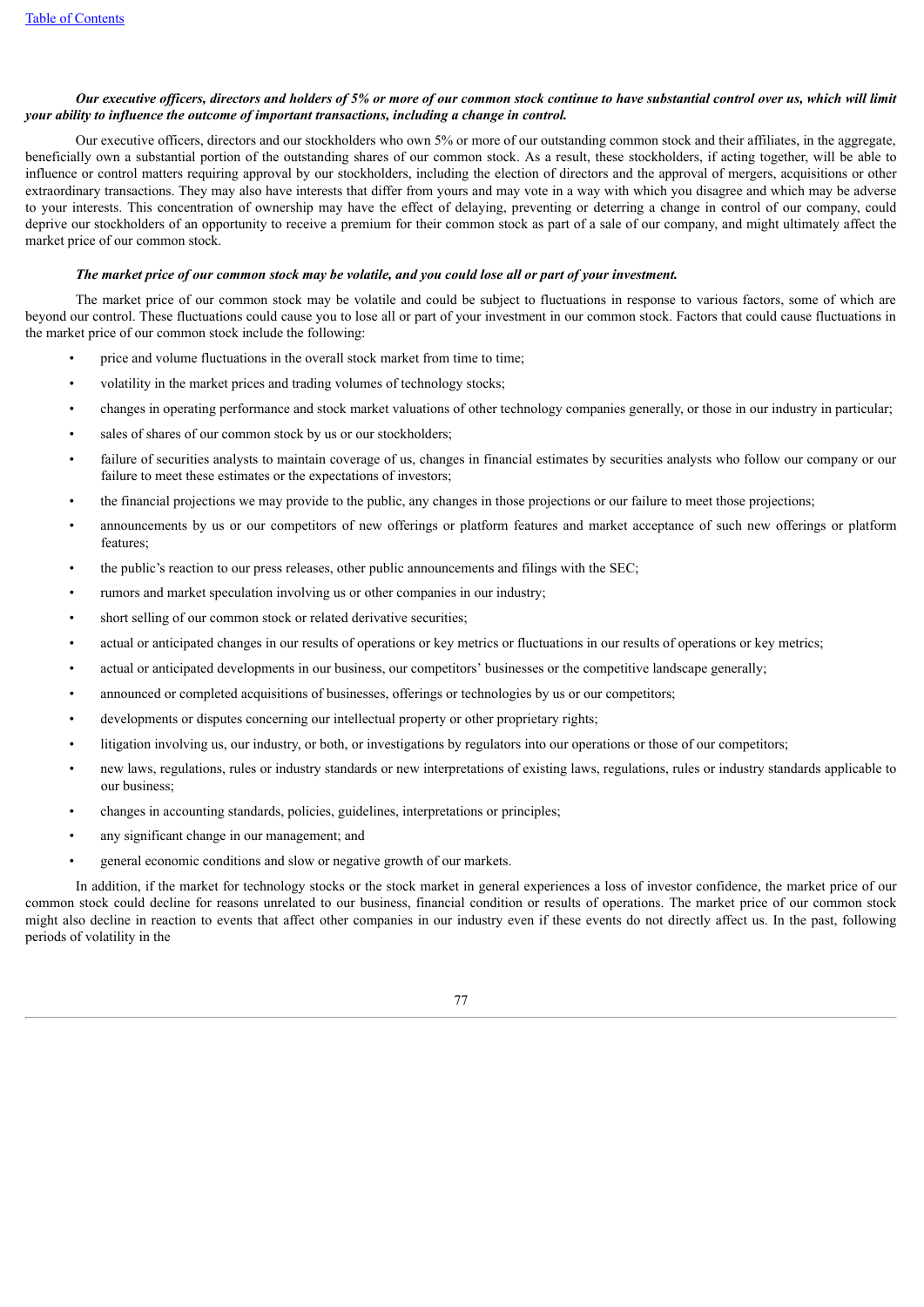overall market and the market price of a particular company's securities, securities class action litigation has often been instituted against these companies. This litigation, if instituted against us, would result in substantial costs and a diversion of our management's attention and resources.

Recently, the stock markets in general, and the markets for technology stocks in particular, have experienced extreme volatility, including as a result of the COVID-19 pandemic and general global economic conditions. Furthermore, the market price of our common stock may be adversely affected by third parties trying to drive down the price of our common stock. Short sellers and others, some of whom post anonymously on social media, can negatively affect the market price of our common stock and may be positioned to profit if the market price of our common stock declines. These broad market and industry factors may seriously harm the market price of our common stock, regardless of our operating performance.

### Sales of substantial amounts of shares of our common stock in the public market, or the perception that such sales might occur, could cause the market price of our common stock to decline or impair our ability to raise capital through the sale of additional equity securities.

Sales of a substantial number of shares of our common stock in the public market could occur. If our stockholders sell, or the market perceives that our stockholders intend to sell, a substantial number of shares of our common stock in the public market, the market price of our common stock could decline and our ability to raise capital through the sale of additional equity securities could be impaired. Many of our existing equity holders have substantial unrecognized gains on the value of the equity they hold, and may take, or attempt to take, steps to sell, directly or indirectly, their shares or otherwise secure, or limit the risk to, the value of their unrecognized gains on those shares.

In addition, certain of our stockholders are entitled, under our investors' rights agreement, to require us to register shares owned by them for public sale in the United States. Sales of our common stock pursuant to registration rights may make it more difficult for us to sell equity securities in the future at a time and at a price that we deem appropriate. These sales also could cause the market price of our common stock to fall and make it more difficult for you to sell shares of our common stock.

### The issuance of additional stock in connection with financings, acquisitions, investments, our equity compensation plans or otherwise will *dilute all other stockholders.*

Our amended and restated certificate of incorporation authorizes us to issue up to 1,000,000,000 shares of common stock and up to 200,000,000 shares of preferred stock with such rights and preferences as may be determined by our board of directors. Subject to compliance with applicable rules and regulations, we may issue shares of common stock or securities convertible into shares of our common stock from time to time in connection with a financing, acquisition, investment, our equity compensation plans or otherwise.

Any such issuance could result in substantial dilution to our existing stockholders and cause the market price of our common stock to decline.

## Delaware law and provisions in our amended and restated certificate of incorporation and amended and restated bylaws could make a merger, *tender of er or proxy contest dif icult, thereby depressing the market price of our common stock.*

Our status as a Delaware corporation and the anti-takeover provisions of the Delaware General Corporation Law may discourage, delay or prevent a change in control by prohibiting us from engaging in a business combination with an interested stockholder for a period of three years after the date of the transaction in which the person became an interested stockholder, even if a change of control would be beneficial to our existing stockholders. In addition, our amended and restated certificate of incorporation and amended and restated bylaws contain provisions that may make the acquisition of our company more difficult, including the following:

- our board of directors will be classified into three classes of directors with staggered three-year terms, and directors will only be able to be removed from office for cause;
- certain amendments to our amended and restated certificate of incorporation will require the approval of at least 66 2/3% of our thenoutstanding common stock;
- our stockholders will only be able to take action at a meeting of stockholders and will not be able to take action by written consent for any matter;
- our amended and restated certificate of incorporation will not provide for cumulative voting;

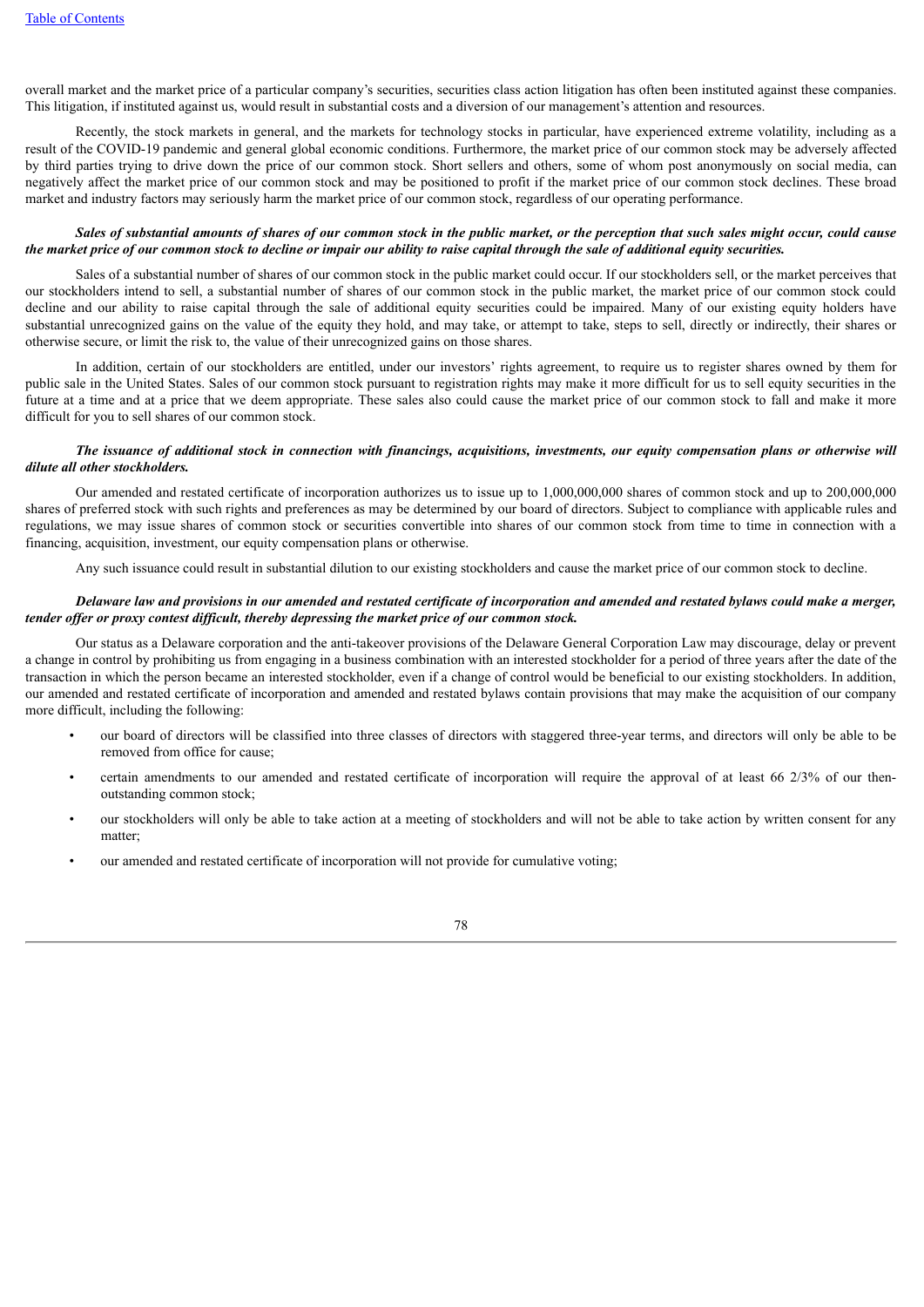- vacancies on our board of directors will be able to be filled only by our board of directors and not by stockholders;
- a special meeting of our stockholders may only be called by the chairperson of our board of directors, our Chief Executive Officer or a majority of our board of directors;
- certain litigation against us can only be brought in Delaware;
- our amended and restated certificate of incorporation authorizes undesignated preferred stock, the terms of which may be established and shares of which may be issued without further action by our stockholders; and
- advance notice procedures apply for stockholders to nominate candidates for election as directors or to bring matters before an annual meeting of stockholders.

These provisions, alone or together, could discourage, delay or prevent a transaction involving a change in control of our company. These provisions could also discourage proxy contests and make it more difficult for stockholders to elect directors of their choosing and to cause us to take other corporate actions they desire, any of which, under certain circumstances, could limit the opportunity for our stockholders to receive a premium for their shares of our common stock and could also affect the price that some investors are willing to pay for our common stock.

### Our amended and restated bylaws designate a state or federal court located within the State of Delaware as the exclusive forum for substantially all disputes between us and our stockholders, which could limit our stockholders' ability to choose the judicial forum for disputes with us *or our directors, of icers or employees.*

Our amended and restated bylaws provide that, unless we consent in writing to the selection of an alternative forum, to the fullest extent permitted by law, the sole and exclusive forum for (i) any derivative action or proceeding brought on our behalf, (ii) any action asserting a claim of breach of a fiduciary duty owed by any of our directors, officers or other employees to us or our stockholders, (iii) any action arising pursuant to any provision of the Delaware General Corporation Law, our amended and restated certificate of incorporation or our amended and restated bylaws or (iv) any other action asserting a claim that is governed by the internal affairs doctrine shall be the Court of Chancery of the State of Delaware (or, if the Court of Chancery does not have jurisdiction, the federal district court for the District of Delaware), in all cases subject to the court having jurisdiction over indispensable parties named as defendants.

Section 22 of the Securities Act of 1933, as amended, or the Securities Act, creates concurrent jurisdiction for federal and state courts over all such Securities Act actions. Accordingly, both state and federal courts have jurisdiction to entertain such claims. To prevent having to litigate claims in multiple jurisdictions and the threat of inconsistent or contrary rulings by different courts, among other considerations, our amended and restated bylaws further provide that the federal district courts of the United States will be the exclusive forum for resolving any complaints asserting a cause of action arising under the Securities Act. We note, however, that investors cannot waive compliance with the federal securities laws and the rules and regulations thereunder, and that there is uncertainty as to whether a court would enforce this exclusive forum provision. If a court were to find either exclusive-forum provision in our amended and restated bylaws to be inapplicable or unenforceable in an action, we may incur additional costs associated with resolving the dispute in other jurisdictions, which could harm our results of operations.

#### If securities or industry analysts do not publish research or publish inaccurate or unfavorable research about us, our business or our market, or if they change their recommendations regarding our common stock adversely, the market price and trading volume of our common stock could *decline.*

The trading market for our common stock depends, in part, on the research and reports that securities or industry analysts publish about us, our business, our market or our competitors. The analysts' estimates are based upon their own opinions and are often different from our estimates or expectations. If any of the analysts who cover us change their recommendation regarding our common stock adversely, provide more favorable relative recommendations about our competitors or publish inaccurate or unfavorable research about our business, the market price of our common stock would likely decline. If few securities analysts commence coverage of us, or if one or more of these analysts cease coverage of us or fail to publish reports on us regularly, we could lose visibility in the financial markets and demand for our securities could decrease, which could cause the market price and trading volume of our common stock to decline.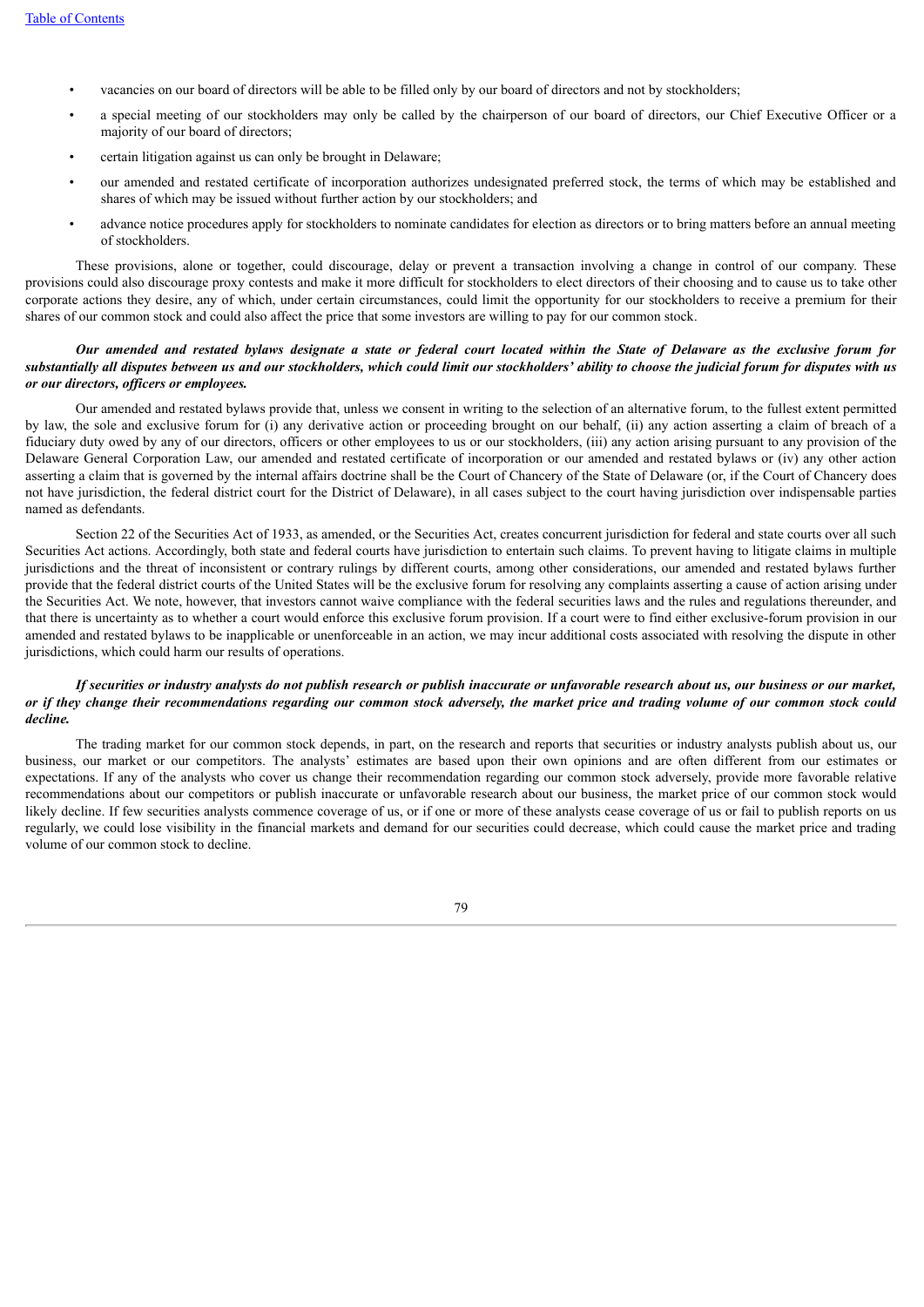## *We do not intend to pay dividends for the foreseeable future.*

We have never declared nor paid cash dividends on our capital stock. We currently intend to retain any future earnings to finance the operation and expansion of our business, and we do not expect to declare or pay any dividends in the foreseeable future. Additionally, our ability to pay cash dividends on our common stock is limited by restrictions under the terms of the Credit Facility. As a result, stockholders must rely on sales of their common stock after price appreciation, if any, as the only way to realize any future gains on their investment in our common stock.

| I  |    |
|----|----|
|    |    |
|    | ۰, |
| I  |    |
| ×  | ٦  |
| ×  | ×  |
| ۰, | ۰. |
|    |    |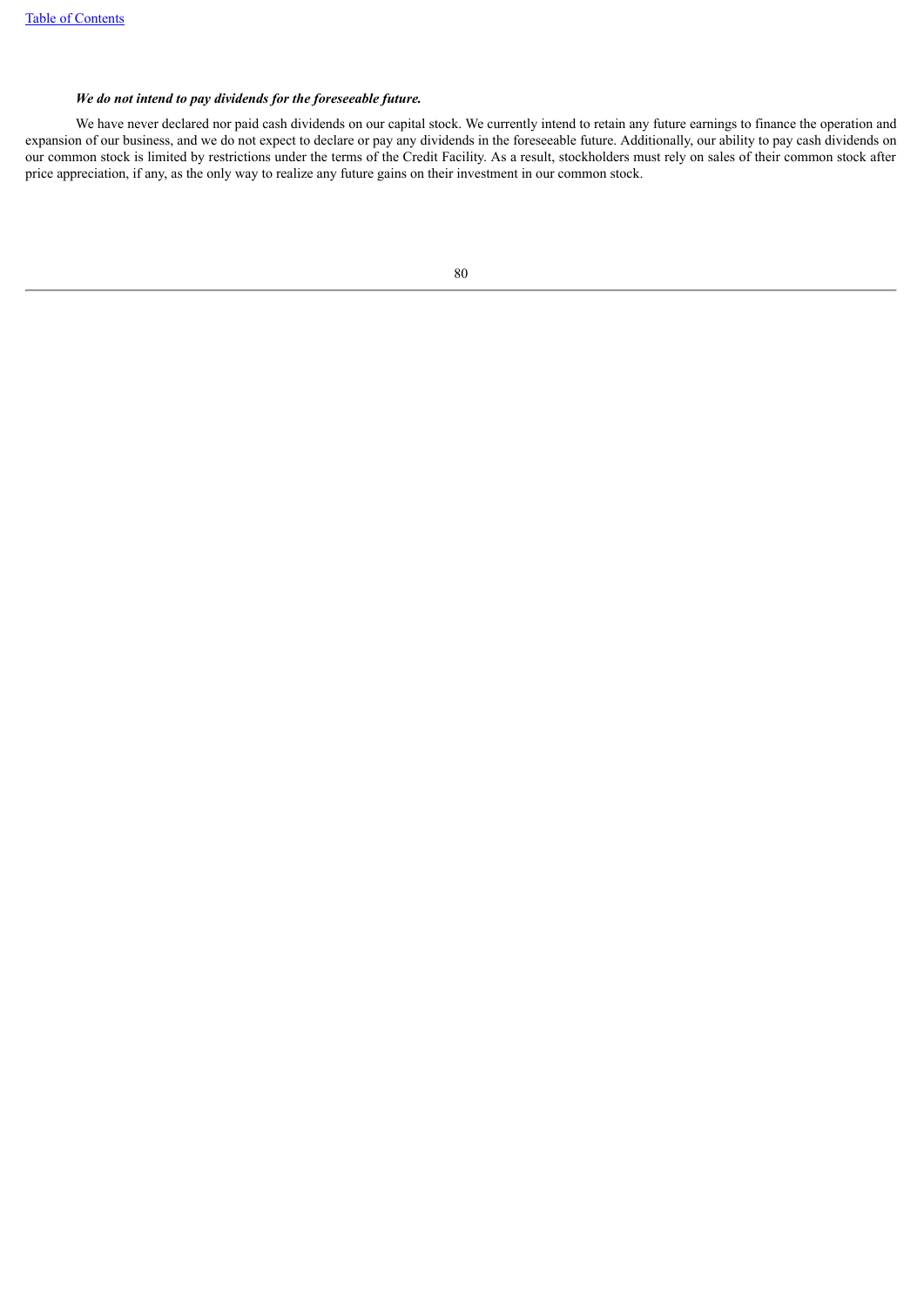# **Item 2. Unregistered Sales of Equity Securities and Use of Proceeds**

## **Unregistered Sales of Equity Securities**

None.

## **Use of Proceeds**

On July 26, 2021, we completed our IPO in which we sold 9,589,999 shares of common stock at a price to the public of \$24.00 per share, which includes 1,250,869 shares issued upon the exercise of the underwriters' option to purchase additional shares. We received aggregate net proceeds of \$214.9 million, net of underwriting discounts and commissions of \$16.1 million. We incurred offering costs of approximately \$4.9 million subject to certain cost reimbursements. As of January 31, 2022, all \$4.9 million of offering expenses incurred in connection with our IPO have been paid.

We intend to use a portion of the net proceeds we received from our IPO for general corporate purposes, including working capital, operating expenses, and capital expenditures. In the year ended January 31, 2022, we used a portion of our net proceeds to repay the \$25.0 million outstanding debt under the Credit Facility. Further, we may use a portion of the net proceeds to acquire or invest in businesses, products, services, or technologies.

# **Item 3. Defaults Upon Senior Securities**

None.

## **Item 4. Mine Safety Disclosures**

Not Applicable.

# **Item 5. Other Information**

None.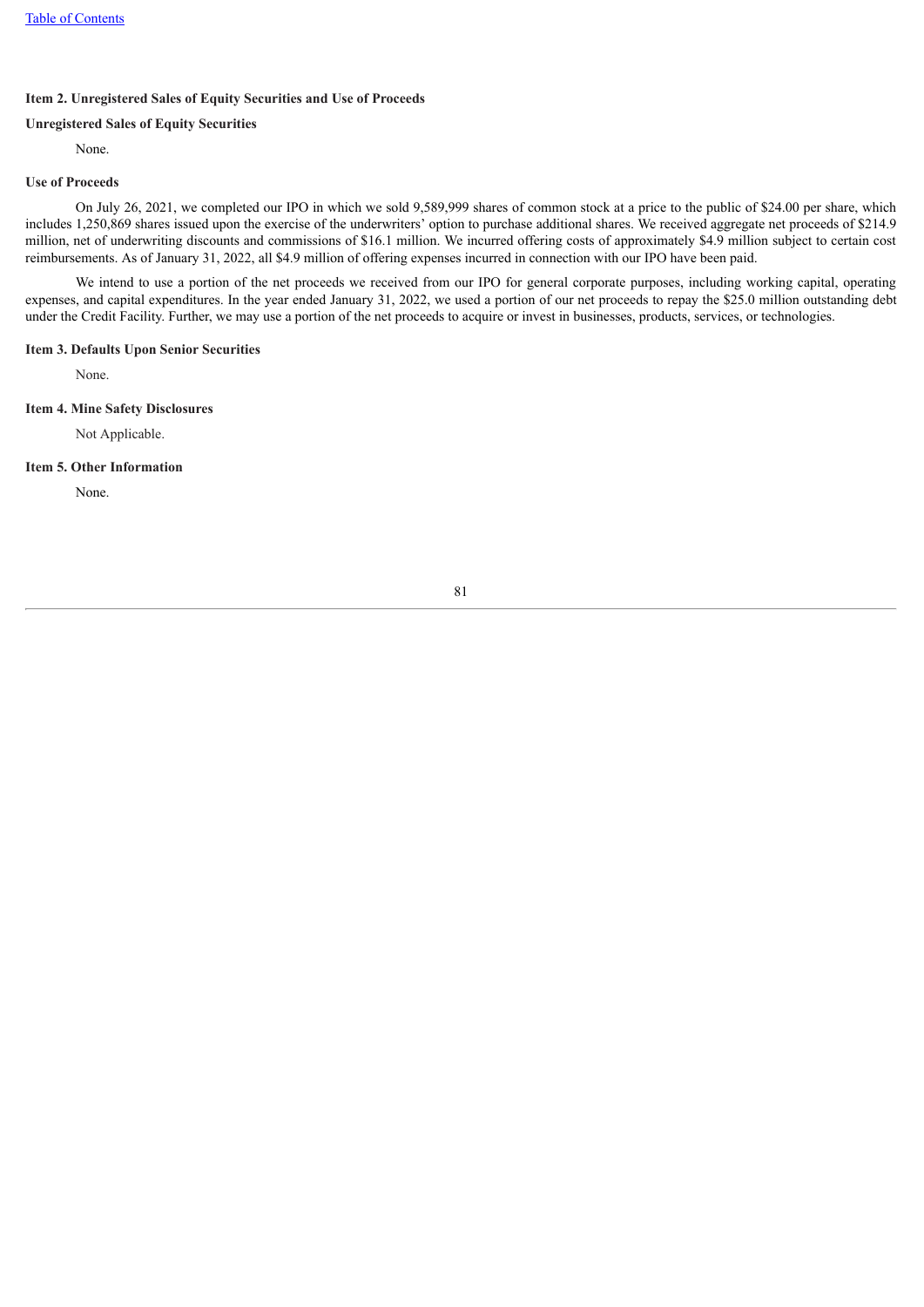## **Item 6. Exhibits**

| Exhibit<br><b>Number</b> | <b>Description</b>                                                                                                                                       | Form | File No. | Exhibit | <b>Filing Date</b> | Filed<br>Herewith |
|--------------------------|----------------------------------------------------------------------------------------------------------------------------------------------------------|------|----------|---------|--------------------|-------------------|
| 31.1                     | Certification of Principal Executive Officer Pursuant to Rules 13a-14(a) and<br>15d-14(a) under the Securities Exchange Act of 1934, as Adopted Pursuant |      |          |         |                    |                   |
|                          | to Section 302 of the Sarbanes-Oxley Act of 2002.                                                                                                        |      |          |         |                    | X                 |
| 31.2                     | Certification of Principal Financial Officer Pursuant to Rules 13a-14(a) and                                                                             |      |          |         |                    |                   |
|                          | 15d-14(a) under the Securities Exchange Act of 1934, as Adopted Pursuant<br>to Section 302 of the Sarbanes-Oxley Act of 2002.                            |      |          |         |                    | Х                 |
| $32.1*$                  | <b>Certifications of Principal Executive Officer and Principal Financial Officer</b>                                                                     |      |          |         |                    |                   |
|                          | <u>Pursuant to 18 U.S.C. Section 1350, as Adopted Pursuant to Section 906 of</u><br>the Sarbanes-Oxley Act of 2002.                                      |      |          |         |                    | X                 |
|                          |                                                                                                                                                          |      |          |         |                    |                   |
| 101.INS                  | Inline XBRL Instance Document.                                                                                                                           |      |          |         |                    | X                 |
| 101.SCH                  | Inline XBRL Taxonomy Extension Schema Document.                                                                                                          |      |          |         |                    | X                 |
| 101.CAL                  | Inline XBRL Taxonomy Extension Calculation Linkbase Document.                                                                                            |      |          |         |                    | X                 |
| 101.DEF                  | Inline XBRL Taxonomy Extension Definition Linkbase Document.                                                                                             |      |          |         |                    | X                 |
| 101.LAB                  | Inline XBRL Taxonomy Extension Label Linkbase Document.                                                                                                  |      |          |         |                    | X                 |
| 101.PRE                  | Inline XBRL Taxonomy Extension Presentation Linkbase Document.                                                                                           |      |          |         |                    | X                 |
| 104                      | Cover Page Interactive Data File (formatted as inline XBRL and contained                                                                                 |      |          |         |                    |                   |
|                          | in Exhibits 101).                                                                                                                                        |      |          |         |                    | X                 |

<sup>\*</sup> The certifications attached as Exhibit 32.1 that accompanies this Quarterly Report on Form 10-Q are deemed furnished and not filed with the SEC and are not to be incorporated by reference into any filing of Couchbase, Inc. under the Securities Act of 1933, as amended, or the Securities Exchange Act of 1934, as amended, whether made before or after the date of this Quarterly Report on Form 10-Q, irrespective of any general incorporation language contained in such filing.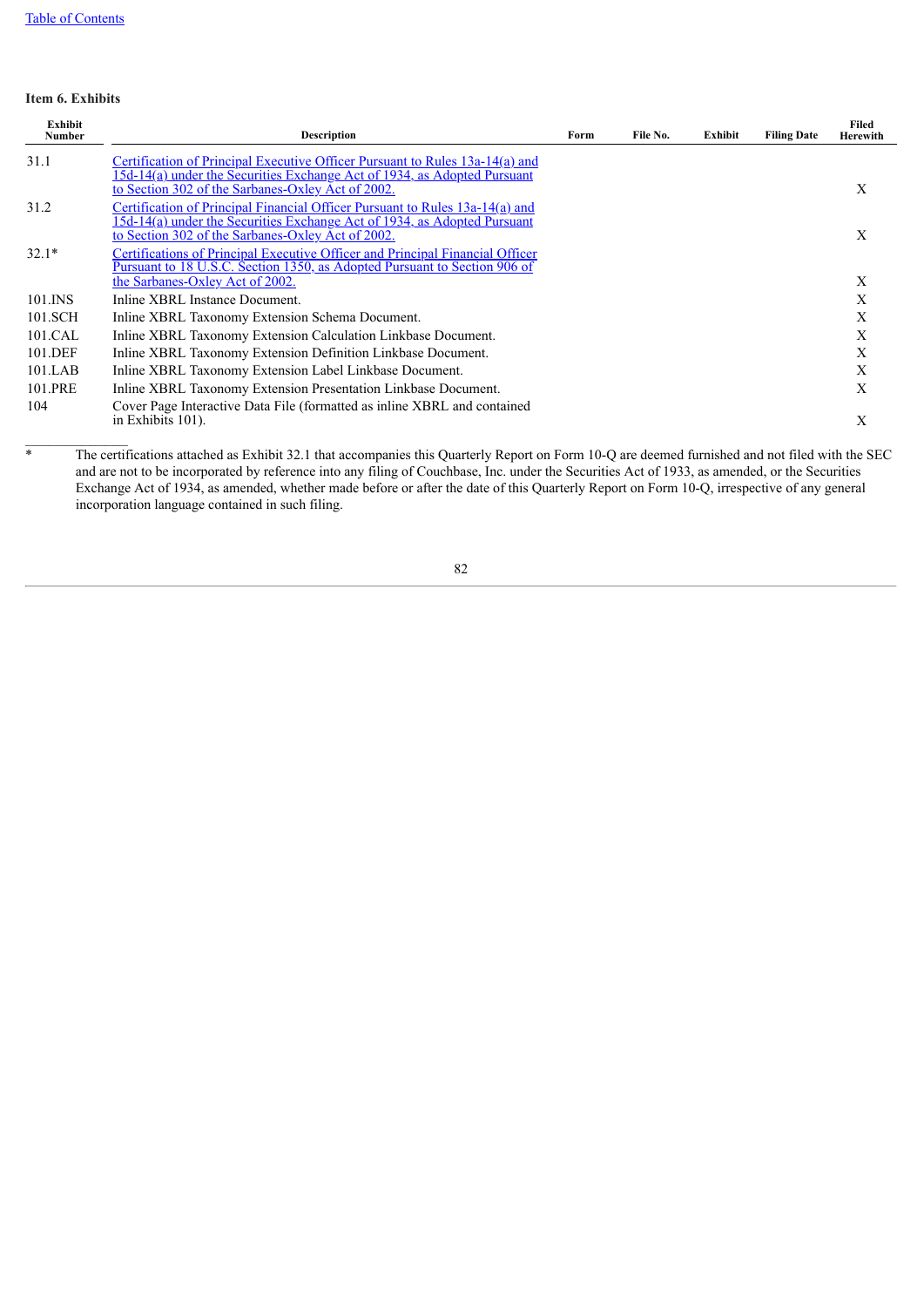## **SIGNATURES**

Pursuant to the requirements of the Securities Exchange Act of 1934, the registrant has duly caused this report to be signed on its behalf by the undersigned thereunto duly authorized.

COUCHBASE, INC.

Date: June 10, 2022 By: /s/ MATTHEW M. CAIN Matthew M. Cain President and Chief Executive Officer (Principal Executive Officer) Date: June 10, 2022 By: /s/ GREG HENRY Greg Henry Senior Vice President and Chief Financial Officer (Principal Financial Officer and Principal Accounting Officer)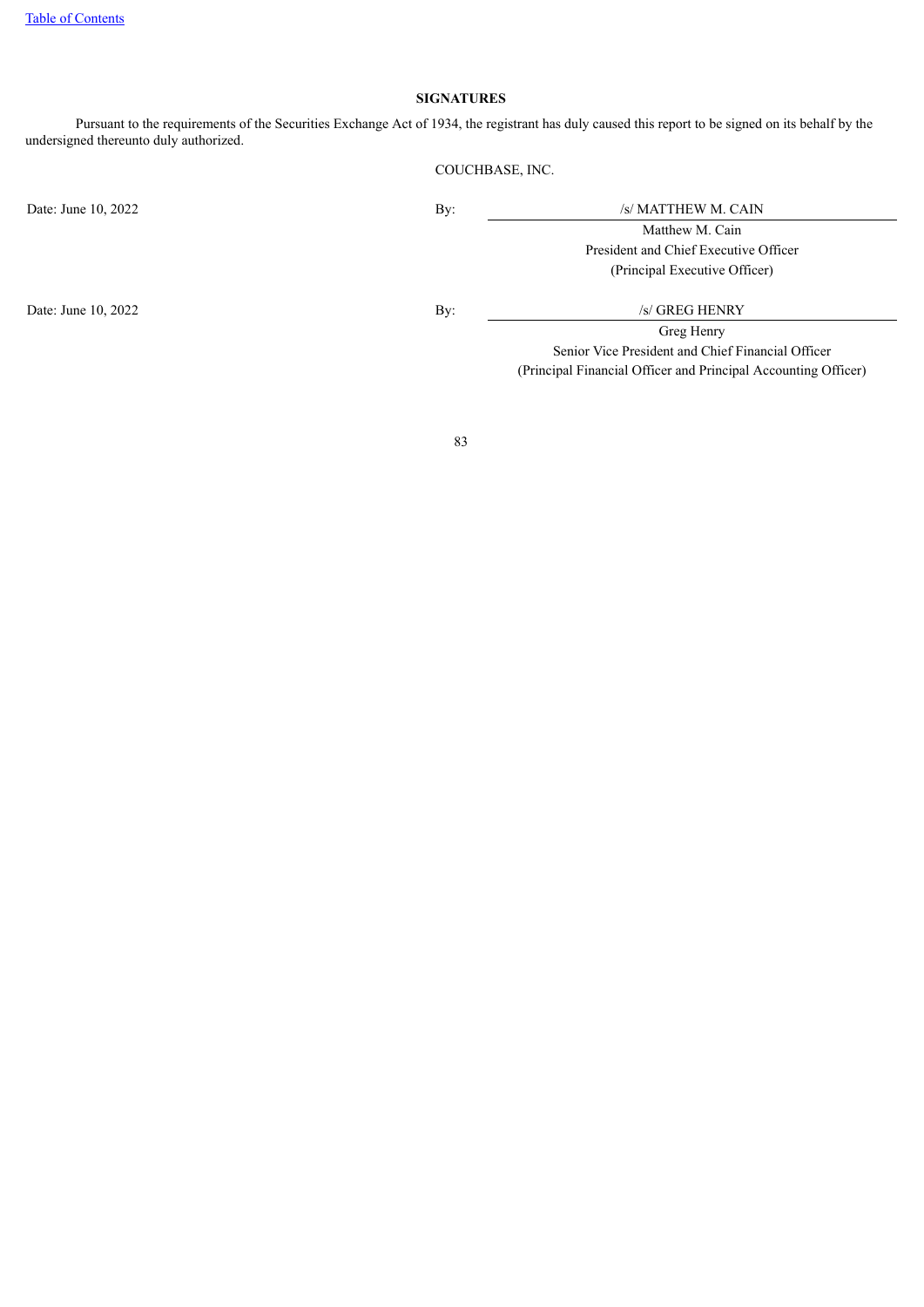### **CERTIFICATION OF PERIODIC REPORT UNDER SECTION 302 OF THE SARBANES-OXLEY ACT OF 2002**

<span id="page-84-0"></span>I, Matthew M. Cain, certify that:

- 1. I have reviewed this Quarterly Report on Form 10-Q of Couchbase, Inc.;
- 2. Based on my knowledge, this report does not contain any untrue statement of a material fact or omit to state a material fact necessary to make the statements made, in light of the circumstances under which such statements were made, not misleading with respect to the period covered by this report;
- 3. Based on my knowledge, the financial statements, and other financial information included in this report, fairly present in all material respects the financial condition, results of operations and cash flows of the registrant as of, and for, the periods presented in this report;
- 4. The registrant's other certifying officer and I are responsible for establishing and maintaining disclosure controls and procedures (as defined in Exchange Act Rules 13a-15(e) and 15d-15(e)) for the registrant and have:
	- (a) Designed such disclosure controls and procedures, or caused such disclosure controls and procedures to be designed under our supervision, to ensure that material information relating to the registrant, including its consolidated subsidiaries, is made known to us by others within those entities, particularly during the period in which this report is being prepared;
	- (b) Evaluated the effectiveness of the registrant's disclosure controls and procedures and presented in this report our conclusions about the effectiveness of the disclosure controls and procedures, as of the end of the period covered by this report based on such evaluation; and
	- (c) Disclosed in this report any change in the registrant's internal control over financial reporting that occurred during the registrant's most recent fiscal quarter (the registrant's fourth fiscal quarter in the case of an annual report) that has materially affected, or is reasonably likely to materially affect, the registrant's internal control over financial reporting; and
- 5. The registrant's other certifying officer and I have disclosed, based on our most recent evaluation of internal control over financial reporting, to the registrant's auditors and the audit committee of the registrant's board of directors (or persons performing the equivalent functions):
	- (a) All significant deficiencies and material weaknesses in the design or operation of internal control over financial reporting which are reasonably likely to adversely affect the registrant's ability to record, process, summarize and report financial information; and
	- (b) Any fraud, whether or not material, that involves management or other employees who have a significant role in the registrant's internal control over financial reporting.

Date: June 10, 2022

| Bv:                | /s/ MATTHEW M. CAIN                   |
|--------------------|---------------------------------------|
| Name:              | Matthew M. Cain                       |
| Title <sup>-</sup> | President and Chief Executive Officer |
|                    | (Principal Executive Officer)         |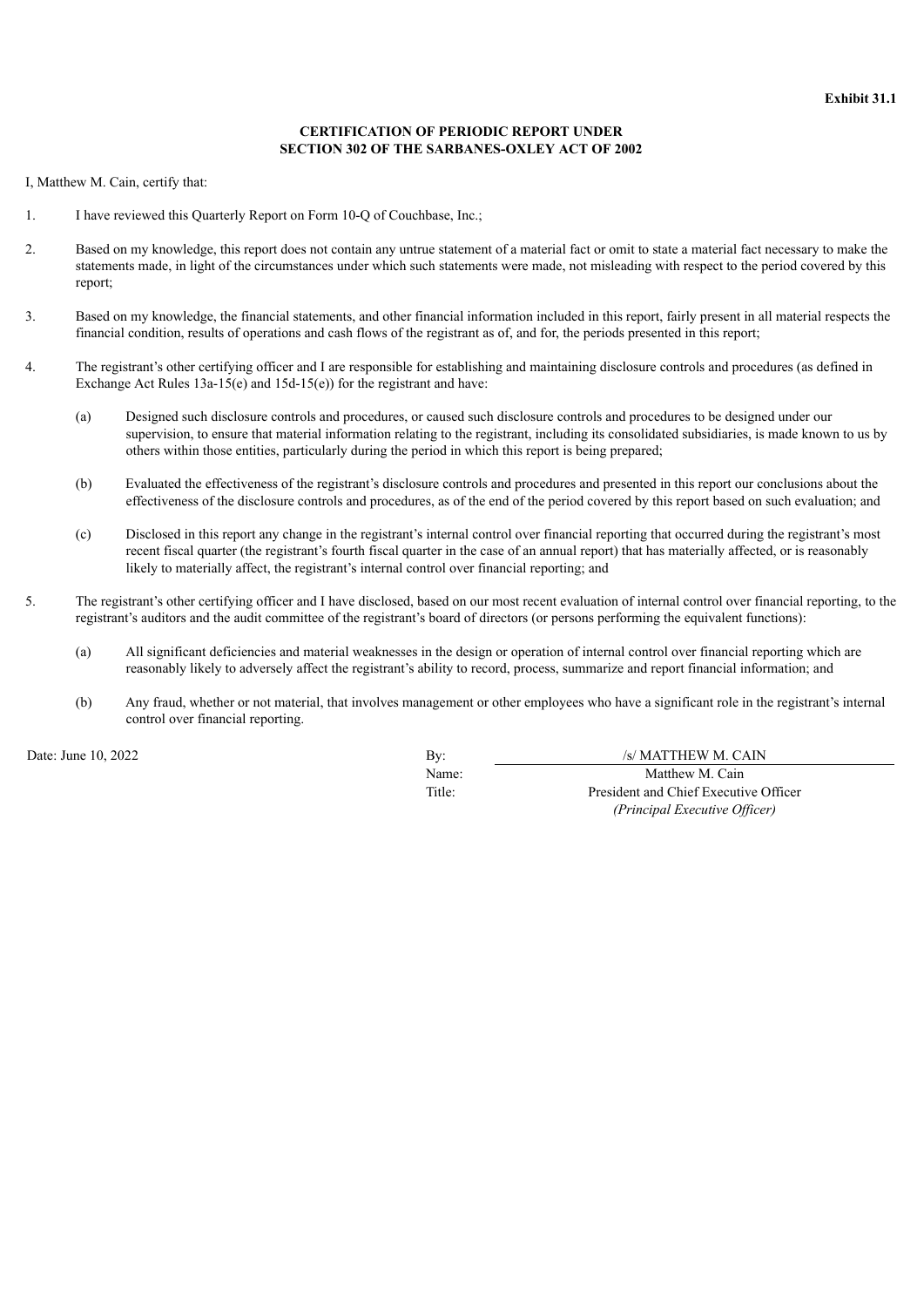### **CERTIFICATION OF PERIODIC REPORT UNDER SECTION 302 OF THE SARBANES-OXLEY ACT OF 2002**

<span id="page-85-0"></span>I, Greg Henry, certify that:

- 1. I have reviewed this Quarterly Report on Form 10-Q of Couchbase, Inc.;
- 2. Based on my knowledge, this report does not contain any untrue statement of a material fact or omit to state a material fact necessary to make the statements made, in light of the circumstances under which such statements were made, not misleading with respect to the period covered by this report;
- 3. Based on my knowledge, the financial statements, and other financial information included in this report, fairly present in all material respects the financial condition, results of operations and cash flows of the registrant as of, and for, the periods presented in this report;
- 4. The registrant's other certifying officer and I are responsible for establishing and maintaining disclosure controls and procedures (as defined in Exchange Act Rules 13a-15(e) and 15d-15(e)) for the registrant and have:
	- (a) Designed such disclosure controls and procedures, or caused such disclosure controls and procedures to be designed under our supervision, to ensure that material information relating to the registrant, including its consolidated subsidiaries, is made known to us by others within those entities, particularly during the period in which this report is being prepared;
	- (b) Evaluated the effectiveness of the registrant's disclosure controls and procedures and presented in this report our conclusions about the effectiveness of the disclosure controls and procedures, as of the end of the period covered by this report based on such evaluation; and
	- (c) Disclosed in this report any change in the registrant's internal control over financial reporting that occurred during the registrant's most recent fiscal quarter (the registrant's fourth fiscal quarter in the case of an annual report) that has materially affected, or is reasonably likely to materially affect, the registrant's internal control over financial reporting; and
- 5. The registrant's other certifying officer and I have disclosed, based on our most recent evaluation of internal control over financial reporting, to the registrant's auditors and the audit committee of the registrant's board of directors (or persons performing the equivalent functions):
	- (a) All significant deficiencies and material weaknesses in the design or operation of internal control over financial reporting which are reasonably likely to adversely affect the registrant's ability to record, process, summarize and report financial information; and
	- (b) Any fraud, whether or not material, that involves management or other employees who have a significant role in the registrant's internal control over financial reporting.

Date: June  $10, 2022$ 

| Bv:    | /s/ GREG HENRY                                                 |
|--------|----------------------------------------------------------------|
| Name:  | Greg Henry                                                     |
| Title: | Senior Vice President and Chief Financial Officer              |
|        | (Principal Financial Officer and Principal Accounting Officer) |